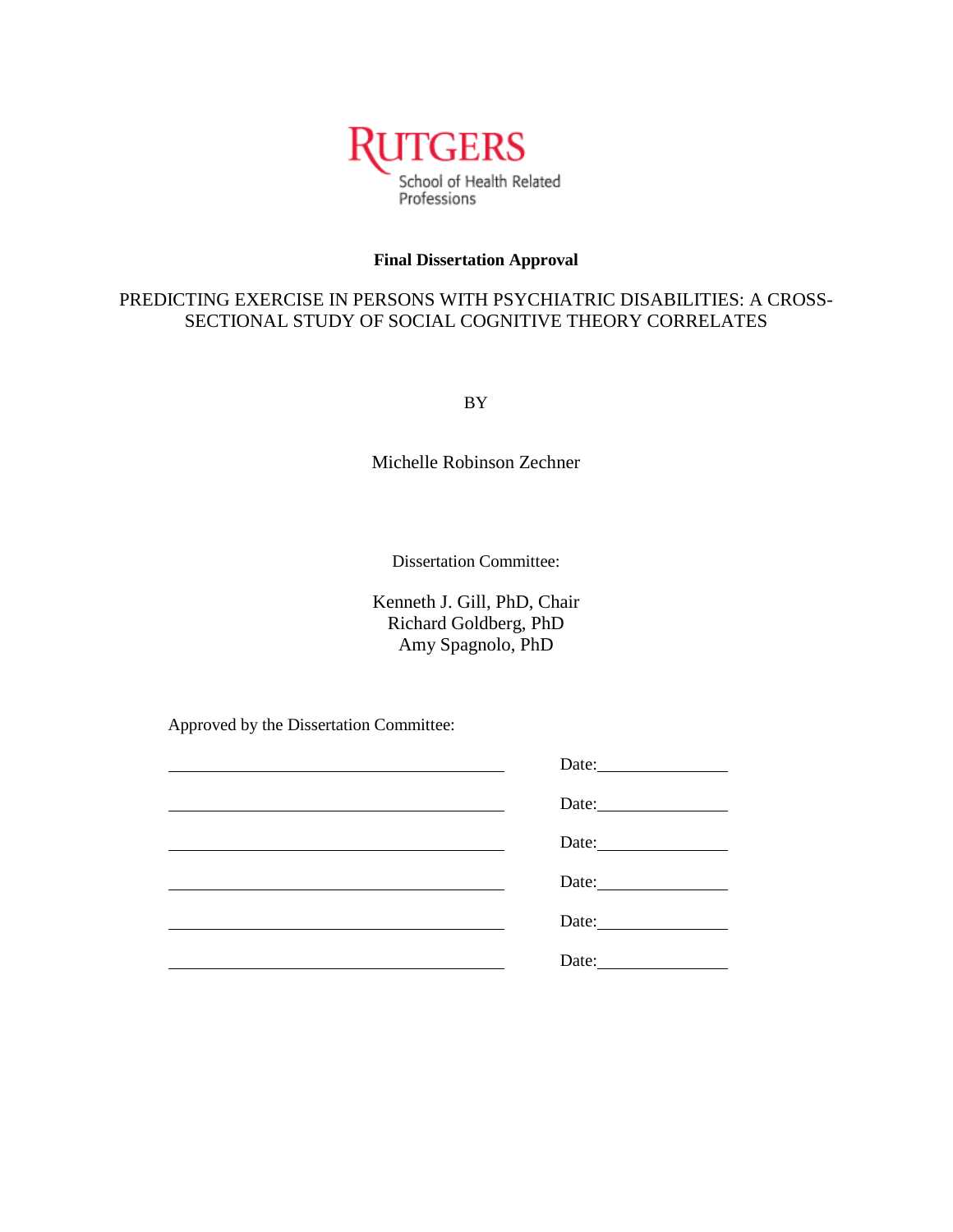# PREDICTING EXERCISE IN PERSONS WITH PSYCHIATRIC DISABILITIES: A CROSS-SECTIONAL STUDY OF SOCIAL COGNITIVE THEORY CORRELATES

BY

Michelle Robinson Zechner

Dissertation Committee:

Richard Goldberg Amy Spagnolo Ellen Anderson, reader Margaret Swarbrick, reader Kenneth J. Gill, chair

Submitted in partial fulfillment of the requirements for the degree of Doctor of Philosophy in Psychiatric Rehabilitation Rutgers, The State University of New Jersey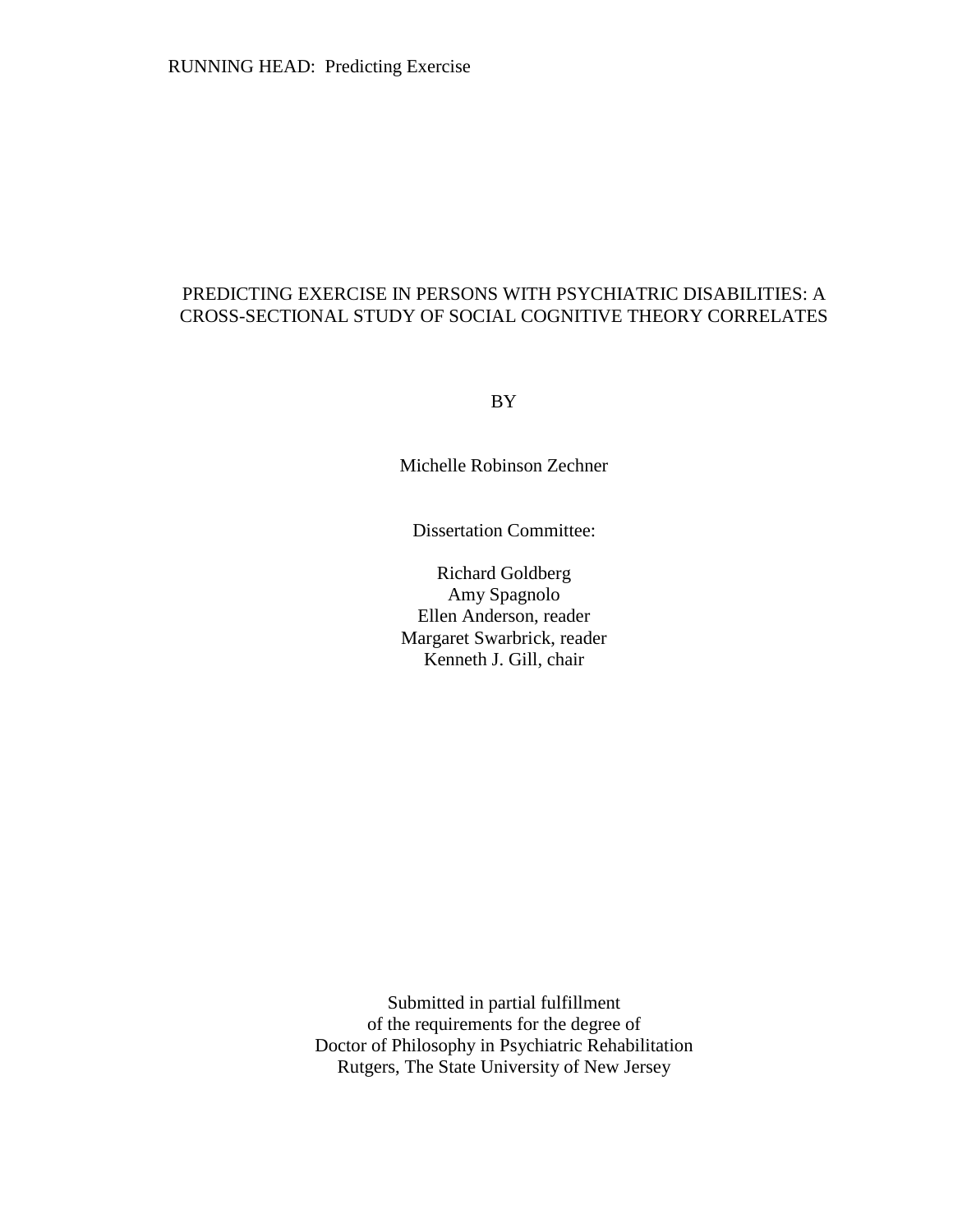# ABSTRACT

# PREDICTING EXERCISE IN PERSONS WITH PSYCHIATRIC DISABILITIES: A CROSS-SECTIONAL STUDY OF SOCIAL COGNITIVE THEORY CORRELATES

## Michelle Robinson Zechner, M.S.W.

# Rutgers, The State University of New Jersey 2015

# Chair: Professor Kenneth Gill

People with psychiatric disabilities such as schizophrenia, bipolar disorder and major depression are at risk for premature mortality and morbidity related to chronic health conditions. Physical activity improves health and quality of life, and shows promise for supporting mental health recovery. Physical activity is a complex behavior with many correlates. To date, no unifying theoretical model has fully explored the motivational constructs of physical activity in persons with psychiatric disabilities. Social Cognitive Theory (SCT) includes multiple correlates and predicts physical activity in many populations, including those with chronic health conditions. A proposed SCT model was tested to predict self-report exercise in persons with psychiatric disabilities. Recruitment of 120 persons from community mental health centers and supported housing programs in New Jersey completed nine self-report measures related to SCT variables, health, psychiatric distress and demographics in a cross-sectional design. Hierarchical multiple regression was used to test the hypothesis that the model would predict physical activity. Correlation and linear regression was used to test the secondary hypotheses regarding the relationships within the model. The proposed social cognitive model variables of social support, self-efficacy, outcome expectations, barriers and goal-setting practices in conjunction with the correlates of gender, age, number of health conditions and distress from psychiatric symptoms predicted 25% of the variance in self-report exercise. The model was significant overall, however SCT correlates did not show a significant prediction of exercise after controlling for gender, age, number of health conditions and distress from psychiatric symptoms. As predicted, amount of physical activity is related to the SCT correlates, except number of barriers. Depressive symptoms and female gender were both significant predictors of reduced physical activity, and less motivation for exercise. Self-efficacy for exercise was confirmed to have strong relationships with outcome expectations and goal-setting practices, with moderate relationships to barriers and social support. Exercise interventions based upon SCT should address gender and psychiatric symptom differences for best outcomes. Focused interventions providing goal-setting and goal-tracking skills may improve self-efficacy, and in turn increase the amount of weekly exercise. Additionally, mental health providers must consider type of social support necessary to encourage increased physical activity.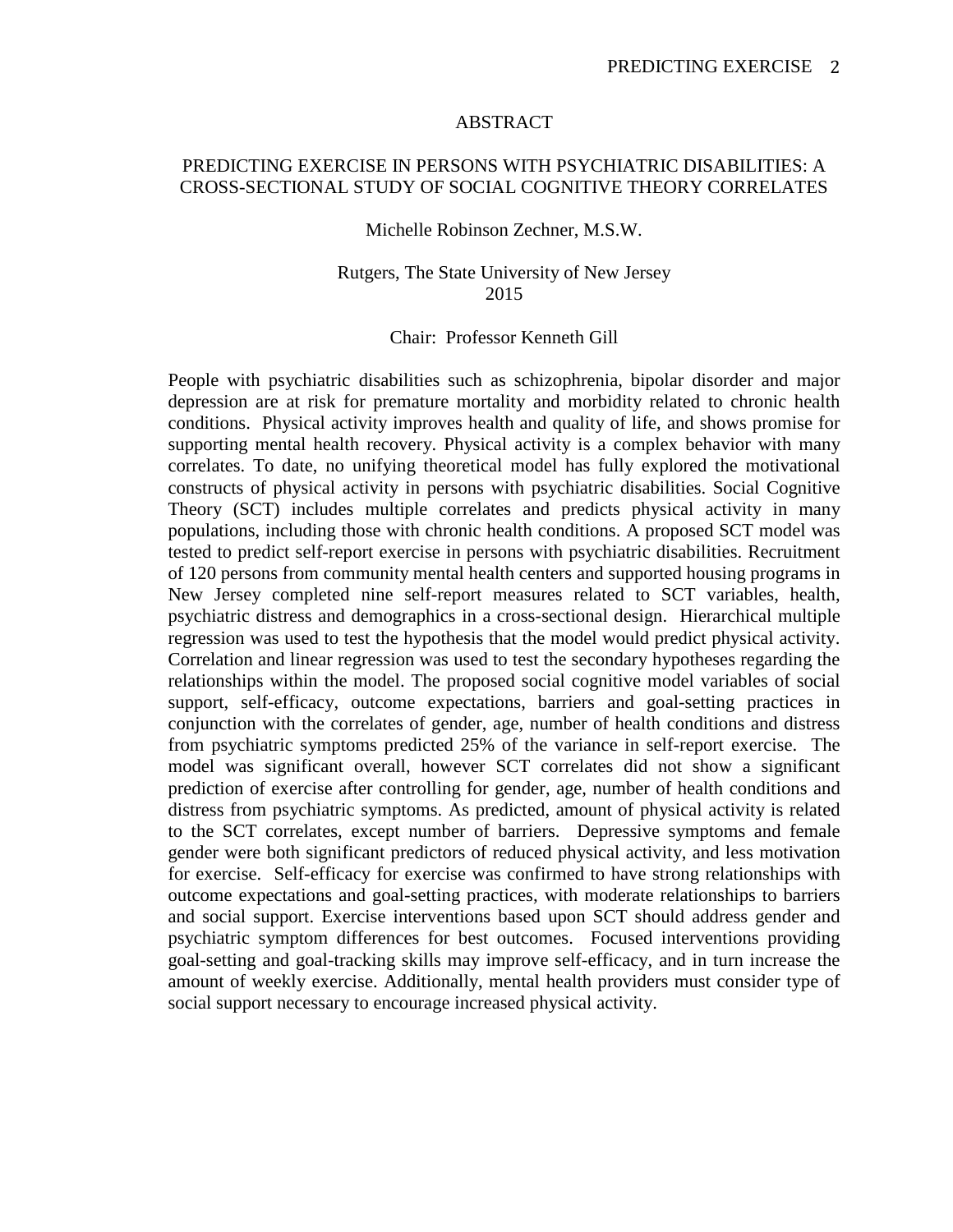# TABLE OF CONTENTS

| <b>ACKNOWLEDGEMENTS</b>      | 4   |
|------------------------------|-----|
| <b>LIST OF TABLES</b>        | 5   |
| <b>LIST OF FIGURES</b>       | 6   |
| I. INTRODUCTION              | 7   |
| Background of the Problem    | 7   |
| The Need for the Study       | 9   |
| Statement of the Problem     | 10  |
| Definitions                  | 13  |
| Hypotheses                   | 15  |
|                              |     |
| II. REVIEW OF THE LITERATURE | 17  |
| <b>III. METHOD</b>           | 52  |
| Participants                 | 52  |
| Procedures                   | 54  |
| Instruments                  | 56  |
| Data Analysis                | 66  |
| <b>IV. RESULTS</b>           | 74  |
| V. DISCUSSION                | 84  |
| VI. SUMMARY & CONCLUSIONS    | 98  |
| References                   | 100 |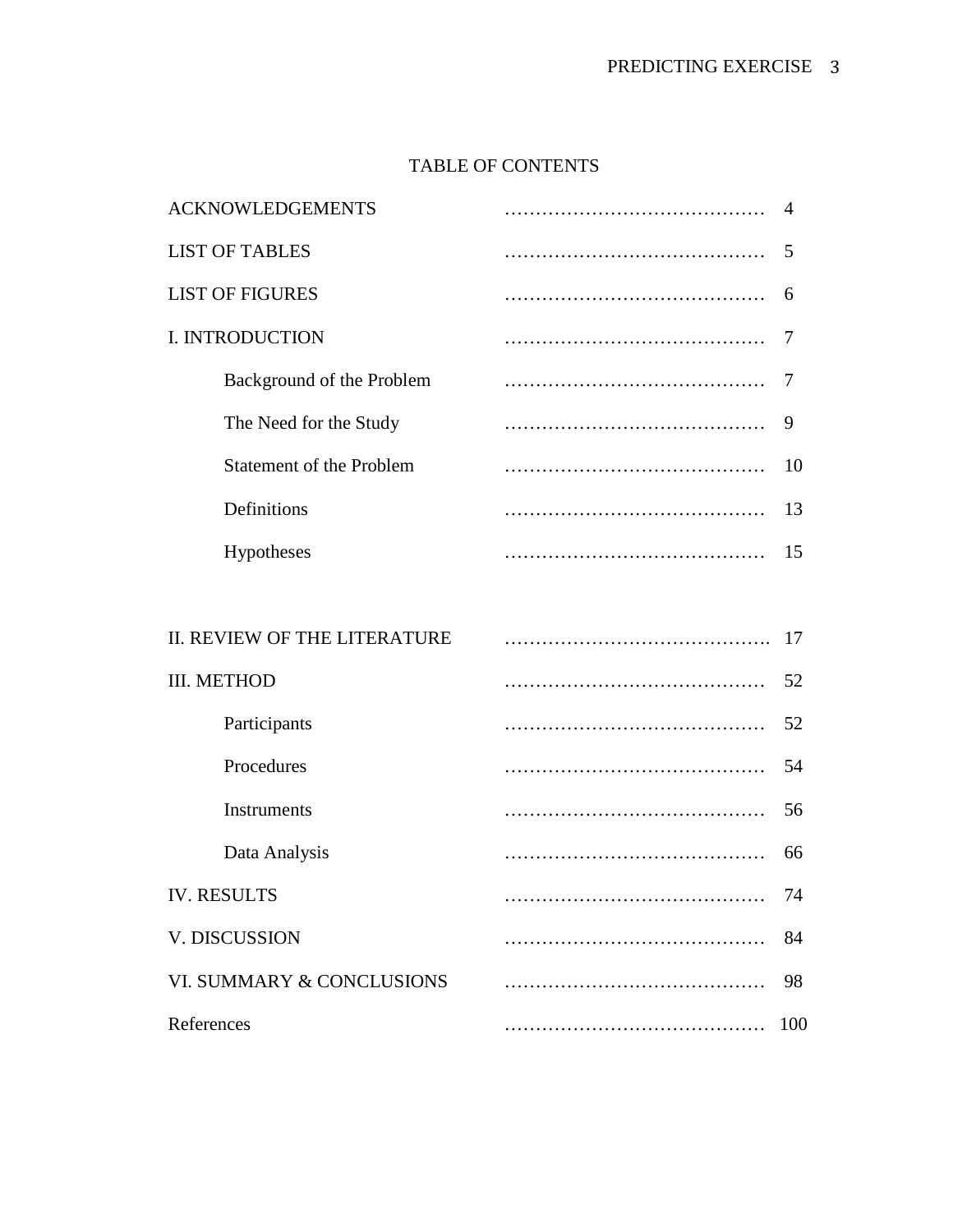# ACKNOWLEDGEMENTS

My dissertation would not have been possible without assistance from many people. First, I want to offer my sincere appreciation to the participants who agreed to share their time and beliefs about exercise with me. This work is dedicated to you. I would like to thank my dissertation chair Dr. Kenneth Gill for his patience, inspiration, guidance and the learning opportunities provided during this long journey. His words to "live like a shark" served me in good stead to keep moving and finish the process. Also, I would like to thank my committee members Dr. Richard Goldberg and Dr. Amy Spagnolo for their continued commitment and their contributions to my dissertation. I would like to extend my sincere gratitude to Dr. Carlos Pratt who urged me to consider "the question", challenged me and supported my learning in so many profound ways. My colleagues have been incredibly kind, encouraging and supportive throughout the years. In particular, I would like to thank Dr. Ann Murphy for her encouragement, practical SPSS and procedural advice, and Dr. Peggy Swarbrick for her mentorship and for giving me so many opportunities to be involved in health promotion interventions. My sincere thanks to Dr. Ellen Anderson for encouraging my interest in physical activity as a research topic. My peers in the doctoral program, Dr. William Waynor, Dr. Aaron Levitt and especially Lisa LaCon, have been unflaggingly supportive and all helped me overcome specific hurdles. I want to express my deep appreciation to Lia Lewis and Debra Rich whose assistance was vital to navigating the administrative processes involved. I am also extremely grateful to the people who assisted me in the data preparation and collection; Angela Pereira, La'Tonya Flora, and my friend Kenneth Kinter. My eternal thanks also goes to my friend and colleague Jennifer Sperduto who gave generously of her time and support, and who quickly entered my data. I thank my friend Jeanette who tirelessly listened, inspired, prodded and hiked with me through the years. To Nancy Whichard I owe thanks for helping me to develop my own goal-setting practices. I am grateful for the encouragement from my entire family and would like to especially thank my mother who believed in me, and my potential despite my self-doubts. Finally, I would like to thank my wonderful husband who encouraged my dream of a doctoral degree by participating in endless hours of scientific discussion, making me laugh as much as possible and for walking many miles to distract me.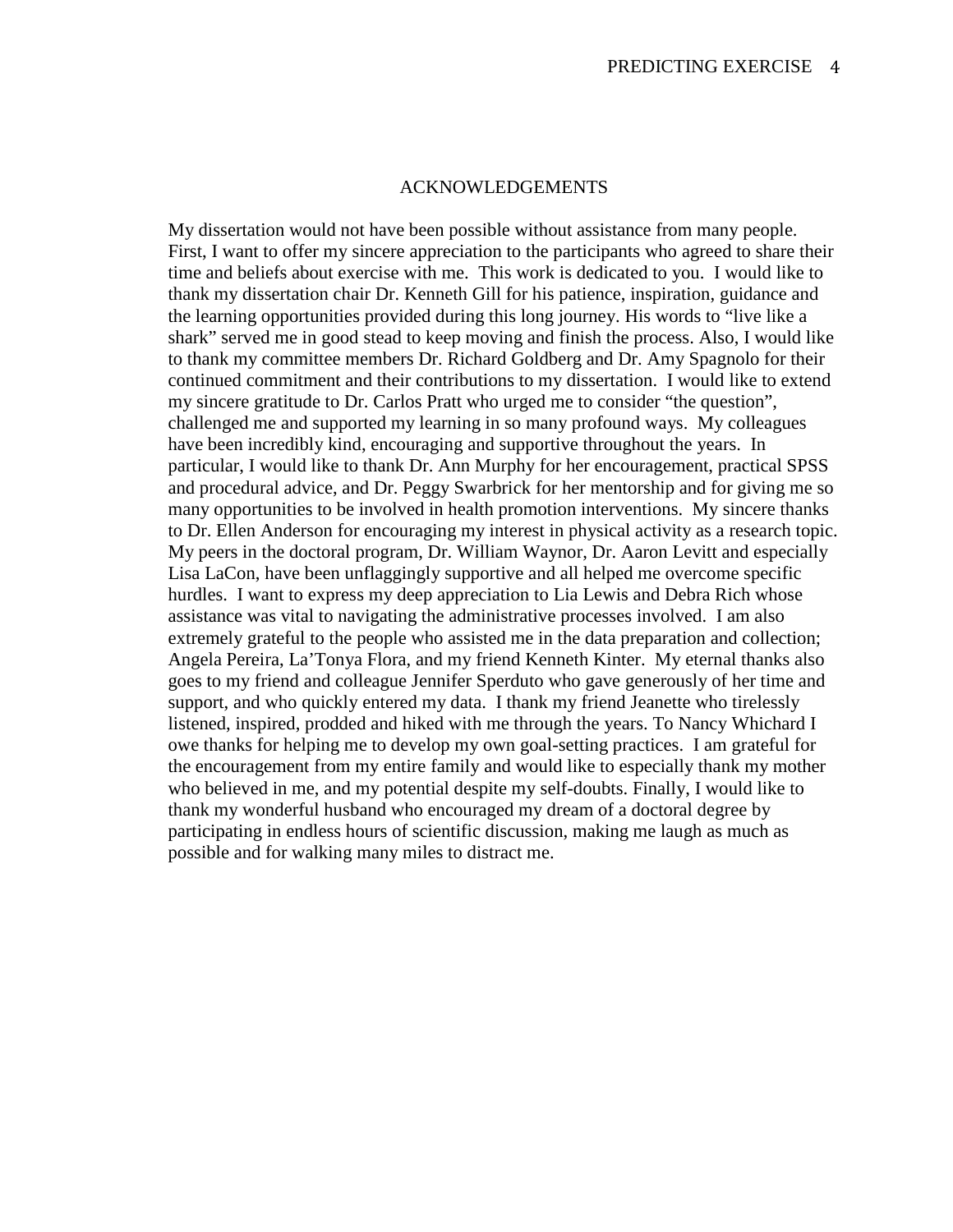# List of Tables

| Table 1<br><b>Descriptive Statistics</b>                                                                                                                                                                                                                                                                                                                                                                                                                  | 71 |  |
|-----------------------------------------------------------------------------------------------------------------------------------------------------------------------------------------------------------------------------------------------------------------------------------------------------------------------------------------------------------------------------------------------------------------------------------------------------------|----|--|
| Table 2                                                                                                                                                                                                                                                                                                                                                                                                                                                   |    |  |
| Table 3<br>Internal Consistency of Measures                                                                                                                                                                                                                                                                                                                                                                                                               |    |  |
| Table 4<br>Significant Correlations between Predictor Variables and Exercise  81                                                                                                                                                                                                                                                                                                                                                                          |    |  |
| Table 5<br>Hierarchical Multiple Regression Analyses Predicting Self-Report Exercise From Social<br>Support from Family, Social Support from Friends, Self-Efficacy, Outcome Expectations,<br>Barriers to Exercise and Goal-Setting Practices While Controlling for Age, Gender,<br>Distress from Somatic Psychiatric Symptoms, Distress from Depressive Psychiatric<br>Symptoms, Distress from Anxiety Symptoms, and Number of Chronic Health Conditions |    |  |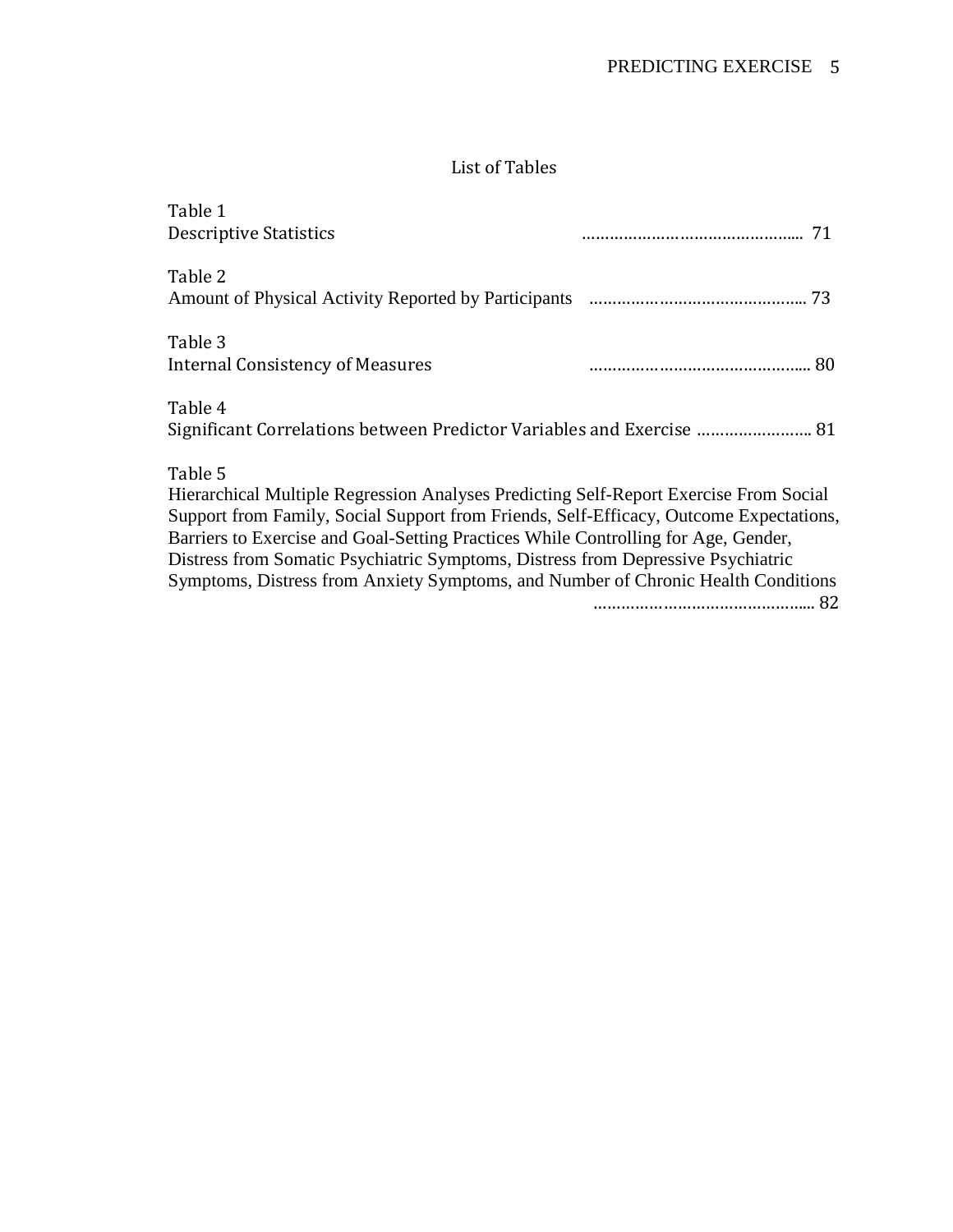# List of Figures

| Figure 1                                                                                                  |        |
|-----------------------------------------------------------------------------------------------------------|--------|
| A Proposed Social Cognitive Theory Model of Physical Activity in Persons with                             |        |
| Psychiatric Disabilities                                                                                  | <br>16 |
| Figure 2                                                                                                  | 49     |
| Figure 3                                                                                                  | 50     |
| Figure 4                                                                                                  |        |
| <b>Updated SCT Model for Physical Activity</b>                                                            | 51     |
| Figure 5                                                                                                  |        |
| A Proposed Social Cognitive Model of Physical Activity in Persons with Psychiatric<br><b>Disabilities</b> |        |
|                                                                                                           | <br>83 |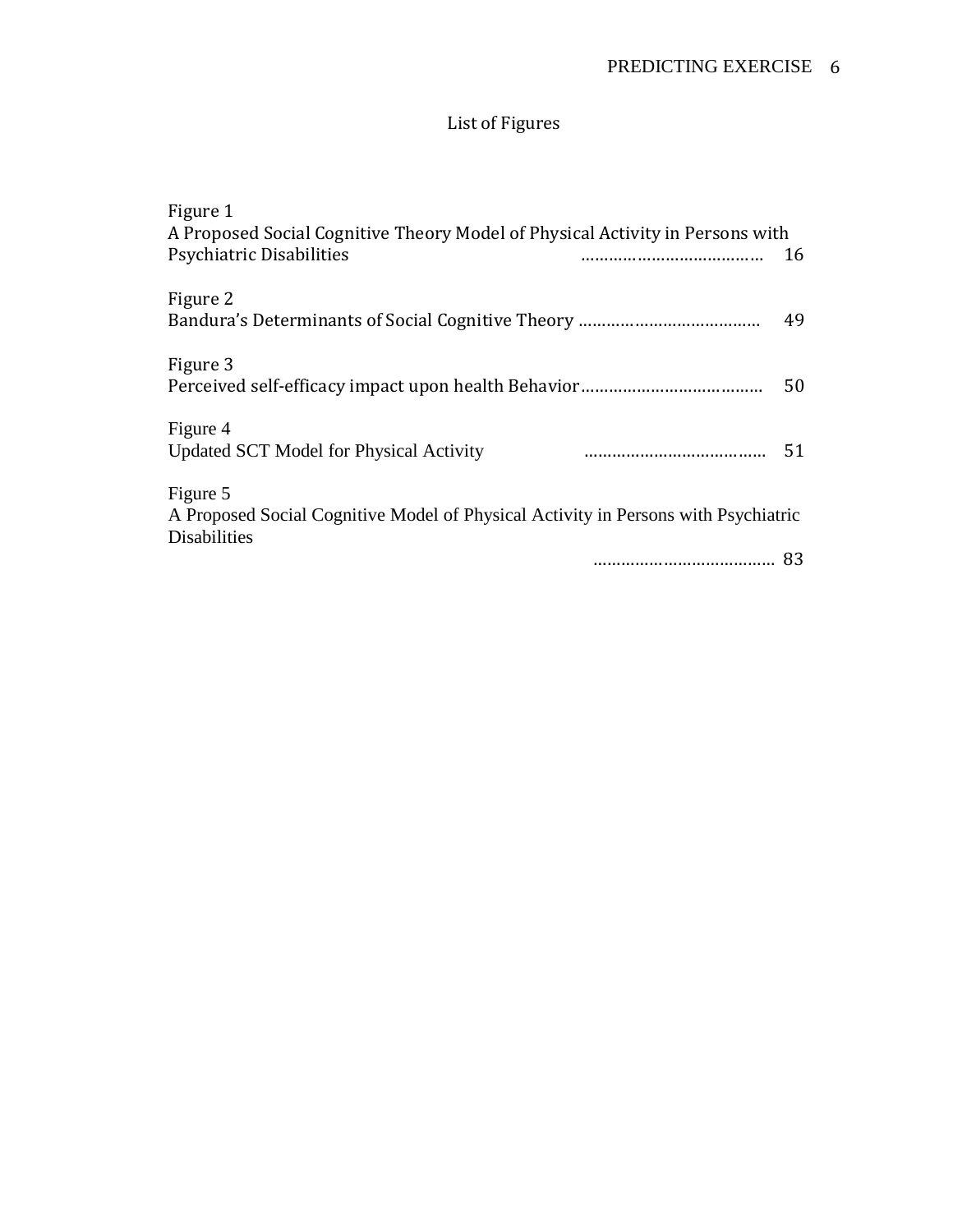#### **Chapter I**

# **INTRODUCTION AND BACKGROUND**

#### **Context and Background of the Problem**

People with psychiatric disabilities are dying prematurely. It is estimated that people living with schizophrenia, bipolar disorder, major depression and other psychiatric disabilities are at risk for a reduced lifespan of at least twenty-five years due to poor physical health (Parks, Svendsen, Singer et al., 2006). Many persons diagnosed with psychiatric disabilities are also diagnosed with chronic health conditions including: diabetes, heart disease, hypertension or pulmonary disease (Jerome et al., 2009). This increase in morbidity and mortality has been well-documented and is the largest health disparity of any sub-population in the United States (DeHert et al., 2011; Parks, Svendsen, Singer et al., 2006; Bartels & Desilets, 2012). Causes of this disparity are related to a variety of factors including: reduced access to appropriate medical care, weight-gain associated with psychotropic medication usage and lifestyle choices (DeHert et al., 2011;Roberts & Bailey, 2011).

Antipsychotic medications often prescribed to persons with psychiatric disabilities have been linked to obesity, diabetes and cardiovascular disease (Roberts & Bailey, 2011; Bartels & Desilet, 2012). The chronic health conditions of people with psychiatric disabilities, particularly cardiovascular disorders, can also be influenced by lifestyle habits and choices (Daumit, Goldberg, Anthony & Dixon, 2004). One lifestyle behavior that may promote individual health is physical activity or exercise. Physical activity has been demonstrated to reduce risk of mortality, improve or prevent many chronic health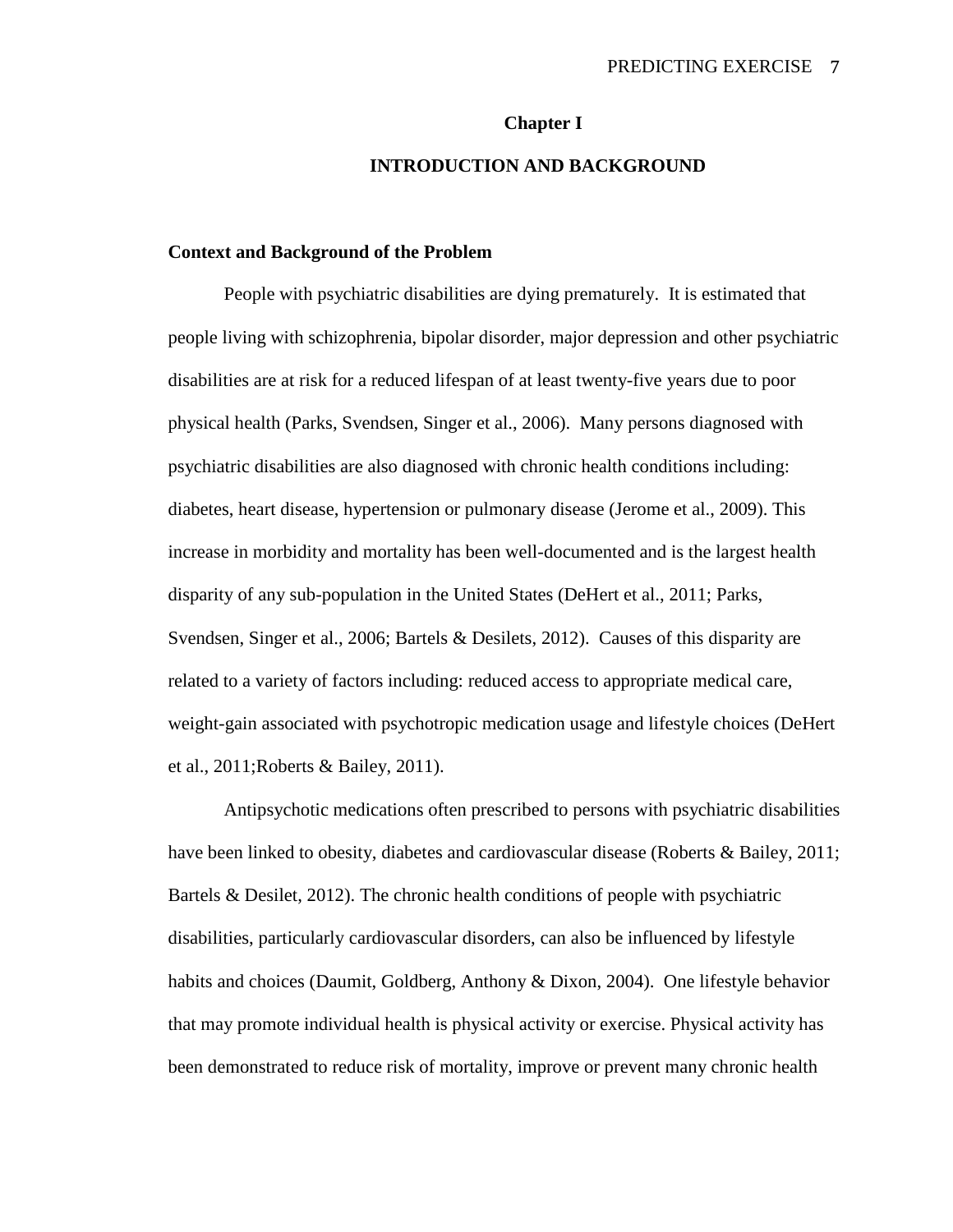problems including quality of life and symptoms of anxiety and depression in the general population (USDHHS, 1996).

Despite the demonstrated benefits of physical activity, most Americans are not physically active at the recommended level of 30 minutes on most days (Ayotte, Margrett & Hicks-Patrick, 2010). People diagnosed with psychiatric disabilities are even less likely to exercise as compared to the general population (Janney, 2012; Jerome et al., 2009; Daumit, Goldberg, Anthony, & Dixon, 2004). While there has been extensive research on the identification of health concerns of persons with psychiatric disabilities and some literature detailing the need for, and impact of, health promotion interventions, much less study has been made of physical activity of persons with psychiatric disabilities (Parks, Svendsen, Singer et al., 2006; Colton & Manderscheid, 2006; Cabassa, Ezell & Lewis-Fernandez, 2010; Bartels & Desilets, 2012; Bradshaw, Lovell & Campbell, 2010; Beebe et al., 2010). The quality of existing literature on physical activity of persons with psychiatric disabilities is poor with limited sample sizes, nonexperimental design, use of different variables and measures, and few replications of interventions (Tosh, Clifton, & Bachner, 2011; Vancampfort et al., 2012). There are very few studies examining the theoretical processes and determinants of initiating and maintaining physical activity.

Starting and maintaining regular physical activity requires motivation. A small body of research has explored motivational processes for exercise in persons with psychiatric disabilities (Beebe, et al., 2010; McDevitt, Snyder, Miller & Wilbur, 2006), however, to date no research has fully explored the predictive determinants of physical activity for persons with psychiatric disabilities.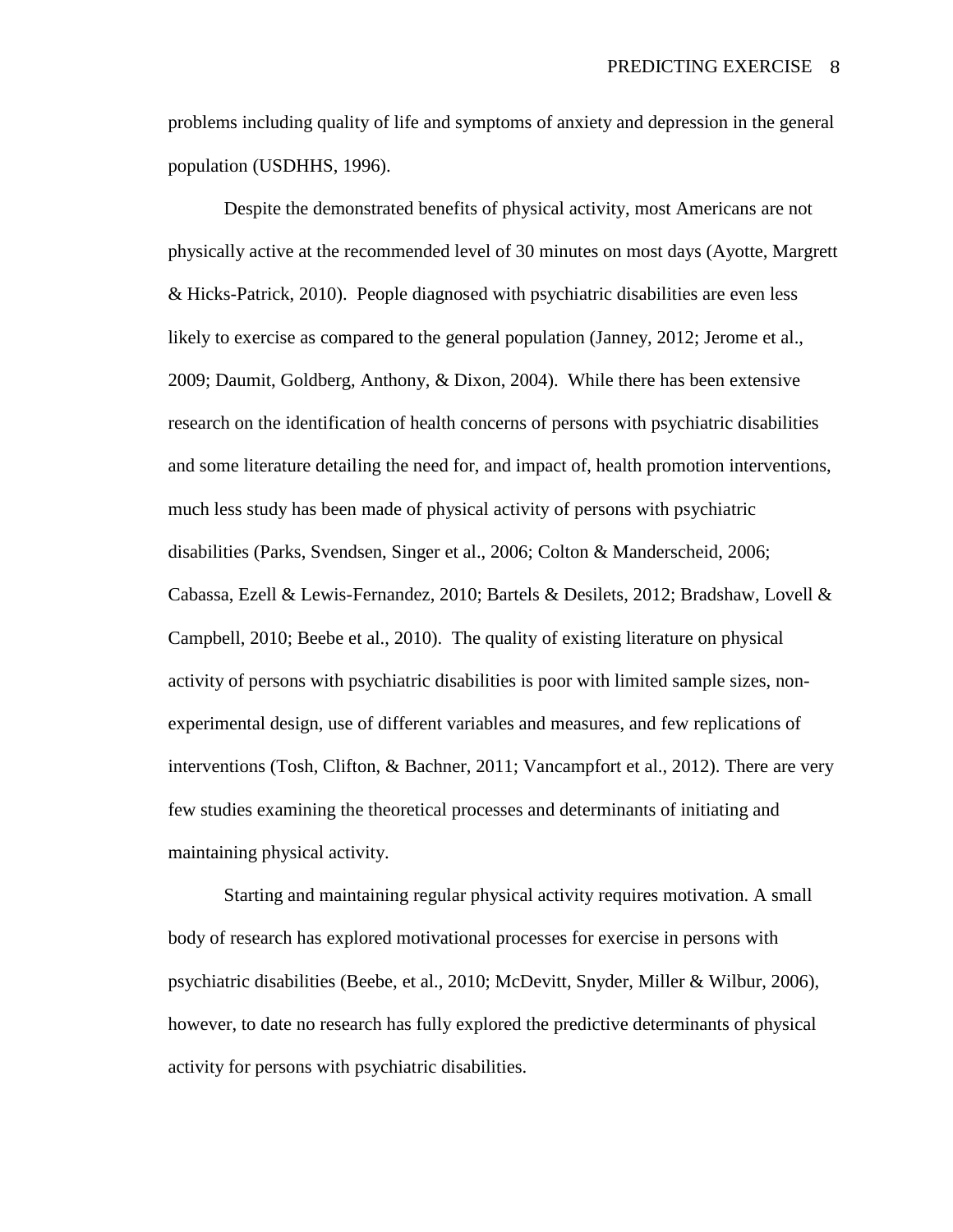Recovery from mental illness is understood to be "a reformulation of one's life aspirations and an eventual adaptation to the disease" (Pratt, Gill, Barrett & Roberts, 2007, p.111). For recovery to occur, a person living with psychiatric disabilities must successfully manage both mental and physical symptoms. Psychiatric rehabilitation practitioners must offer support and strategies to support a person's whole health and encompass comprehensive mental and physical wellness (Swarbrick, 1997). Psychiatric rehabilitation (PsyR) as a field has focused upon supporting persons with psychiatric disabilities to identify meaningful choices, achieve personal recovery and improve quality of life. Specific challenges of supporting persons living with psychiatric disabilities to increase their physical activity include: poor motivation, lack of personal agency and efficacy to begin and maintain activity. Strategies to encourage healthpromoting activities must combine PsyR goals, values and principles with health interventions for the best possible overall outcomes (Ussher, Stanbury, Cheeseman & Faulkner, 2007; McDevitt, Snyder, Miller & Wilbur, 2006; Gretchen-Doorly, Subotnik, Kite, Alarcon & Neuchterlein, 2009).

There is strong evidence that physical activity supports recovery from mental illness. For example, physical activity improves quality of life (Martin-Sierra et al., 2011), alters brain structure by increasing brain volume; which may support the reduction of negative symptoms (Scheewe et al., 2012), and offers overall benefits in psychological wellness such as self-esteem, competence, coping and a reduction in symptoms of depression and anxiety (Richardson et al., 2005; Holley, Crone, Tyson & Lovell, 2011).

# **Significance or Need for Study**

There have been two complete tests of a Social Cognitive Theory (SCT) model in the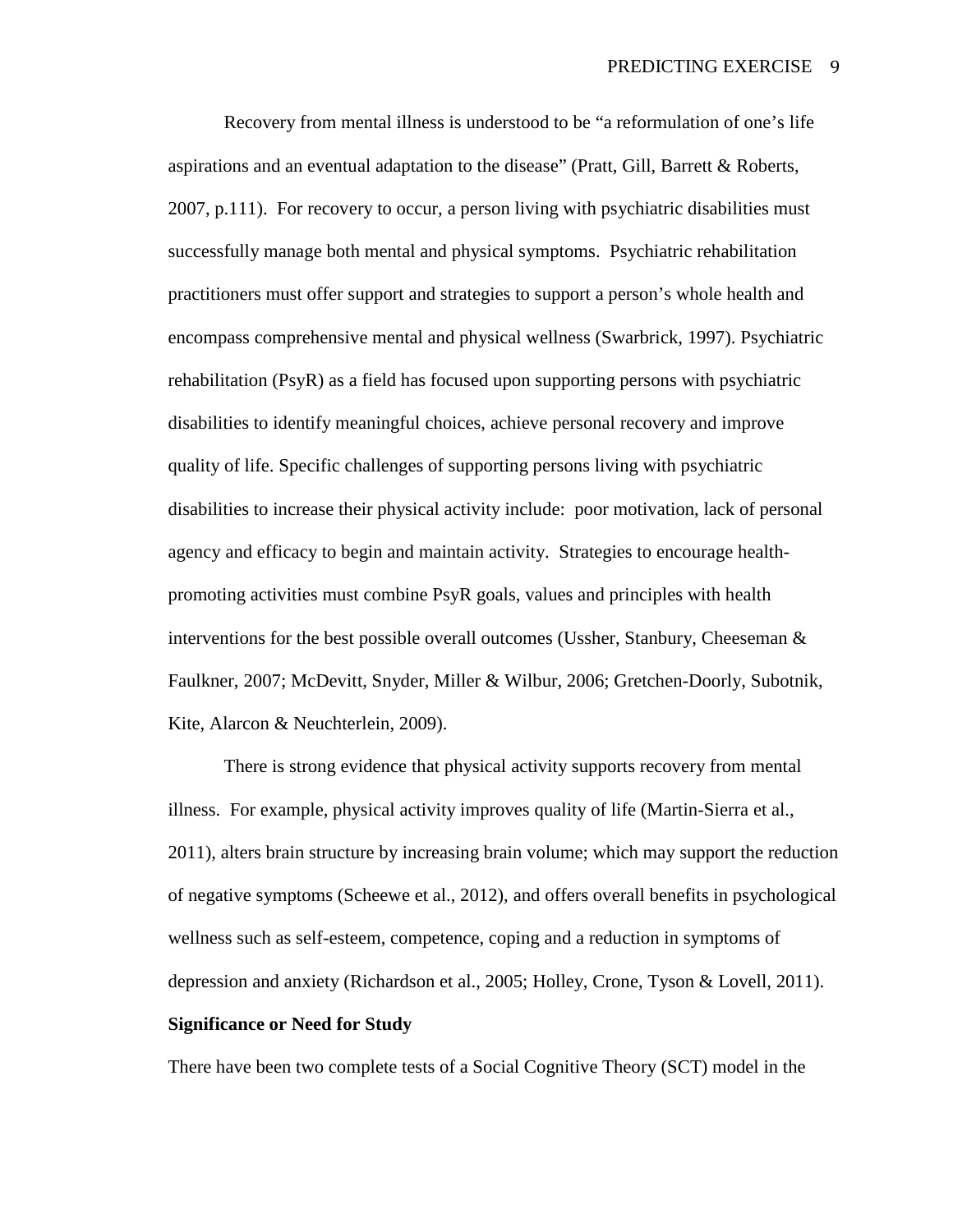general population (Ayotte, et al., 2010; Rovniak, Anderson, Winett & Stephens, 2002). Rovniak, Anderson, Winett & Stephens (2002) used a prospective design to study the primary SCT determinants of social support, self-efficacy, outcome expectations and selfregulation to predict exercise in 277 university students. Using structural equation modeling, the authors determined these SCT constructs accounted for 55% of the explained variance in physical activity, with self-efficacy and self-regulation accounting for the greatest total effects (Anderson, Winett & Stephens, 2002). Ayotte, et al. (2010) expanded upon previous work by measuring more constructs of the SCT model, including social support, self-efficacy, perceived barriers, outcome expectancies and selfregulatory behaviors, while considering gender, age and number of health conditions in 116 middle-aged and young-old adults recruited with referrals from undergraduate students. This model accounted for 66% of the explained variance in physical activity (Ayotte, Margrett & Hicks-Patrick, 2010). At this point in time there has not been a full examination of the relationship between SCT and exercise in persons with psychiatric disabilities. A complete study of the SCT model to explain variance in physical activity of persons with psychiatric disabilities would 1) build upon and extend the current limited knowledge of SCT and physical activity in persons with psychiatric disabilities, 2) establish the applicability of a well-researched and complete theoretical model of health-behavior change in persons with psychiatric disabilities, and 3) identify the particular determinants most needed to influence physical activity behaviors in persons with psychiatric disabilities.

# **Problem Statement and Goals**

Physical activity is a complex behavior with multiple factors and determinants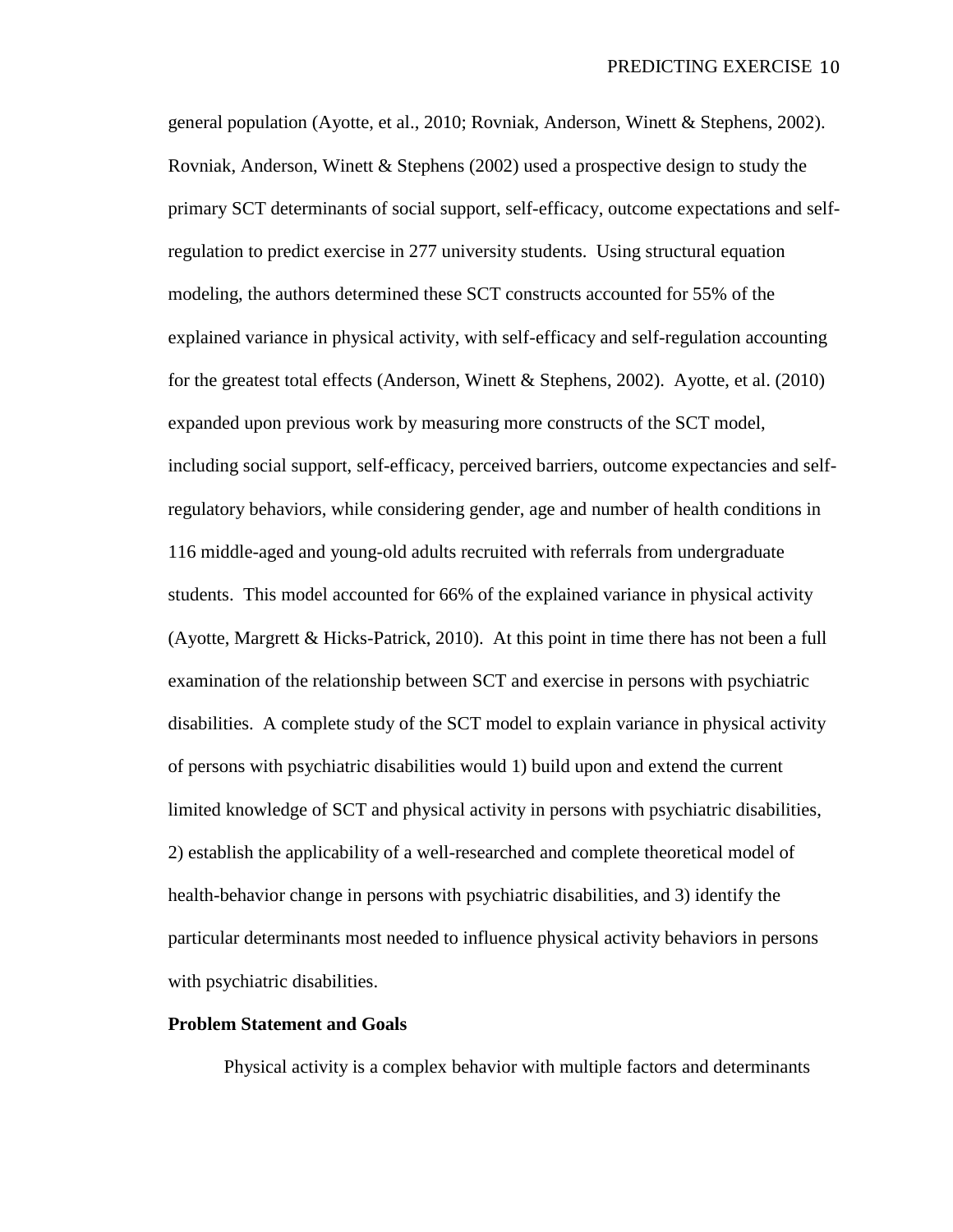contributing to it, including overall physical health status. The understanding of physical activity in persons with psychiatric disabilities is further complicated by the possible interaction of psychiatric symptoms and chronic health conditions. A unifying theoretical model has not yet been identified to assess and understand the motivational constructs of physical activity in persons with psychiatric disabilities. It is critical to identify a theoretical model that explains physical activity, and accounts for symptomology and health conditions, in persons with mental illness in order to better structure relevant and effective exercise interventions, and ultimately help people to achieve better health and recovery. One model, which attempts to explain the determinants of physical activity, is Social Cognitive Theory (SCT). While there is a strong research base suggesting SCT is effective in explaining the amount of physical activity in the general population (McAuley, Mailey, Szabo & Gothe, 2013), there has not been a thorough testing of the SCT model on a population with psychiatric disabilities. SCT is of particular use in the field of psychiatric rehabilitation because it is a theoretical model predicated on the construct of agency, or a person's ability to make changes in their life (Bandura, 2001), while taking into account the complex challenges introduced by social supports, or lack thereof, action and the reciprocal interactions of thought on behavior.

The primary goal of this research is to assess the amount of variance in physical activity of persons with psychiatric disabilities is explained by the SCT determinants of self-efficacy, social support, outcome expectations, barriers and goal setting practices.

# **Research Aims and Questions**

The study will utilize a correlational approach to determine if five determinants of SCT and four specific personal characteristics are related to physical activity. Participants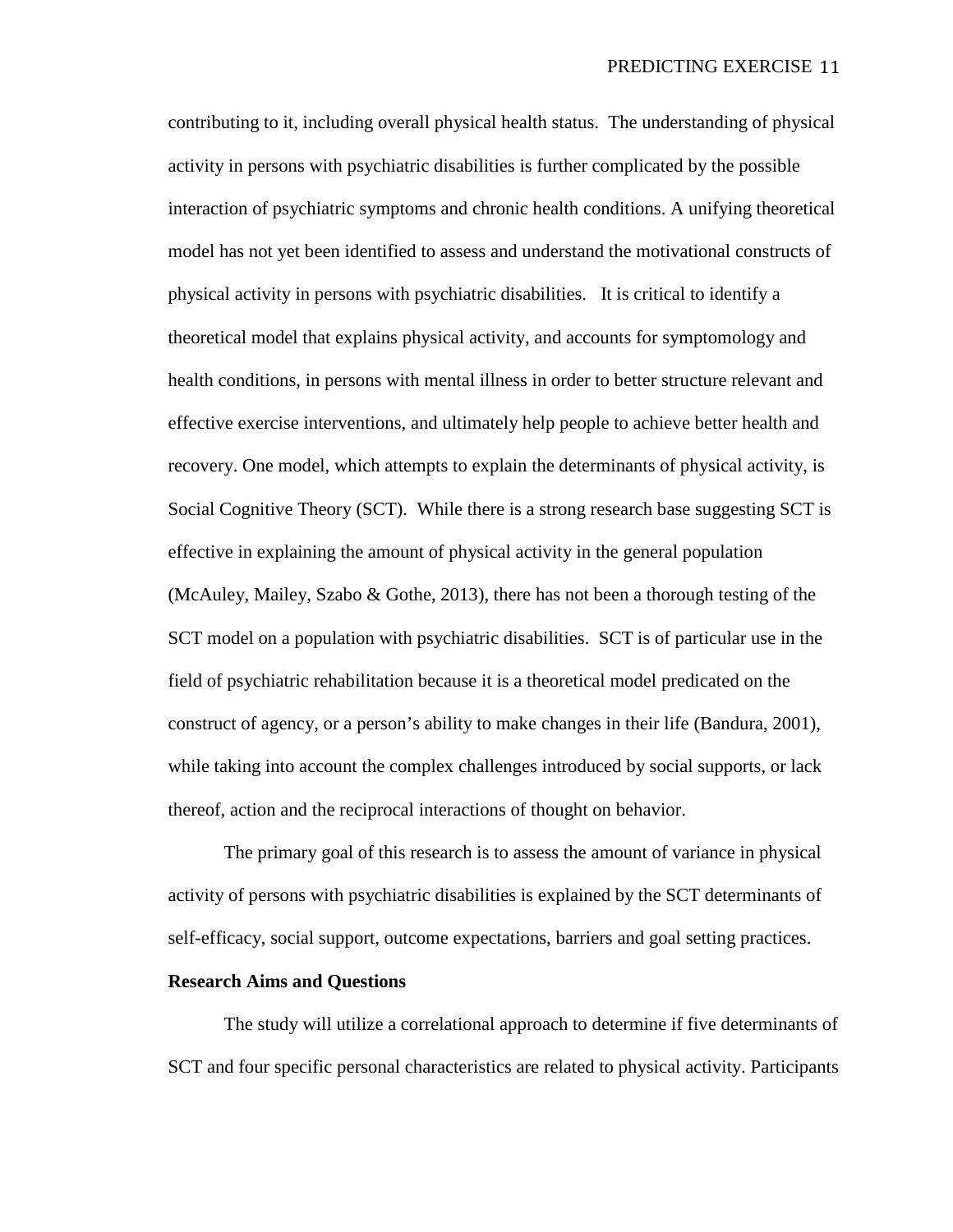will be recruited from Community Mental Health Centers in New Jersey and complete self-report paper and pen validated measures for social support for exercise, self-efficacy for exercise, outcome expectations for exercise, barriers to exercise, goal-setting practices for exercise, the amount of physical exercise completed in the past 7 days, psychiatric symptoms, and number of health conditions. Participants will also be asked to complete an eight question demographic survey.

The use of a non-experimental method does have limitations in the interpretation of data and understanding causality, however, given the fact that the full model of SCT has not yet been tested in persons with psychiatric disabilities the approach will provide a baseline understanding of the inter-relationship of variables and provide groundwork for future experimental and longitudinal designs. Additionally, a correlational methodology is the first step in establishing the validity of the model in predicting physical activity in persons with psychiatric disabilities.

The present study will explore the question: Does the Social Cognitive Theory predict physical activity in persons with psychiatric disabilities? Specifically, the author wishes to determine if there is a relationship between the SCT model determinants (Bandura, 1977) of social support for exercise, self-efficacy for exercise, barriers to exercise, outcome expectations, goal-setting practices, and the amount of self-report physical activity while controlling for gender, age, number of health conditions and psychiatric symptoms.

The research hypotheses assume that the proposed SCT model (see Figure 1) will predict, with moderate power, the amount of self-reported physical activity in persons with psychiatric disabilities. In order to account for variance related to personal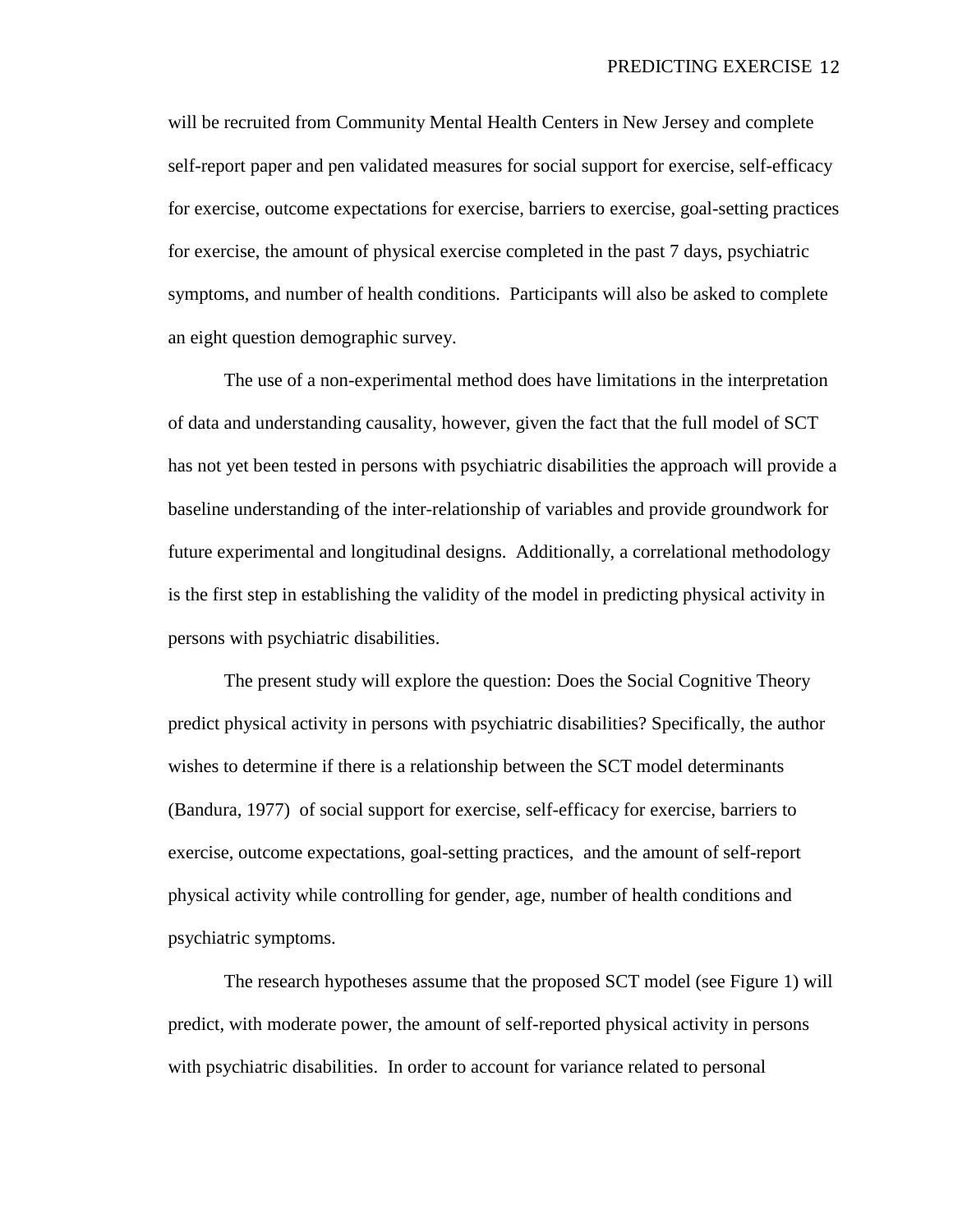characteristics of physical health impairments related to chronic health conditions, psychiatric symptoms, age and gender, these variables will be studied separately from SCT predictors. Gender will be included as a factor as several studies have noted gender differences in exercise in persons with psychiatric disabilities (Ussher, Stanbury, Cheeseman, & Faulkner, 2007; Carless & Douglas, 2008). This has also been found in the general population (Ayotte, et al., 2010). Women may have less self-efficacy for physical activity and the SCT model explains less of the variance for physical activity (Sylvia-Bobiak, 2006). The literature is inconclusive about psychiatric symptom impact on physical activity in persons with psychiatric disabilities, with some studies indicating a relationship between depressive symptoms and reduced physical activity (Roberts & Bailey, 2011), while others find no difference (Jerome et al., 2009). However, as this research is attempting to understand the relationship of the SCT model and physical activity and not the relationship between symptomology and physical activity, psychiatric symptoms will be used as a covariate in the model. Older age and more health conditions have been negatively associated with amount of physical activity (Ayotte, et al., 2010).

For the purposes of this study persons with psychiatric disabilities or mental illness are defined as people who have been diagnosed with schizophrenia, schizoaffective disorder, bipolar disorder, or major depression. Additionally, persons receiving services from a community mental health center or housing services in the community will also be described as persons with psychiatric disabilities or mental illness. Physical activity or exercise, will be used interchangeably, and should be interpreted as any purposeful movement meant to improve health (USDHHS, 1996). Examples of physical activity include walking, biking, lifting weights, aerobic classes or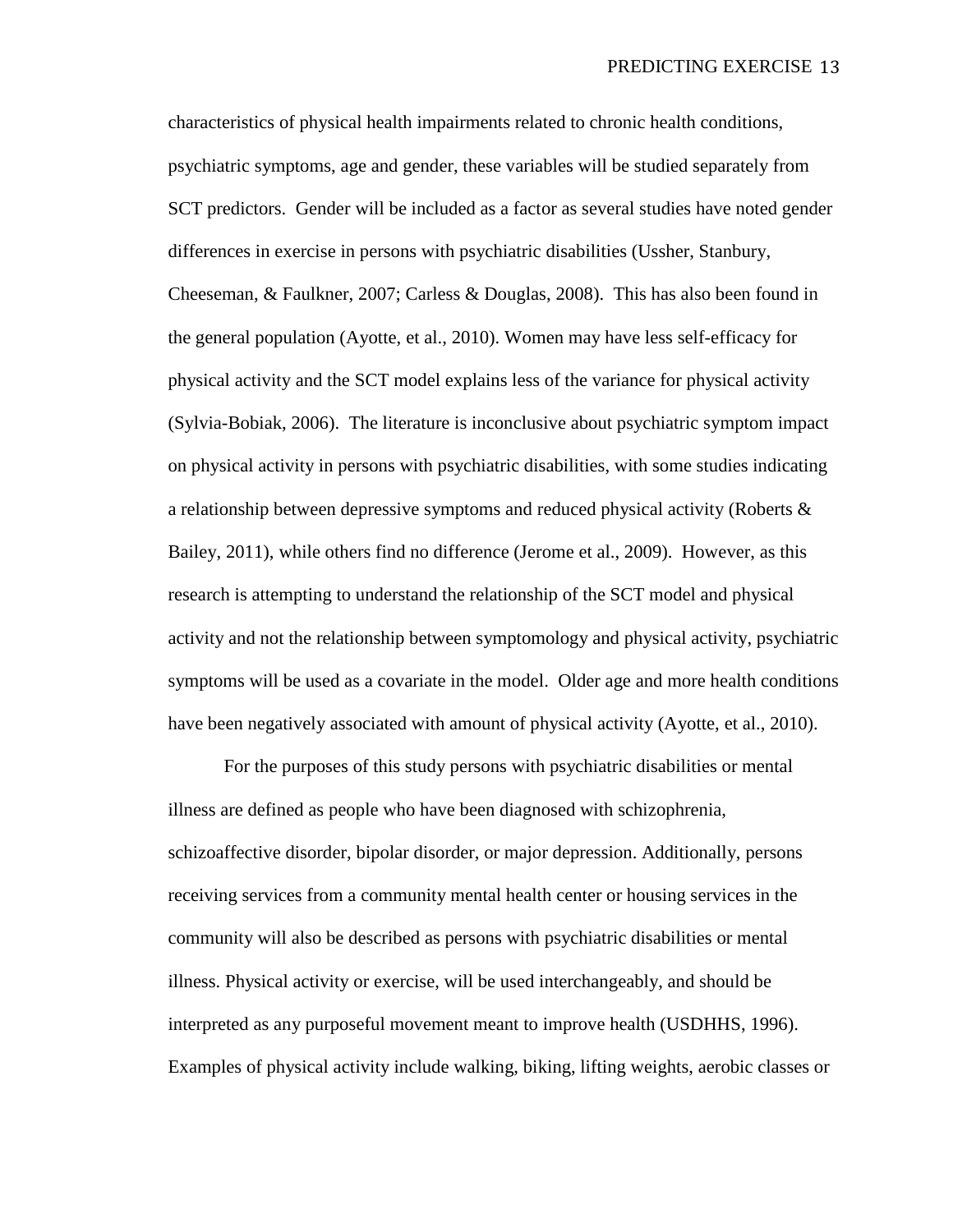tai chi. Three different types of physical activity will be measured; vigorous, moderate and walking. Vigorous exercise requires "hard physical effort" such as heavy lifting, aerobics or fast bicycling (Craig et al., 2003). Moderate physical activity makes a person breathe somewhat harder than usual and may include carrying light loads, biking or tennis (Craig, et al., 2003). Walking is defined as activity that lasts for a minimum of ten minutes. The Social Cognitive Theory (SCT) as described by Bandura (2004) will be used to identify models of behavior change, and specifically health-behavior change, which utilize social, personal and environmental determinants of self-efficacy, outcome expectations, barriers, goals and social support to predict a behavior. This research will use the SCT model proposed by Ayotte, et al. (2010) and minimally adapted for persons with psychiatric disabilities by including psychiatric symptoms as a contributor to selfefficacy. Social support is considered to be the assistance and encouragement by one's family and friends to engage in physical activity. Self-efficacy is the belief that a person can achieve what she or he intends to achieve (Bandura, 2004). Number of health conditions is defined as a sum of the number of chronic health conditions an individual identifies from a list generated by federal guidelines for the National Survey of Residential Care Facilities (National Center for Health Statistics, 2010). Outcome expectations for physical activity are the beliefs that certain outcomes, both positive and negative, will occur as a result of exercise (Bandura, 1986). Barriers to physical activity are the reasons a person feels unable to or challenged by exercise (Bandura, 2004). Goal setting practices are considered those activities, which assist persons to regulate their behavior (Bandura, 1991). Physical activity or exercise goals are considered the specific plans or intentions a person may have to exercise. In the current model goals will refer to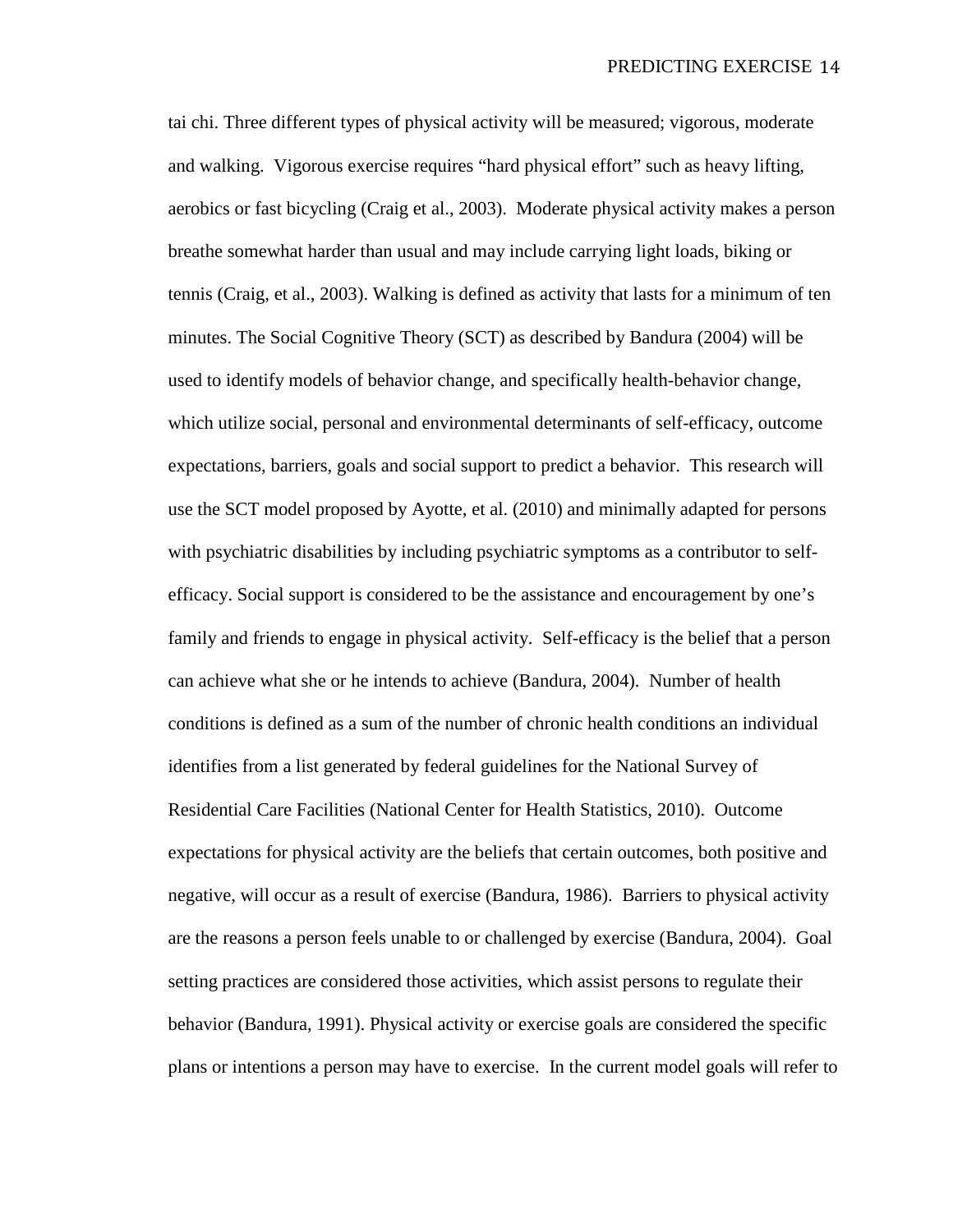the goal setting process, self-monitoring of achieving intentions and problem-solving (Rovniak, Anderson, Winett & Stephens, 2002).

# **Study Hypotheses**

The following hypotheses will be tested in the study:

1. Social support, self-efficacy for physical activity, positive outcome expectations, barriers to exercise, and goal-setting practices will predict self-reported physical activity. 2. Social support is positively correlated with amount of self-efficacy for exercise and goal setting practices.

3. Self-efficacy is related to outcome expectations, barriers, goal setting practices and physical activity.

4. Number of health conditions is inversely correlated to self-efficacy, outcome expectations and goal setting practices.

5. Age, psychiatric symptoms and gender will be associated with self-efficacy for physical activity, with higher age, greater symptoms and female gender associated with lower self-efficacy for physical activity values.

6. Goal setting practices will be related to physical activity and predicted by social support with greater social support correlated to more goals.

7. More goal setting practices predict more physical activity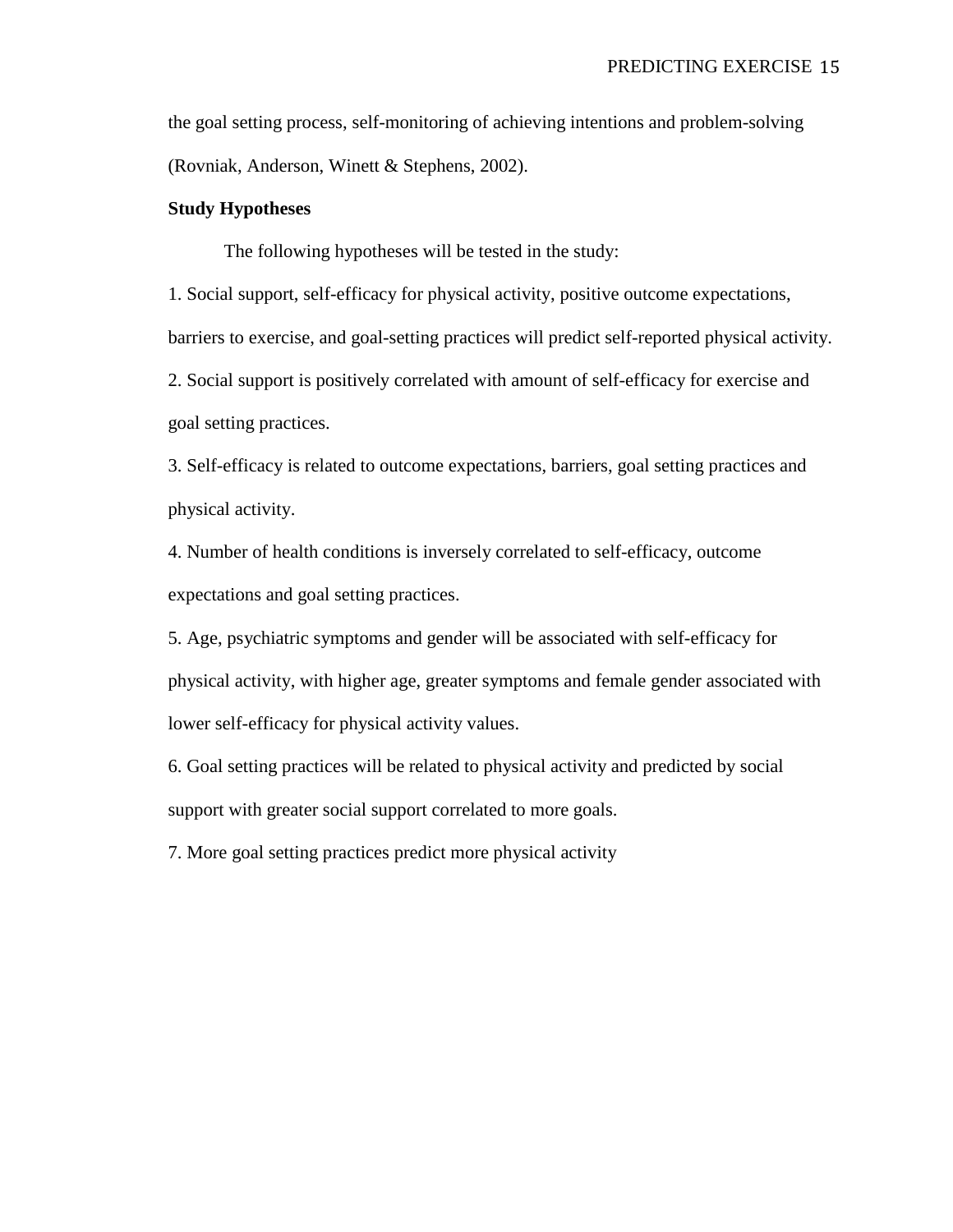

*Figure 1.* A Proposed Social Cognitive Theory Model of Physical Activity in Persons with Psychiatric Disabilities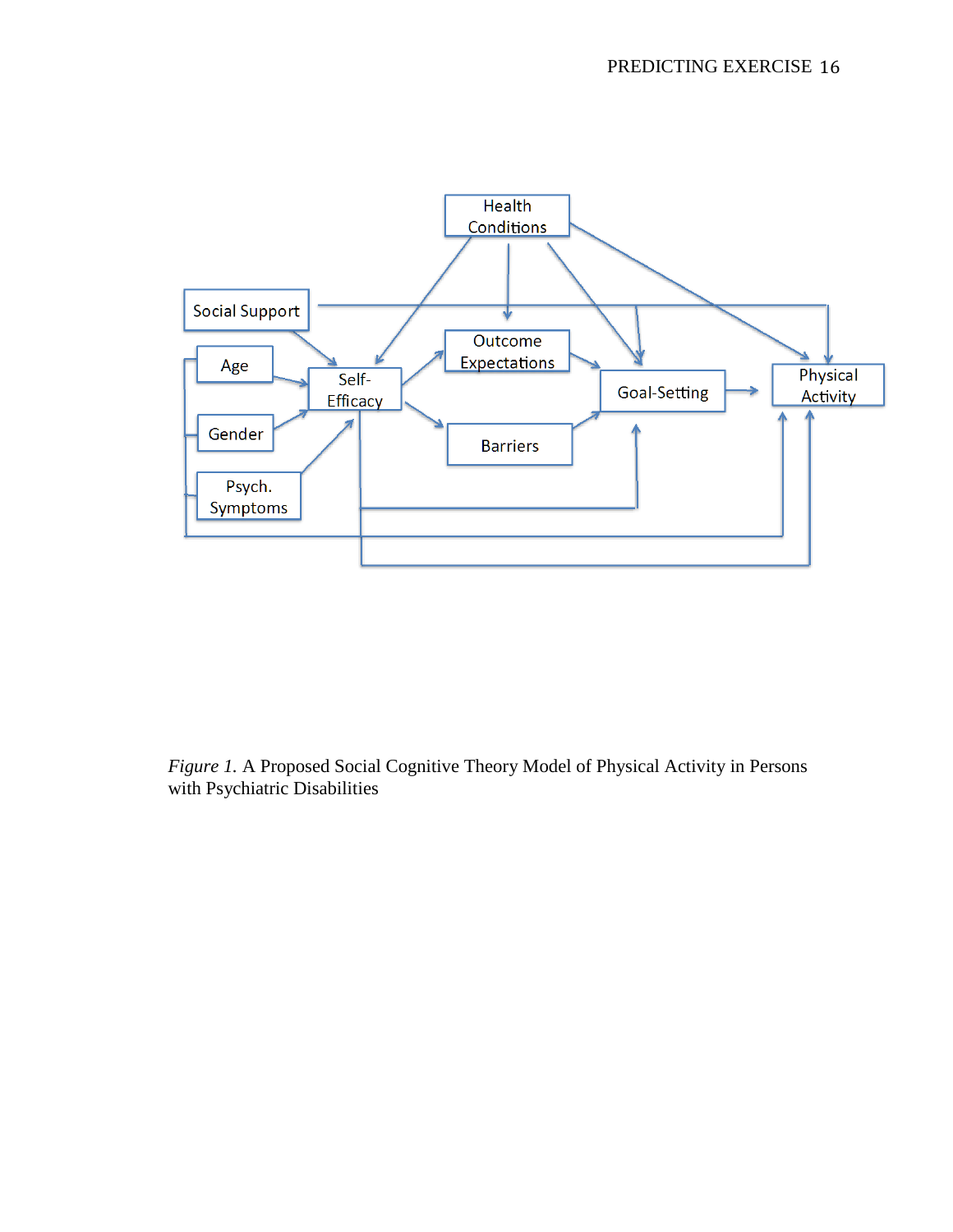#### **Chapter II**

# **LITERATURE REVIEW**

This literature review will provide a broad overview of the Social Cognitive Theory, the theoretical application of SCT to health promotion activities, the evidence available that SCT is predictive of health behavior change through specific examples of health promotion research with general populations, and the application of SCT to health promotion, particularly physical activity, in persons diagnosed with severe mental illness. Psychiatric Rehabilitation (PsyR) is a field dedicated to the support of persons diagnosed with severe mental illness. Through situational assessments, skills training and targeted interventions, PsyR practitioners assist people diagnosed with mental illness in setting, achieving and maintaining personal goals. Further, by targeting what the person wants to work on, practitioners attempt to build motivation to help the person desire change. One of the significant challenges experienced by persons with mental illness in achieving goals are negative symptoms, which are often associated with severe mental illness particularly avolition or lack of motivation (Pratt, Gill, Barrett & Roberts, 2007). Avolition presents a challenge for people who would like to make a change in their life, but do not have the energy or drive to engage in the activities necessary to make that change. In order to better support people with mental illness to achieve their personal goals, PsyR practitioners must understand motivation and more specifically the manner in which interventions may serve to improve or enhance motivation.

Social Cognitive Theory (SCT) is a widely applied theoretical model developed by Albert Bandura to understand human behavior. It is a useful construct to understand and explain the mechanisms by which a person makes changes and incorporates both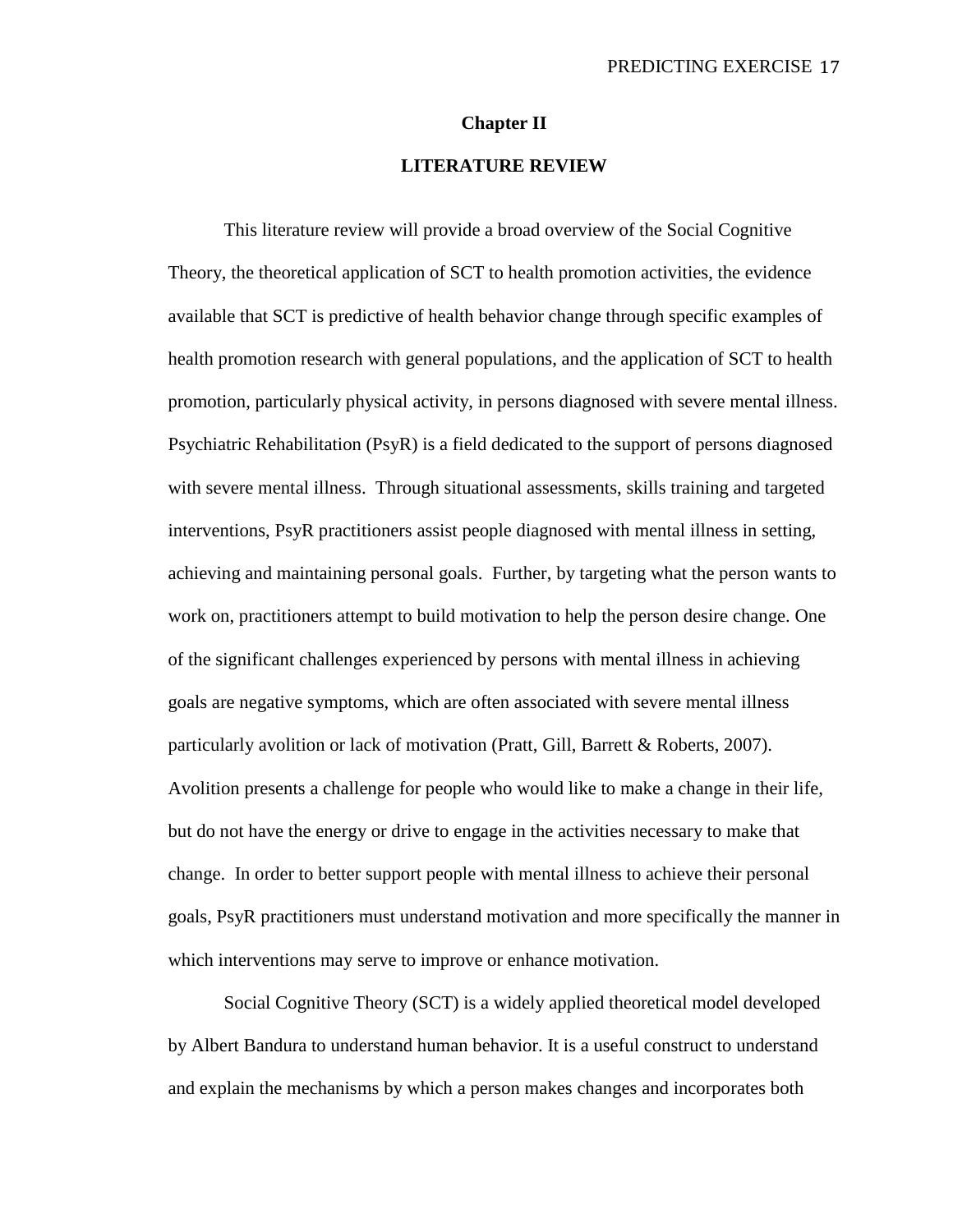internal factors, such as motivation and expectations, and external factors such as environmental concerns and social influences (Bandura, 2005). Social cognitive theory is a model of behavioral causation involving social supports for making changes (Bandura, 2005). SCT identifies three primary sources of influence over behavior, which may interact to further encourage or discourage behavioral change. These three factors are personal, behavioral and environmental (Bandura, 1986), and will be further discussed below. Other models of human motivation and activity use a unidirectional rationale for behavior change, assuming that only environment or only internal factors influence change (Bandura, 1997).

In this model, behavior is seen as being related to both internal and external factors in concert or "reciprocal causation" (Bandura, 1989). SCT identifies three areas of influence to understand human action: behavior or specific actions a person takes, personal or all factors connected with an individual and environmental factors or those completely outside of a person including reactions of other people. The behavioral domain in the model identifies the actions that a person takes which influence the environment and concurrently are also influenced by the environment (Bandura, 1989). The personal or cognitive domain encompasses attributes connected to the individual including cognition, social status and roles, personal attributes, and physical characteristics (Bandura, 1986). In a sense this domain includes what the person brings to a situation including their thoughts about their behavior and reaction to a situation. Additionally, this domain would encompass the symptoms, stigma and experience of living with a mental illness. Finally, environmental factors are those external to the individual and can include both situational factors and other people. The influence of the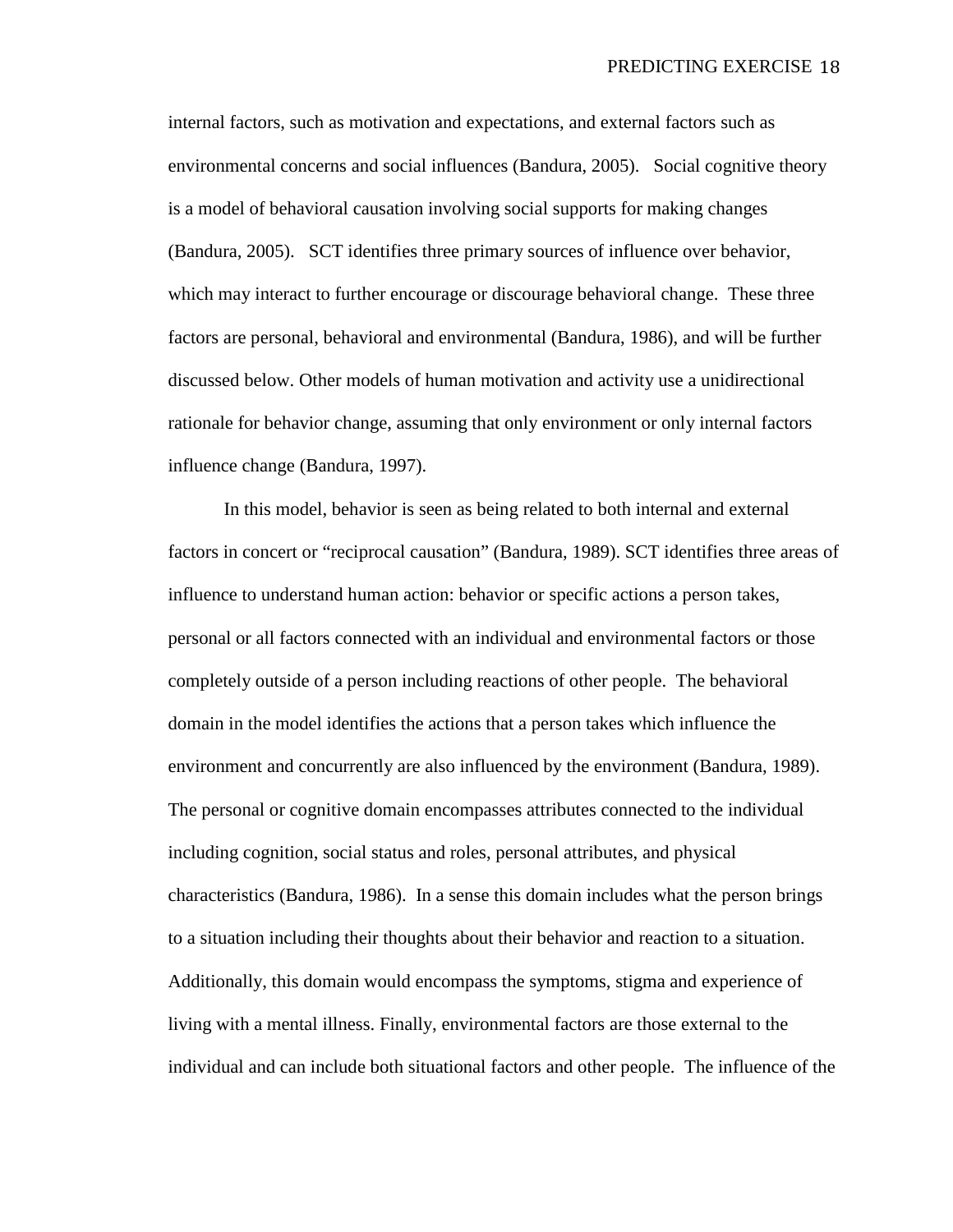environment on cognitions is important. The external and environmental domains in a person's life shape the development of thoughts and in the activation of thought into action (Bandura, 1986). If a person perceives the environment as hostile then they will be less likely to initiate a new action. Likewise, an individual can shape his or her environment by eliciting negative responses from other people by their behavior or by changing the components in their environment.

SCT assumes a triadic reciprocal relationship between behavioral, environmental and personal factors, which interact to determine a person's behavior (Bandura, 1989). See Figure 2. This 'reciprocal determinism' is bidirectional and suggests that each of the three components of behavior, environment and personal factors are influenced by and influence all of the other factors. People are both products and producers of their environment (Bandura, 1989). The resulting action is a product of the three factors. SCT highlights the role of the individual as an activating factor in his or her own lives, which will be described later as 'agency'. In order for people to become causal contributors to their own life course they must develop competencies, self-beliefs of efficacy and the ability to self-regulate motivation and action (Bandura, 1989).

# **Self-Efficacy**

A primary assumption of the SCT model is determinism or the role of the individual in their own life. Self-efficacy is interconnected to the construct of selfdetermination. The SCT model identifies the person as "reciprocally contributing influence to their own motivation and behavior within a system of reciprocal causation involving personal determinants, action and environmental factors" (Bandura, 1986, p.12). As humans, we have the capability of influencing our thoughts, behaviors and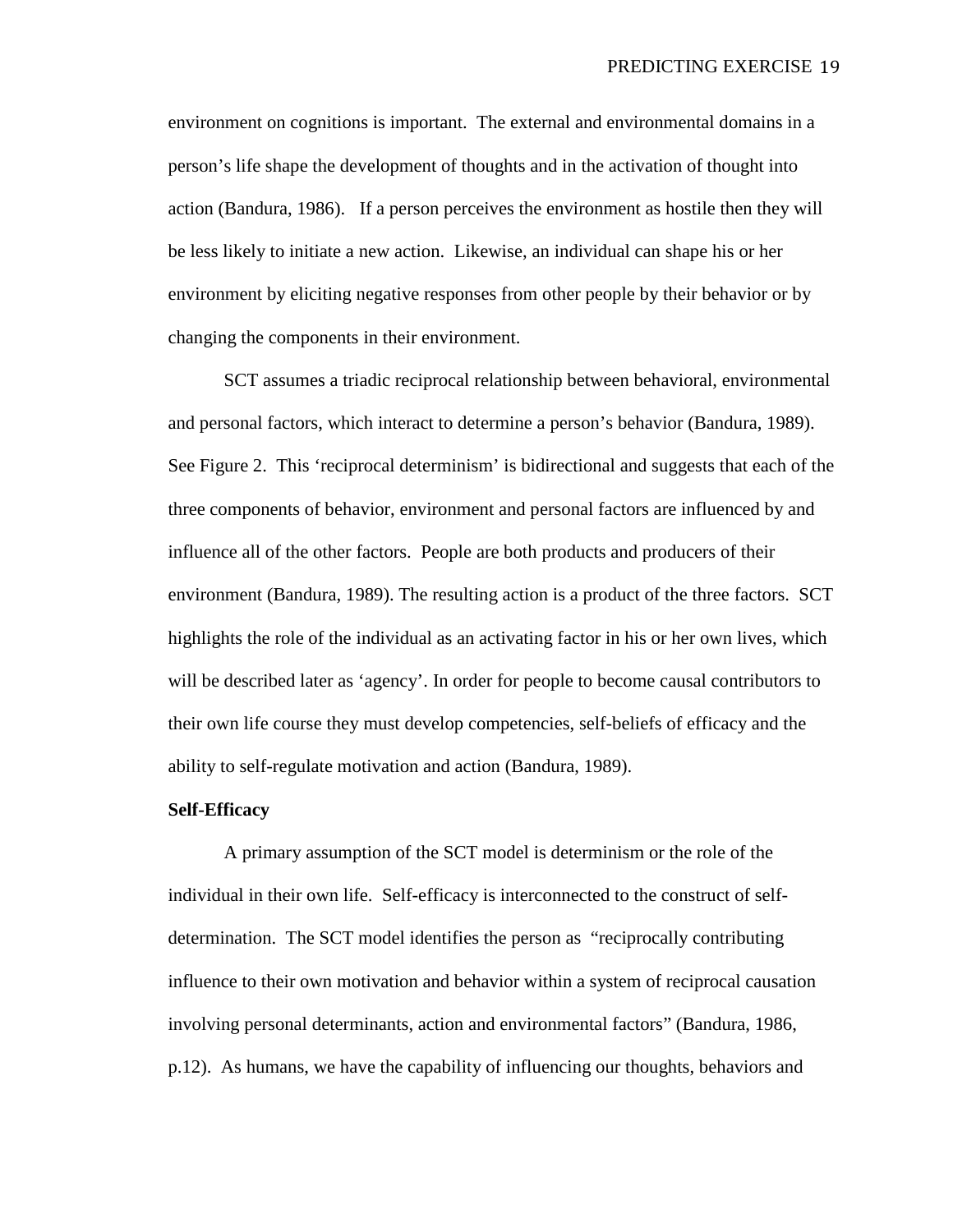actions. Through regulation of "one's own motivation, thought processes, affective states and actions" (Bandura, 2000, p.18), humans take an active role in their experiences. Selfefficacy is important to consider in all activities because it influences motivation and regulation of behavior. Research suggests it is necessary for achieving goals and overall positive well-being (Bandura, 1994). Self-efficacy is domain specific or connected to a given activity, and reliant on a specific situation and set of skills. SCT "treats the efficacy belief system not as an omnibus trait, but as a differentiated set of self-beliefs linked to distinct realms of functioning" (Bandura, 2000, p.18). People's beliefs' about their selfefficacy influences their cognitions and subsequently "self-beliefs of efficacy influence how people feel, think, and act (Bandura, 1992, p.3). A strong sense of personal selfefficacy affects initiation and persistence of behavior (Bandura, 1977).

## **Perceived self-efficacy**

Perceived self-efficacy is the understanding of what a person can do with their existing skills (Bandura, 1986). It is a way of conceptualizing "individuals' beliefs in their capability to exercise control over challenging demands and their own functioning" (Schwarzer, Luszczynska & Wiedemann, nd, p.1).

When someone has a limited sense of self-efficacy for a certain task, these "selfreferent misgivings create stress and undermine effective use of the competencies people possess by diverting attention from how best to proceed to concern over personal failings and possible mishaps" (Bandura, 1986, p.394). By focusing on the inability to complete a task, one can lose perspective of the personal strengths that may support the accomplishment of a new task. Likewise, when someone has a strong sense of personal self-efficacy this sense of confidence allows a person to "deploy their attention and effort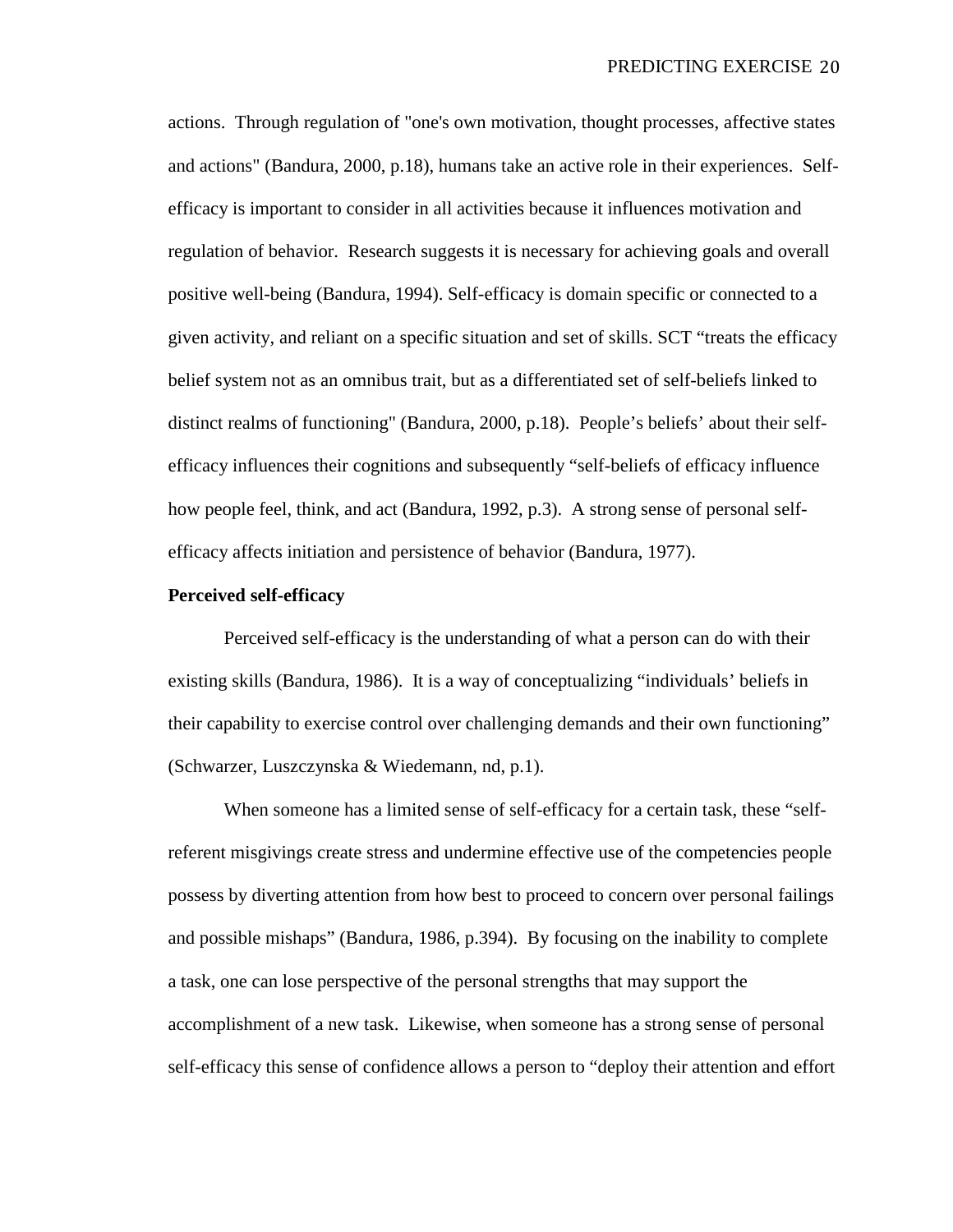to the demands of the situation" and become activated by the obstacles to increase their efforts toward a specific goal (Bandura, 1986, p.394). Strong self-efficacy is helpful to mobilize existing abilities and apply them to new tasks, and also to work on challenging tasks. Simply having the knowledge about a specific action or task is not enough to ensure that a person will perform that action or task. Many examples of this phenomenon abound in health promotion. A person may know that exercising five times a week will help to maintain a normal weight, but this knowledge alone does not ensure that the person will exercise. Perceptions of ability to exercise or self-efficacy are strong predictors of taking the action. And consequently, personal mastery is the strongest influence on self-efficacy (Schwarzer, Luszczynska & Wiedemann, nd). Additional influences upon self-efficacy include vicarious experiences or social learning, social persuasion and coping strategies to reduce stress reactions or negative thinking (Bandura, 1998).

There is a relationship between how a person may judge their capability in taking action and how those conceptions of self-efficacy affect motivation and behavior (Bandura, 1986). As Bandura points out (1986), efficacy about an activity requires more than knowing the steps involved to complete the task. Self-efficacy impacts perseverance in striving towards a goal despite barriers and setbacks, which may challenge motivation (Schwarzer, Luszczynska & Wiedemann, nd). Therefore improving a person's thoughts about the challenge of a particular skill or goal can support optimistic self-beliefs and ultimately influence the cognitive, motivational, and affective processes necessary to initiate action (Schwarzer, Luszczynska & Wiedemann, nd).

Efficacy shapes our behavior in four ways. In the first, cognitive processes, efficacy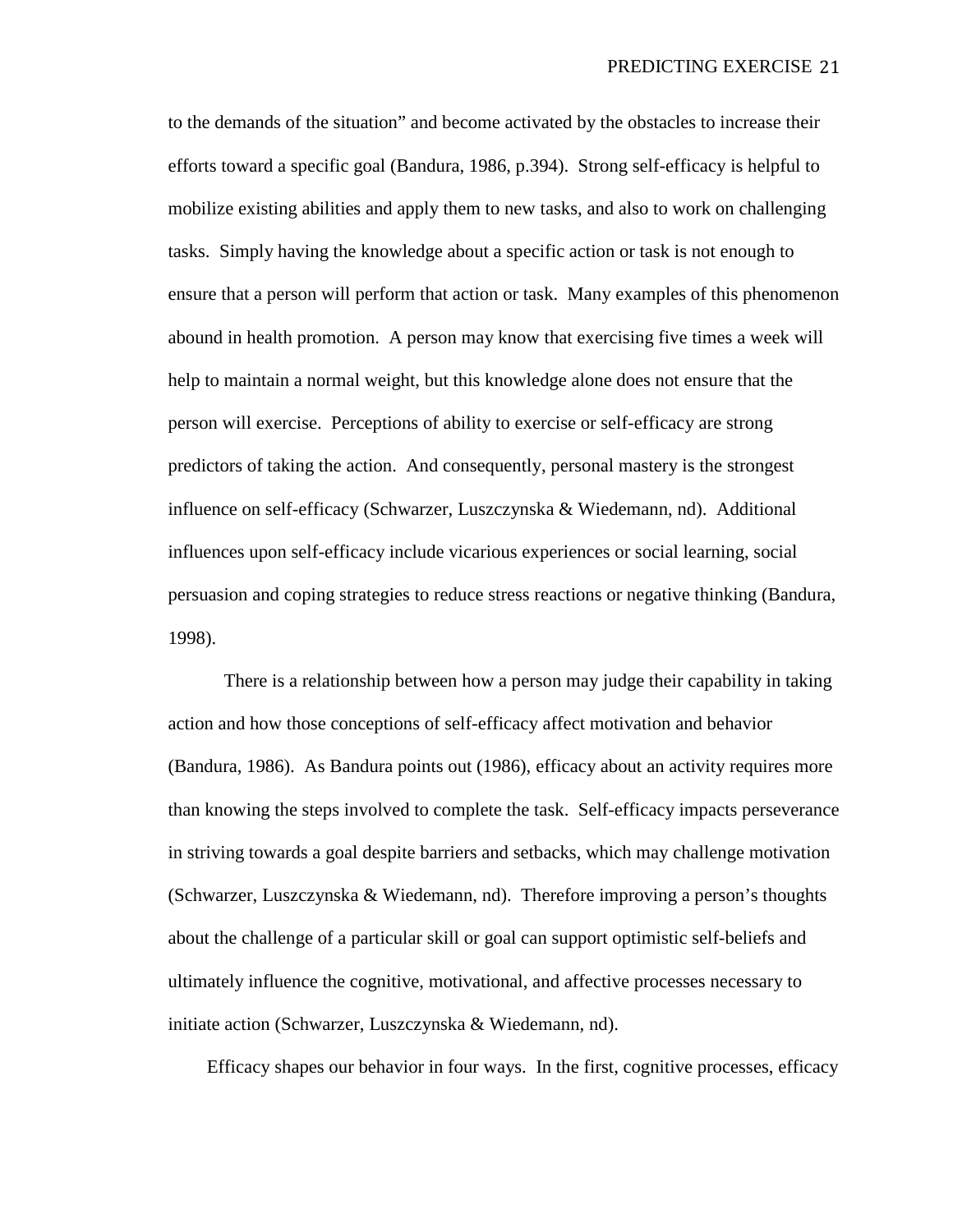impacts thoughts that either improve or decrease performance (Bandura, 2000). Motivational processes, comprised of causal attributions, outcome expectancies and identified goals, rely heavily on efficacy beliefs for self-regulation (Bandura, 2000). In order for a person to begin a behavior or even to consider a new behavior they must have some level of motivation.

Efficacy further shapes behavior through affective or emotional processes. This is through the mechanisms of predicting how people will perceive threats, how well a person may cope with difficulty, and alleviating aversive situations. Finally, efficacy shapes a person's behavior through selection processes or by choosing particular environments, which either support or detract from goals. People shape "their life paths by the environments they select and the environments they create" (Bandura, 1992, p. 30).

In the realm of physical activity,

"Perceived self-efficacy has been found to be important at all stages in the health behavioral change process, but it does not always constitute exactly the same construct. The meaning depends on the particular situation of individuals who may be more or less advanced in the change process." (Schwarzer, Luszczynska & Wiedemann, nd, p.5).

An example of situation specific nature of perceived self-efficacy can be found in exercise: a person may feel very confident in their abilities to perform moderate physical activity, however not confident at all in their ability to perform vigorous exercise. Perceived self-efficacy is important to any type of behavioral change and to health behavior changes because higher self-efficacy is correlated with higher future goal attainment (Bandura, 1992).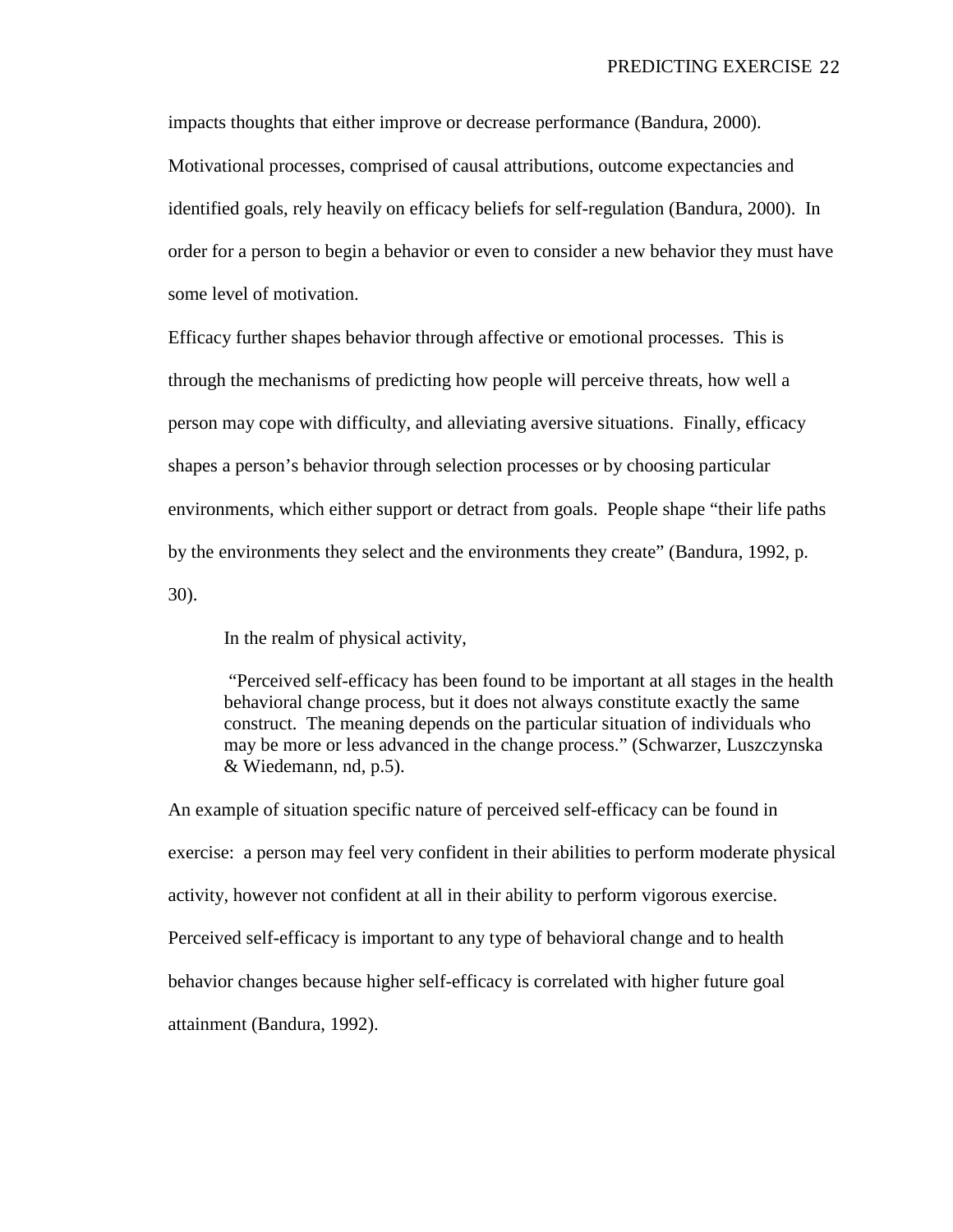# **Agency**

Bandura identifies that the foundation of self-efficacy is a concept called agency. Agency is the general notion that "people are neither driven by inner forces nor automatically shaped and controlled by the environment…they function as contributors to their own motivation, behavior, and development within a network of reciprocally interacting influences (Bandura, 1989, p.8)." The energy and force with which people contribute to their own lives defines agency. "Agency embodies the endowments, belief systems, self-regulatory capabilities and distributed structures and functions through which personal influence is exercised" (Bandura, 2001, p.2). There are three types of agency. The first, direct personal agency, is the belief that one has the power to make things happen (Bandura, 2000). The second, called proxy agency, is using other entities with influence and power to support one's needs (Bandura, 2000). Finally, collective agency is when people "work together to produce the results they desire but cannot accomplish on their own" (Bandura, 2000, p.25).

Agency is a powerful construct as it identifies the energy within a person that allows them to take action, self-direct their lives and make changes. It can be particularly empowering when working with persons with mental illness who may have experienced stigma, loss and challenges in attaining personal goals as it allows the person to focus on their abilities and perhaps to encourage personal recovery. People can use their cognitions or thoughts and translate them into personal action or detailed plans for change through the use of personal agency (Bandura, 1989). Helping a person to understand their personal agency may also serve as a motivational tool that could support them to meet their goals.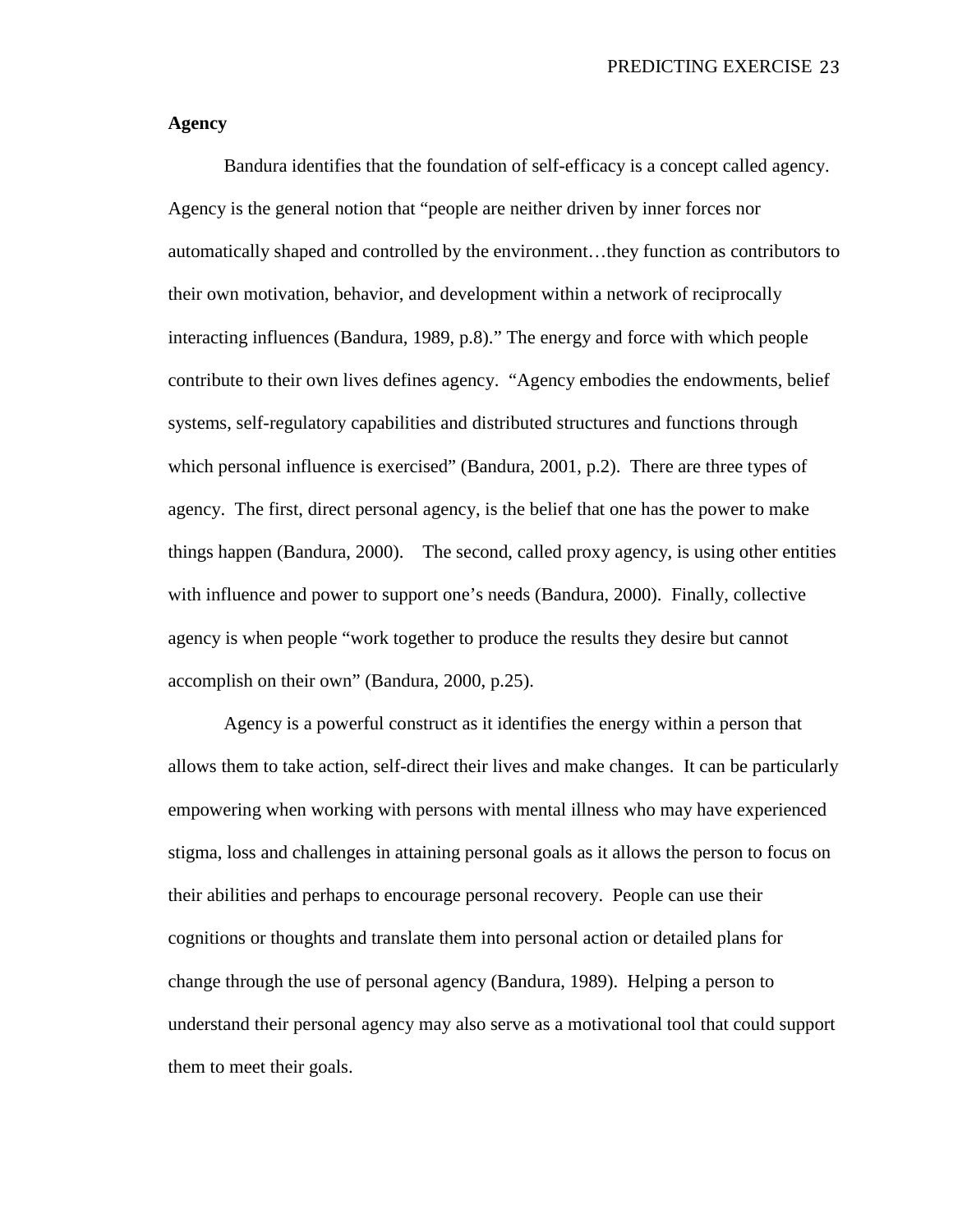# **Outcome-Expectations**

Outcome expectations are "a person's estimate that a given behavior will lead to certain outcomes" (Bandura, 1977, p.193). Anticipating that a specific set of behaviors will lead to certain outcomes may serve as part of the motivational process. It is important to note that learning occurs within a social context and outcome expectations may be linked to the observation of successful peers. As people watch others like themselves succeed this "provides incentives for individuals to undertake difficult tasks" (Bandura, 1986, p.302). Indeed, as a person attempts further challenging tasks, direct observations of other people's success can encourage perseverance and effort despite setbacks (Bandura, 1986).

There is a proposed relationship between self-efficacy and outcome expectations, and targeted behaviors. For example, with individuals who have higher self-efficacy for exercise and greater outcome expectations, they may be more likely to utilize those selfregulatory strategies necessary to making a change in exercise and maintaining it. (Anderson, Wojcik, Winett, & Williams, 2006).

#### **Self-Regulation**

Another construct related to SCT that must be explored is that of self-regulation. Self-regulation includes "setting of goals, cognitive preparations, and the ongoing monitoring and evaluating of goal-directed activities" (Connor & Norman, 2005, p.5). Using physical activity as an example, studies have shown that in order for people with low activity levels to increase their activity, they must focus more on their ability to selfmonitor including planning and tracking, goal-setting and evaluation of existing exercise behavior (Anderson, Wojcik, Winett, & Williams, 2006). Motivation for physical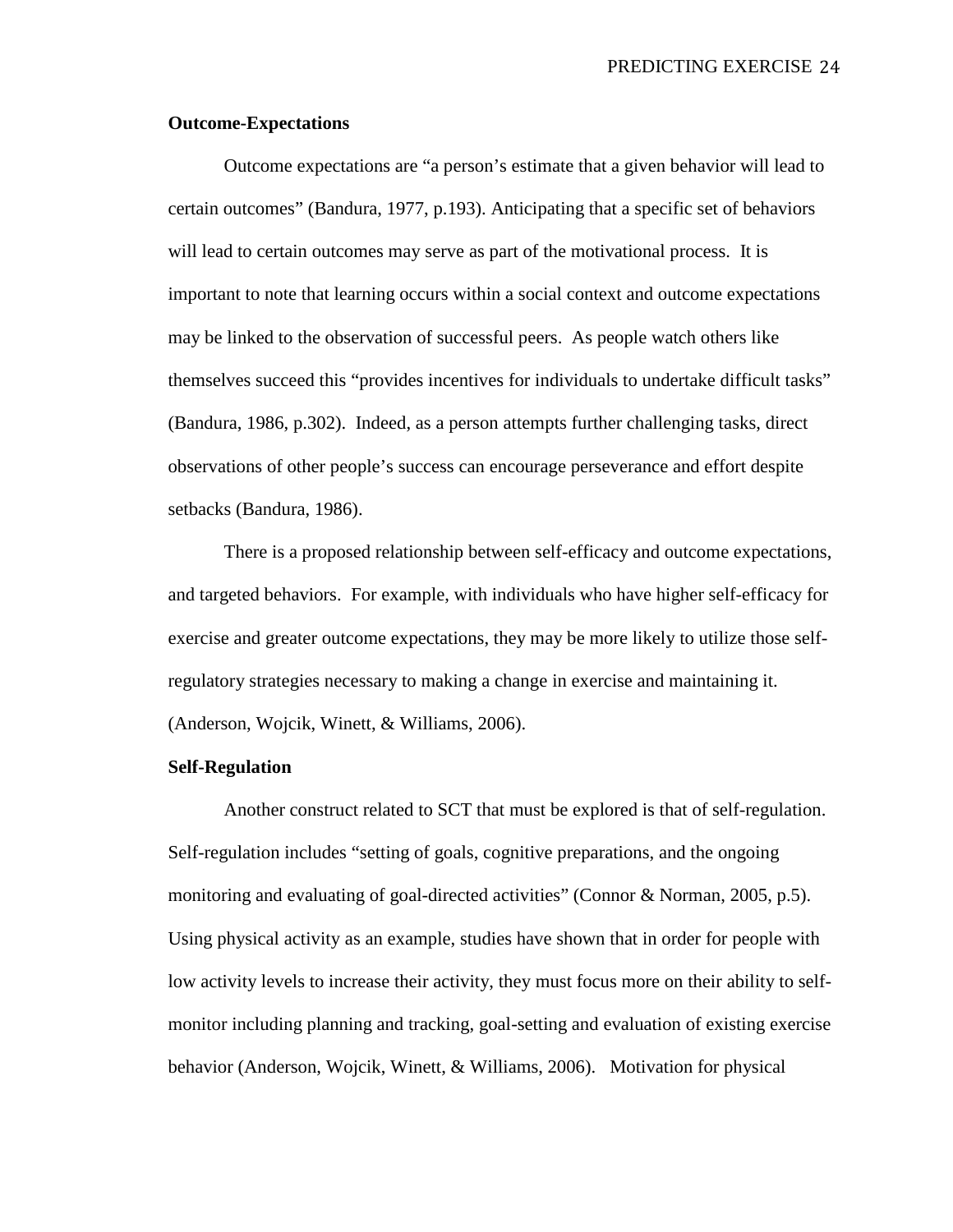activity is complex. While self-regulation is one component of motivation, self-efficacy actually moderates the effect of self-regulation when making changes in physical activity (Luszczynska, Schwarzer, Lippke & Mazurkiewicz, 2011). People who make successful changes in their behavior must be confident in their abilities to make that change (selfefficacy) and practice the self-regulating tools necessary to begin and maintain the change. Self-efficacy is an important precursor to self-regulatory behaviors (Anderson, Wojcik, Winett, & Williams, 2006). Without strong self-efficacy a person will be less likely to utilize the self-regulatory behaviors necessary to initiate new behaviors. SCT suggests self-regulatory behaviors will increase as self-efficacy and outcome expectations improve (Anderson, Wojcik, Winett, & Williams, 2006). When addressing physical activity or any health behavior change self-regulation "is likely to be fundamental to the success of any health promotion intervention" (Yates, Davies, Gorely, Bull & Khunti, 2008, p. 265).

# **Social Cognitive Theory and Health Promotion**

SCT has been extensively discussed in relation to health promotion interventions. Health behavior change is complex and difficult to accomplish for any person, and perhaps more so when the person has one or more chronic health or mental health diagnosis. Changing one's behavior requires more than a single factor: "behavior is determined by a multi-authored influence" (Bandura, 1986, p.39). The SCT model of health promotion identifies factors that shape behavior, the motivation and change process and how the factors interact to influence behavior change. Specific determinants of health behavior change within the SCT model include knowledge of health risks and benefits, perceived self-efficacy, outcome expectations, health goals, perceived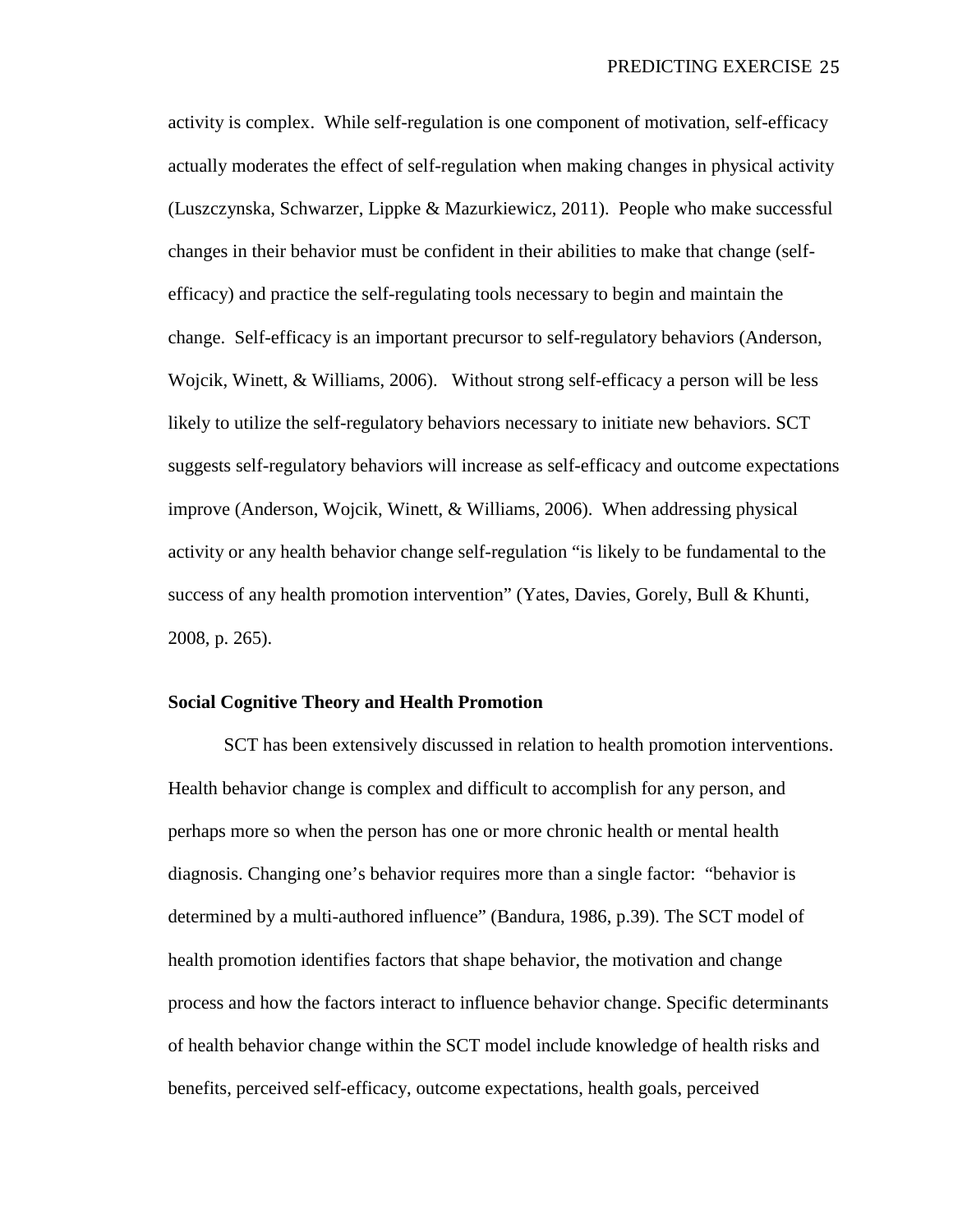facilitators and social and structural impediments to changes in behavior (Bandura, 2004).

A foundational component of SCT is the belief that a person has the capacity or agency to make changes in his or her life. This is particularly important to health promotion and the concurrent lifestyle changes necessary to improve health. This ability to shape one's life and take action is sometimes referred to as *agency*, as was described previously.

The first step in most health promotion efforts is providing information. Interventions to improve health must include general information to build knowledge: "Knowledge creates the precondition for change. But additional self-influences are needed to overcome the impediments to adopting new lifestyle habits and maintaining them" (Bandura, 1998, p. 20). In order to address lifestyle issues people need "knowledge about how to regulate their behavior and a firm belief in their personal efficacy to turn concerns into effective preventive actions" (Bandura, 1997, p. 280). Without a strong sense of self-efficacy a person may feel that the needed actions for health improvement are beyond their ability (Bandura, 1997).

#### **Personal Self-Efficacy in Health**

Efficacy beliefs are the foundation of action towards change (Bandura, 1997). Beliefs about personal efficacy impact decisions throughout the process of health behavior change: whether to change lifestyle habits, searching for motivation, maintaining a new habit, being vulnerable to relapse and persevering after relapse (Bandura, 1998). Self-efficacy impacts general health in several ways. When people believe that they can cope with stressors they are activating specific "biological systems"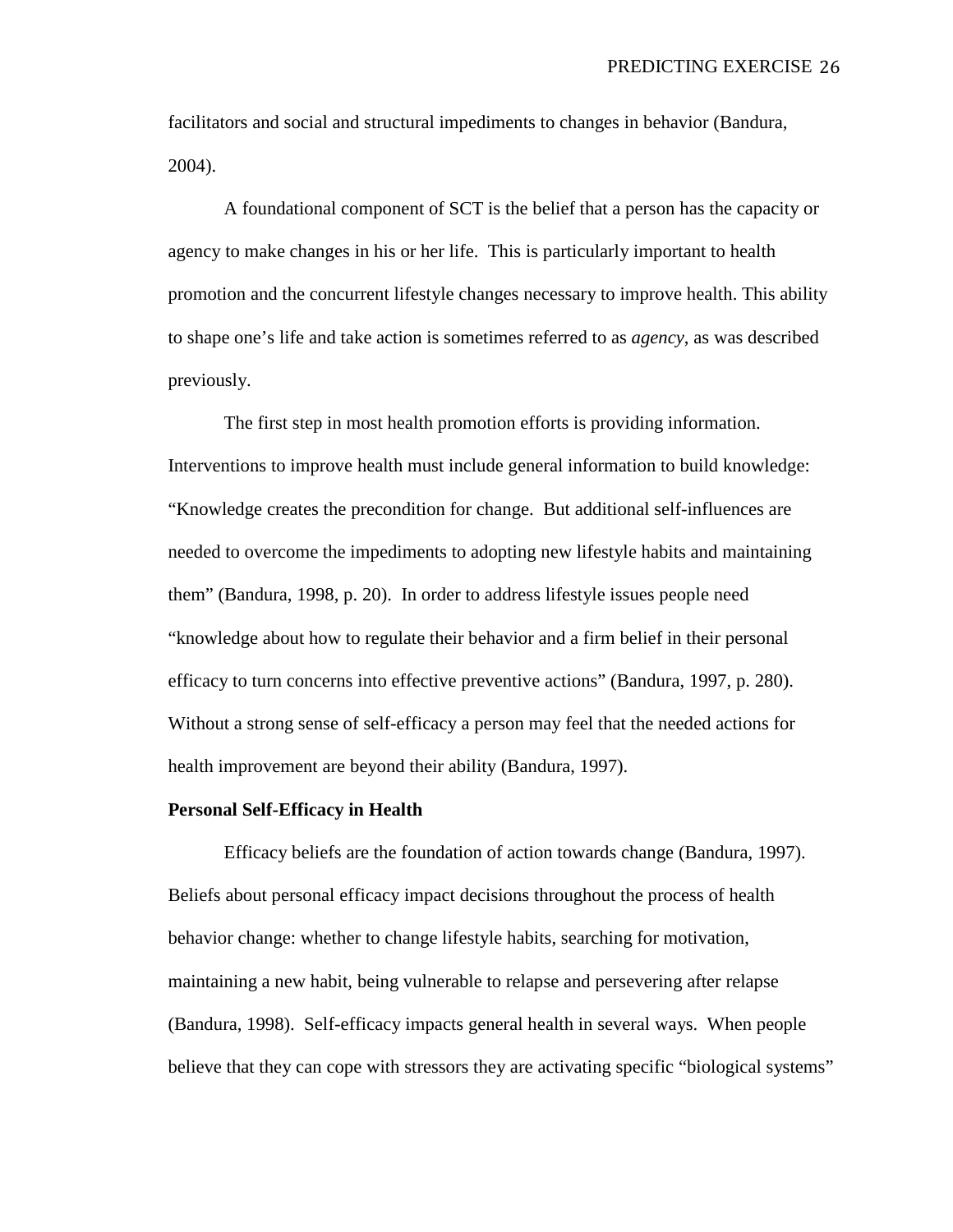which can mediate between health and disease (Bandura, 1998). This refers to the link between stress and physical health. Additionally, a low sense of self-efficacy can contribute to depression, which can also impact the immune system (Bandura, 1997). These pathways represent the connection between the physical body and mental health.

A second path in which self-efficacy impacts health is a person's direct control over specific lifestyle choices, which impact health (Bandura, 1998). For example, a person with higher self-efficacy will be able to take more challenging actions towards improving their health.

SCT in health promotion assumes that self-efficacy drives all other processes toward health behavior change (see Figure 3). In this model, self-efficacy impacts all of the other health change determinants directly: "Perceived self-efficacy occupies a pivotal role in social cognitive theory because it acts upon the other classes of determinants "(Bandura, 1997, p.35). It may also serve as a mediator or moderator of additional variables such as social support or perceived barriers to a health-promoting behavior.

Self-efficacy influences goals as people with greater self-efficacy establish more challenging goals for themselves; outcome expectations as people with higher selfefficacy anticipate that they will be able to achieve more; and the ease with which challenges can be overcome (Bandura, 2004). In addition, self-efficacy impacts commitment to the goals that a person identifies (Bandura, 1998). Outcome expectations can impact behavior directly, because if a person believes they can accomplish something than they are more likely to do it. In turn, outcome expectations influence goal setting as higher self-efficacy leads to a person creating more challenging goals.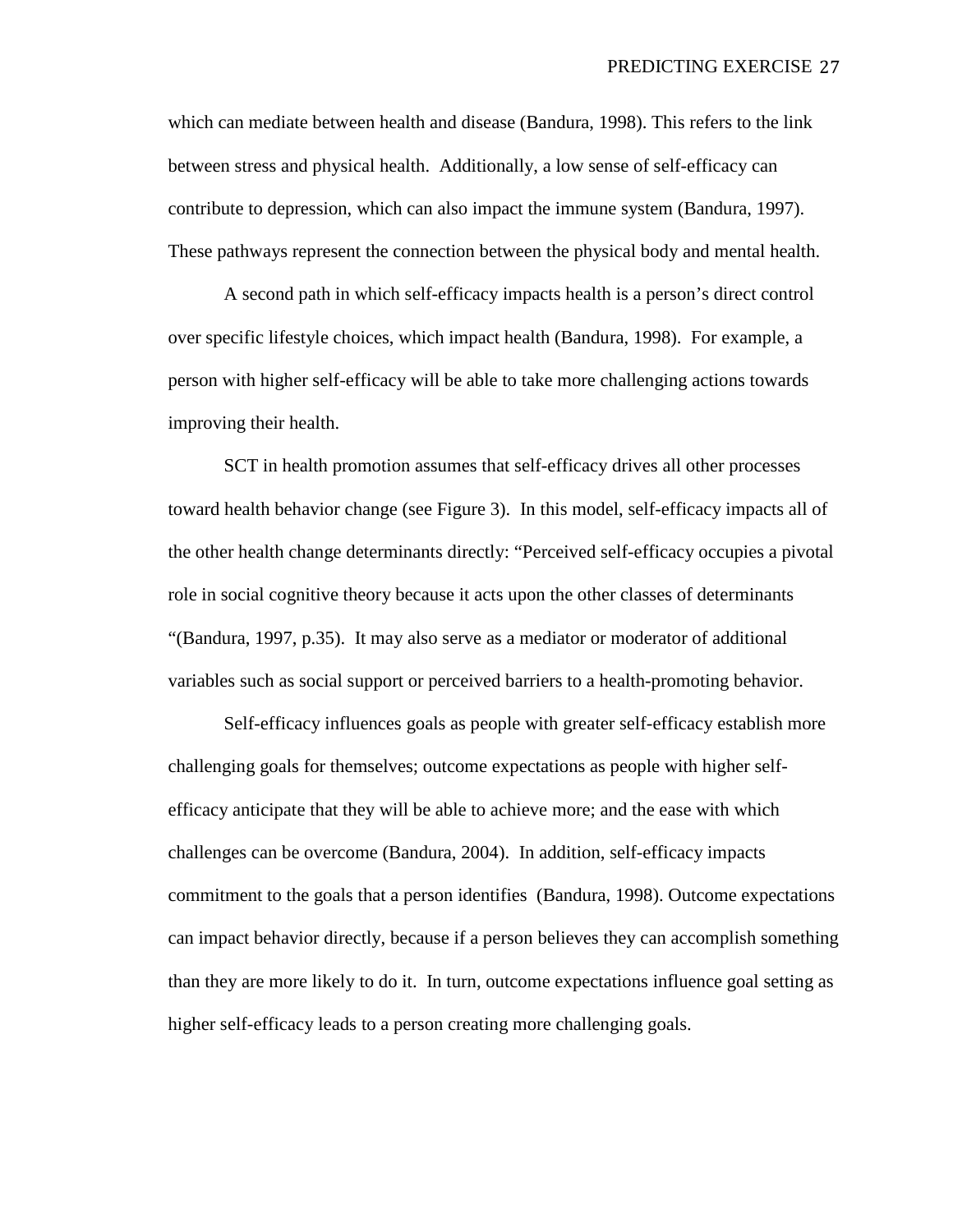Socio-structural factors, the social reactions to specific behaviors, serve as either facilitators or impediments to behavior (Bandura, 2004). They can be either positive responses from the social environment which can act as facilitators to a new behavior such as exercise, or negative responses which act as impediments to making a change. The sociocultural factors in turn influence the setting of goals. If a person's peer group embraces smoking, then quitting smoking may be less likely to be an urgent goal due to the influence of the social environment, however if a person's social supports criticize smoking the social environment is a facilitator to the goal of quitting. Finally, goals influences behavior, particularly goals that are more proximal in nature: "Short-term attainable goals help people to succeed by enlisting effort and guiding action in the here and [n]ow" (Bandura, 2004, p. 145).

# **Health Outcome Expectations**

The types of health behaviors that a person will start, change or continue are "affected by the outcomes people expect their actions to produce" (Bandura, 2004, p.144), whether positive or negative. Outcome expectations of changing health behavior can include: physical effects of the behavior, the social implications of a specific behavior, and self-evaluation of a specific behavior (Bandura, 1998). An example of the physical effects of a behavior includes a person's anticipation of positive feelings after starting to exercise and expecting that the exercise could lead to weight loss. The social implications of a health behavior may include social recognition whether positive or negative reaction to a new behavior (Bandura, 2004) and the ongoing reciprocal relationship of person to their environment. Self-evaluative reactions are in response to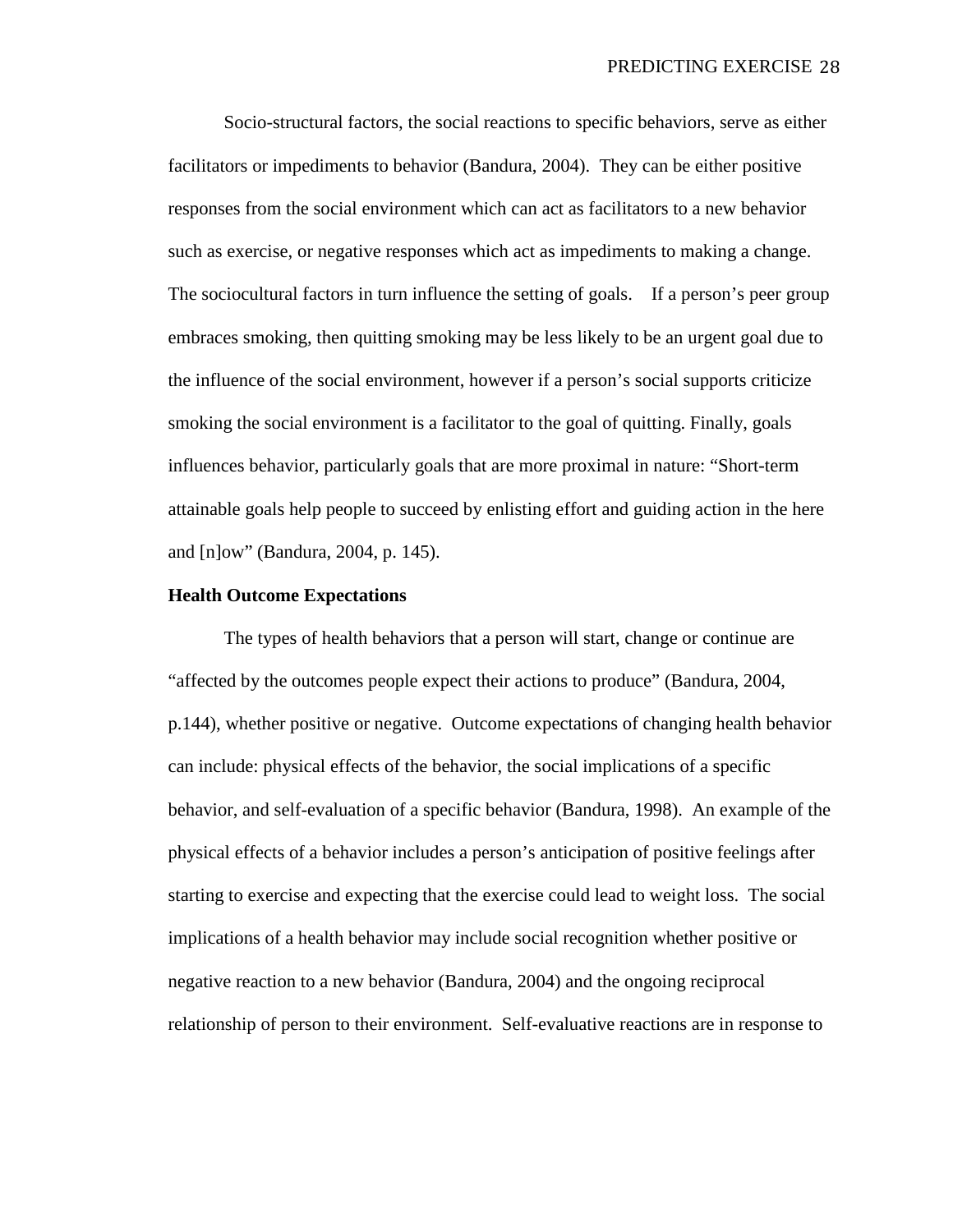analyzing whether a potential new health behavior, for example walking several times a week, is perceived as beneficial or negative.

# **Goals**

Once a person has the knowledge about a specific health behavior and has built the necessary self-efficacy to improve motivation to change, goal-setting can be helpful for self-motivation as people start to monitor their actions and then respond positively or negatively to the situation (Bandura, 1998). In regards to physical health, personal goals can provide self-incentives and direction for lifestyle habits (Bandura, 2004). Goals serve to motivate a person, but must be conceptualized as long-term or distal goals, such as the desire to lose 50 pounds, and proximal goals or the shorter-term goals, such as exercising five times in one week.

Goals established for the immediate future are helpful in guiding specific health behaviors (Bandura, 2004). Having both a long-range goal and short-range goal is beneficial in health behavior change because health-promoting actions often take time to see changes in health. Setting short-range proximal goals that work toward larger distal goals can support a person's self-motivation and act as a guide to how to proceed (Bandura, 1998). Further, successfully achieving proximal goals can "generate selfsatisfaction from personal accomplishments that operates as its own reward during the pursuit of higher level goals" (Bandura, 1991, p.263).

# **Self-Regulation in Health**

To successfully begin health-promoting behaviors, a person needs motivation to master and implement specific skills, and the ability to self-regulate those skills. Changing lifestyle habits requires more than the desire to do so. It also requires the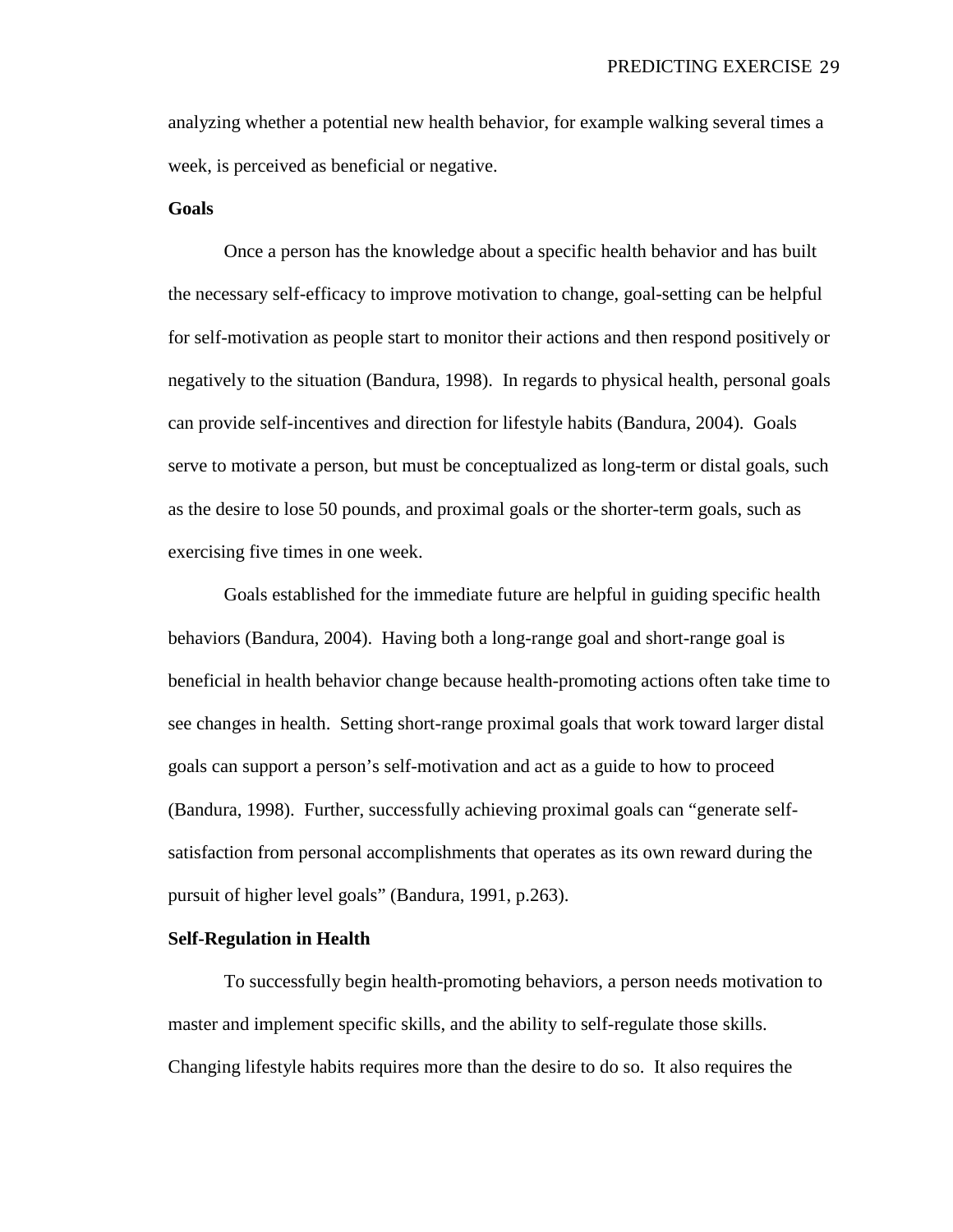development of self-regulation skills (Bandura, 1998), or those skills that help a person make changes in behavior. Self-regulation is a process in which a person is aware of specific behaviors, reacts to those behaviors and the impact of how such awareness impacts behavior (Bandura, 1998). Without the ability to self-regulate a person would not be able to be self-reflective or self-reactive, or have the ability to exercise control over thoughts, feelings, motivations or actions (Bandura, 1991).

Self-regulation has several components including "self-monitoring, proximal goal setting, strategy development, and self-motivating incentives" (Bandura, 1997, p.296). At the beginning awareness of a desire to make a lifestyle change, a person must become aware of their current actions through self-monitoring. Once a person has made the decision to initiate changes, they must then identify the short-term steps that they wish to achieve to make a change. Often these proximal goals lead to identifying specific strategies to make a change. These proximal goals "are instrumental in achieving larger future goals" (Bandura, 1997, p.303) and as these short-term goals are achieved they serve to bolster motivation. Strategy development is the way in which a person guides their own efforts toward a goal, or the steps they will take along the way to help them achieve the shorter term goals. People are able to use self-incentives to encourage behavior that they may prefer not to do to reward themselves for sub-goal accomplishments (Bandura, 1997). The self-regulation system is particularly useful when considering how a person may manage chronic health conditions such as diabetes. **Social Support**

The importance of social structures on behavioral change can not be underestimated: "human adaptation and change are rooted in social systems" (Bandura,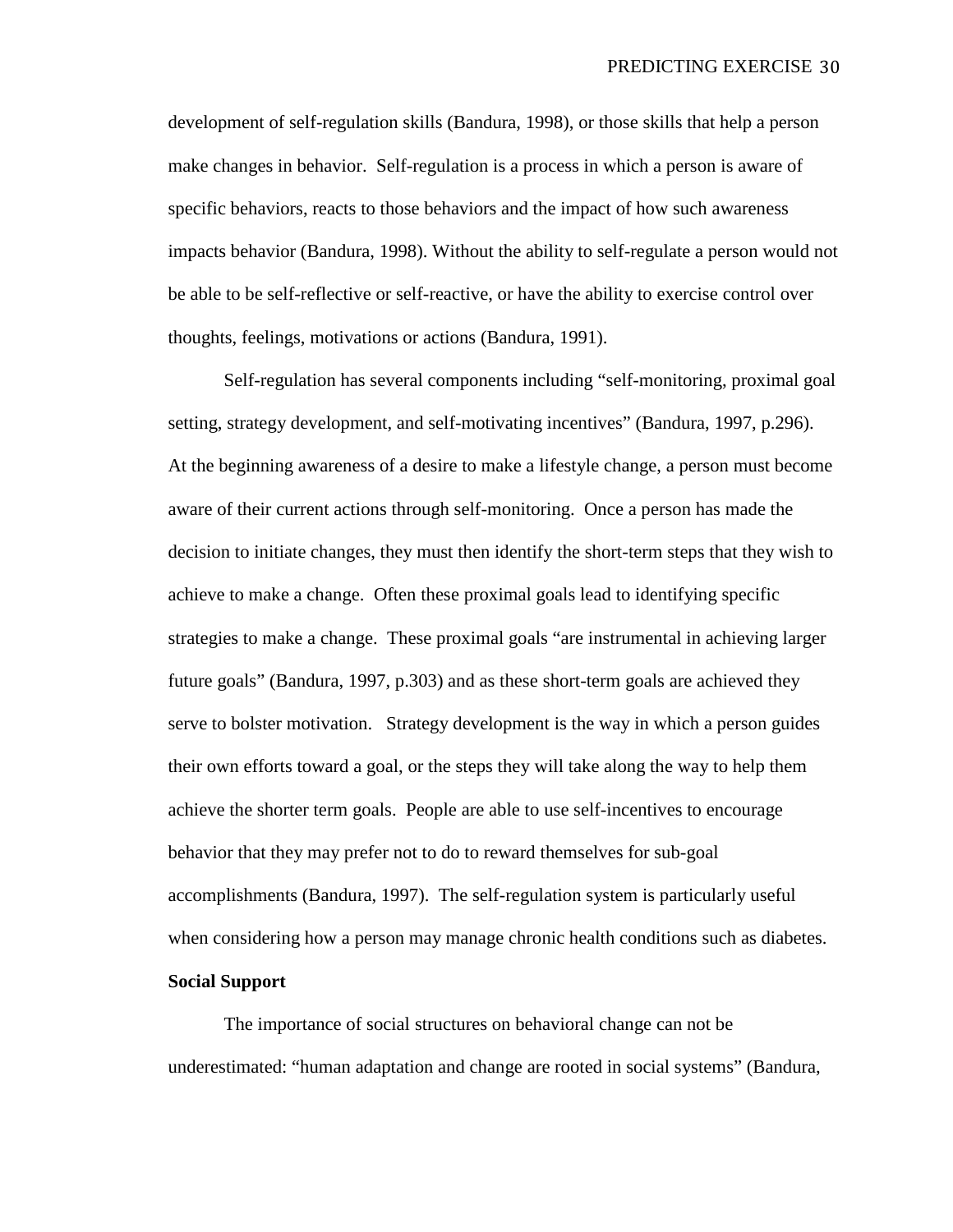1997, p.6). Social support, or the impact that friends, family, coworkers or other social connections have upon a person's effort at behavior change, is related to adopting and maintaining health behaviors. Research has shown that social supports are statistically relevant in a person's ability to improve efforts at weight loss and increasing physical activity (Norman & Connor, 2005). Social support can support health behavior change when the support raises self-efficacy to change behaviors, but if social support encourages dependence or lack of change it can actually decrease coping self-efficacy (Bandura, 2004). Therefore the quality of the social support is relevant to the process. Social supports reinforcement of positive or negative self-efficacy cognitions influence sense of personal agency. When individuals are encouraged to think independently and seek answers for themselves they are more likely to do so.

# **Evidence for SCT in health management**

Health promotion interventions based upon social cognitive theory assume: a person's thoughts influence their behavior; personal qualities such as their background or diagnosis or experiences influence behavior; the behavior of a person shapes what they do and the environment they are in; and the environment, including social factors, may support or impede health behaviors (Bandura, 2004).

A health behavior can be described as "any activity undertaken for the purpose of preventing or detecting disease or for improving health and well-being" (Connor & Norman, 2007, p.2). SCT has been applied to a variety of health promotion efforts as detailed below. One of the broad appeals of the model is the focus upon a person's role in improving their health, including practices to improve self-management of chronic health issues. The model makes the distinction between intending to make a lifestyle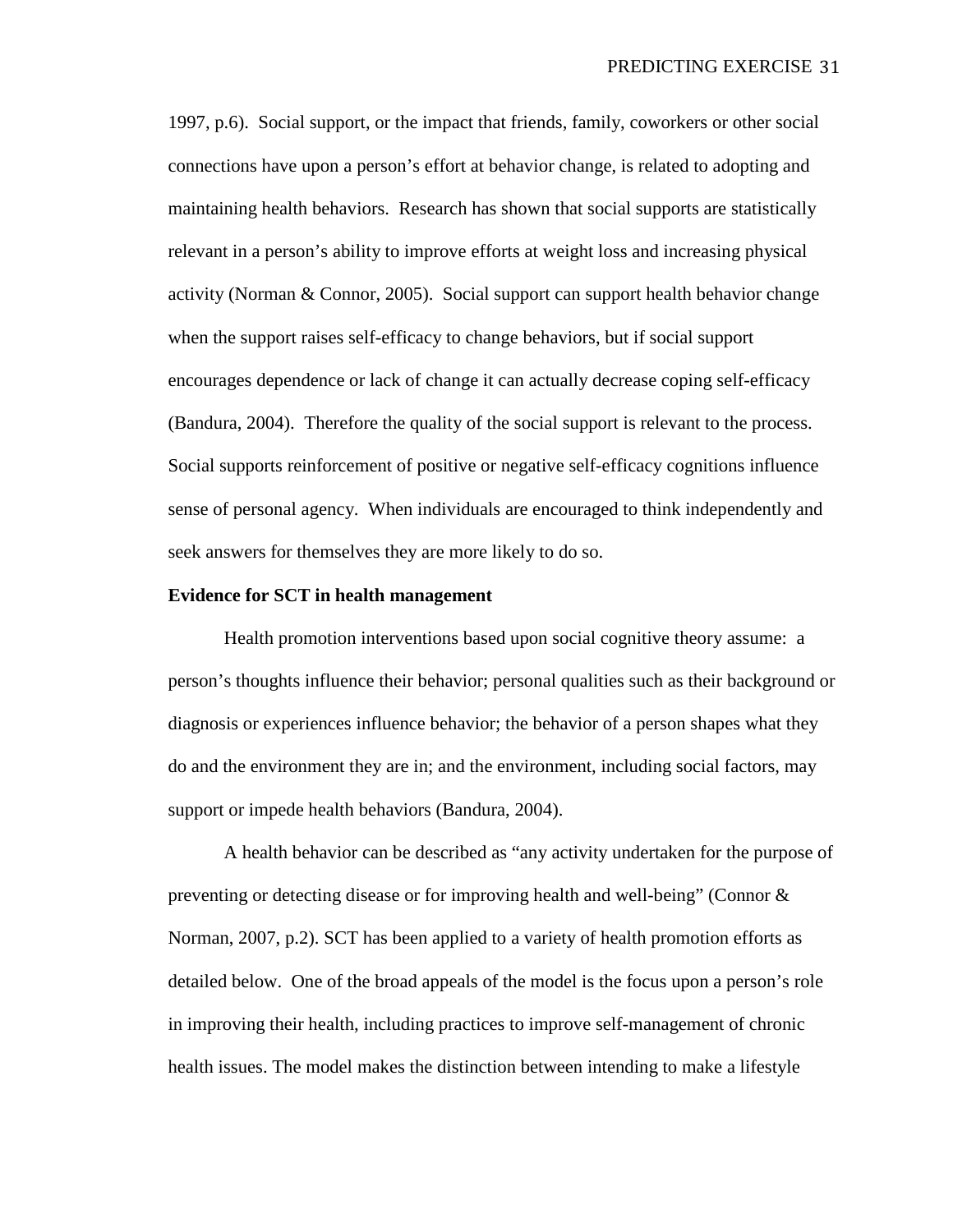change and taking action (Luszczyska et al. 2011). The relationship between intention and action is complex and may include additional variables such as motivation to take action and social support for the action, as well as, other mediating variables.

SCT has been a model for interventions addressing chronic health conditions such as type 2 diabetes (Yates, Davies, Goerly et al., 2008; Plotnikoff et al., 2008; Nouwen, et al., 2011), peripheral artery disease (Rejeski, Tian, Liao, & McDermott, 2008), osteoarthritis (Gyurcsik, Brawley, Spink & Sessford, 2013), post-operative bariatric health management (Hunka, 2011) and cancer (Graves, 2003). The SCT model has also been applied to studies examining methods to enhance health promoting behaviors such as weight loss (Byrne, Barry, & Petry, 2012; Annesi & Whitaker, 2008), improved nutrition (Anderson, Winett & Wojcik, 2007) and increased physical activity (Williams, Anderson & Winett, 2005; White, Wojcicki & McAuley, 2012; McAuley et al., 2011; Luszczynska, Schwarzer, Lippke & Mazurkiewicz, 2011; Anderson, Wojcik, Winett & Williams, 2006; Keller, Fleury, Gregor-Holt, & Thompson, 1999).

Most of the studies reviewed tested the primary pathway between self-efficacy, either self-regulatory or task specific, and the specific health behavior being studied. There is strong evidence that there is a relationship between self-efficacy and health behaviors within a variety of populations. Significant positive relationships have been published between health behaviors and increased behavior specific self-efficacy (Annesi & Whitaker, 2008; Annesi, Unruh, Marti, Gorjala & Tennant, 2011; Byrne, Barry & Petry, 2012; Gyurcsik, et al., 2013; Leutzinger & Newman, 1995; Luszczynska, et al., 2011; Nouwen et al., 2011; Plotnikoff et al., 2008; White, et al., 2012; Yates, Davies, Gorely, Bull & Khunti, 2008).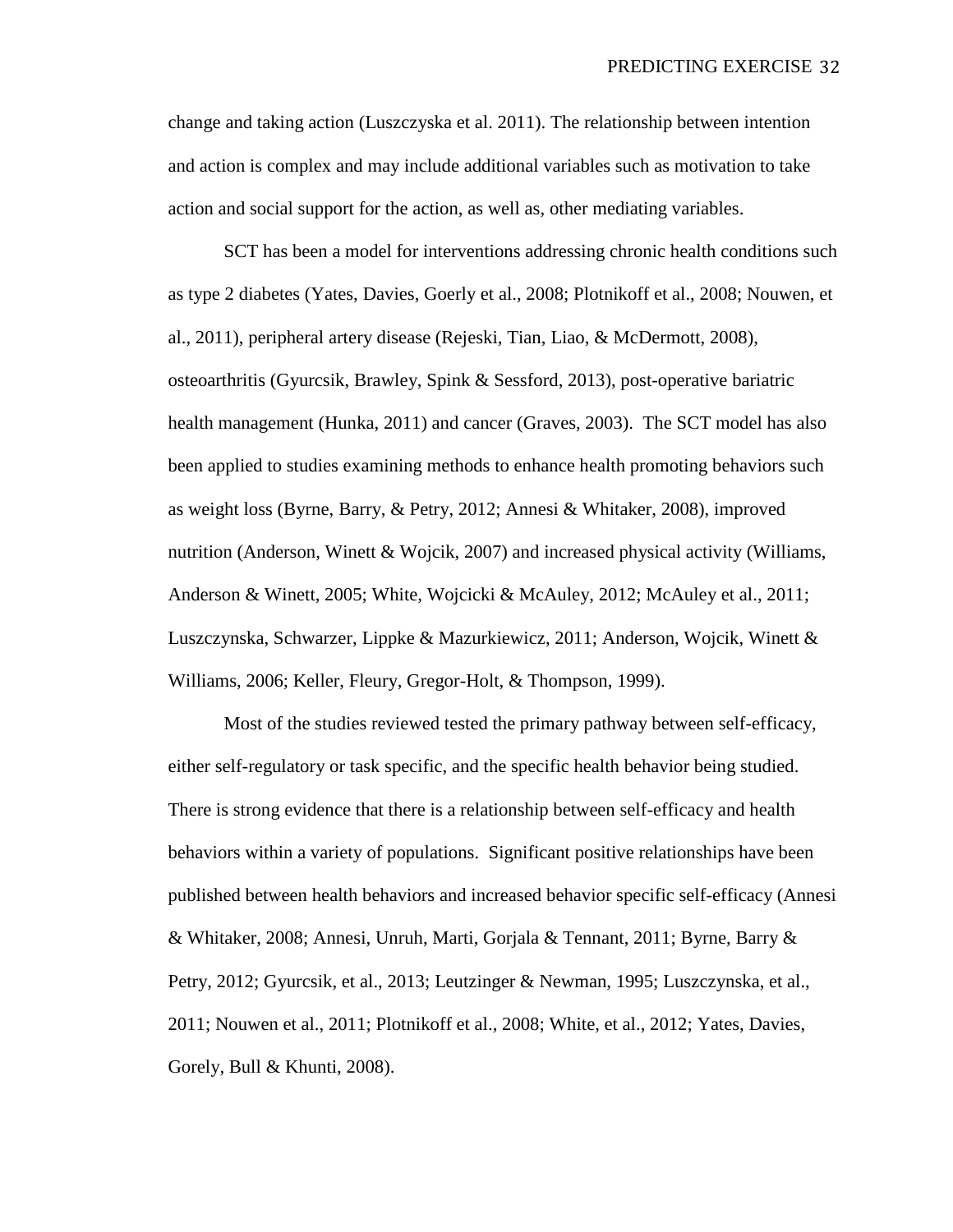Some of the previous work to validate the SCT model and health promotion has been prospective in nature to study the relationship of self-efficacy for a specific health behavior such as self-management of a chronic condition, physical activity or nutrition (Gyurcsik, et al., 2013; White, Wojcicki & McAuley, 2012; Rejeski, Tian, Liao, McDermott, 2008; Plotnikoff et al., 2008; Nouwen et al., 2011; Anderson, et al., 2006).

Several authors examined the internal pathways between self-efficacy and behavior to support the SCT model in health. Yates et al. (2008), Plotnikoff et al. (2008) and White et al. (2012) examined the relationship between self-efficacy and outcome expectations. There were significant relationships found in the path between self-efficacy and outcome expectations, which supported the SCT model.

Also, Plotnikoff et al. (2008) studied additional relationships within the model of self-efficacy and the impact upon health behaviors (Bandura, 2004), to determine if the model would predict physical activity within a sample of persons diagnosed with Type 1 and Type 2 Diabetes. Findings supported the relationship between self-efficacy and social supports, the positive relationship between higher outcome expectations and more challenging goals, however no significant finding was noted between outcome expectations and behavior (Plotnikoff et al., 2008). In contrast, Anderson et al. (2006) and Anderson et al. (2007) did find a significant relationship between outcome expectations and behavior. Both studies also examined the pathway between social supports and behavior and found it significant.

## **Physical Activity and Self-Efficacy**

Efficacy beliefs, along with other determinants, can "regulate motivation, affect, and behavior" (Bandura, 1998, p.6). Self-efficacy beliefs influence motivation to start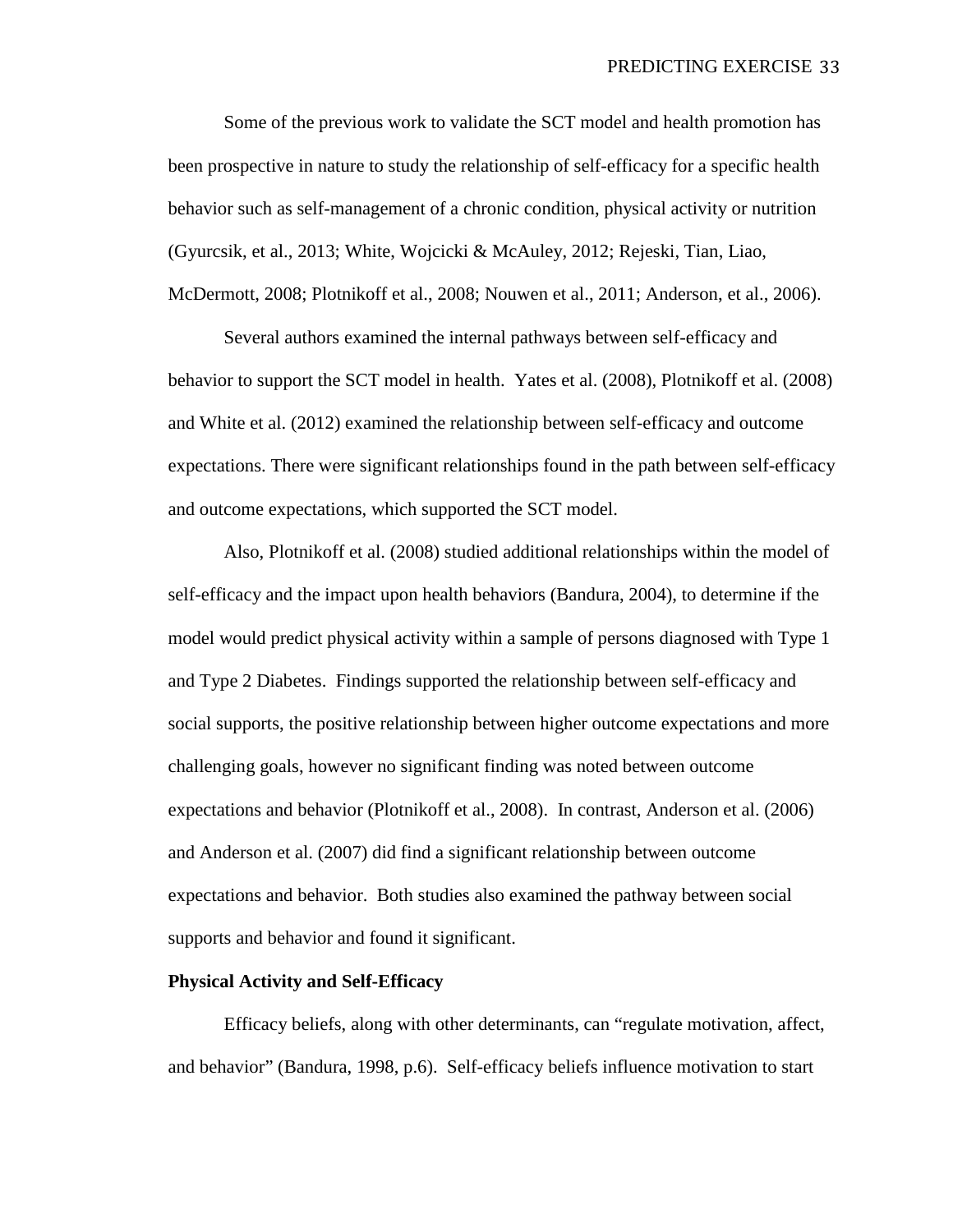exercising and the amount of effort and perseverance a person will invest into changing behaviors (Pajares, 1997). Self-efficacy is one of the most often researched factors correlating with and determining physical activity (McAuley, et al., 2013). The reciprocal relationship of self-efficacy and physical activity has been well established (White, Wojcicki & McAuley, 2012). An increase in self-efficacy reports is related to increased levels of physical activity; conversely an increase in physical activity is linked to an increase in self-efficacy (McAuley, et al., 2013).

Self-efficacy can predict long-term maintenance of physical activity behavior both at baseline and following an intervention designed to improve self-efficacy (McAuley, et al., 2013). Levels of self-efficacy are linked to ongoing success or failure of exercise behavior: people who exercise regularly may experience fluctuating success in the maintenance of the behavior. If a person was successful in physical activity at one point and is currently not exercising, their sense of self-efficacy may be decrease as the person may become disappointed in themselves and their ability to continue a specific behavior (Bandura, 2003). The strength of relationship between self-efficacy and physical activity is predicated upon such factors as type of efficacy assessed, specific behavior, population-specific characteristics, and when efficacy and physical activity are measured (McAuley, et al., 2013).

Beginning to exercise requires different knowledge and efficacy abilities than exercising in different conditions and continuing the behavior over time (Bandura, 2003). For example, adopting a new physical activity behavior requires a person to learn new information about how to start an activity and break that into manageable steps, all the while believing in one's ability to begin something new. Whereas maintaining physical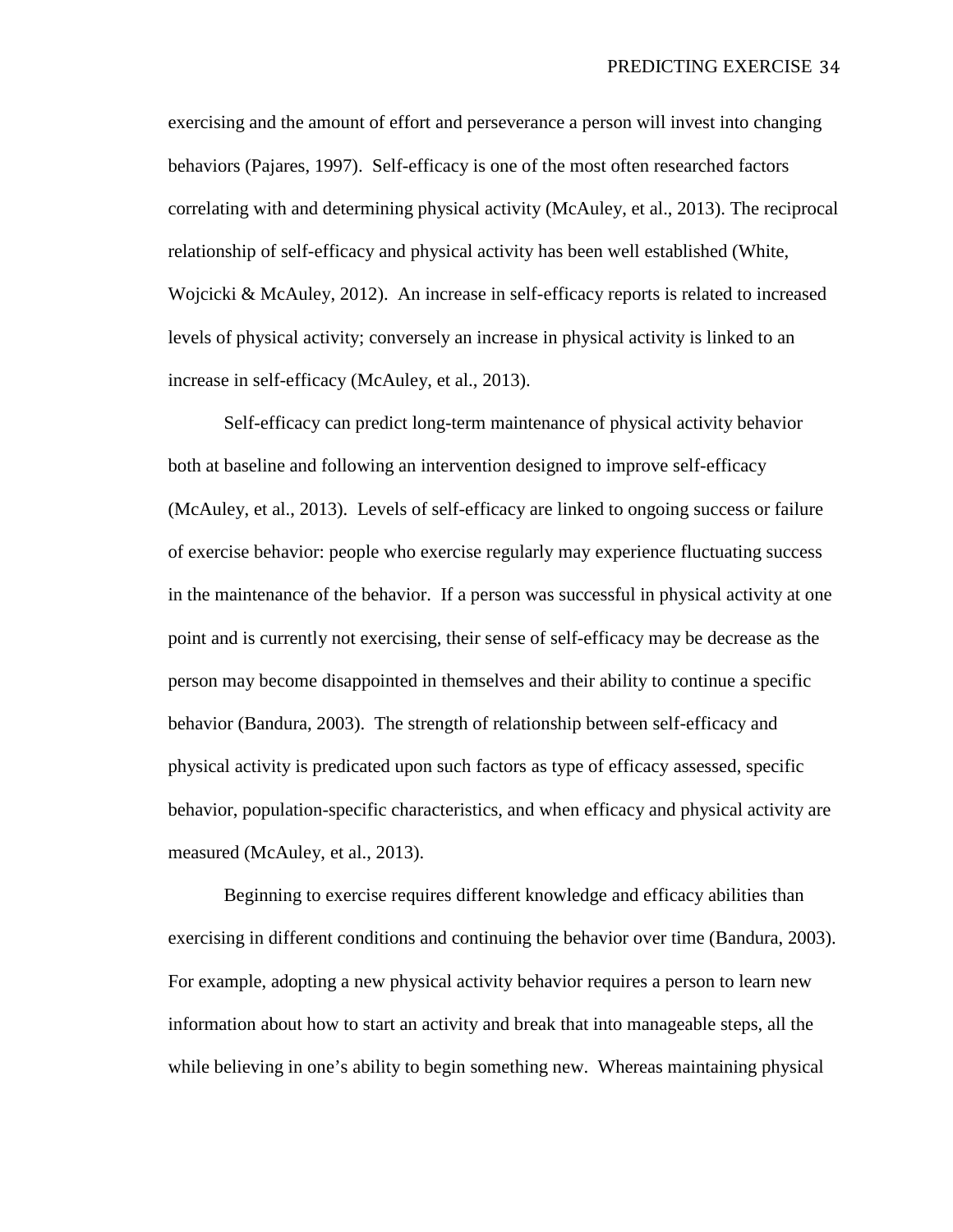activity requires that a person has the skills to continually self-regulate their schedule and overcome barriers, in addition to self- motivate to keep the behavior going: "success in regular exercise is heavily dependent on self-regulatory efficacy" (Bandura, 2003, p.411). There is a time element in the variability of self-efficacy for physical activity. McAuley et al. (2011) describe the significance of time point at which self-efficacy for physical activity is measured: exercise self-efficacy scores decreased after three weeks of a twelve month intervention, rose significantly at 6 month measurement and then decreased significantly at the end of the intervention (McAuley et al., 2011), suggesting an initial overestimation of ability at baseline along with a concern about maintaining a researchdriven exercise after completion.

# **Self-Efficacy and Other SCT Determinants in Physical Activity**

Self-efficacy has a relationship to the behavior of physical activity both by influencing a person's drive and perception of ability, but also by influencing the other determinants within the model. To begin, self-efficacy for physical activity influences goal-setting, which then influences behavior (Hunka, 2011). Goal setting is helpful as a self-regulation practice in the process of beginning and continuing physical activity because it focuses one's effort on exercise and guides behavior (White, Wojcicki  $\&$ McAuley, 2012). Self-regulatory skills are considered essential to overcome challenges in initiating and maintaining regular physical activity:

"The aspect of perceived efficacy that is most relevant is not whether one can execute the physical skills, which are readily mastered, but the self-regulatory efficacy to mobilize oneself to exercise regularly in the face of a variety of personal, social, and situational impediments (Sallis et al., 1988 as cited by Bandura, 2003, p.410)"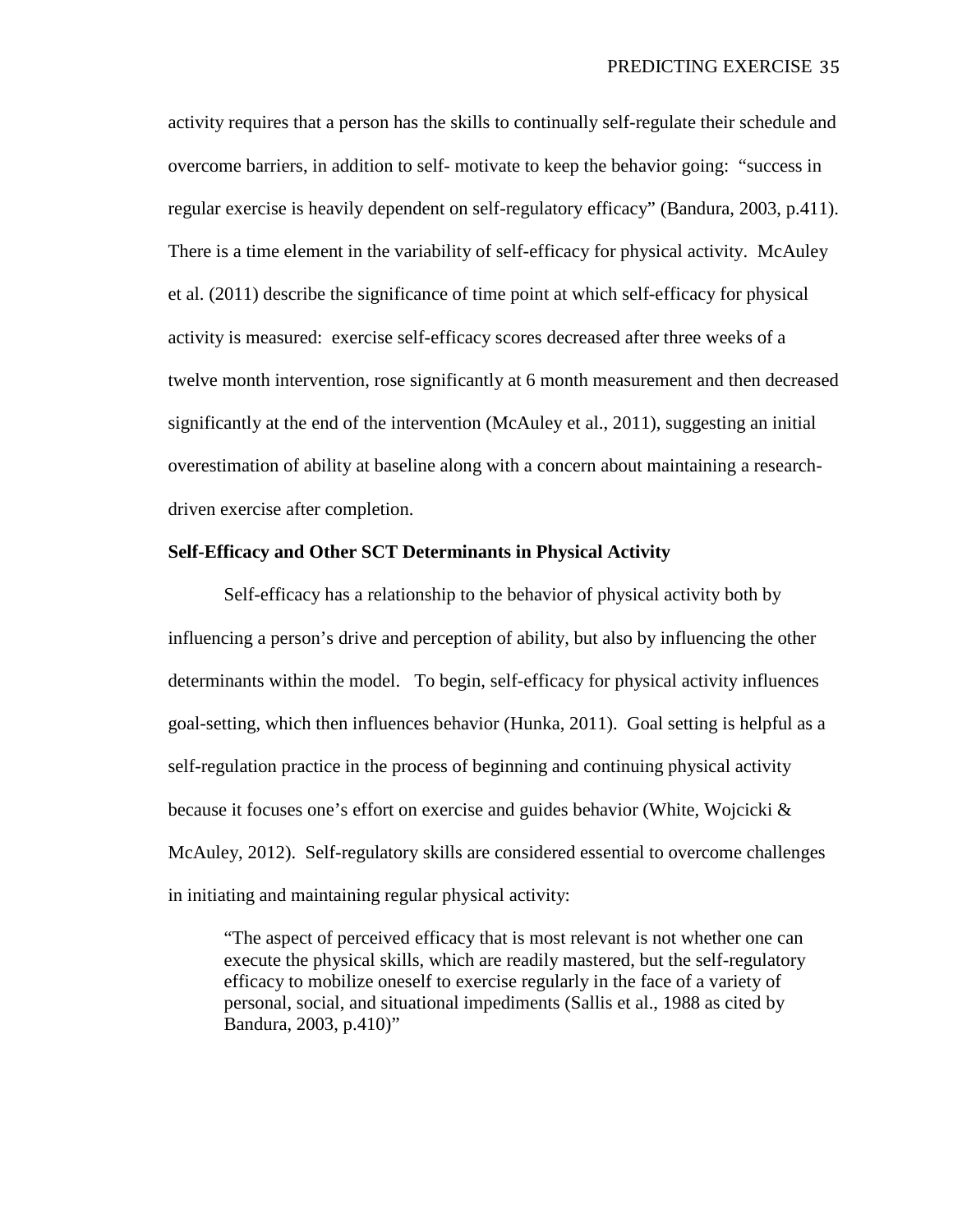Outcome expectations of starting and maintaining physical activity are also impacted by self-efficacy beliefs. Outcome expectations for physical activity are those, which "reflect beliefs about physical experiences resulting from engagement in physical activity" (White, Wojcicki & McAuley, 2012, p.19). Examples of outcome expectations for physical activity could include outcomes of the exercise process such as weight loss, improved mood, or improved cardiovascular health. People who have a low selfefficacy and high outcome expectations about exercise may be unwilling to continue to exercise if they do not quickly gain the results they expected (Bandura, 2003). This is a common issue: a person makes a resolution to begin an exercise program and after a short time when no significant physical change is noted, other than discomfort from the physical activity will stop exercising. While outcome expectations may not directly impact physical activity behaviors (Anderson, et al., 2006; Beebe et al., 2010), there is evidence that they are significantly linked to the establishment of more challenging goals and other self-regulatory behaviors necessary for initiating and maintaining physical activity, and that self-efficacy directly influences outcome expectations (Plotnikoff et al., 2008; Ayotte, et al., 2010).

#### **Predictive ability of SCT for Physical Activity**

In order to successfully examine the predictive ability of the SCT model on physical activity it is important to measure multiple determinants, as self-efficacy is only one of several components of the total model (Bandura, 1998). Many of the studies using SCT as a theoretical base for exercise interventions have only examined one or two model pathways (White, Wojcicki  $\&$  McAuley, 2012). It is especially important to test the complete SCT model as sub-populations with specific health issues may respond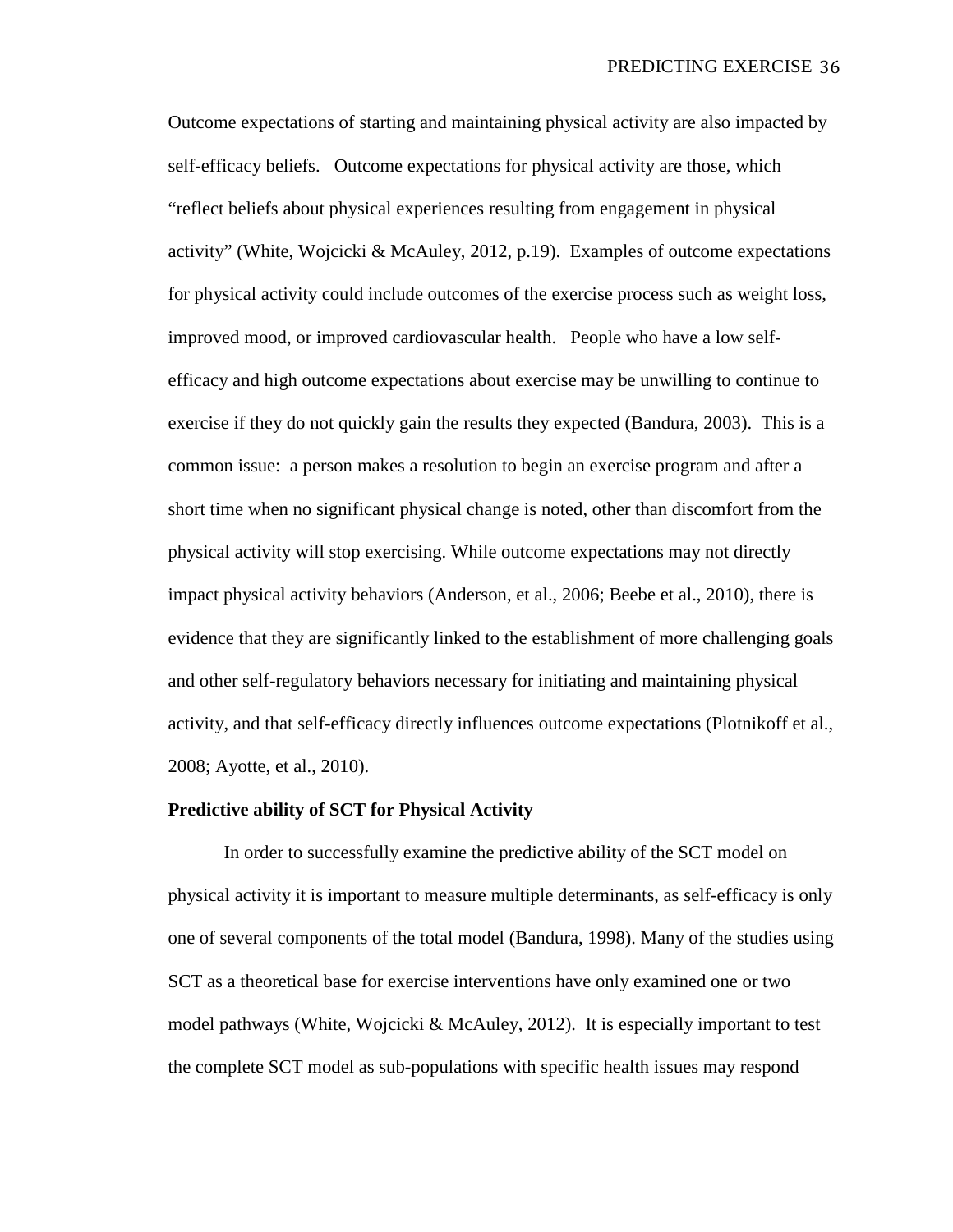differently to interventions (McAuley, et al., 2013) and have unique socio-cultural opportunities and barriers. This limited study of the entire model challenges the generalizability and validation of the theory as it applies to physical activity.

Physical activity self-efficacy has both a direct and indirect effect on the behavior of physical activity. One large study (n=999) utilizing the SCT model as a predictor of high levels of physical activity (Anderson, et al., 2006) found self-regulation strategies to have the strongest effect ( $\beta_{total} = .36$ ), specifically the self-regulation tasks of identifying time and making arrangements for exercise. Other significant and more modest predictors of high levels of exercise were identified as social support from family members ( $\beta_{\text{total}}$ = .16) and self-efficacy for exercise ( $\beta_{\text{total}}$ = .12), as measured by author developed questions focusing on overcoming barriers to increasing exercise and selfefficacy for integrating physical activity in the daily routine, while outcome expectations measured, managing time for exercise and physical health outcome expectations, were not significant (Anderson, et al., 2006).

Another study (Petosa, Suminski, & Hortz, 2003) found that SCT constructs, including self-efficacy, exercise role identity, self-regulation, outcome expectancy value, social support, and positive exercise experience, comprehensively accounted for 27% of the variance in physical activity over a 4 week period of self-report in college students. Hellman (1997 as cited by Keller, Fleury, Gregor-Holt & Thompson, 1999) found that self-efficacy, perceived benefits, barriers and support accounted for 50% of the variance in exercise in a cross-sectional study of cardiac rehabilitation participants. Finally, Sallis et al., (1992 as cited by Keller, Fleury, Gregor-Holt & Thompson, 1999) observed selfefficacy, barriers, friend support and family support accounted for 12% of variance in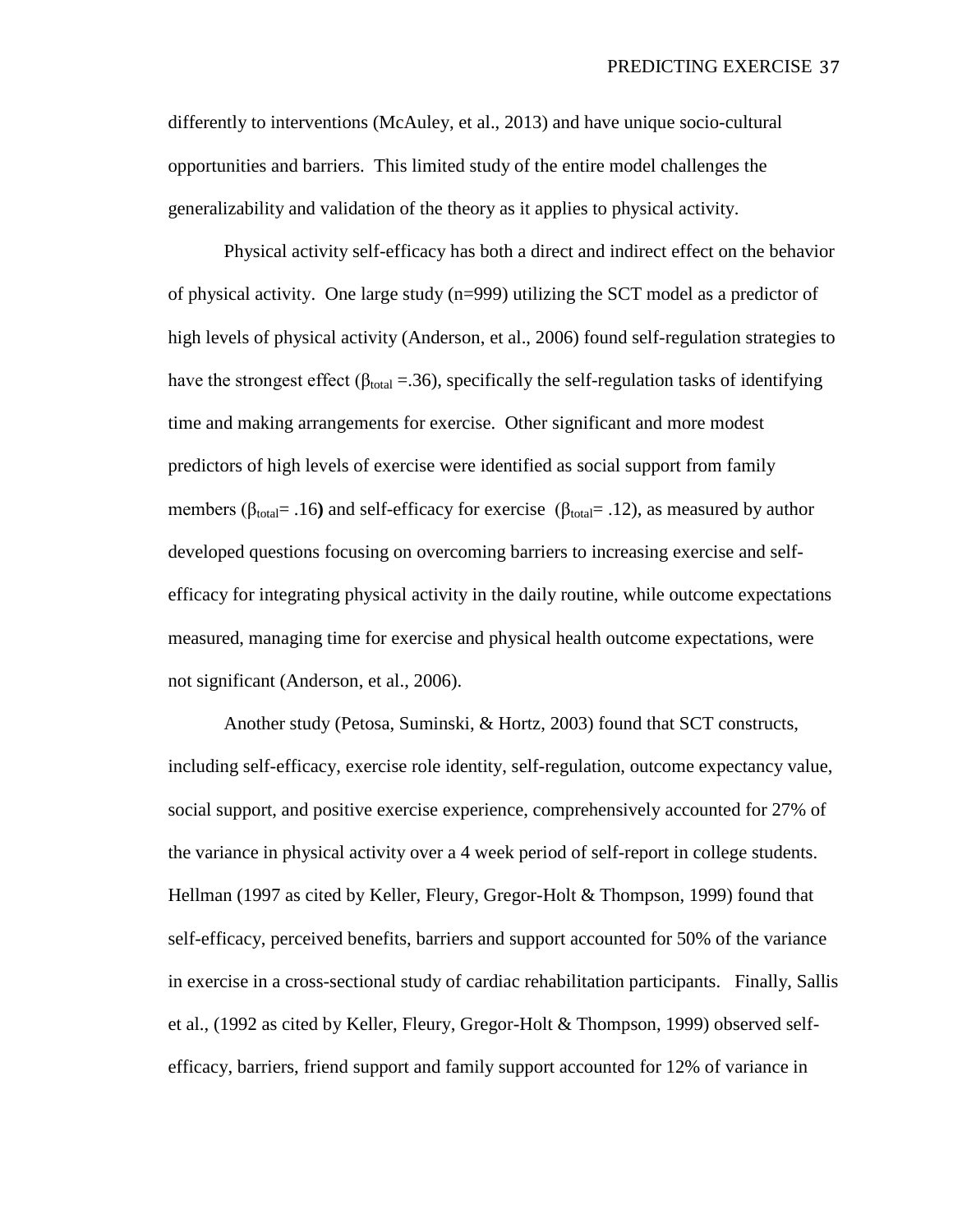exercise in a cross-sectional study of 1,739 adults in the community. It should be noted that the examination of SCT correlates varies widely in each study; the specific variables used in the models and the experimental interventions utilized are often very different, which leads to an extreme range in the predictive ability of the model.

Only two studies have explored the complete social cognitive model in relationship to physical activity (McAuley, et al., 2013), and both studies modified Bandura's health promotion model by removing benefits from the socio-structural center of the design, and adding social support as a contributor to self-efficacy and selfregulation (see Figure 4). The first study tested the determinants of the SCT model in college students (Rovniak, Anderson, Winett & Stephens, 2002) across three observational time points by measuring path analysis of social support, self-efficacy for physical activity, outcome expectations, self-regulation and physical activity. The authors found that self-efficacy had the greatest overall effect on physical activity ( $\beta_{total}$ = .71), however the effect was mediated in part by self-regulation and when this was accounted for, the total impact of self-efficacy dropped ( $\beta_{\text{total}}$ = .57) (Rovniak, Anderson, Winett & Stephens, 2002). This finding suggests an overlap between self-efficacy and self-regulation as predictive variables, and suggests that self-efficacy for exercise is improved by self-regulation. Self-regulation had a strong effect on physical activity (β<sub>total</sub> = .48), social support had a moderate effect (β<sub>total</sub> = .28), however this effect was entirely mediated by self-efficacy, and outcome expectations were not significant (Rovniak, Anderson, Winett & Stephens, 2002). The total variance explained by the tested model was 55%.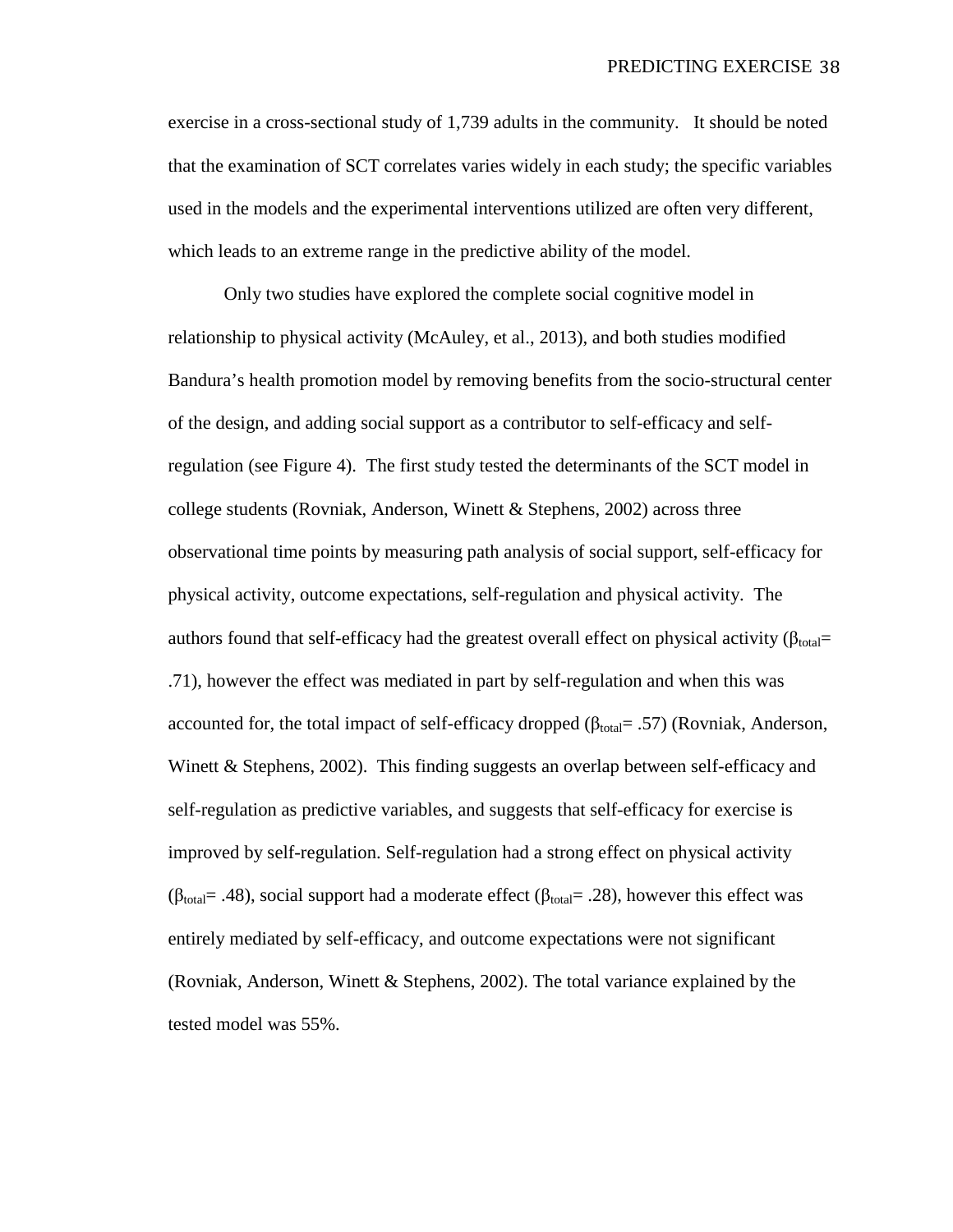Ayotte, et al. (2010) also studied the entire SCT model in a cross-sectional convenience sample of married couples 50-75 years old (n=472) via postal mail. In this model, the authors utilized covariates of gender, age and numbers of health conditions to best understand the relationship of SCT determinants to physical activity using structural equation modeling. The model explained 66% of the variance. Higher social support was directly related to improved self-efficacy ( $\beta_{\text{direct}}$ =.40) and self-regulatory behaviors  $(\beta_{\text{direct}}=17)$ , however the relationship between social support and physical activity was mostly indirect ( $\beta_{indirect}$ =.34;  $\beta_{direct}$ =.05) and explained by self-efficacy and self-regulatory behaviors (Ayotte, et al., 2010). The authors also found a strong relationship between high self-efficacy and positive outcome expectancies ( $\beta_{\text{direct}}$ =.45), and fewer perceived barriers ( $\beta_{\text{direct}}$  = -.41). In addition self-efficacy was directly related to self-regulatory behaviors ( $\beta_{\text{direct}}$ =.34), and indirectly via both outcome expectations ( $\beta_{\text{indirect}}$ =.18) and perceived barriers ( $β<sub>indirect</sub>=.16$ ) (Ayotte, et al., 2010). This study noted an important distinction in the relationships between both barriers and outcome expectations with physical activity. The authors suggest that these two determinants have an *indirect* relationship with physical activity that is moderated by self-regulatory behaviors (Ayotte, et al., 2010). Self-efficacy was directly associated with physical activity ( $\beta_{\text{direct}}$ =.48). Finally, several relationships were observed between the covariates and SCT determinants. The number of health conditions was related to self-efficacy ( $\beta_{\text{direct}}$  -.28) and perceived barriers ( $\beta_{\text{direct}}$ =.16) (Ayotte, et al., 2010). Age was related to less positive outcome expectations ( $β<sub>direct</sub> = -0.30$ ).

Self-efficacy for physical activity is also an indirect determinant of physical activity. Self-efficacy is a moderator of self-regulatory behaviors such as planning for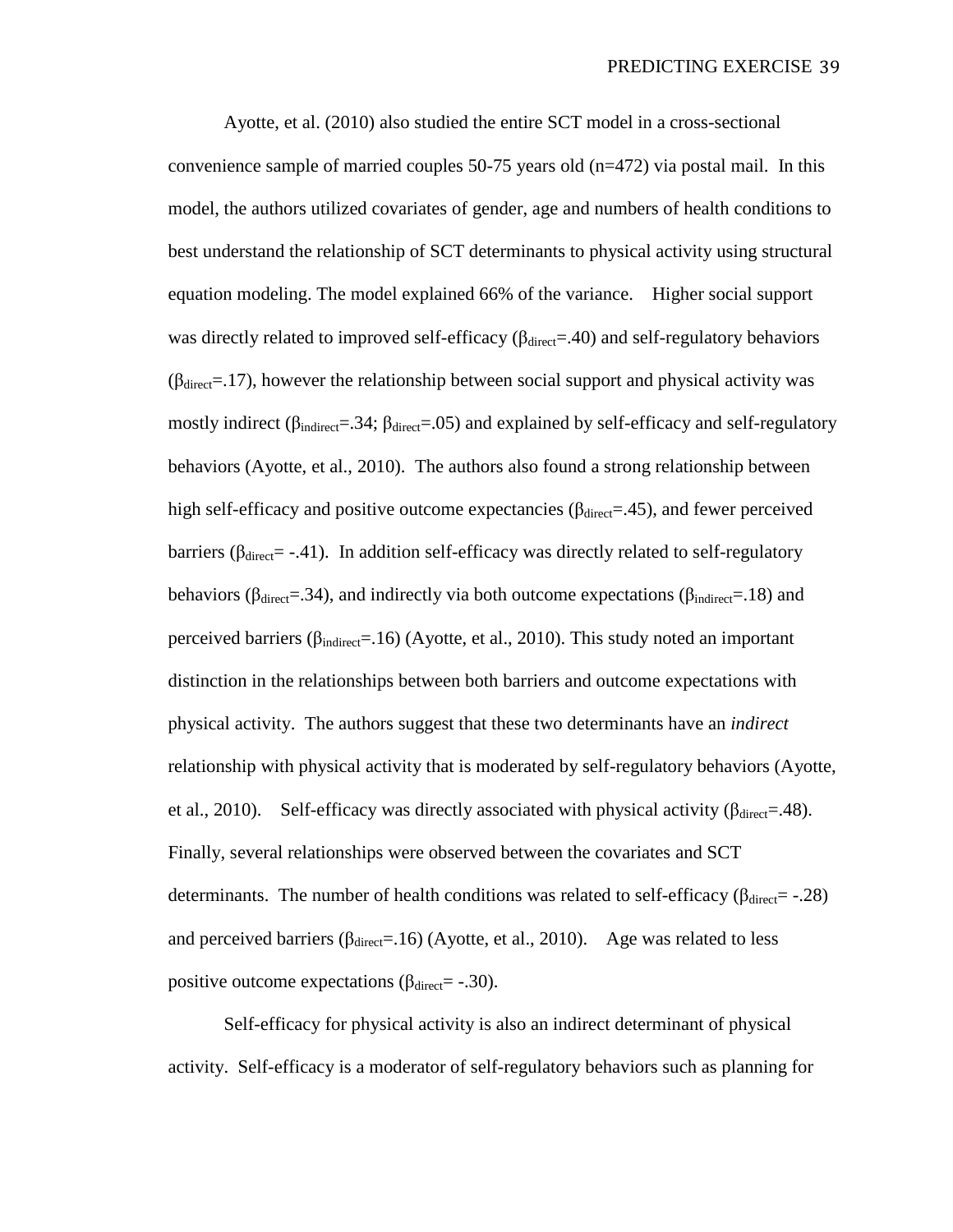physical activity, such that persons who have higher self-efficacy will increase exercise following interventions for planning, while persons who have low self-efficacy will not increase their exercise with interventions designed to improve self-regulatory skills and efficacy (Luszczynska, Schwarzer, Lippke & Mazurkiewicz, 2011; Annesi & Vaughn, 2011). People who identify "many barriers and do not expect positive outcomes from …physical activity are not likely to have physical activity plans and goals" (Ayotte, et al., 2010, p.182). Consequently, the increased use of self-regulatory strategies is a strong predictor of increased exercise (Umstattd, et al., 2008).

Self-efficacy appears to act as a mediator between physical activity and quality of life and functional ability, particularly in older adults (McAuley, et al., 2013). In this situation, an intervention has no effect on exercise when changes in self-efficacy are taken into account (Lewis, Marcus, Pate & Dunn, 2002). A mediator is an intervening causal variable (Baumann, Sallis, Dzewaltowski, & Owen, 2002), or something that, when added to a variable improves a specific measured outcome. Self-efficacy also mediates the relationship between physical activity and functional impairments in physical health in persons with chronic health issues (McAuley, et al., 2013).

#### **Physical Activity and Persons with Mental Illness**

Persons diagnosed with mental illness are at risk for physical health issues, and have increased rates of mortality and morbidity as compared to persons who do not have mental illness (Tosh, Clifton & Bachner, 2011). Some prevalence estimates of chronic illnesses including diabetes, hypertension, respiratory issues and heart disease, are as high as 60% (Richardson, Faulkner, McDevitt, Skrinar, Hutchinson & Piette, 2005). High rates of physical health comorbidity contribute to a lifespan that is at least 25 years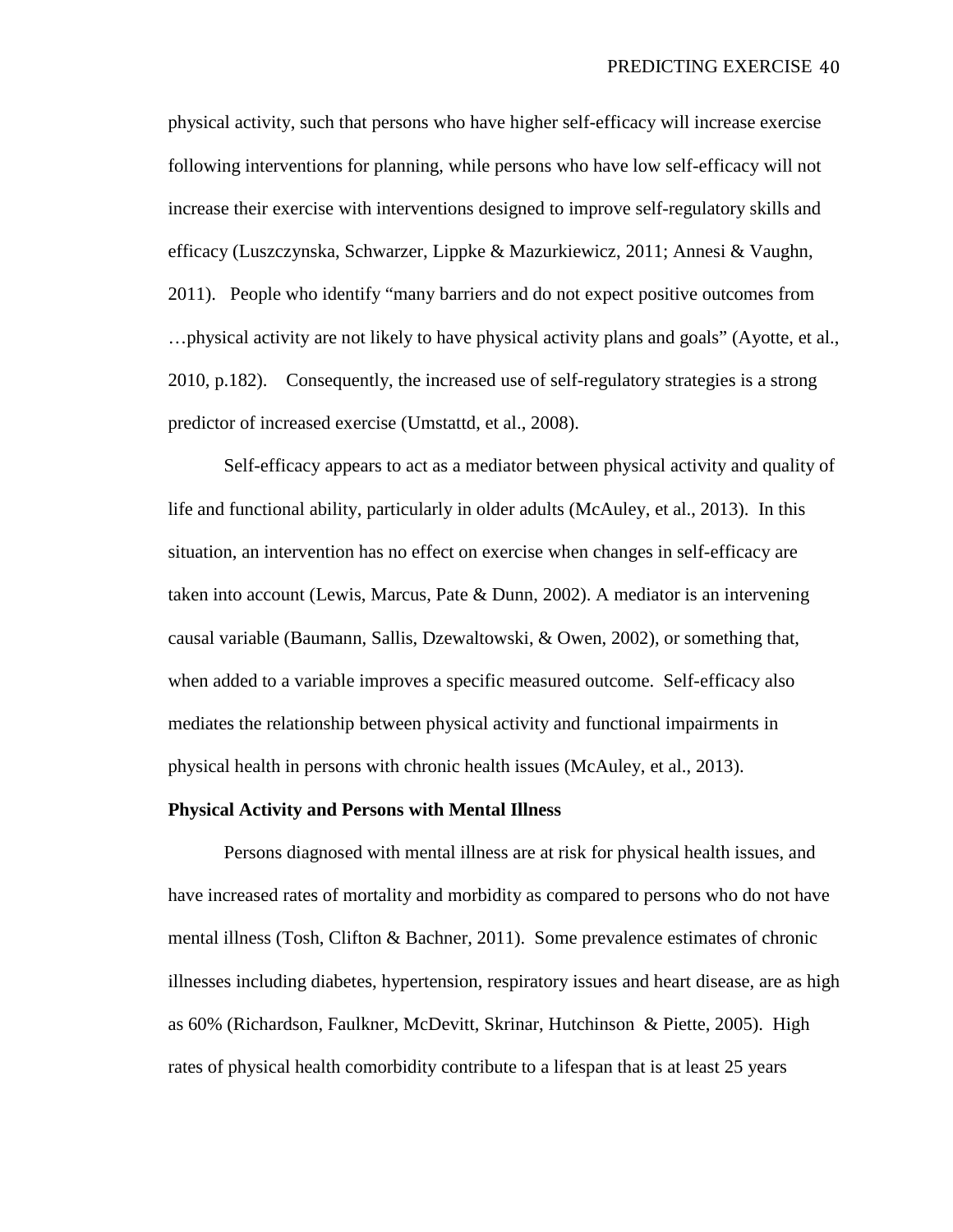younger on average among persons with mental illness (Parks et al., 2006). Physical activity is one of the most influential health behaviors for any person to address health conditions including: heart disease, insulin resistance, obesity and overall mortality (Jerome et al., 2012). For example, regular physical activity is effective for persons with schizophrenia to improve their blood lipid levels, decrease blood pressure, improve glucose metabolism and improve overall aerobic fitness (Vancampfort, et al., 2012). Despite the well-documented physical benefits of regular exercise, persons living with mental illness are more likely to be sedentary than people who do not have mental illness (McDevitt, Snyder, Miller & Wilbur, 2006; Jerome et al., 2009) and are unlikely to exercise at the recommended minimum 150 minutes of activity per week (Jerome et al., 2009).

The literature regarding physical activity interventions designed for persons living with mental illness is evolving. This is a relatively new area for research, and few studies have explored constructs from Social Cognitive Theory. Much of the research, regardless of theoretical model, involves single case studies of groups exploring the impact of health promotion activities on physical or mental health outcomes (Acil, Dogan & Dogan, 2008; Doorly, Subotnik, Kite, Alarcon & Neuchterlein, 2009; Fogarty, Happeli & Pinikahana, 2004; Beebe et al.,2011; Beebe et al., 2010; Jerome et al., 2012; Daumit et al., 2013). There is not yet one recommended theoretical approach to design and study interventions to promote physical activity for people diagnosed with mental illness. Many conceptual models of health behavior overlap (Bandura, 2003), and several models have been utilized in researching motivation for physical activity of persons living with mental illness including Social Cognitive Theory (Beebe et al., 2010; McDevitt, Snyder, Miller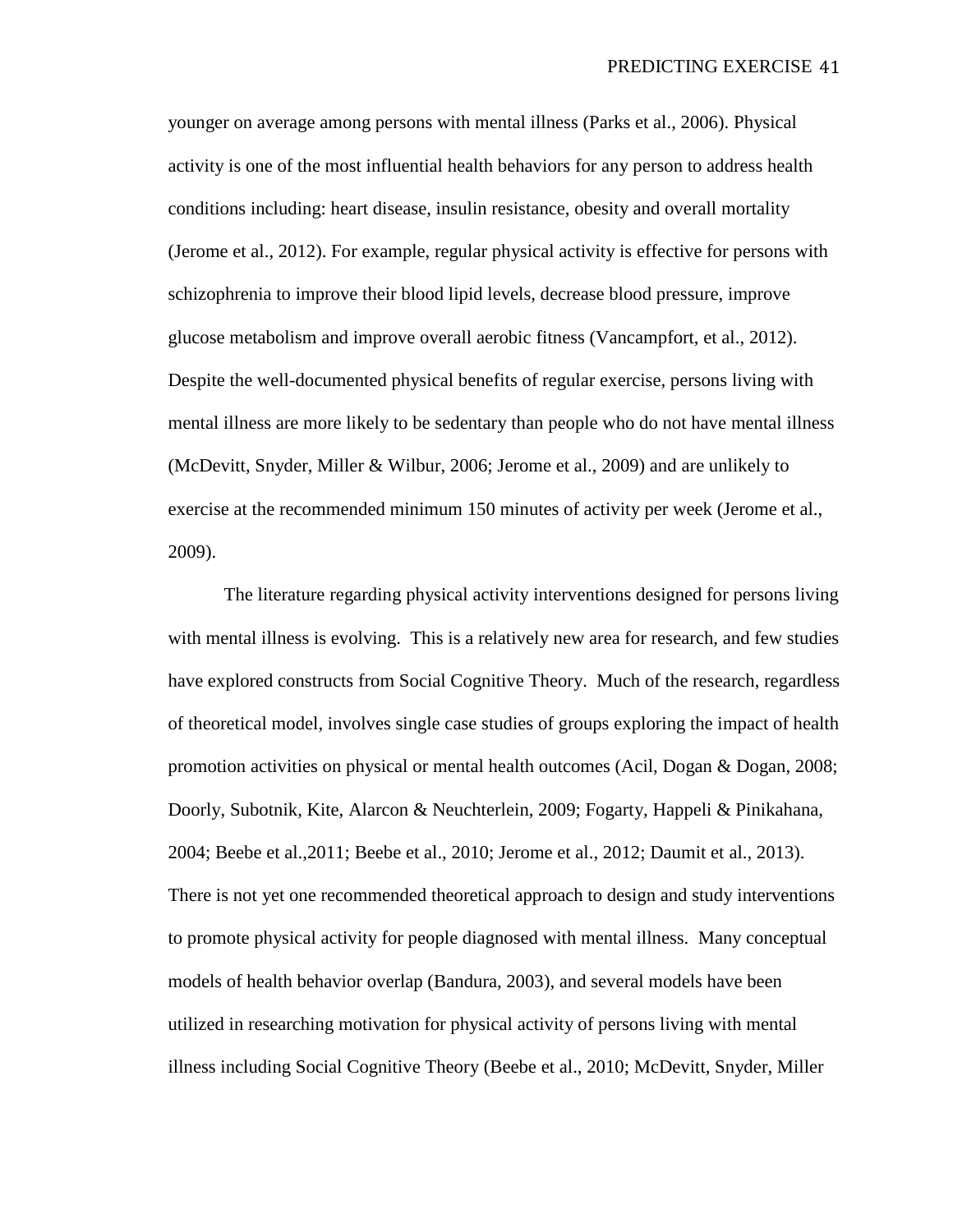& Wilbur, 2006),Social Determination Theory (Raepsaet, Knapen, Vancampfort & Probst, 2010; Roman, Beebe & Burk, 2012), Social Ecological Theory (Vancampfort et al., 2012) and Transtheoretical Model for Change (Bassilios, 2005). Self-efficacy for physical activity, particularly self-regulatory efficacy or the process of setting goals and problem-solving, is influenced by barriers and incentives to initiating the action (Bandura, 2003). The barriers and facilitators to exercise for persons with mental illness have been explored. Specific barriers to exercise for persons with mental illness are: negative symptoms of mental illness, particularly avolition; the impact of sedating medications; being overweight; relying on staff for motivation; limited social contacts and unsafe neighborhoods (McDevitt, Snyder, Miller & Wilbur, 2006; Ussher, Stanbury, Cheeseman & Faulkner, 2007). Correlates predicting lower physical activity levels are a diagnosis of cardio-metabolic disorders and negative symptoms of psychiatric disorders (Holley, Crone, Tyson & Lovell, 2011). Despite low levels of physical activity, people living with mental illness report that an increase of exercise would improve their overall quality of life (McDevitt, Snyder, Miller & Wilbur, 2006). Incentives for physical activity for persons with mental illness include: an improvement in mental health symptoms, having a distracting hobby, a belief that exercise improves recovery (McDevitt, Snyder, Miller & Wilbur, 2006), increased time or attention from staff, and weight loss (Roberts & Bailey, 2011). A recent review (Holley, Crone, Tyson & Lovell, 2011) of 15 studies examined the impact of physical activity on the mental health of persons with schizophrenia. The authors found that persons with mental illness who engage in greater amounts of physical activity appear to have improved mental health outcomes, in addition to improved physical health statuses. Physical activity provided some level of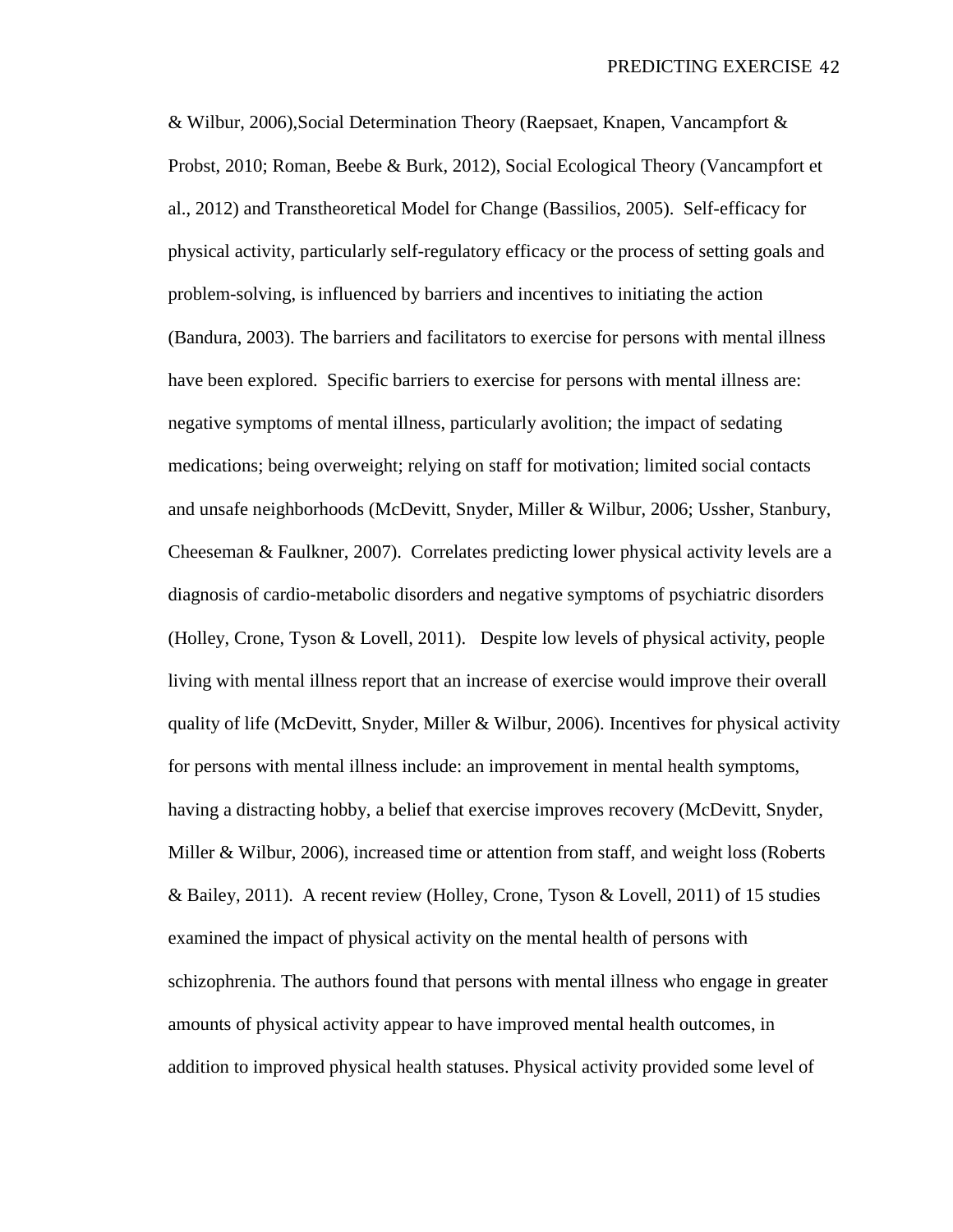improvement of mental health variables, including symptom reduction, stress management and improved quality of life in the reviewed articles (Holley, Crone, Tyson & Lovell, 2011), however, the broad range of design and mixed quality of the research makes it difficult to understand the relationship between variables. Additionally, most of the research regarding physical activity in persons with mental illness is cross-sectional, further limiting the understanding of causality.

Social support is another variable that has been explored in the examination of physical activity for persons with mental illness. Social support is helpful in making behavioral changes in lifestyle. There is some evidence that the use of peers supports lifestyle changes in persons with mental illness (Jerome et al., 2012; Druss et al., 2010). Social support or connections to others such as friends or family may encourage or discourage active participation in physical activity. For example, social isolation is correlated with lower levels of physical activity (Jerome et al., 2012). People with mental illness are at risk for fewer social supports (McDevitt, Snyder, Miller & Wilbur, 2006), and identify themselves as having limited social support for exercising (Ussher, Stanbury, Cheesman, & Faulkner, 2007). The quality of social support may make a difference for persons to begin or maintain physical activity. This may include peer support for exercise (Carless & Douglas, 2008; Jerome et al., 2012; Ussher, Stanbury, Cheesman, & Faulkner, 2007; Druss et al., 2010) in a health promotion intervention, or the inclusion of motivational staff (McDevitt, Snyder, Miller & Wilbur, 2006; Roberts & Bailey, 2011). Some social contacts may discourage exercise by criticizing the amount of time spent exercising (Aschbrenner, Muser, Bartels & Pratt, 2013). While social support can encourage physical activity, the specific types of support offered must be tailored to the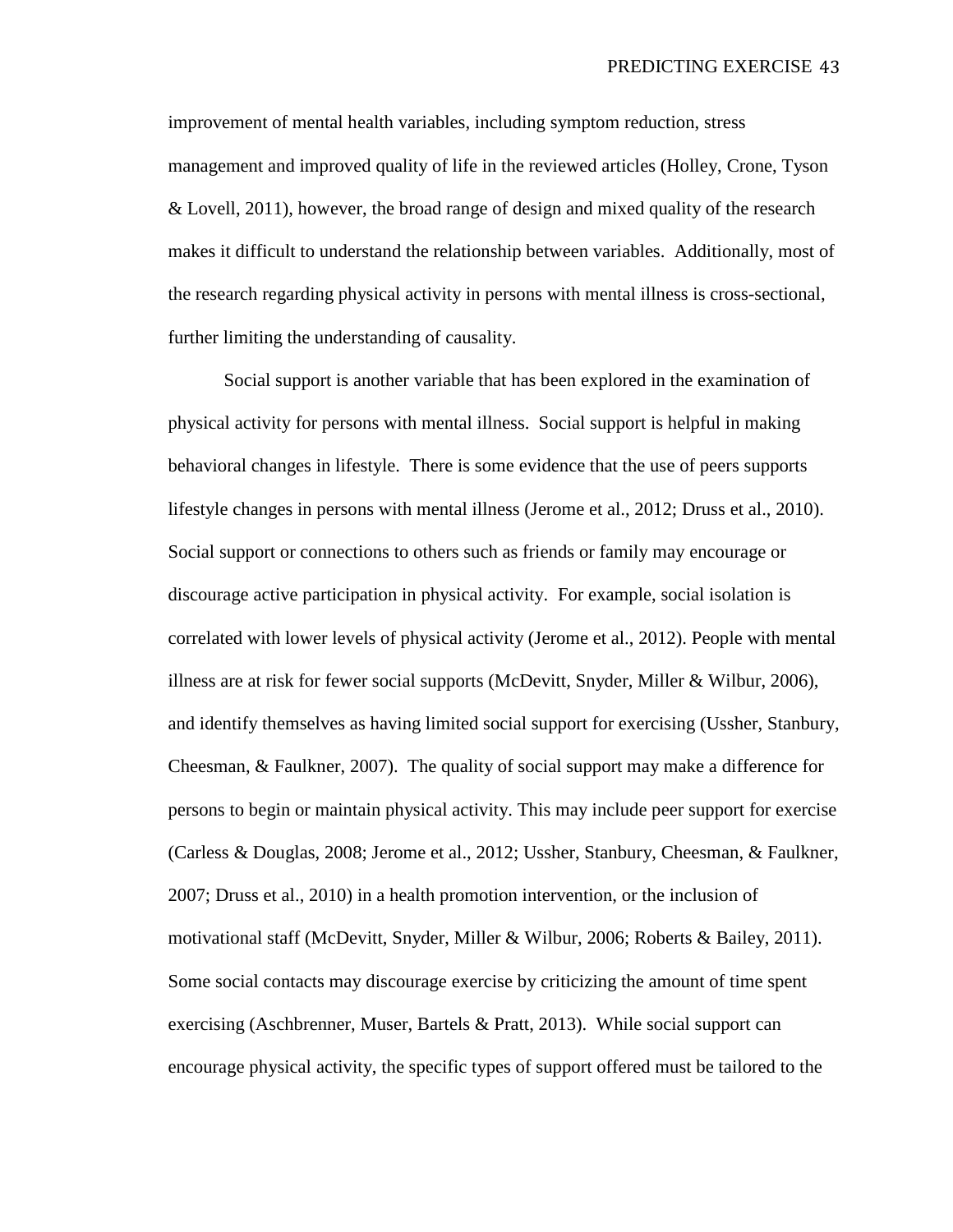individual (Carless & Douglas, 2008) and to the person's evolving sense of ability and efficacy to the task.

### **SCT and Physical Activity for Persons with Mental Illness**

There are several examples of Social Cognitive Theory utilized as a theoretical construct to understand motivation and behavior change of physical activity in persons with mental illness. In the earliest example, McDevitt, Snyder, Miller & Wilbur (2006) completed a qualitative focus group series at a community mental health center with 34 individuals to examine which factors affect physical activity in persons with mental illness receiving outpatient mental health services. The authors developed a semistructured focus group using SCT as the theoretical structure, with questions relating to "personal, psychosocial, and environmental barriers to physical activity" (McDevitt, Snyder, Miller & Wilbur, 2006, p. 51) and methods to improve self-efficacy of participants of the program to exercise. All of the barriers to physical activity were suggestive of lowered physical activity self-efficacy (McDevitt, Snyder, Miller & Wilbur, 2006) and included: mental health symptoms, lack of knowledge about safe exercising, weight gain from medications, fear of discrimination, and personal safety while exercising in neighborhoods. Interestingly, the authors note that the specific barriers to physical activity were different for persons with mental illness than for the general population. Participants felt that physical activity was helpful for mental and physical health. Additional themes suggested that participants wanted staff to initiate physical activity, but be aware of potential conflicts of interest of pushing someone to exercise as part of 'program compliance' (McDevitt, Snyder, Miller & Wilbur, 2006). Finally, evidence of non-supportive environmental influences further acted as a barrier to physical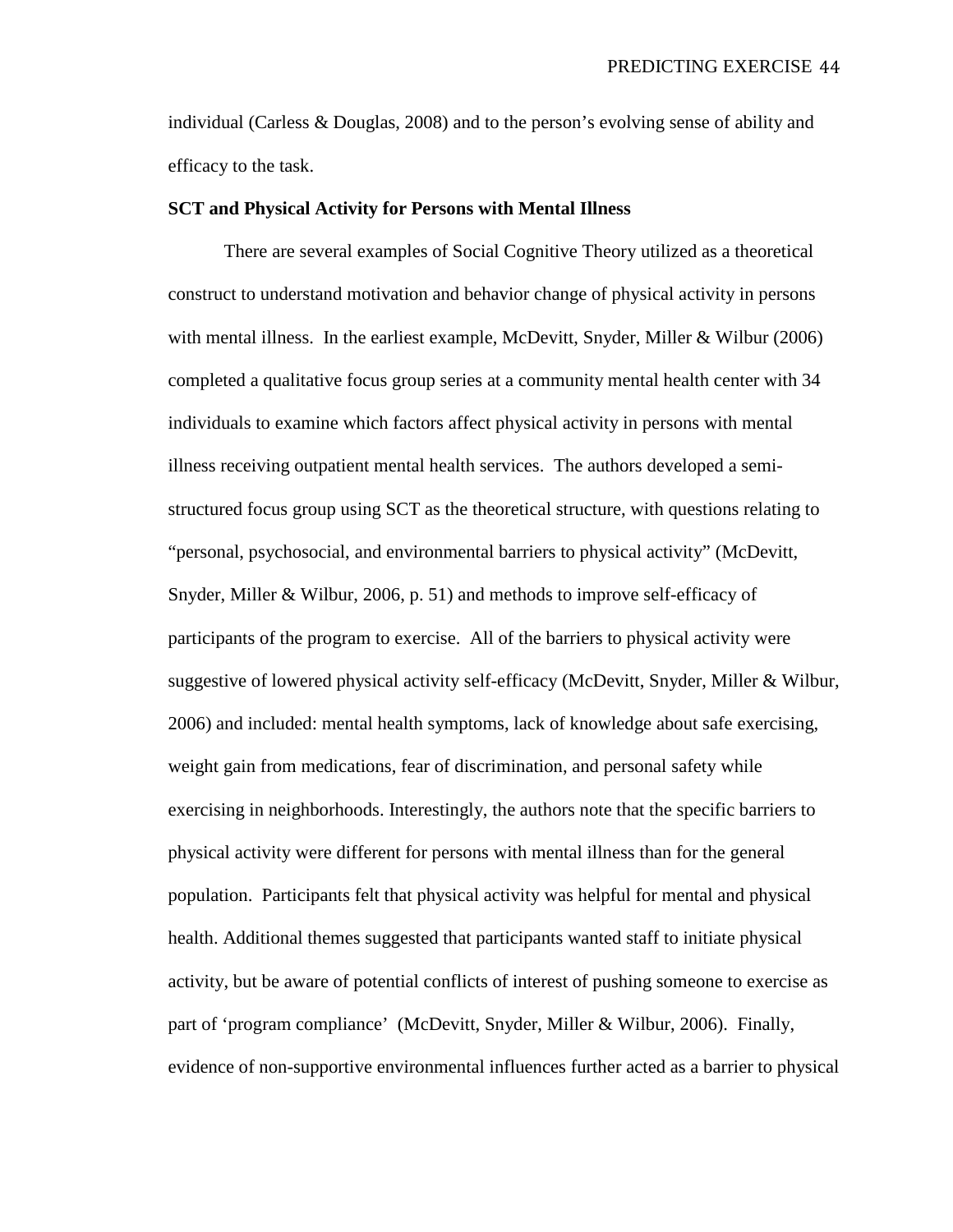activity such as poverty, experiencing stigma, the experience of mental health symptoms and receiving services. While this design was not experimental, it provided a foundation for use of SCT while examining physical activity in persons with mental illness.

Beebe et al. (2010) explored SCT by using an intervention based upon selfefficacy theory and validated for older adults with a population of persons diagnosed with Schizophrenia Spectrum Disorders. They predicted that persons receiving an experimental four week physical activity knowledge-based activity would improve Self-Efficacy for Exercise and Outcome Expectation for Exercise measure scores as compared to Time and Attention Controls. The 97 participants were randomly assigned to one of the two conditions, and a pre-test posttest design was used to determine differences in scores. Mean scores for Self-Efficacy for Exercise were significantly higher in experimental participants at post-test, however, mean Outcome Expectation for Exercise scores were significantly higher in control after the intervention; the control group were engaged in greater physical activity at the baseline. The authors suggest that outcome expectation may not be a valid measure for persons with mental illness, however, another explanation may be differences between subjects: control participants were exercising more than persons in the experimental condition at the pre-test (Beebe et al., 2010), or lack of statistical power. This study had some problematic limitations, which threaten its external validity, such as high refusal rate, excessive exclusionary criteria, and not utilizing or including covariates such as amount of time exercising.

As a follow-up to the previous study, Beebe, et al. (2011) examined the impact of the experimental educational intervention on participation in a 16 week walking group. They predicted that participants who had previously participated in the experimental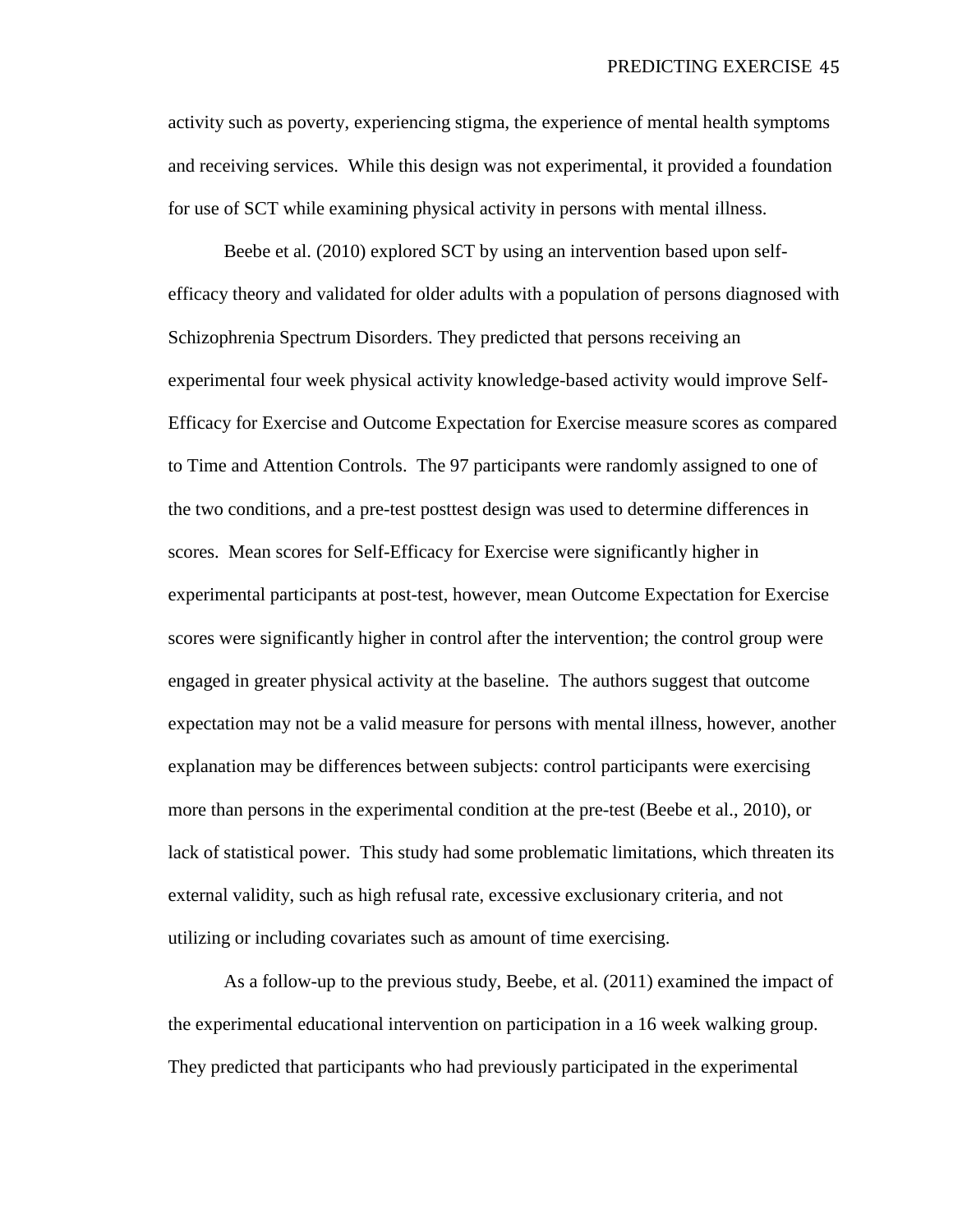group would have higher attendance, persistence and compliance to a community walking group compared to participants who had participated in a time and attention based control. In fact, the experimental group did attend more walking groups, persisted in walking for longer time periods and walked more minutes than persons who had received only the control experience (Beebe, et al., 2011). This second arm of the study was more promising in validating the importance of addressing self-efficacy for physical activity and the relationship to performing physical activity.

In the third study using the same participants, Beebe et al., (2013) looked at a convenience sample of previous participants  $(n=24)$  who had participated in the original experimental or time and attention control groups months before, to determine if participants who had received the experimental condition would be walking more steps in one week . This follow-up study was a cross-sectional examination of total steps walked during a seven-day period. Results indicated that participants from the experimental group walked more steps (4425) than persons in the control (2810), and more distance daily (1.4 miles) compared to control (.9 miles) (Beebe et al., 2013). The study was limited by using only a portion of participants and recruiting through convenience and by mixing cohorts of participants, which meant that participants had received the intervention in a range of timeframes from 12 to 22 months previously. Despite these limitations, it is promising that an intervention designed to improve self-efficacy for physical activity appeared to have long-term impact on participants.

The final pilot study presented in this review utilized elements of SCT within a physical activity intervention, which included peer support (Jerome et al., 2012). The authors proposed peer support improves adherence and subsequent changes in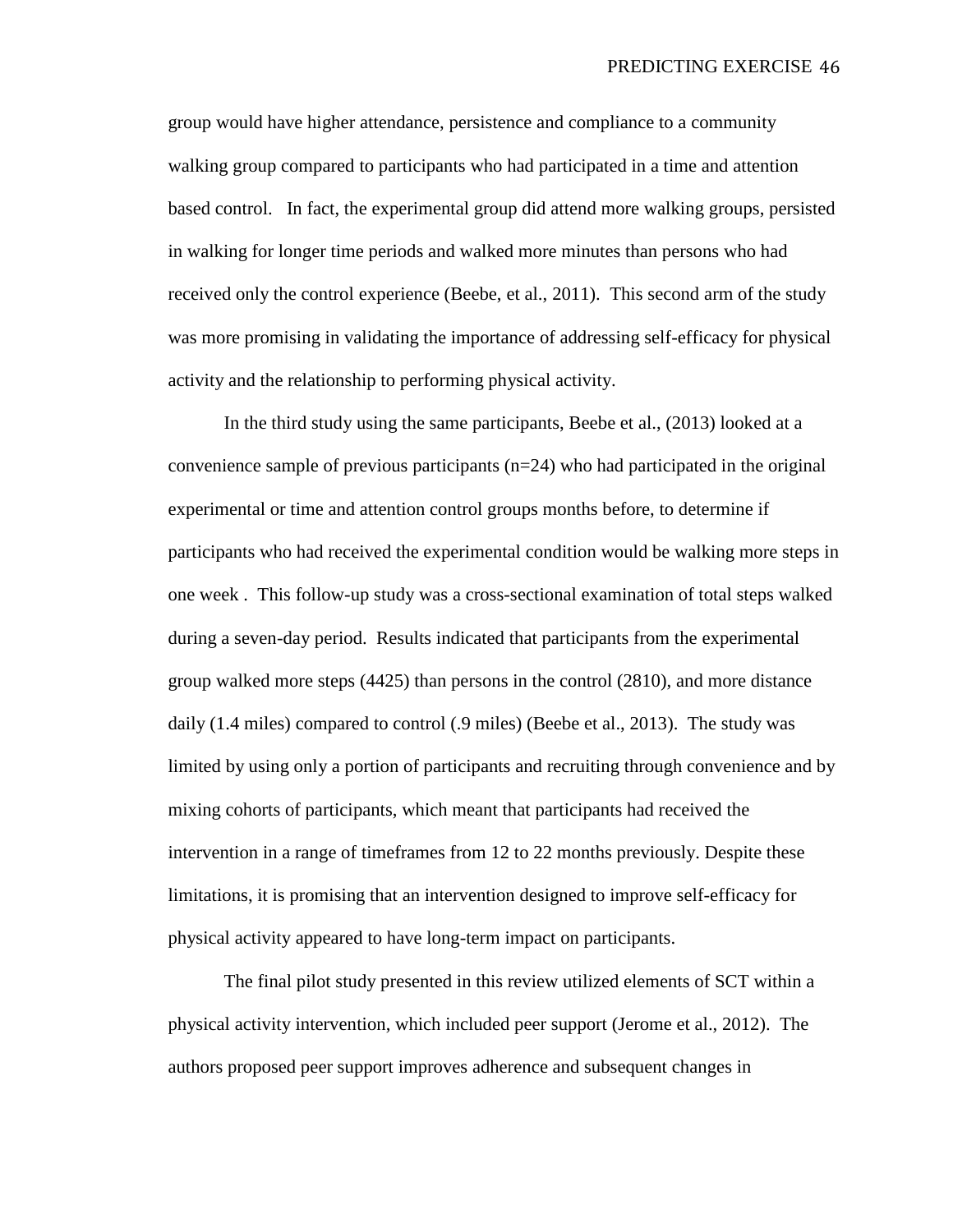cardiovascular fitness associated with moderate intensity exercise program among persons with mental illness receiving community care. Participants (n=93) were randomized to either receive trained peer mentors or no peer mentors, then both groups were offered progressive exercise groups three times a week for four months. Jerome et al. (2012) studied the relationship between mental health symptoms, physical activity self-efficacy and fitness levels, and found a significant correlation between physical activity self-efficacy and time on treadmill ( $r=0.28$ ,  $p<0.05$ ), cardiovascular strength as measured by the METs test ( $r = 0.29$ ,  $p < 0.05$ ), and physical strength as measured by the 6 Min Walk Test ( $r=-.32$ ,  $p<-0.05$ ). What is noteworthy, however, is generalized selfefficacy had no such relationship (Jerome et al., 2012). Further, they discovered a modest correlation between social support and fitness level. No meaningful correlation between physical fitness level and mental health symptoms or status was found. There were several limitations to this study, which could prevent generalizability. The authors included many exclusion criterion including weight, ability to walk, substance use, and abnormal treadmill test results. By restricting participants in this way, it is unclear if the intervention would be effective in less healthy participants. Additionally, the study utilized external motivators such as rewards for personal goal attainment, which makes it hard to tease out the development of personal self-efficacy for exercise from motivation to receive rewards.

### **Use of Self-Report Measures**

One common method of studying physical activity and SCT determinants is through self-report. While self-report of such constructs as physical activity, social support for exercise, self-efficacy for exercise, outcome expectations for exercise, goal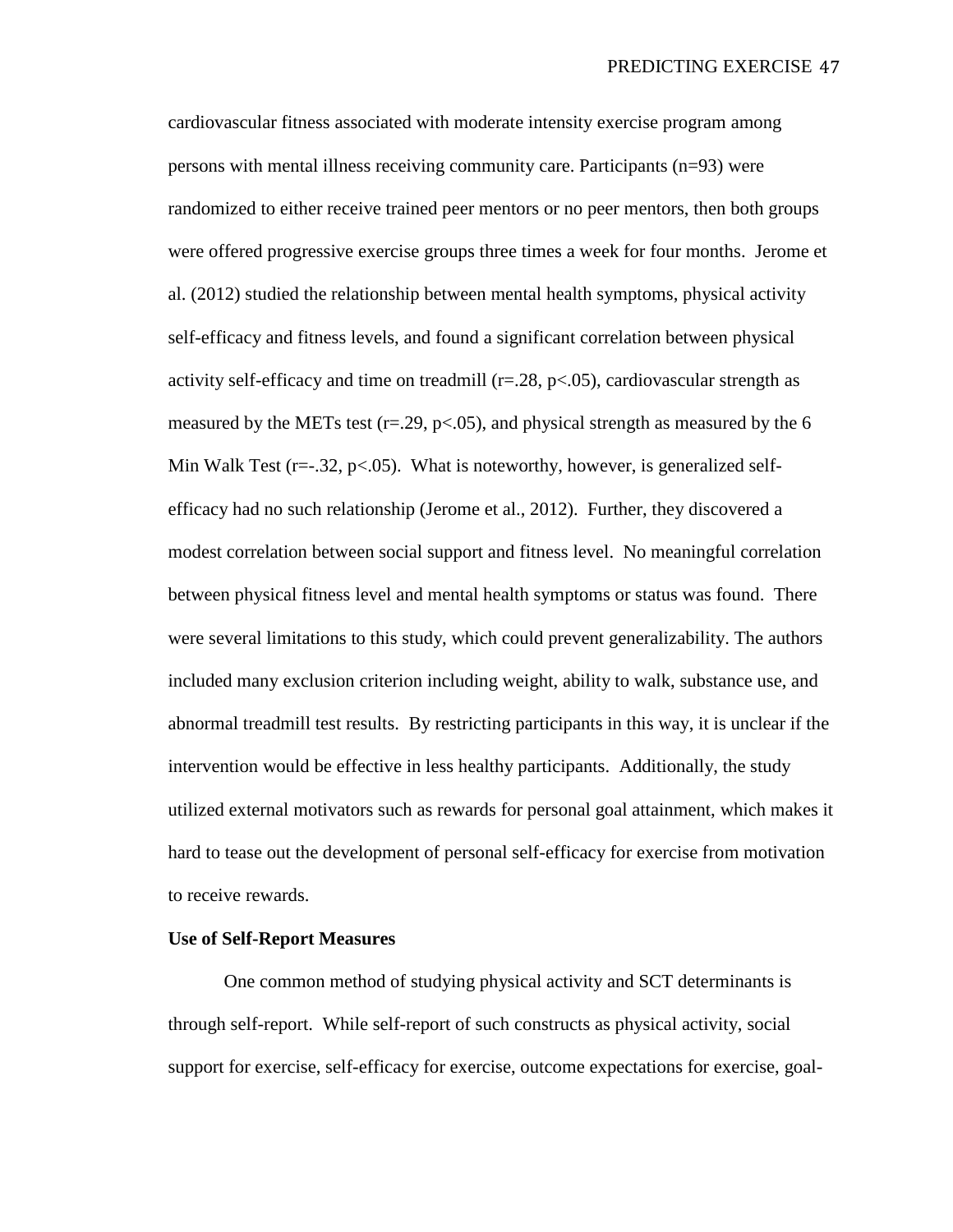setting practices, and barriers to exercise is dependent upon participant ability to recall events and provide honest answers, it is an economical and feasible approach to gather information for the purposes of this study. Further, self-report of all of the constructs have been utilized in previous studies both in persons with psychiatric disabilities (Faulkner, Cohn & Remington, 2006; Beebe et al., 2010) and in persons without psychiatric disabilities (Sallis, Grossman, Pinski, Patterson & Nader, 1987; Salmon, Owen, Crawford, Bauman & Sallis, 2003; Rovniak, Anderson, Winnett, & Stephens, 2002).

## **Summary**

There is a small sub-set of literature that has examined physical activity in persons with psychiatric disabilities through the lens of SCT. Specific features that have been studied include barriers and incentives to physical activity, outcome expectations and social support. While an extensive understanding of the barriers or impediments, also called socio-structural factors, to begin activity and to maintain physical activity is necessary to design interventions (Bandura, 2003), a broader focus is necessary to understand if the theoretical model is effective in explaining initiation of physical activity for persons living with mental illness.

However, none of the reviewed literature has examined the larger construct of SCT as it applies to persons with mental illness and the pathways to physical activity.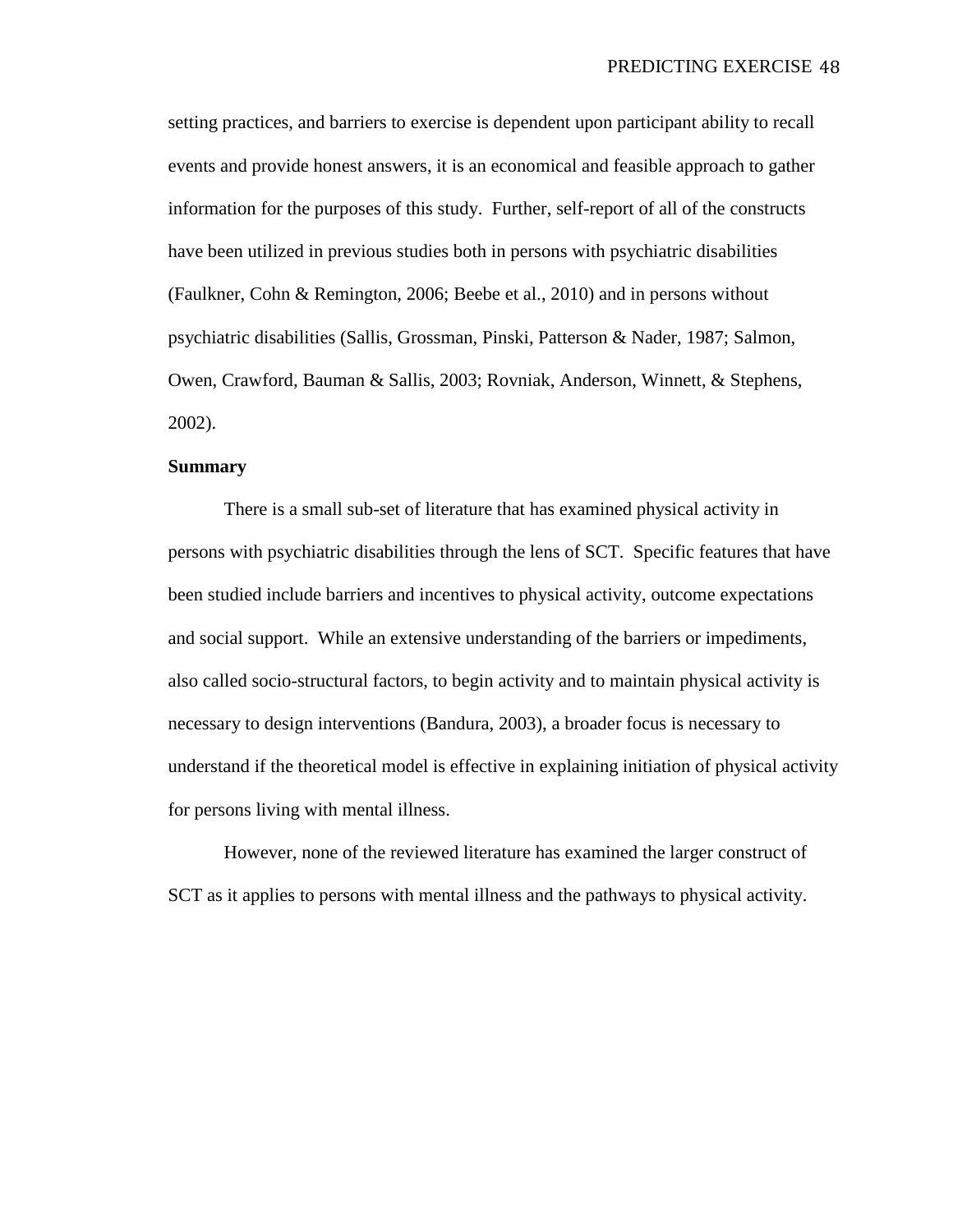



Note: From Bandura, 1986 The three determinants of Social Cognitive Theory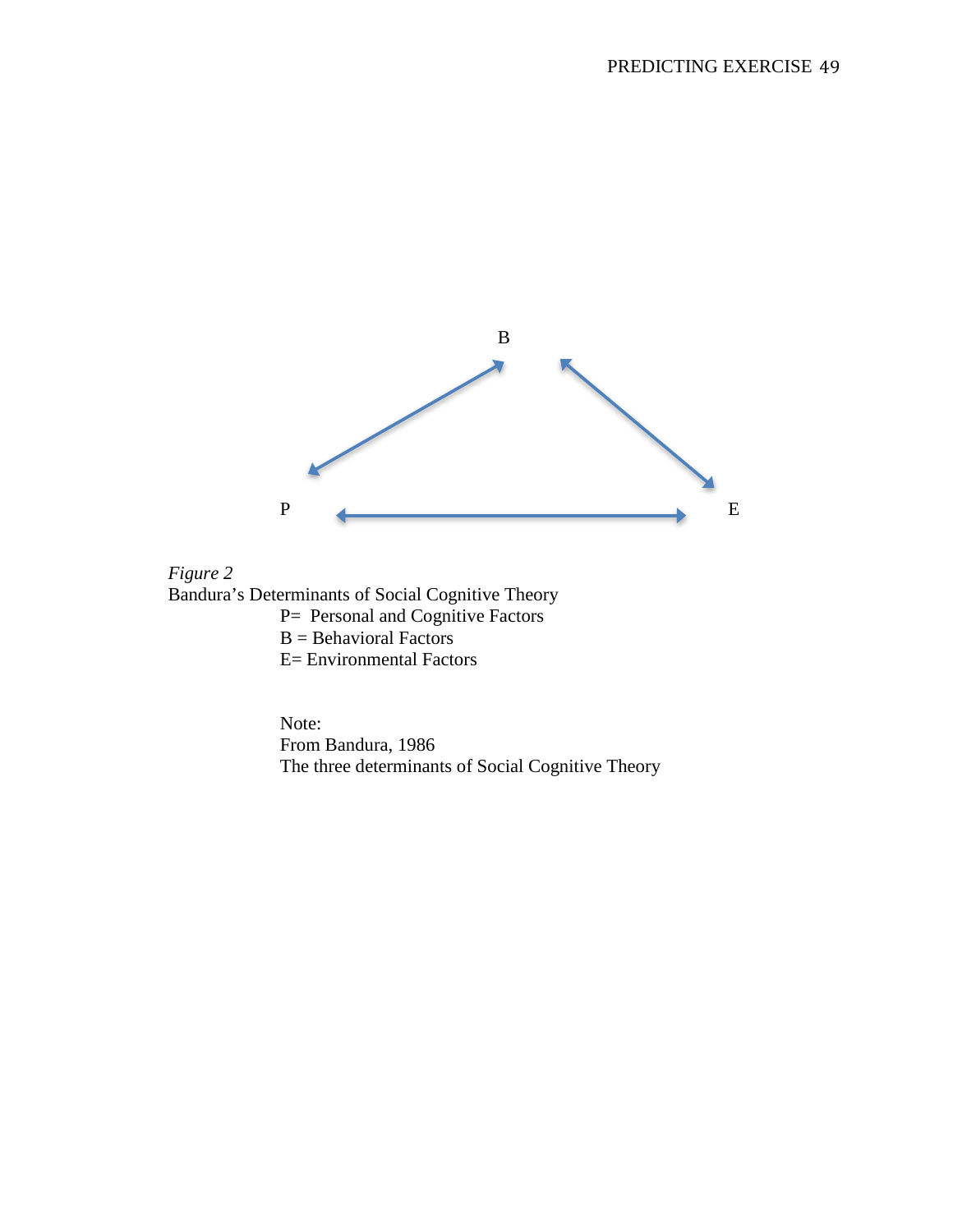

*Figure 3* Perceived self efficacy impact upon health behaviors From: Bandura, 2004, p. 146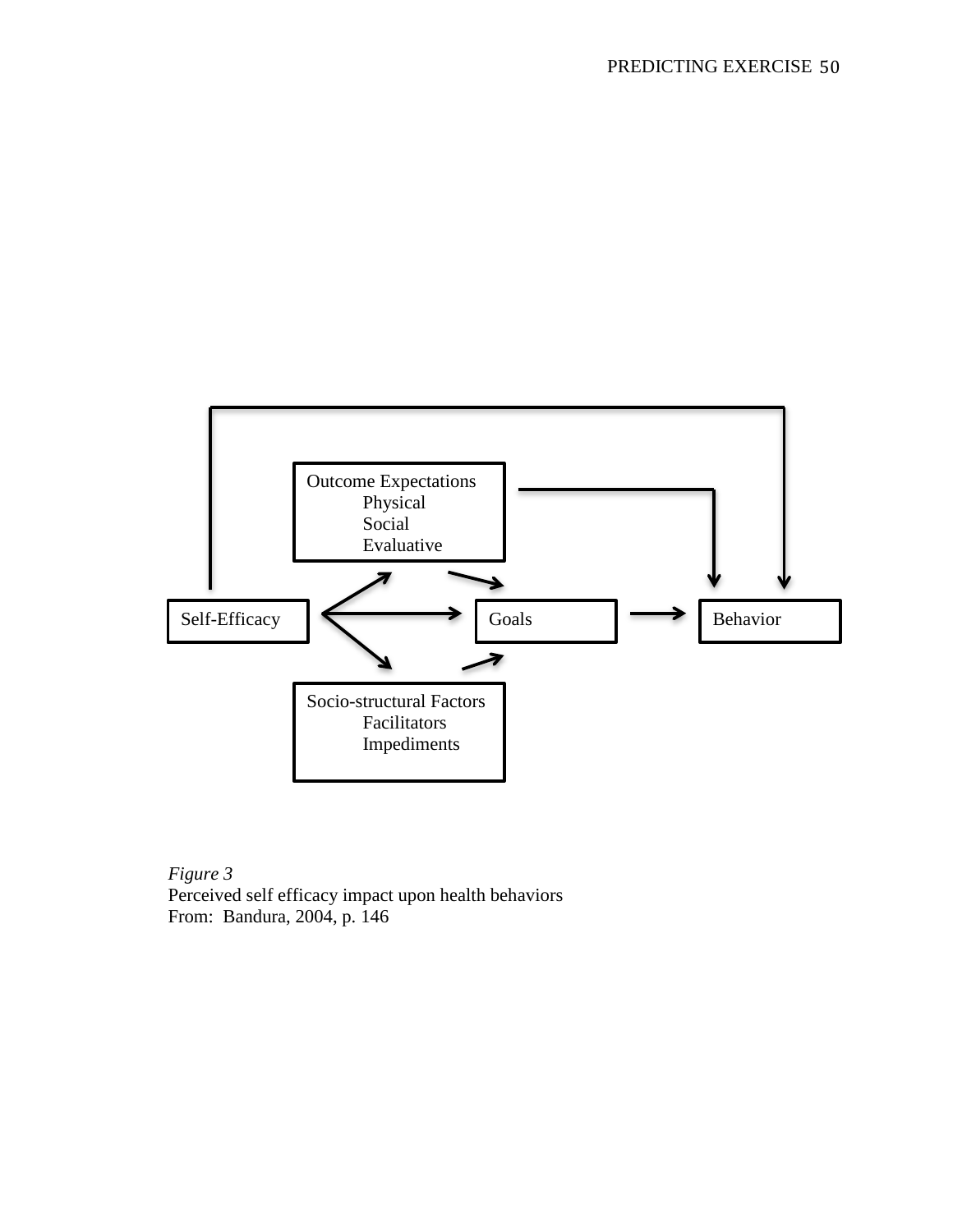

*Figure 4* Updated SCT Model for Physical Activity

Modifications of Bandura's Model SCT for Health Promotion model by Ayotte et al., 2010 & Rovniak et al., 2002. Additions indicated by circles and italicized text, deletions indicated by strikethrough text.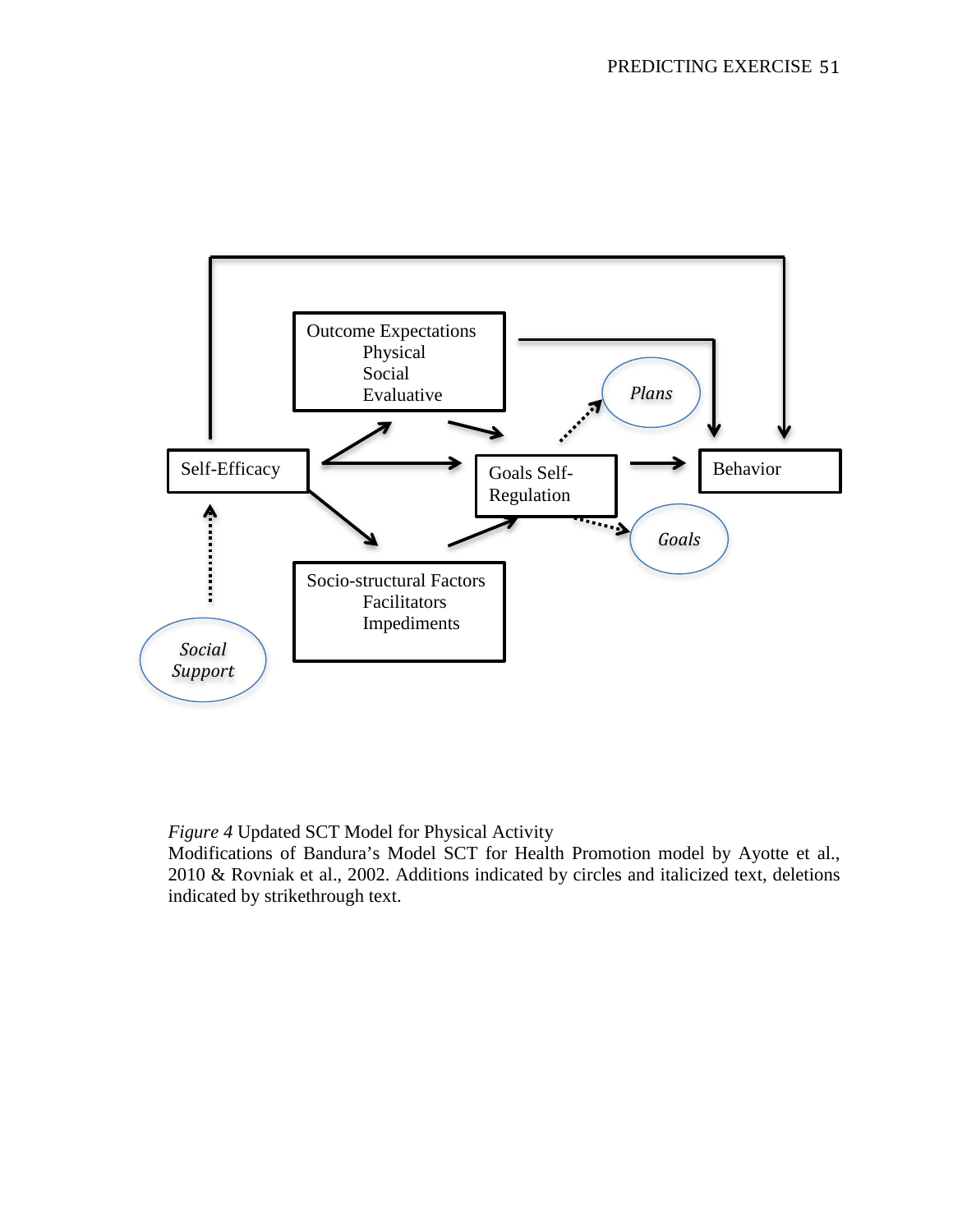# Chapter III

# METHOD

# **Participants**

Persons with psychiatric disabilities in this study are people who have been diagnosed with schizophrenia, schizoaffective disorder, bipolar disorder, or major depression, and who receive outpatient mental health services or supportive housing services in the state of New Jersey and surrounding areas. One hundred forty-two persons agreed to participate. Participants in the study were from community mental centers (63%), male (60%), had a high school education (60%), an average age of 47 years and were primarily Black (51%) or White (38%). They reported predominantly diagnoses of bipolar disorder (35%) or depression (36%). Participants indicated good (36%) or fair (29%) perception of overall health. The number of health conditions ranged from zero to eight, with the average being 2.23. Finally, most of the support for physical activity came from exercise groups at the mental health service location (43%).

The amount of physical activity reported by participants was measured by the International Physical Activity Questionnaire – Short Form, which provided an estimate of metabolic equivalents (MET) minutes per week. This value is a weighted estimate of the amount of energy expended in one week in MET units and is calculated by multiplying MET level with minutes of activity and events per week (Craig et al., 2003). The IPAQ scores vigorous activity as being 8.0 MET expenditure, moderate activity as 4.0 MET expenditure and walking as 3.3 MET expenditure. A participant indicated the number of days they engaged in a particular type of activity of at least ten minutes duration, and the average amount of time spent in that activity, then this product is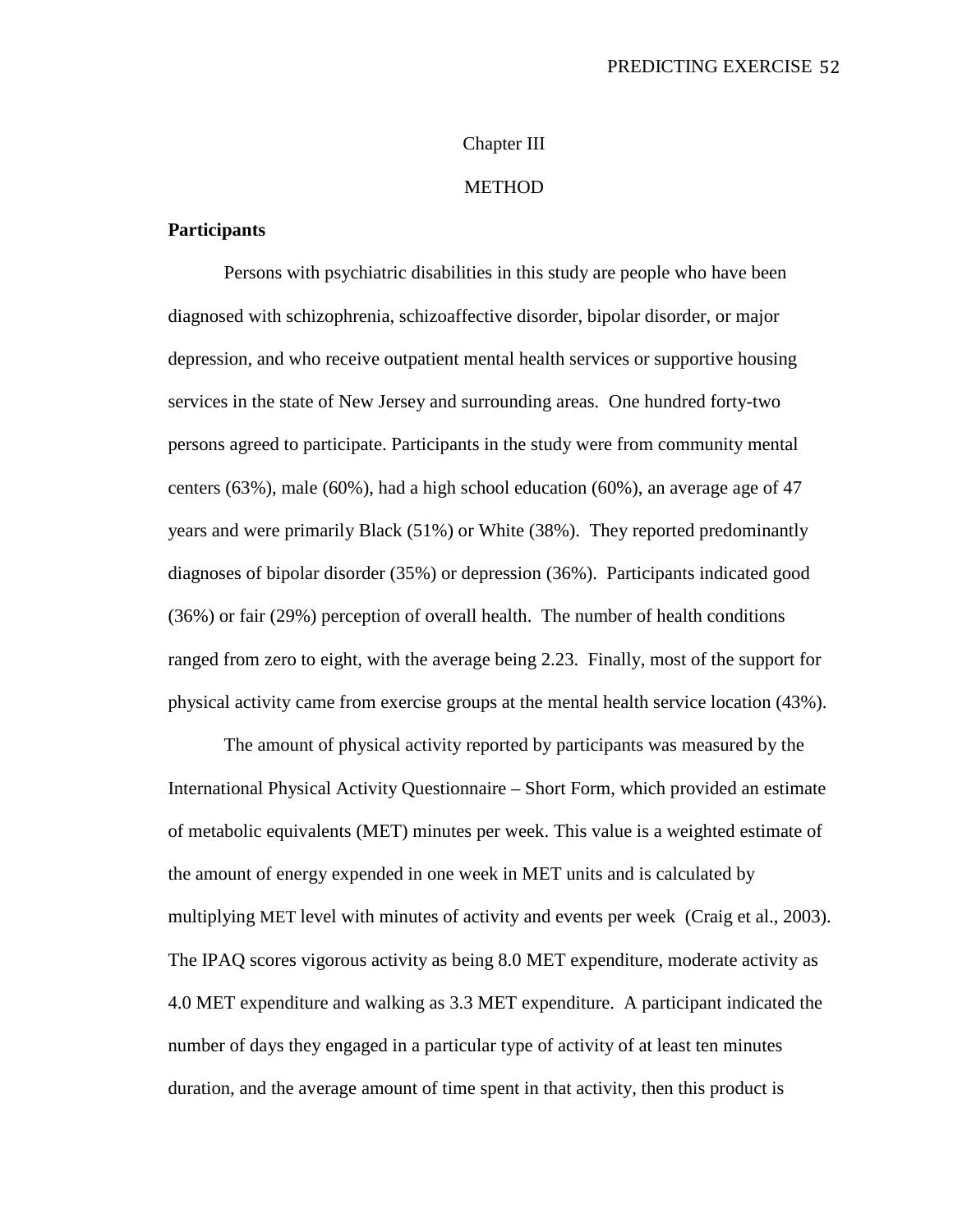multiplied by the MET expenditure for that activity. All of the activities are then added together to create a MET minutes per week value. Participants in the study had a mean value of 3205.19 MET minutes per week ( $Sd = 4600.81$ ), and median value of 1417.75 MET minutes per week. Authors of the IPAQ suggest that the median is more useful descriptive of MET minutes due to the skewed nature of exercise with more persons exercising less (Craig, et al., 2003). Participants had an average of 53.96 minutes spent per week in vigorous exercise, however one participant reported 690 minutes per week and two reported roughly 300 minutes per week. Most participants reported little or no vigorous exercise time per week. The average amount of time per week spent in moderate exercise was 85 minutes. Three participants did report moderate exercise minutes at 390 minutes or above. More participants spent time in walking than in any other physical activity with an average of 122 minutes per week. Four participants indicated walking 360 minutes or more per week. In general, participants walked more than any other type of exercise and very few reported performing 10 minutes or more of vigorous exercise in a week.

See Tables 1 and 2 for further information.

### **Sampling procedures.**

Recruitment of participants for the study took place at community mental health centers (CMHCs) and specialized transitional housing services for persons with psychiatric disabilities also known as housing services. The researcher or research assistant recruited participants during community meetings, health fairs, at other group meetings and via informational sessions held onsite. All participants were provided with an informational page outlining the benefits of physical activity. In addition, participants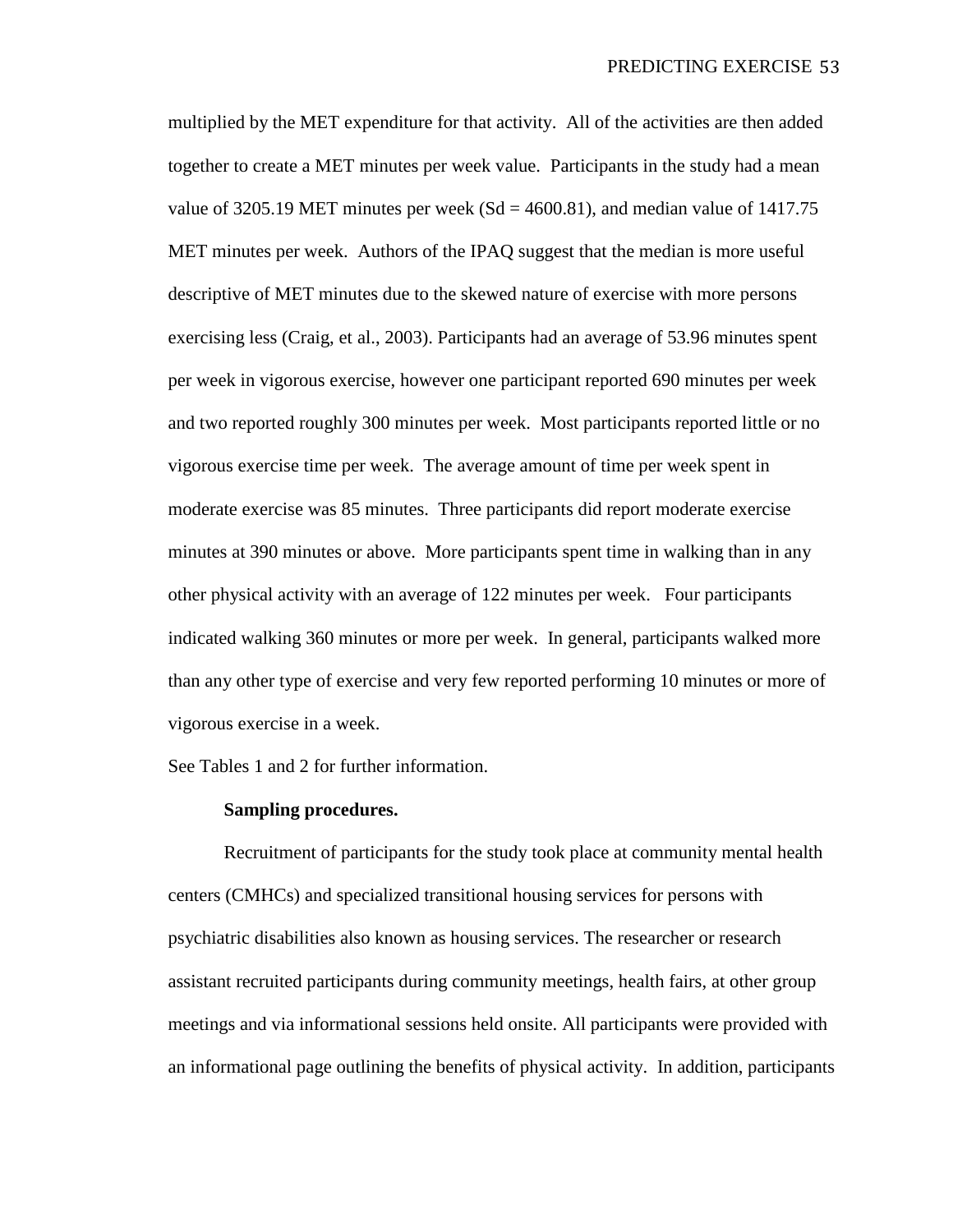were paid \$20.00 for the completion of the measures packet. Each participant was asked to sign a receipt stating that they have received \$20.00 for completion of the packet. Ethics approval was granted from Rutgers, The State University of New Jersey, Institutional Review Board prior to commencing the study.

## **Power analysis.**

The necessary power to find a moderate effect size  $(f^2=15)$  at a reasonable power level (.8), using  $\alpha$ =.05 with 9 total predictors, was computed at N=114 using G\*Power (Buchner, Erdfelder, Faul, & Lang, 2009). Further review of relevant literature offers a more conservative perspective: one estimation is to utilize 15 participants per predictor for multiple regression (9 variables  $X$  15 = 135 participants) (Stevens, 2002), while another suggests the use of the equation  $N \geq 50+8$ IV (Tabachnick & Fidell, 2001) for a medium-sized relationship and  $\beta$ =.20, which suggests 122 participants would adequately power the study. In order to take into account potentially missing data and dropout rates, 140 participants were targeted for recruitment.

## **Procedure**

Study information was distributed to several large outpatient CMHCs and supported housing providers in central and northern New Jersey. Follow-up telephone calls were made to Directors of Partial Hospitalization, Outpatient Services and Chief Executive Officers of housing programs to solicit participation by the organization, and to schedule an informational meetings with key stakeholders in the system. Following organizational agreement to participate, they provided written information for staff and participants to review the aims and background of the study, inclusion criteria, measures and procedure.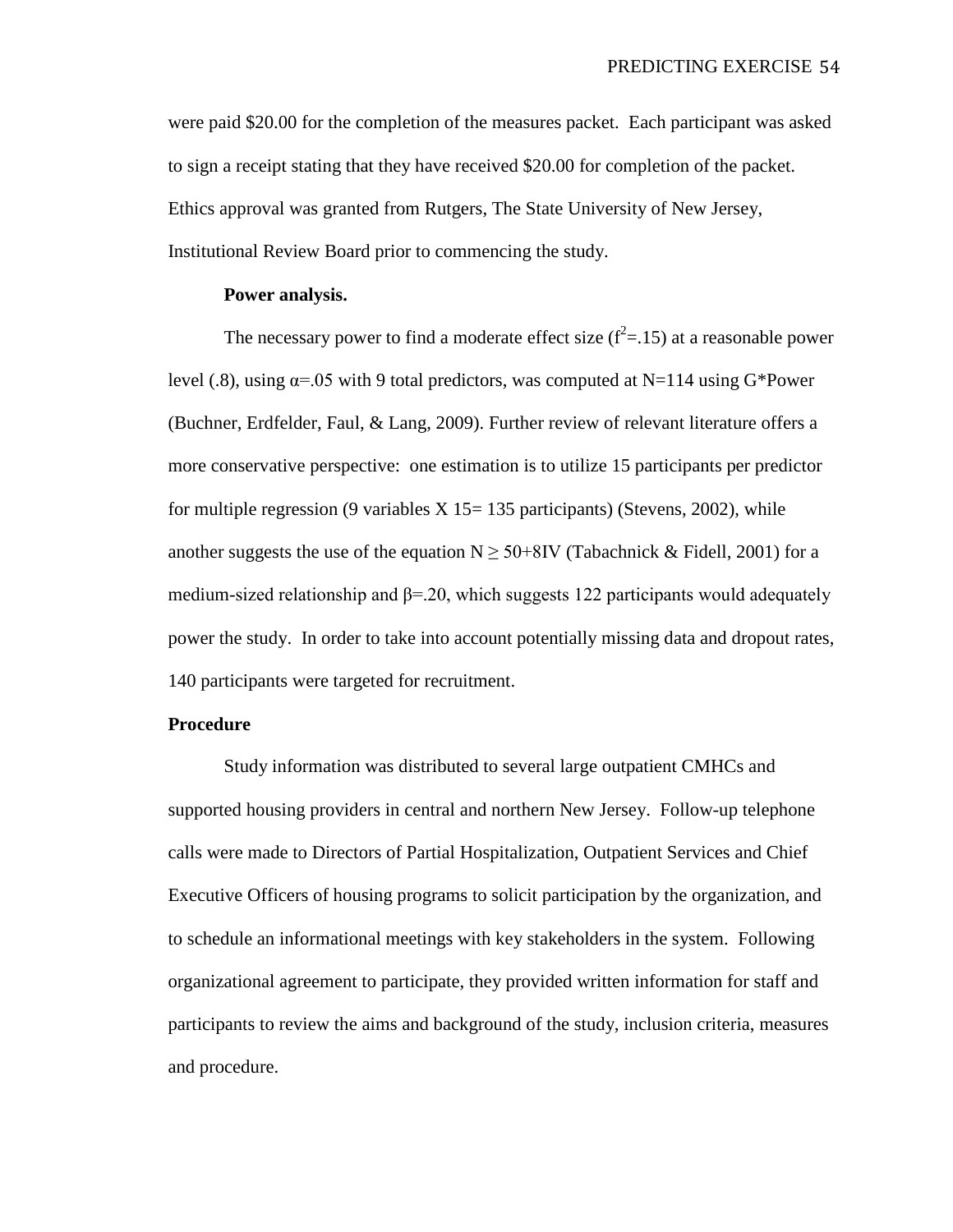The study was publicized at community meetings of the programs, and through signs at the organizations. The researcher and research assistant(s) scheduled weekly visits to organizations to meet with and interview participants, with a goal of recruiting 20 participants per week. Informed consent and data collection was planned for groups of five. The informed consent procedure was completed as a group process: the researcher or research assistant read the consent form aloud. Participants were advised that they could withdraw from the study at any time, without compromising their care at the CMHC or housing services. Participants were given a short quiz to assess for capacity to give consent, and given three opportunities to complete the quiz. Following the informed consent process, participants were given a packet with response cards and three measures. The administration order of the measures was randomized by session in order to minimize order bias. The eight measures were each assigned a number and, using a random number generator software package, fifty randomized sequence lists were generated. The packets were completed in an interview room at the CMHC or housing location.

Upon successful completion of the informed consent capacity quiz, surveys were administered in groups between 2 and 11 persons for approximately 60 to 90 minutes on a single occasion by the researcher or research assistant(s) using a structured questionnaire format with response cards for the International Physical Activity Questionnaire, Self-Efficacy for Exercise Scale, Outcome Expectations for Exercise Scale, Exercise Goal-Setting Scale, Barriers to Exercise and Social Support for Exercise Scale. Questions were read aloud by the researcher or research assistant(s) from the specified measures and participants used response cards provided. Participants self-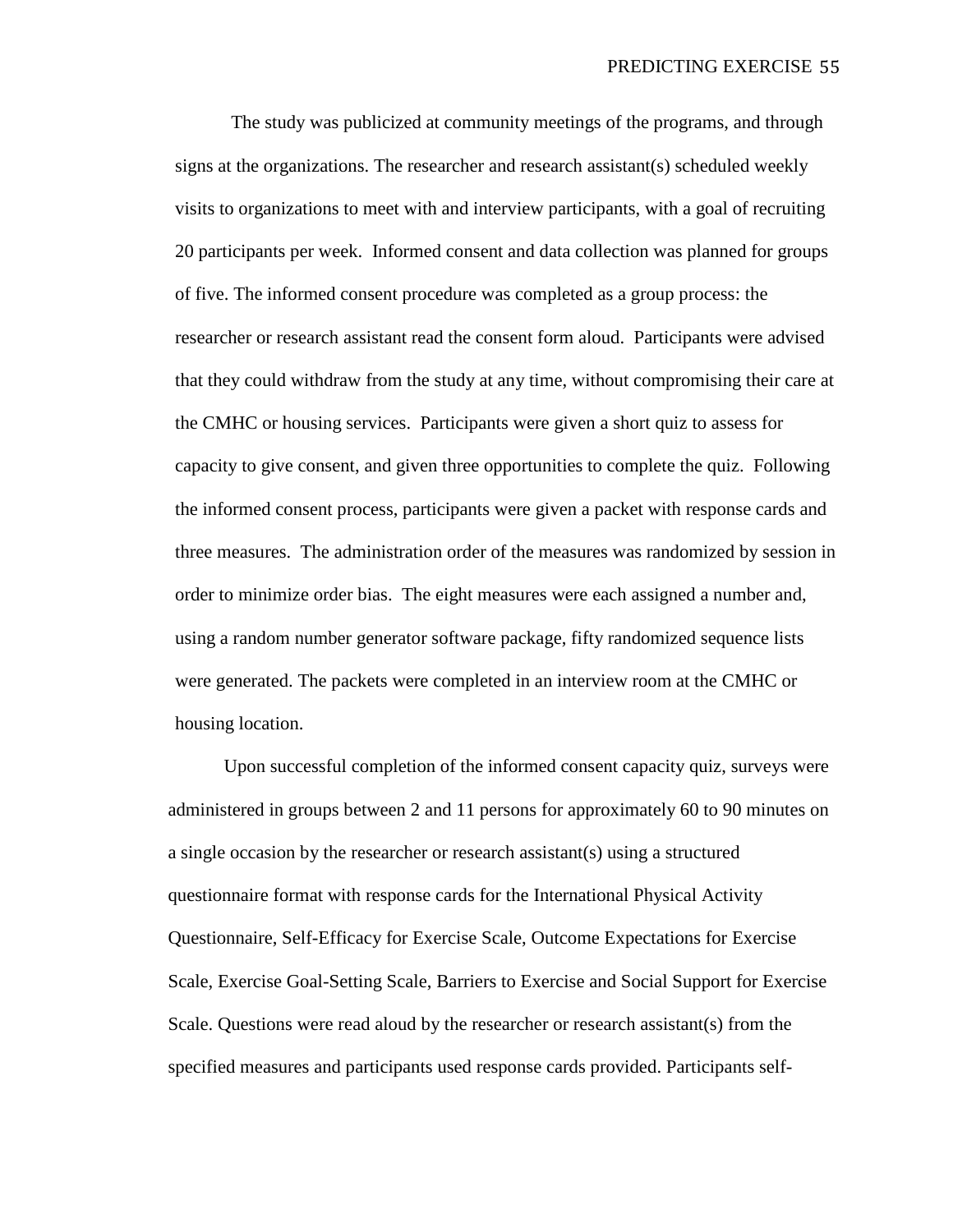administered the BSI-18, Health Conditions checklist and demographic questions. One item of BSI-18 (item 17) was scored on-site immediately as it asked participants to rate distress related to thoughts of ending one's life. If the participant scored the item as "quite a bit" or "extremely" bothered by this statement, then it indicates acute distress (Pearsons, nd) and the researcher or research assistant(s) would implement a crisis plan following discussion with the person. The researcher or research assistant(s) spoke privately to the participant to assess if the participant was in imminent danger of selfharm. The participants were encouraged to identify support persons with whom they can speak, given 24 –hour local and national hotlines to discuss thoughts and feelings. If the person was in immediate or acute distress they were encouraged to call 911 or go to the nearest hospital emergency department. None of the persons scoring question 17 in the acute distress range indicated imminent danger of self-harm. All were encouraged to discuss these thoughts and feelings with their onsite mental health provider.

The researcher recruited participants, administered and collected measures, entered data and analyzed the data of the study. Research assistants assisted in recruiting participants, administering and collecting measures and entering data into statistical software package.

### **Measures-Instruments**

# **International Physical Activity Questionnaires (IPAQ).**

The International Physical Activity Questionnaires (IPAQ) are a set of 4 publicly available questionnaires that include a long version with 27 questions or short version with 7 questions. Both the long and short versions have administration variations, which permits telephone or researcher administered questions or self-administered paper and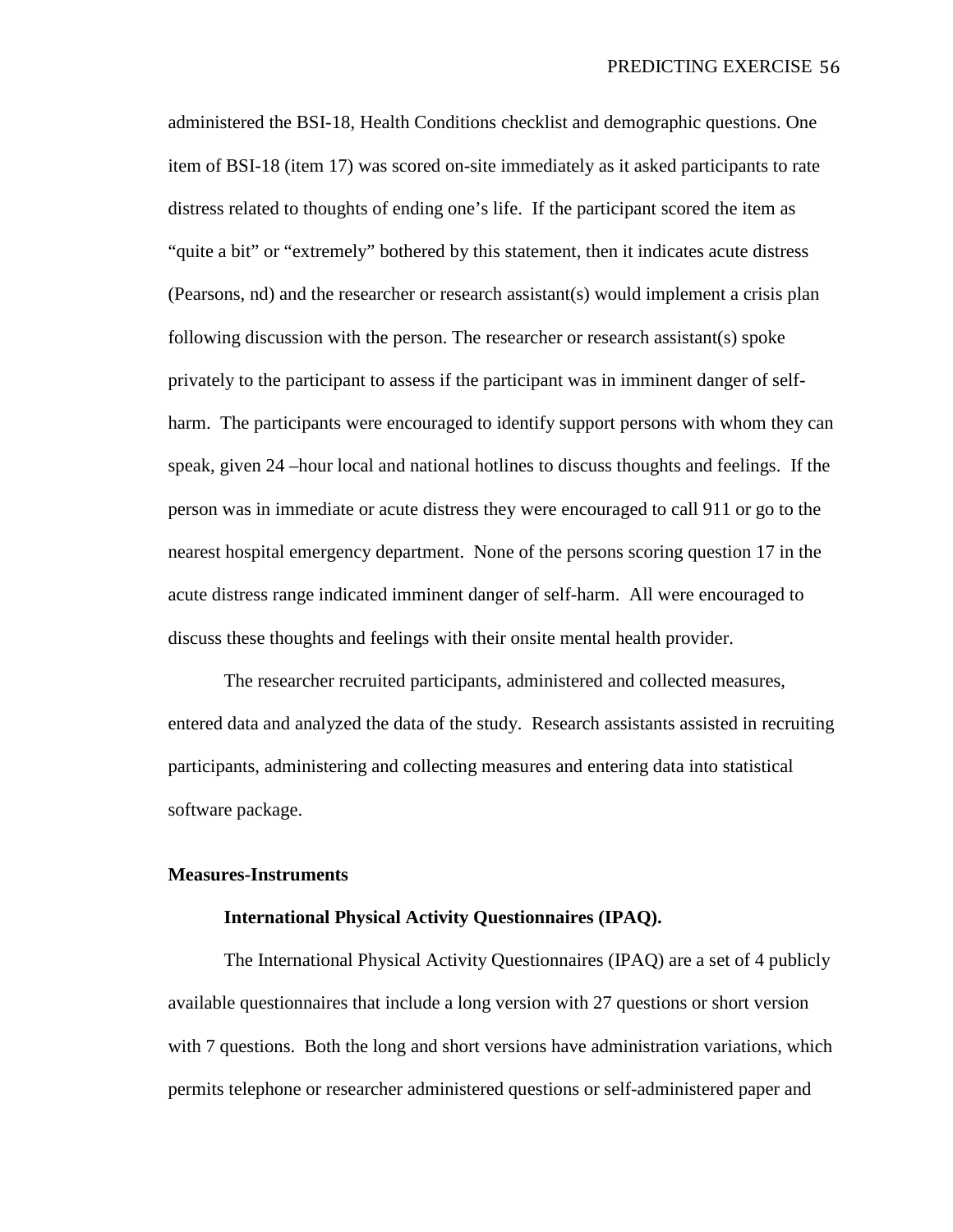pencil versions. The instrument was developed to measure three types of physical activity in multiple countries (Booth, 2000) and is publicly available at www.ipaq.ki.se in multiple languages, free of charge. The tool measures vigorous physical activity, moderate physical activity, walking and total minutes of physical activity through selfreport, as well as, the metabolic equivalent value or MET (Faulkner, Cohn & Remington, 2006). Reliability was explored using test-retest methods no more than 8 days apart with a Spearman's reliability coefficient of .88 for the United States (Craig et al., 2003). Criterion validity was investigated by correlating self-report information to objective accelerometer data with fair to moderate outcomes: Spearman correlation coefficient of .30 (95% CI .23-.36) (Craig et al., 2003).

Faulkner, Cohn & Remington (2006) established reliability and validity of the IPAQ-SF for use in persons with mental illness. Thirty-five persons living with schizophrenia completed the survey twice over a 7 day period in combination with RT3 accelerometers usage. Results of the test-retest of the measure for type of activity indicated Spearman's rank correlation coefficient of .69 (p<.01 [CI: 0.46-0.83]) for vigorous physical activity, .50 ( $p<01$  [CI: 0.2-0.71]) for moderate physical activity and .68 (p<.01 [CI: 0.45-0.83]) for walking. In addition, to determine further test-retest reliability in other areas, the authors calculated Spearman's rank correlation coefficient = .70 for MET minutes per week, a measure of metabolic exercise rate, and Spearman's rank correlation coefficient = .68 for total minutes of physical activity per week (Faulkner, Cohn & Remington, 2006, p.229). Convergent criterion validity was explored through the agreement between total minutes of physical activity derived from the IPAQ and RT3 accelerometer during a 7 day period, with results indicating fair agreement at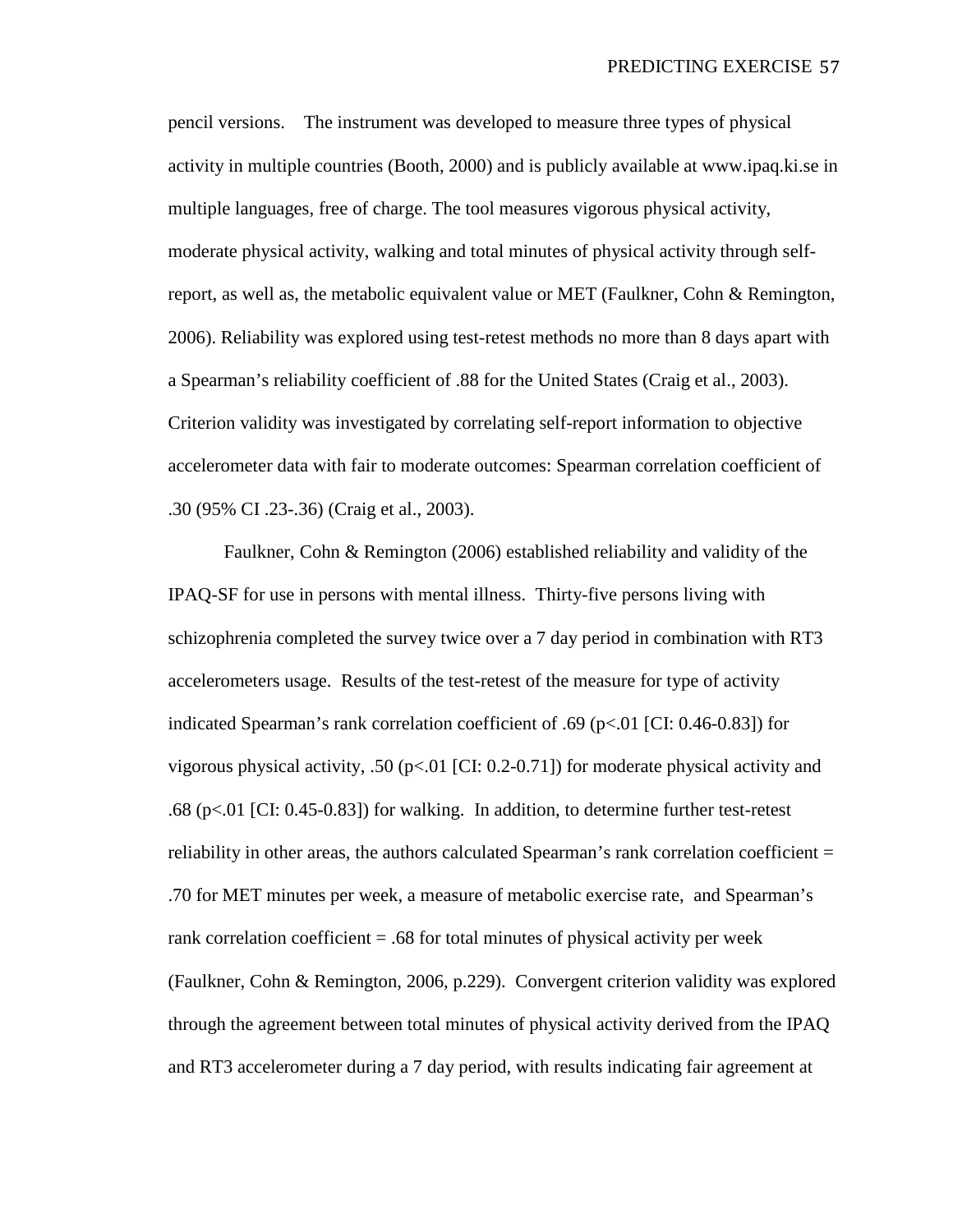Spearman's rank correlation coefficient=  $0.37$  (p < 0.05 [95% CI: 0.04–0.63]) (Faulkner, Cohn & Remington, 2006). By comparison, Craig et al. (2003) reported Spearman's rank correlation coefficient= 0.76 for reliability and 0.30 for criterion validity of IPAQ-SF in the general population.

# **Social Support for Diet and Exercise Scales**.

The Social Support for Diet and Exercise Scales were developed to measure the perceived social support related to healthy eating and physical activity (Sallis, Grossman, Pinski, Patterson & Nader, 1987). The scale is comprised of two subscales, the first relating to social support for dietary behaviors and the second relating to exercise. The exercise subscale has 13 items measuring the self-report amount of time family and friends provide both positive and negative social support for exercise in the past three months. Responses are assigned a value on an eight point Likert scale ranging from "none" to "does not apply". Psychometric properties were established via a study utilizing undergraduate students and faculty (Sallis, Grossman, Pinski, Patterson  $\&$ Nader, 1987). Factor analysis was computed for both friend support and family support; Friend Support for Exercise Scale included four factors and accounted for 57% of the total variance, while Family Support for Exercise Scale also included four factors and accounted for 59% of the total variance (Sallis, Grossman, Pinski, Patterson & Nader, 1987). Reliability for the scale was assessed via test-retest method 1-2 weeks later and reliabilities ranged from 0.55 to .86 , while internal consistency was explored examining Cronbach's alpha coefficients ranged from .61 to .91 (Sallis, Grossman, Pinski, Patterson & Nader, 1987). Concurrent criterion validity was tested by correlating the social support factor scores with additional measures, with significant correlations being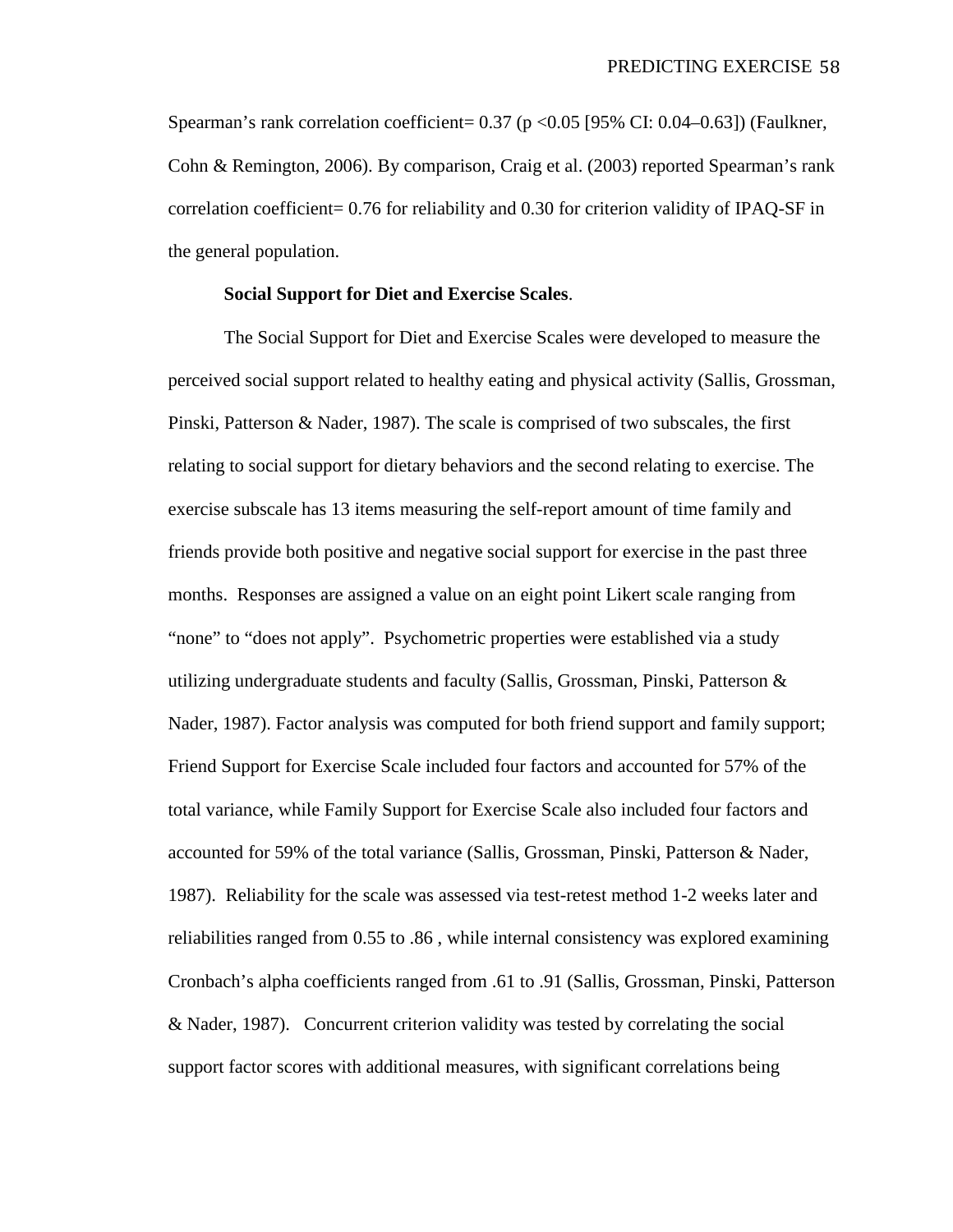reported for factors within the scale to other measures of diet and exercise (Sallis, Grossman, Pinski, Patterson & Nader, 1987). Finally, discriminant construct validity was established by examining correlations between the factors of the scale and the Social Support Questionnaire: none of the factors correlated with the indices of the Social Support Questionnaire and the Social Support Questionnaire was not significantly correlated with diet or exercise habits (Sallis, Grossman, Pinski, Patterson & Nader, 1987).

A slightly modified version of the measure was administered and validated in a study of social support for healthy behaviors for persons with mental illness (Ashenbrenner, Mueser, Bartels & Pratt, 2013). In the modification of the exercise subscale, the three-item Rewards/Punishment scale was altered by removing one item: "gave me rewards for exercising", then the subscale was renamed criticism for exercise habits. This was done to separate the sub-scale into one construct of disapproval of exercise (Ashenbrenner, Mueser, Bartels & Pratt, 2013). Reliability for the entire scale with modifications was reported using Crohnbach's alpha=.73 for the friend rating and .80 for family member rating. Validity for the scale was not reported. The current study will use the original validated scale, with the two subscales of social support from family and social support from friends as predictor variables.

### **Self-Efficacy for Exercise Scale.**

Self-Efficacy for Exercise Scale (SEE) has nine items measured on a five point Likert scale and was created to measure self-efficacy to overcome barriers to exercise in older adults (Resnick  $&$  Jenkins, 2000). Reliability for the measure was explored by testing internal consistency ( $\alpha$ =.92) (Resnick & Jenkins, 2000). Convergent construct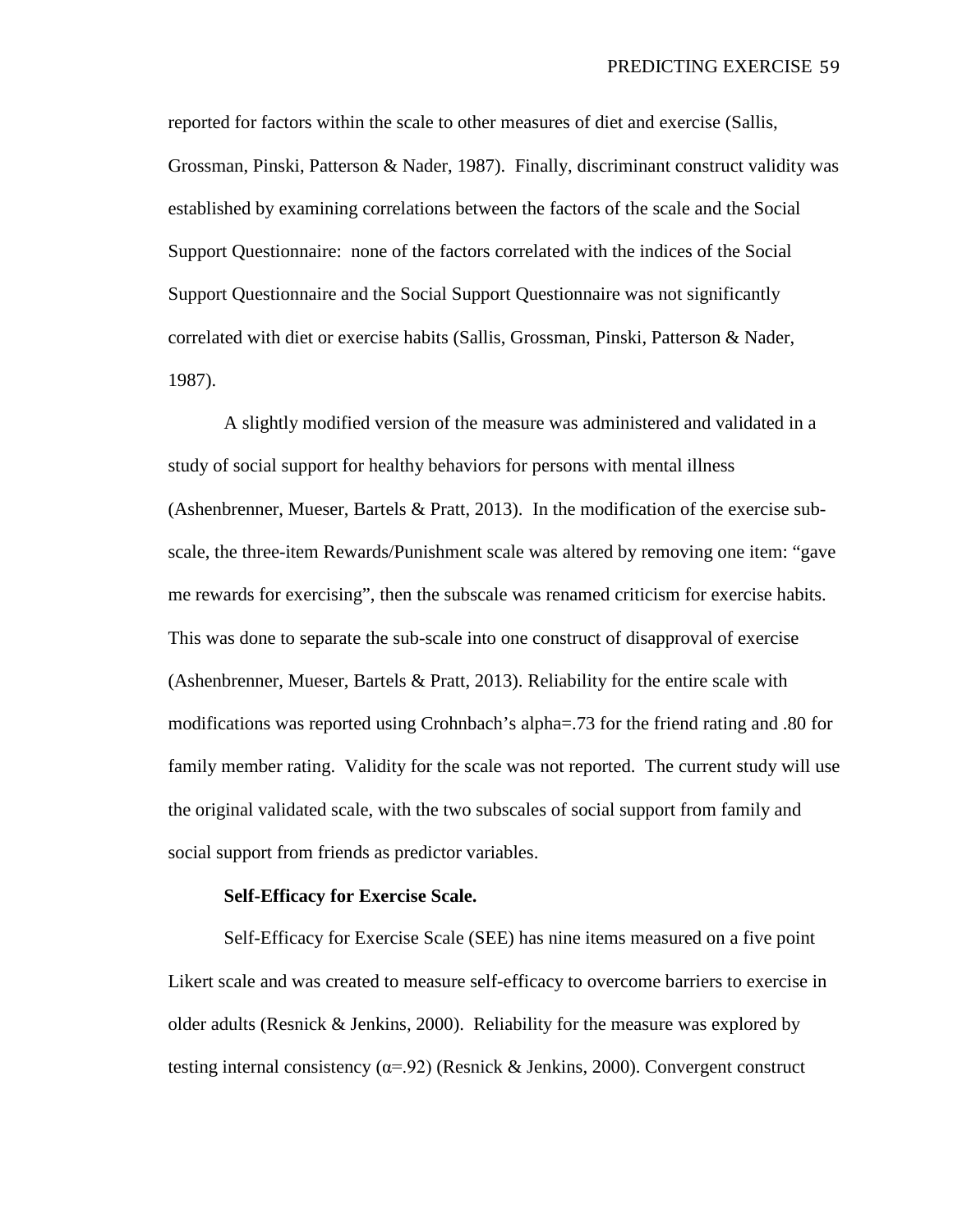validity was tested by using health status to predict SEE scores after controlling for age and gender ( $F=38.0$ ,  $p<.05$ ), and SEE scores significantly predicted physical activity  $(F=78.8, p< .05)$  (Resnick & Jenkins, 2000). Finally, predictive criterion validity was examined: the SEE accounted for 30% of the variance in physical activity (Resnick & Jenkins, 2000).

One published study has explored reliability of the SEE scale with persons with schizophrenia. In an intervention designed to improve walking, acceptable reliability was estimated by calculating alpha coefficients ( $\alpha$ =.82), and significant test-retest scores after the four week group  $(r=.48, p=.001)$  (Beebe et al., 2010).

## **Outcome Expectations for Exercise Scale.**

The Outcome Expectations for Exercise Scale (OEES) is a nine item scale designed to assess the outcome expectations older adults identify related to physical activity (Resnick, Zimmerman, Orwig, Furstenberg & Magaziner, 2000). It is scored on a Likert 5 point scale by summing the numerical responses and dividing by the number of items (Resnick, Zimmerman, Orwig, Furstenberg & Magaziner, 2000). Scores range from 1 to 5, with a higher total indicating greater outcome expectations for exercise. Reliability was assessed using Crohnbach's alpha coefficients and found acceptable  $(\alpha = 89)$  (Resnick, Zimmerman, Orwig, Furstenberg & Magaziner, 2001). Using six variables as predictors of exercise behavior in a multiple regression model, OEES scores were predictive of amount of exercise ( $r^2 = .31$ ,  $\beta = .31$ ,  $p < .05$ ); physical health ( $r^2 = .18$ , β=.27, p=.001); and self-efficacy expectation ( $r^2$ =.23, β=.17, p<.025) (Resnick, Zimmerman, Orwig, Furstenberg & Magaziner, 2000). It should be noted that OEES scores had the highest beta weight in the multiple regression model indicating its relative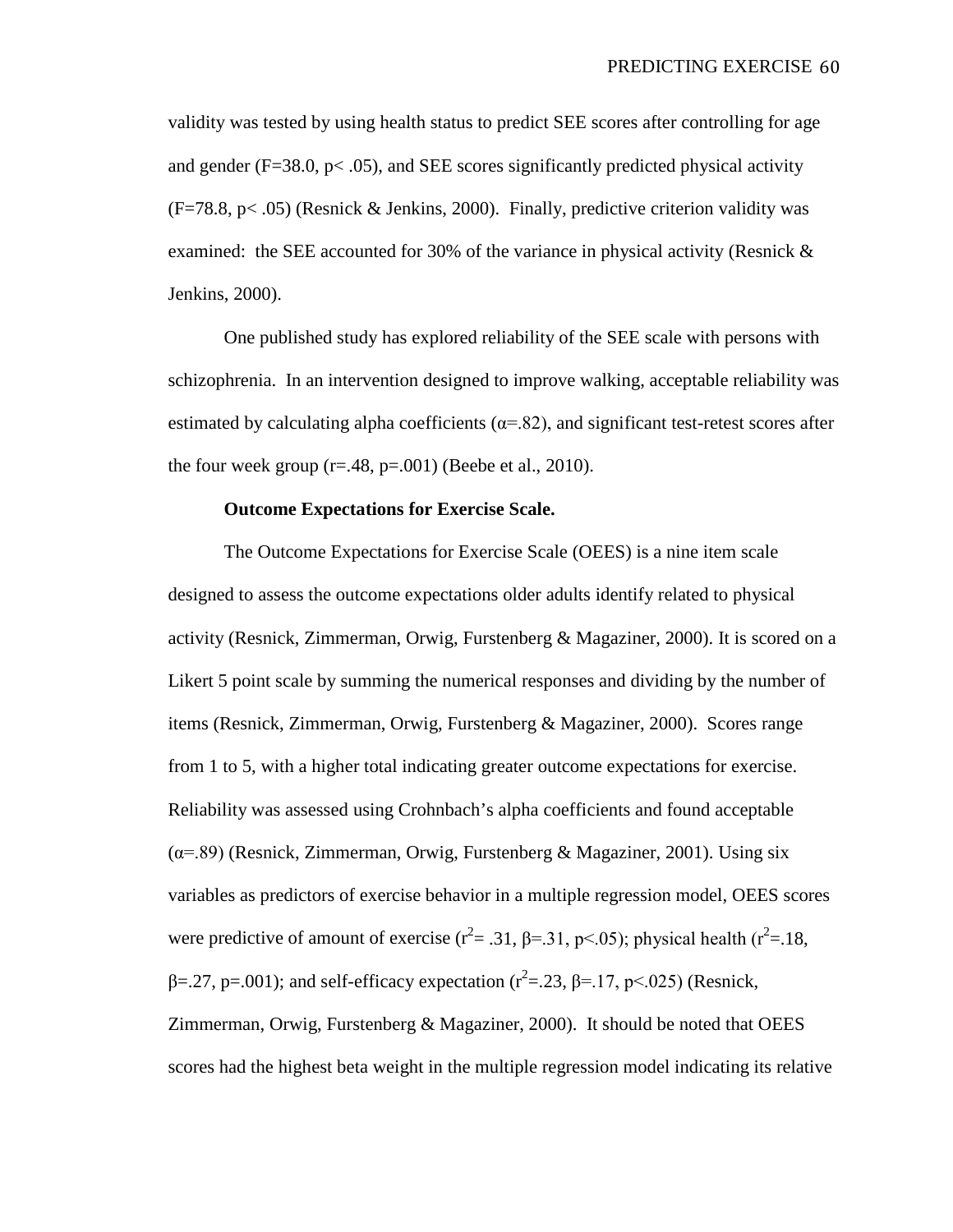importance in predicting exercise. Concurrent criterion validity was tested in 58 nursing home residents by comparing the mean OEES scores for exercising older adults (Mean=2.7, SD=.48) with non-exercising older adults (Mean=  $2.5$ , SD=.78), a significant difference in means suggesting that persons who did exercise had a higher score on the OEES (Resnick, Zimmerman, Orwig, Furstenberg & Magaziner, 2000). One study used the measure in persons with schizophrenia. Evidence of internal consistency was reported using test-retest scores  $(r=.33, p=.03)$  after the 4 week intervention, and post-test Crohnbach's alpha coefficients with acceptable values ( $\alpha$ =.907 baseline,  $\alpha$ =.909 post-test) (Beebe et al., 2010).

## **Barriers to Physical Activity Scale.**

The Barriers to Physical Activity Scale is a subscale found in the larger Physical Activity and Health Questionnaire, nationally developed measure broadly used in population studies in Australia (Salmon, Owen, Crawford, Bauman & Sallis, 2003). The questions ask respondents to rate the impact of 13 different barriers on ability to exercise, e.g. work or cost, using a 5 point Likert scale ranging from "not a barrier" to "very much a barrier". Internal consistency was estimated using Cronbach's alpha coefficient  $(\alpha = .7)$ . A one-week test-retest assessment of reliability using intra-class correlation coefficients indicated item values ranged from .36 (no sidewalk) to .74 (disability or injury). Construct validity was explored by using barriers as predictors of sedentary behavior. The barriers of cost (Odds Ratio = 1.5, CI 1.1-2.1, p=.009), being tired (Odds Ratio = .5, CI .4-.8, p<.001), and work interference (Odds Ratio= .6, CI=.4-.9, p=.009) were found to significantly predict sedentary behavior or exercise of less than 2.5 hours per week (Salmon, Owen, Crawford, Bauman & Sallis, 2003).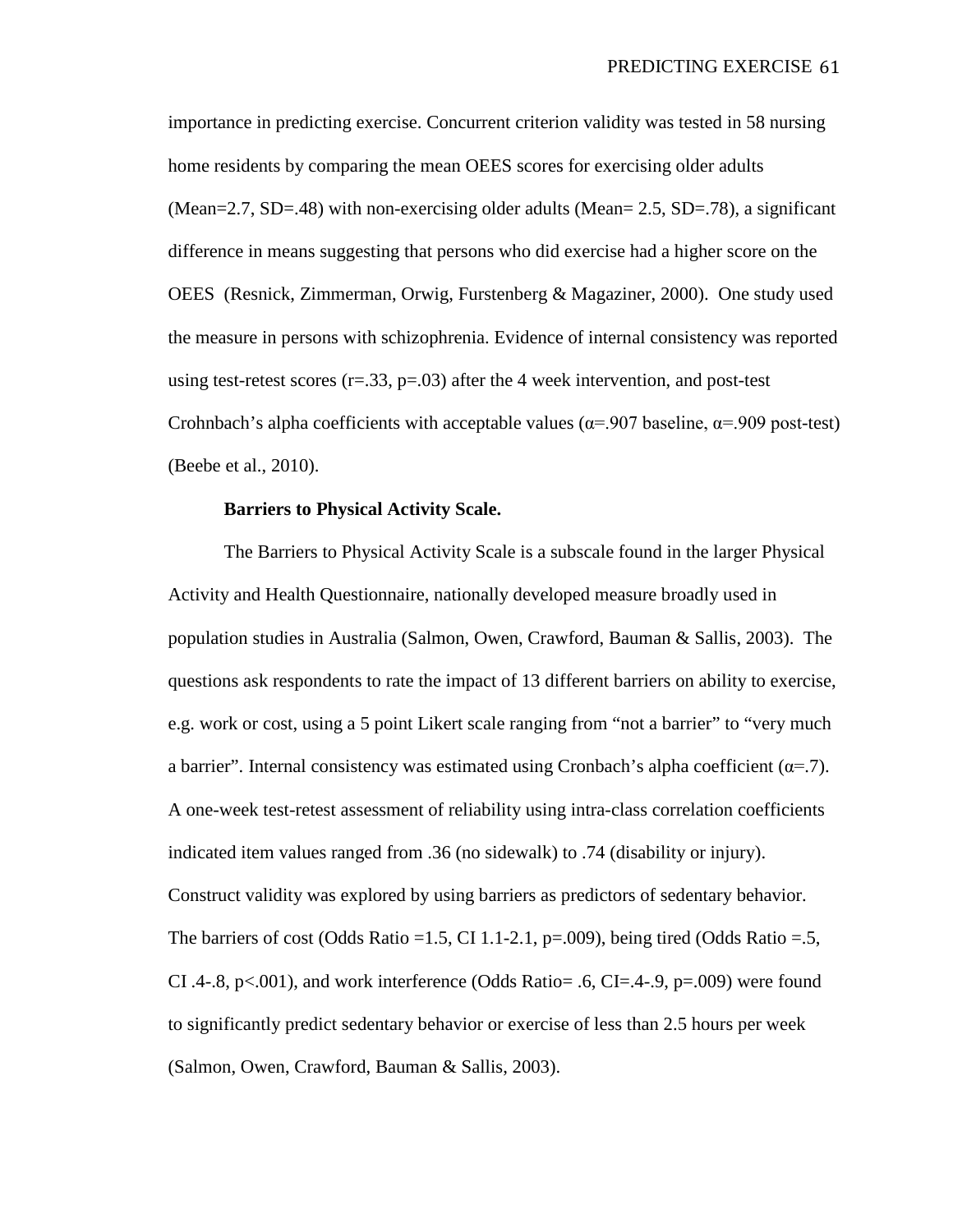## **Exercise Goal-Setting Scale.**

The Exercise Goal-Setting Scale (EGS) was developed to identify goal-setting, self-monitoring and problem solving practices (Rovniak, Anderson, Winnett, & Stephens, 2002) and has been used in college students and middle-aged and older adults (Ayotte et al., 2010). The scale has 10 questions related to exercise goals and plans, with responses on a five point Likert scale ranging from "does not describe me" to "describes completely". The scale internal consistency was estimated using Crohnbach's alpha coefficient ( $\alpha$ =.89), and reliability established by examining seven day test-retest alpha coefficient values ( $\alpha$ =.87) (Rovniak, Anderson, Winnett, & Stephens, 2002). A significant correlation  $(r=.38)$  between scores on the EGS and self-report physical activity was suggestive of criterion validity (Sepers, C., Bartee, R., Abbey, B., & Heelan, K., n.d.). Further studies of criterion validity correlated EGS scores with self-efficacy (.47), outcome expectations (.29) and social support for exercise (.25)(Elavsky, Doerksen,  $\&$ Conroy, 2012).

## **Brief Symptom Inventory – 18.**

The Brief Symptom Inventory 18 (BSI-18) is an 18 item self-report instrument designed to measure psychological distress from psychiatric symptoms in adults. The tool is a reduced version of the 53 item Brief Symptom Inventory (Boothroyd, 2012). There are three symptom sub-scales including; somatization, depression and anxiety, in addition to, a Global Severity Index (GSI) (Pearson's Clinical Assessment Group, n.d.). For the purposes of this study, the sub-scales of the BSI-18 were utilized to represent distress from symptoms. Internal consistency of the measure has been tested via Cronbach's coefficient alpha in adults without psychiatric disabilities with values ranging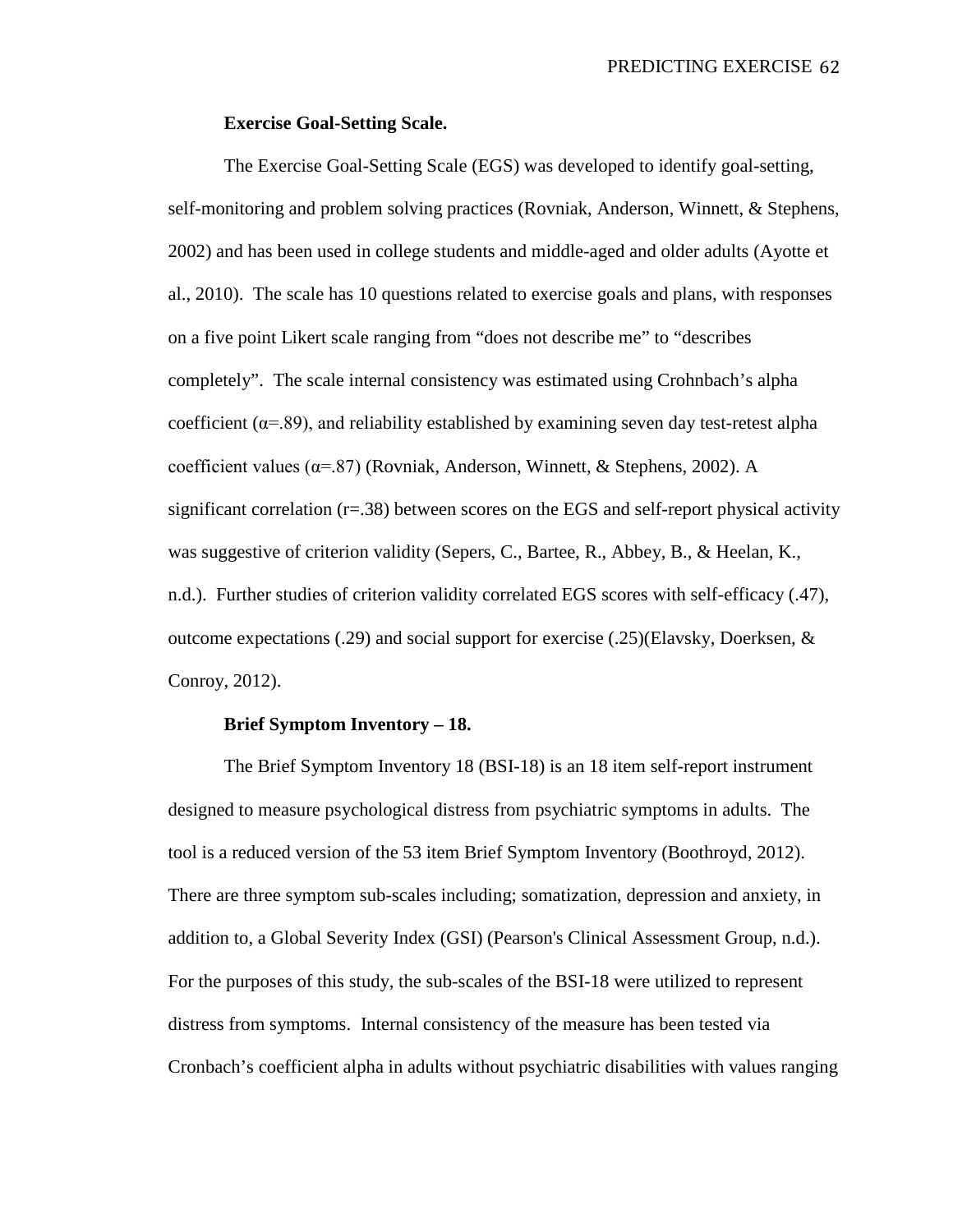from .74 to .89 (Carlsen et al., 2004). In psychiatric outpatient settings Cronbach's alpha values ranged from .71 to .84 for the subscales and .89 to .91 for the GSI score (Andreu, et al., 2008; Franke et al., 2011). Test-retest reliability in psychiatric outpatient clinics was assessed over a 15 day timeframe, with a GSI coefficient alpha value of .76 (Andreu, et al., 2008). Concurrent criterion validity was explored by correlating anxiety-related items on the BSI-18 to similar items on the Becks Anxiety Index: correlation scores ranged from .52 for a physical sub-score of anxiety construct to a high of .82 for the subjective anxiety sub-score (Andreu, et al., 2008). Additional concurrent criterion validity was explored correlating the BSI-18 depression questions with the Becks Depression Index total depression scores  $(r=.83, p<.001)$ , and the MMPI-2 Depression subscale (r=.78, p<.001) (Andreu, et al., 2008).

### **Number of chronic health conditions.**

The number of chronic health conditions experienced by participants was identified using a technique described by Ayotte et al. (2010). A list of 31 common chronic health conditions was presented to the participant, and the person circled the health diagnosis they currently have or have had in the past. The list of health conditions is from the National Center for Health Statistics (2010) utilized in national surveys of Residential Health Care Facilities. The only change to the list was the wording change of "SERIOUS MENTAL PROBLEMS SUCH AS SCHIZOPHRENIA OR PSYCHOSIS" to "MENTAL ILLNESS DIAGNOSIS: Please Circle One: Schizophrenia, Schizoaffective Disorder, Depression, Bipolar Disorder, Other". This change was made in order to identify the mental illness the person has been diagnosed with. The variable number of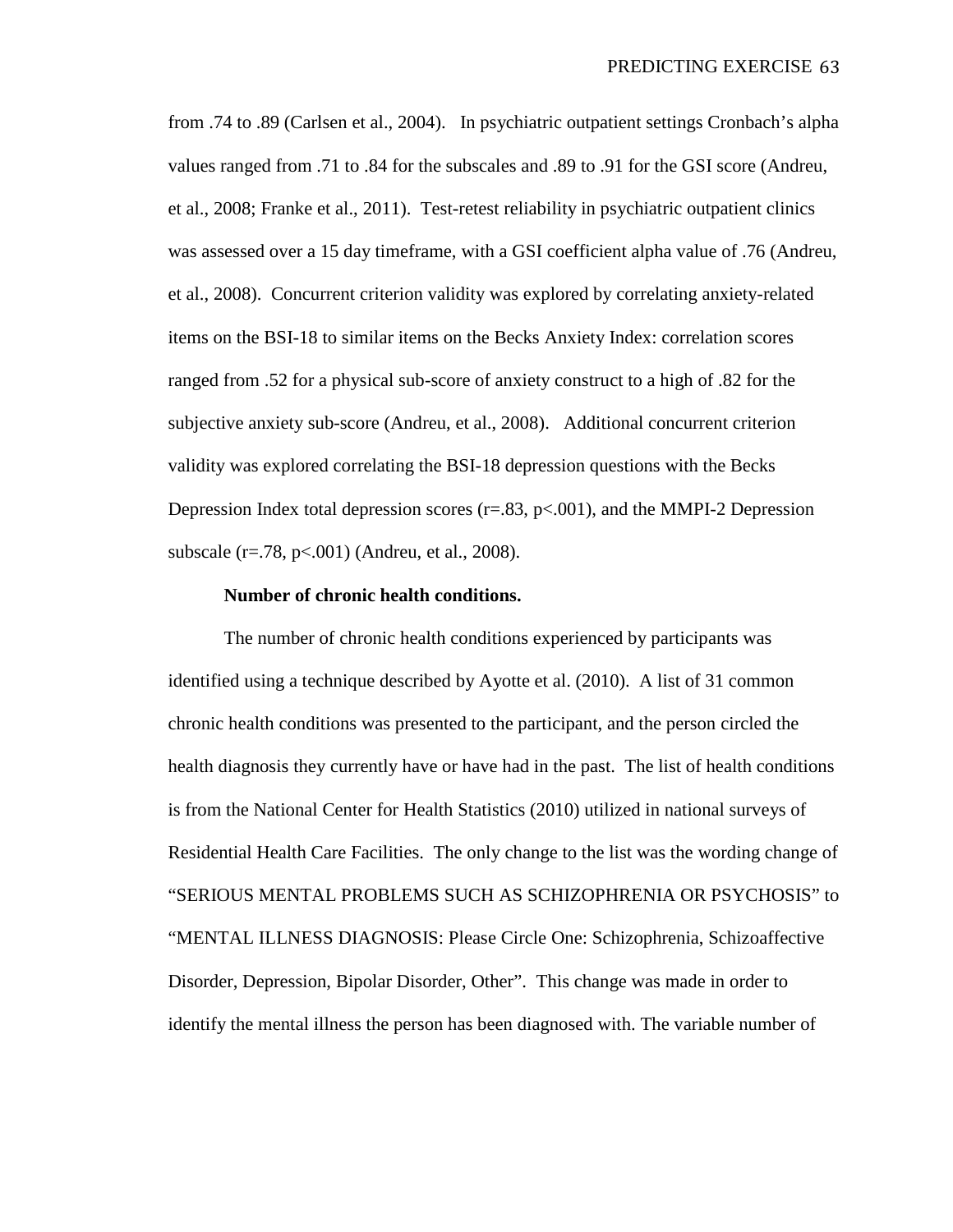health conditions was a summed numeric value representing the total number of health conditions the person has circled.

## **Demographic Variables.**

Participants were asked to complete a brief demographic and health 9 item questionnaire, which will identify: age, gender, highest education level attained, housing type, smoking status and number of cigarettes smoked per day, number of psychotropic medications taken per day, and if they receive services that help them to exercise.

# **Design**

A correlational cross-sectional non-experimental design was used. Identified variables were measured in a single session or cross-sectional method. Participants volunteered to participate.

## **Variables and Operational Definitions**

The dependent variable or criterion variable for the study is physical activity. The predictor variables or independent variables for the study are: social support from family for exercise, social support from friends for exercise, self-efficacy for exercise, outcome expectations for exercise, barriers to exercise, goal-setting practices for exercise, gender, number of health conditions, psychiatric symptoms and age.

Physical activity or exercise was defined as any purposeful movement meant to improve health (USDHHS, 1996), which lasted at least ten minutes. The IPAQ provides a weighted number of MET units expended per week. One MET unit is defined as "the resting metabolic rate, that is, the amount of oxygen consumed at rest, sitting quietly in a chair (Jette, Sidney & Blümchen, 1990, p. 555)." An activity which doubles that amount of energy burned is considered an MET value of 2, and an activity, which triples the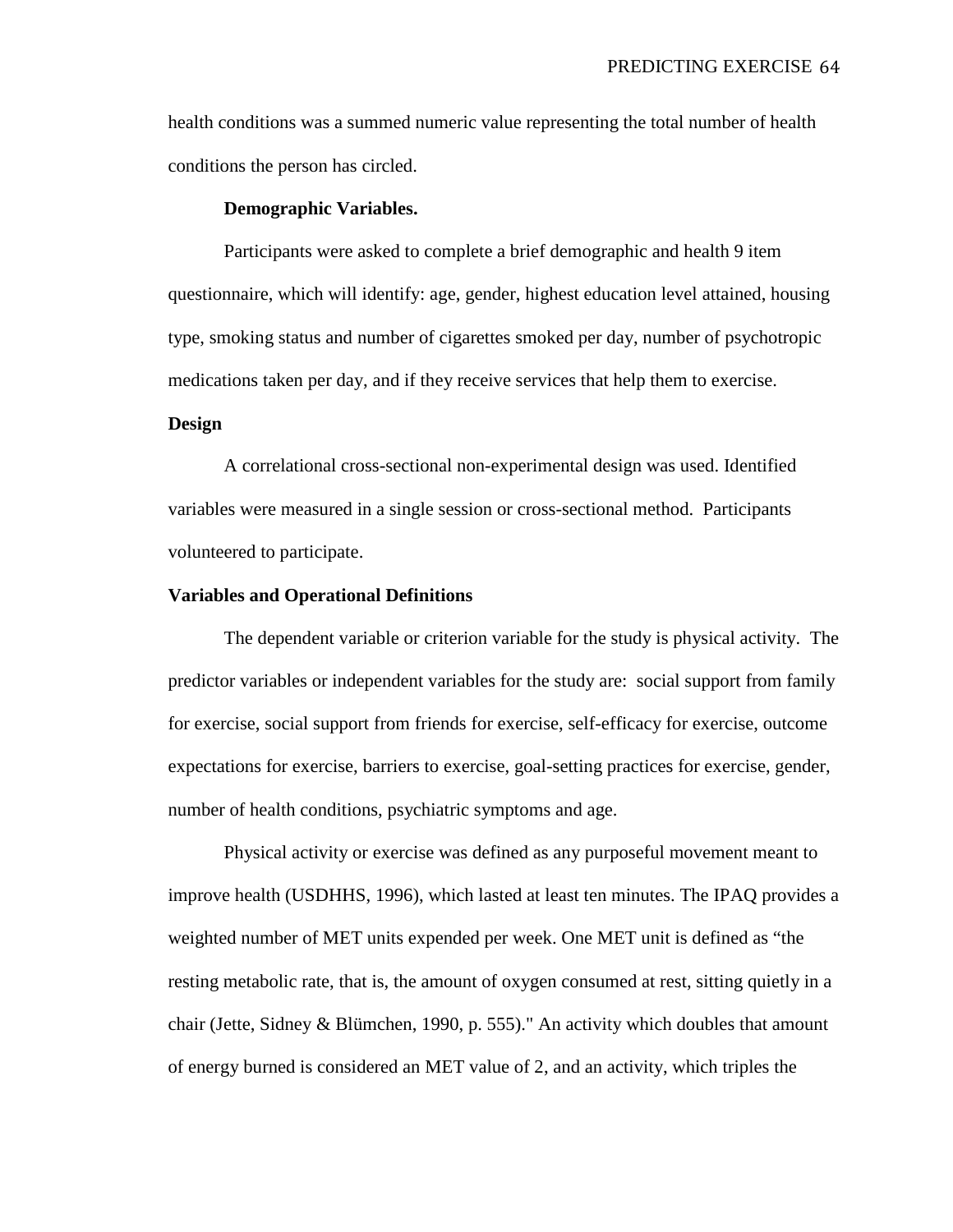amount of energy consumed has an MET value of 3 etcetera (Jette, Sidney & Blümchen, 1990). Social support for physical activity is the assistance and encouragement of family and friends to engage in physical activity (Sallis et al., 1987). Self-efficacy for exercise is the belief that a person can successfully exercise despite barriers presented (Resnick & Jenkins, 2000).

Outcome expectations for physical activity were the beliefs that certain positive outcomes, such as weight loss or improved endurance, will occur as a result of exercise (Bandura, 1986). Barriers to physical activity are the reasons a person feels unable to or challenged by performing physical activity (Bandura, 2004). In the current model goals referred to the goal setting process, or the activities, which help a person regulate their behavior (Bandura, 1991) including self-monitoring of achieving intentions and problemsolving (Rovniak, Anderson, Winett & Stephens, 2002).

The personal characteristics included in the model included gender, number of health conditions, psychiatric symptoms and age. Gender was reported as male, female or transgender. Number of health conditions was defined as a sum of the number of chronic health conditions circled from a list generated by the National Survey of Residential Care Facilities, which are linked to physical disability (National Center for Health Statistics, 2010). Psychiatric symptoms were the experienced mental health distress related to severe mental illness and were operationalized by the score from the General Severity Index from the Brief Symptom Inventory, which is "the single best indicator of current distress levels, and should be utilized in most instances where a single summary measure is required" (Derogatis & Melisaratos, 1983, p.597). Finally, age was understood as the chronological age as of the date of measure.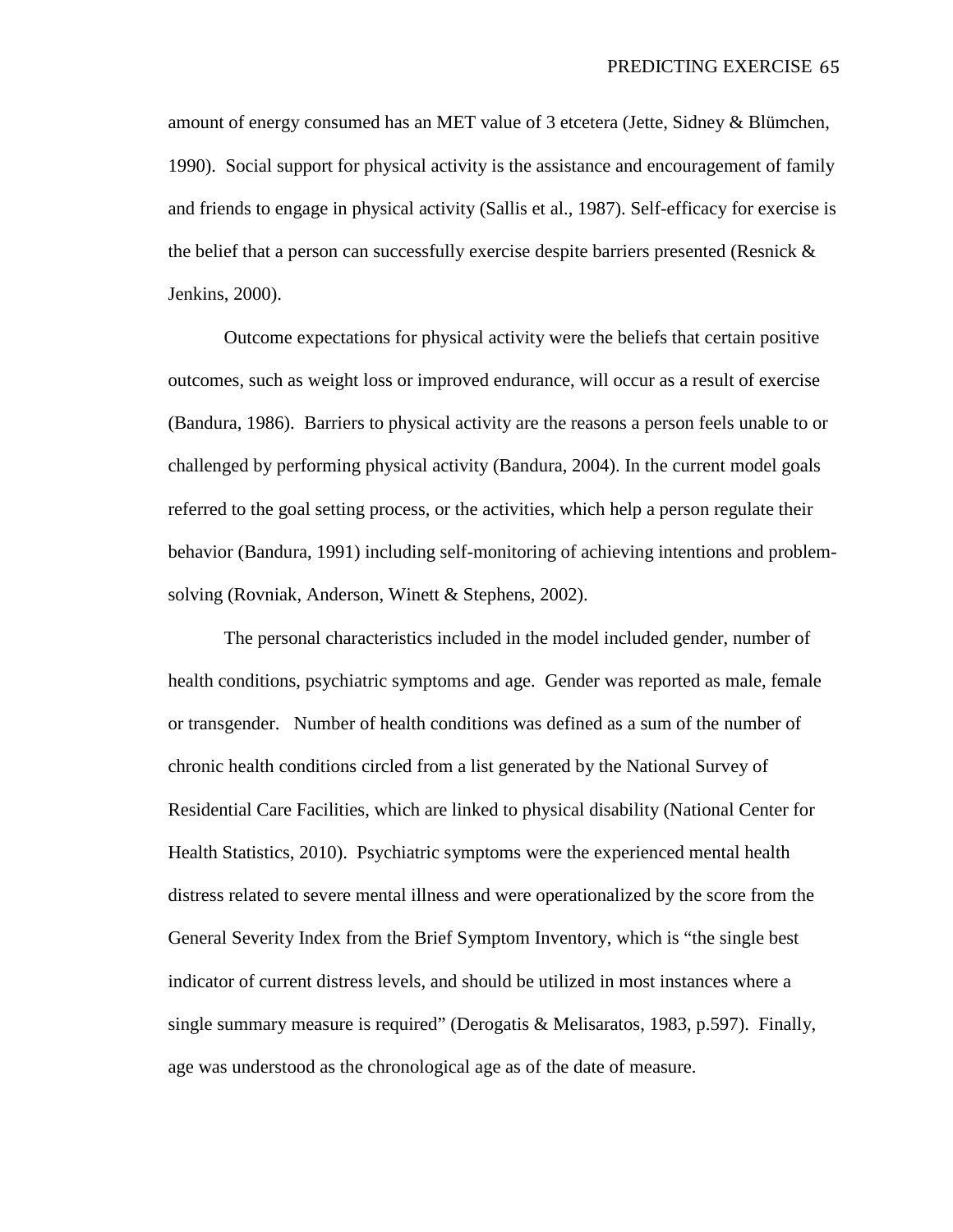## **Data Analysis Plan**

In order to assess internal consistency of all instruments administered, Cronbach's alpha coefficient scores was computed. In order to ensure the integrity of the data, raw numeric values from all questions were entered into the database by the doctoral candidate, then 100% of the data was entered into a second database by a research assistant. Descriptive statistics were studied via IBM SPSS version 20 (2012). The data was screened for outliers. Given the limited range of response values, outliers may be limited. Missing data values were replaced with the mean group scores as described by Tabachnick & Fidell (2001). Survey score values were computed using raw scores within the SPSS compute variable function after all of the raw data was entered. Correlations between each predictor variable and criterion variable were studied to identify which variables were most highly correlated with physical activity. Additionally, correlations between each of the predictor variables were examined to determine possible significant relationships and collinearity.

Hierarchical multiple regression, simple linear regression and correlation were used to assess the proposed model of physical activity in persons with psychiatric disabilities. A hierarchical multiple regression model was used, as described further below, to study the relationship between SCT correlates and physical activity, while controlling for personal characteristics. As little supporting literature exists on the topic of SCT and exercise in persons with psychiatric disabilities, the data analysis included a plan to attend to potential covariate effects, while still looking at multiple relationships between variables.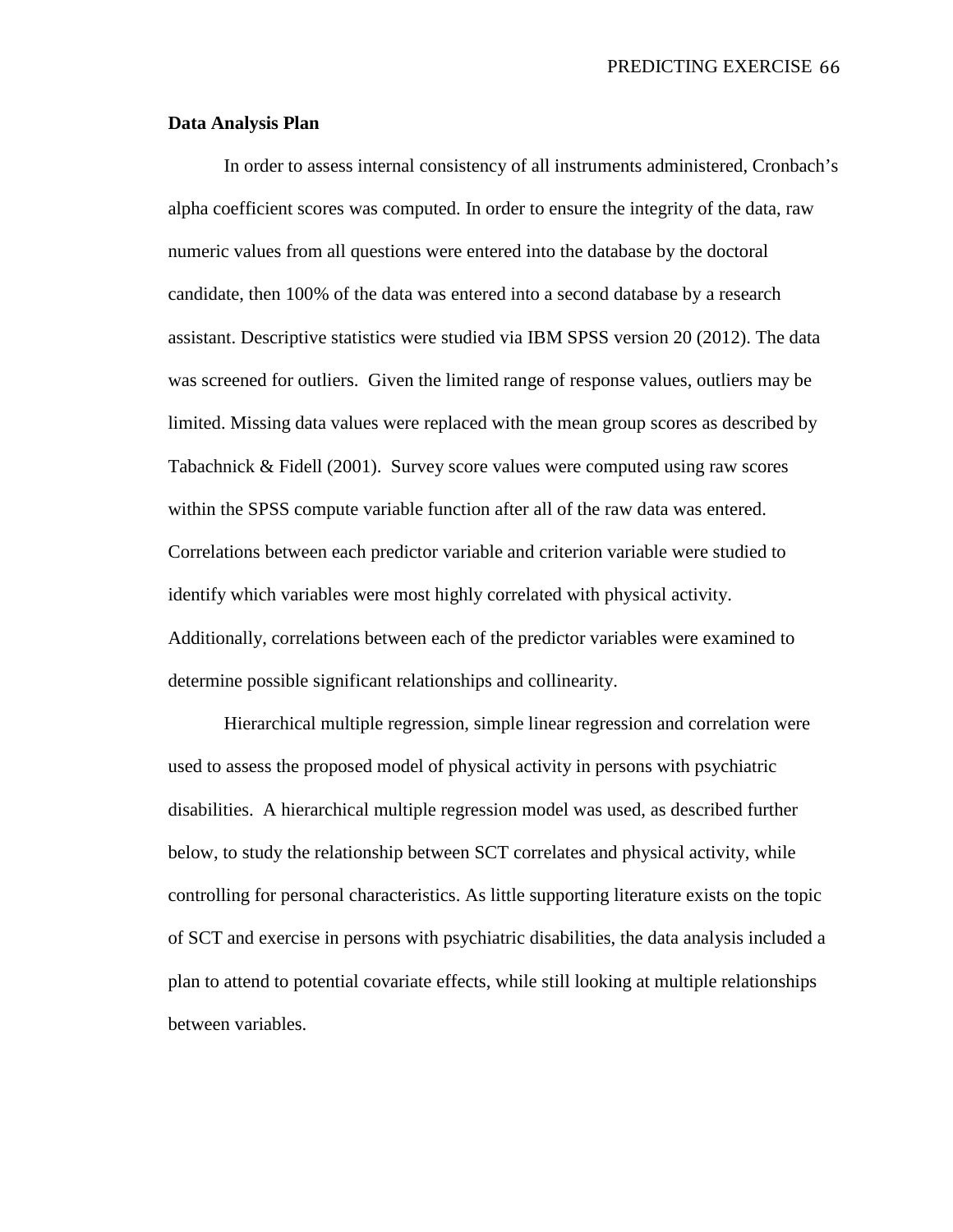Hierarchical or sequential regression analysis was used to examine the relationship between self-report physical activity (the dependent variable) and the SCT determinants (the independent variables) while controlling for personal characteristics, to address the first hypothesis. The first block included the personal characteristics of: gender, age, number of health conditions, and distress from psychiatric symptoms of anxiety, depression and anxiety. The second block in the model included SCT determinants of: social support from family; social support from friends; self-efficacy; outcome expectations; barriers; and goal setting practices. Standardized regression coefficients (beta weights) for each predictor variable were computed to assess the individual contribution of each predictor to the overall variance. The amount of variance was computed for the first block, the second block and the combination of both blocks.

Analysis was performed to evaluate assumptions of hierarchical regression, namely normality, linearity, and homoscedasticity of residuals, the presence of outliers, an absence of multicollinearity and singularity (Tabachnick & Fidell, 2001), following the running of the statistical tests in order to reduce the risk of bias in transforming the data if necessary.

To determine if social support is positively correlated with the amount of selfefficacy for exercise and goal setting practices, the second hypothesis, Pearson's correlation coefficient was used to assess the relationship between social support and self-efficacy, and social support and goal setting practices. Correlation was utilized to test these relationships. Social support has a small effect on physical activity, which is mediated "almost entirely by self-efficacy" (Rovniak, Anderson, Winett & Stephens, 2002, p.153), therefore testing the relationship between self-efficacy and social support is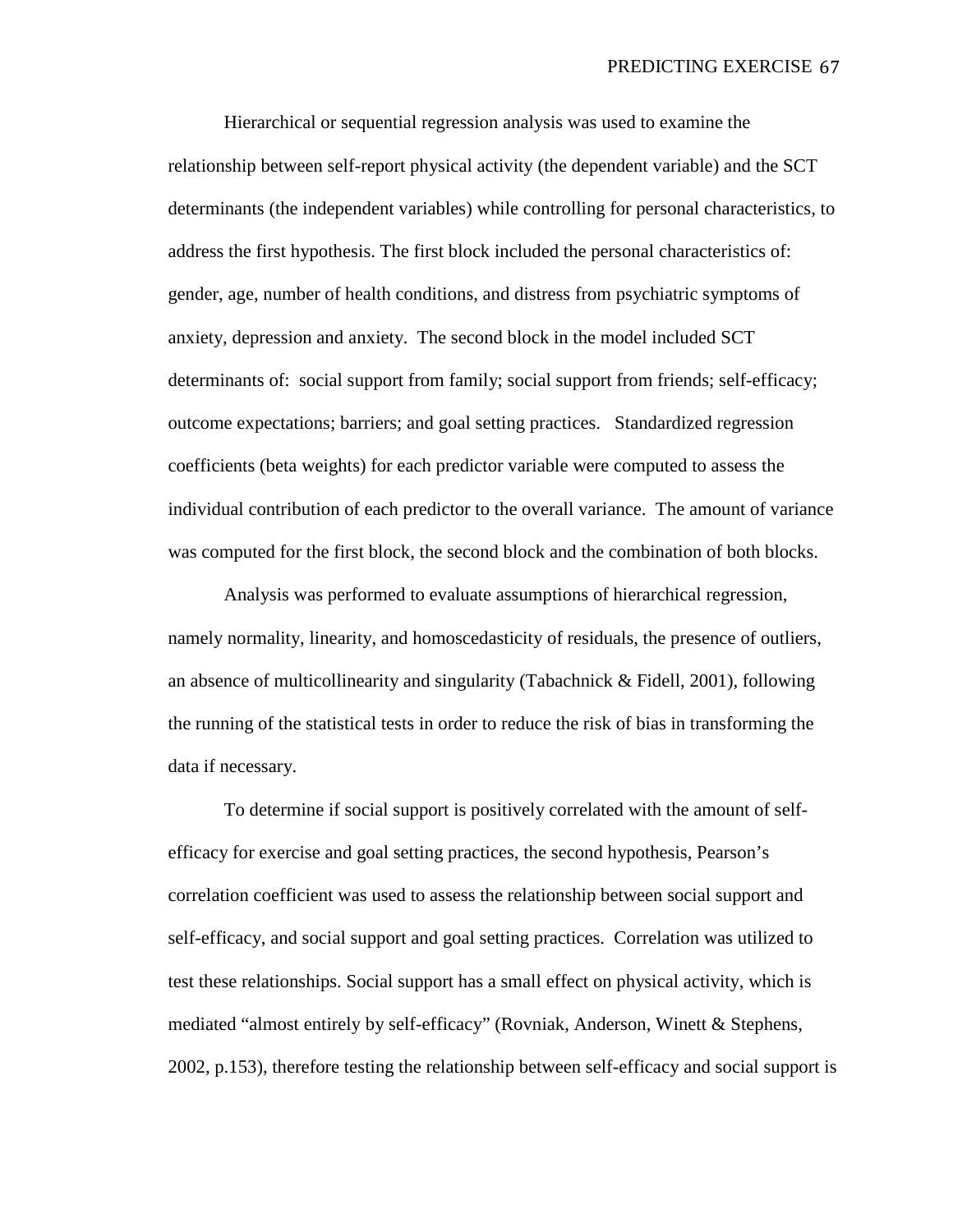important. The specific placement of social support as a correlate of self-efficacy, and outside of the center of the model, was supported by the models of physical activity and SCT determinants studied by Ayotte, et al. (2010) and Rovniak, Anderson, Winett & Stephens (2002).

For the third hypothesis, Pearson's correlation coefficient was used to determine the strength and direction of the relationship between SE and each of the other SCT determinant variables of outcome expectations, barriers, goal-setting practices, and the criterion variable of physical activity. This analysis is consistent with the proposed model of SCT, which places self-efficacy at the center of the model, and suggested by previous literature on the significant positive correlations between SE and the other SCT correlates and SE and physical activity (Bandura, 2004; Ayotte, et al., 2010; White, Wojcicki & McAuley, 2012; Anderson, et al., 2006). The relationship between these variables has not yet been tested in persons with psychiatric disabilities.

The number of health conditions was hypothesized to be inversely correlated to self-efficacy, outcome expectations and goal setting practices in the fourth hypothesis. Pearson's correlation coefficient was computed and is hypothesized to indicate that more chronic health conditions will correlate with lower SE, fewer OE and fewer goal setting practices. This analysis was consistent with the proposed SCT model of exercise in persons with psychiatric disabilities. Chronic health conditions have been shown to negatively influence self-efficacy, outcome expectations and goals in persons without psychiatric disabilities (Ayotte, et al., 2010; Plotnikoff et al., 2008), however, this has not been tested in persons with psychiatric disabilities.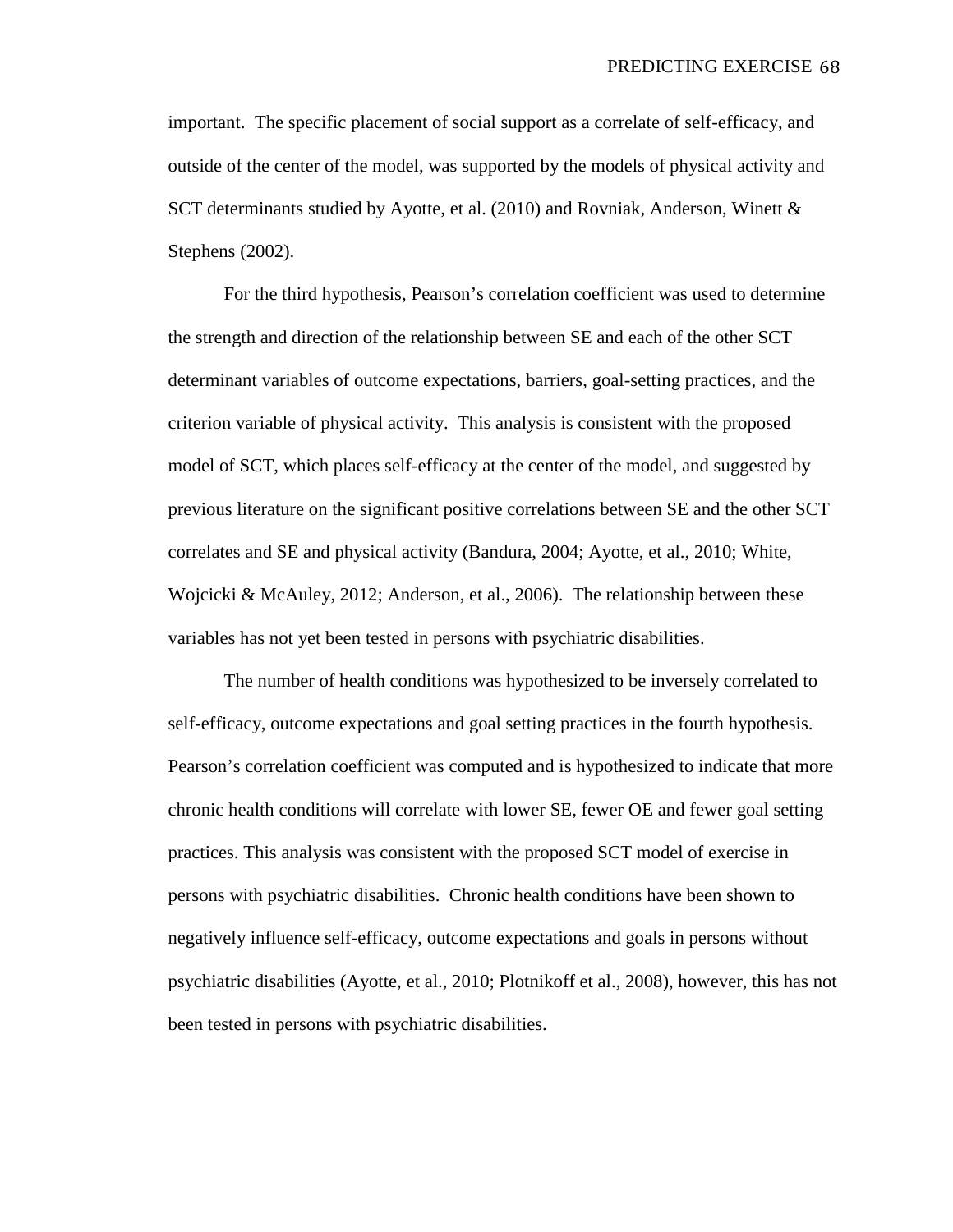The fifth hypothesis asserts that age, psychiatric symptoms and gender was associated with self-efficacy for physical activity, with higher age, greater symptoms and female gender associated with lower self-efficacy for physical activity values. To test this hypothesis, Pearson's correlation coefficient was used to study possible relationships between: self-efficacy and age; and self-efficacy and perceived severity of psychiatric symptoms. As for gender, a one-tailed t-test was used to compare the mean scores of SE between males and females. The personal characteristics in this hypothesis are based upon previous research. The statistical tests utilized were generated by the proposed model. Age and female gender impacts self-efficacy to exercise in persons without psychiatric disabilities (Ayotte, et al., 2010; Anderson, et al., 2006). Persons with psychiatric disabilities report that symptoms are a barrier to exercise in focus groups (McDevitt, Snyder, Miller & Wilbur, 2006; Roberts & Bailey, 2011; Vancampfort et al., 2012), and persons with depressive symptoms have reported lower self-efficacy for exercise (Ussher, Stanbury, Cheeseman & Faulkner, 2007).

In order to test the sixth hypothesis, goal setting practices is related to physical activity and predicted by social support with greater social support correlated to more goals, Pearson's correlation coefficient was used to test the relationship between goal setting practices and amount of physical activity. Simple linear regression was used, with social support as the predictors and goal setting practices as the criterion variable, to test the predictive ability of social support from family and social support from friends on the number of goal setting practices. Again, the use of the statistical tools of correlation and simple regression is consistent with the proposed model. Social support is correlated to goal-setting practices in previous studies (Ayotte, et al., 2010).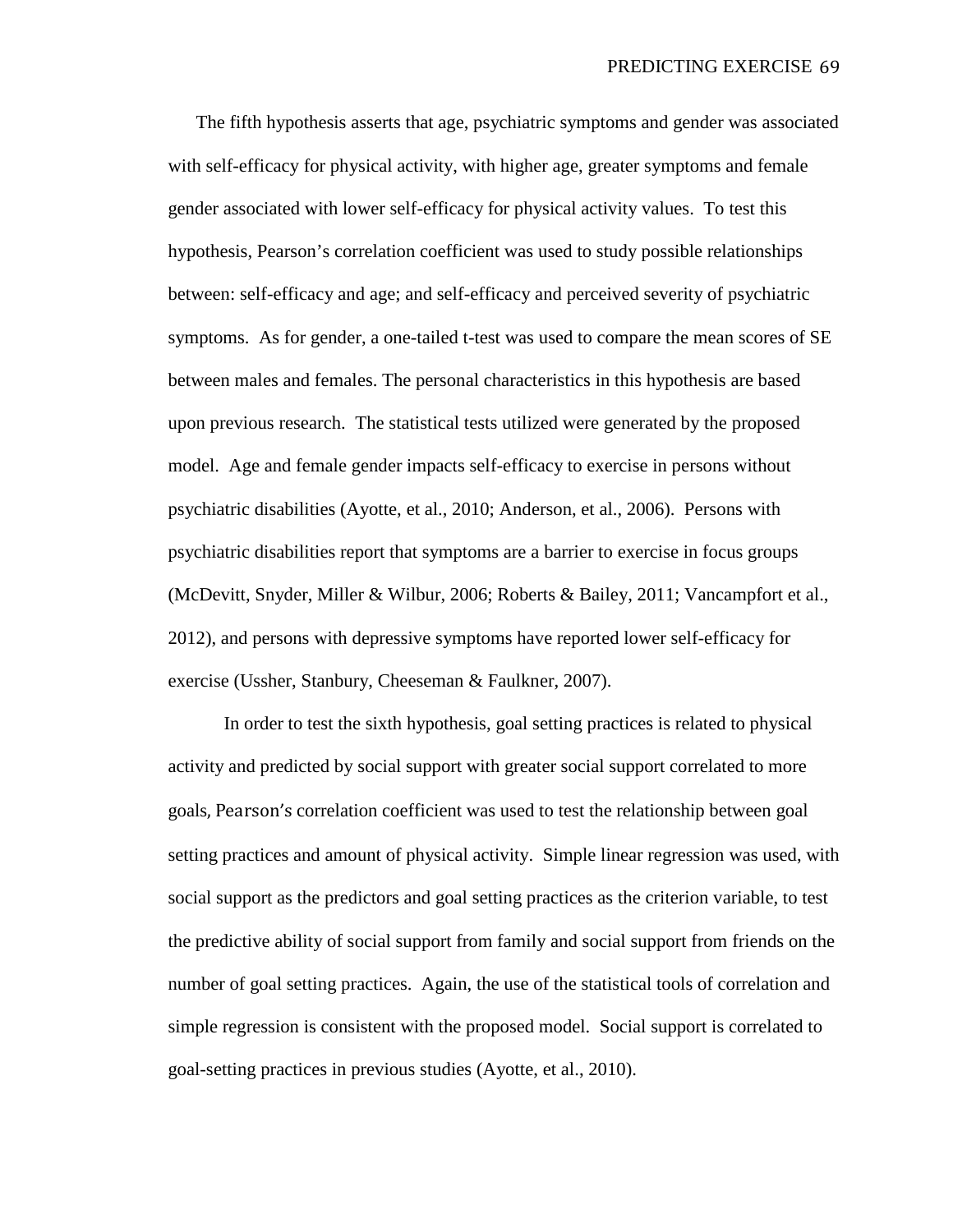For the final hypothesis, more goal setting practices predict more physical activity; simple linear regression was used with goal-setting practices score as the predictor variable and amount of self-reported physical activity as the criterion variable. Selfregulation, in the form of goal-setting practices has been demonstrated to have a strong effect on amount of exercise in populations without psychiatric disabilities (Rovniak, Anderson, Winett & Stephens, 2002; Ayotte, et al., 2010). Testing this relationship with simple regression permits an understanding of the predictive ability of goals on exercise and supports the proposed model.

Table 1

*Descriptive Statistics*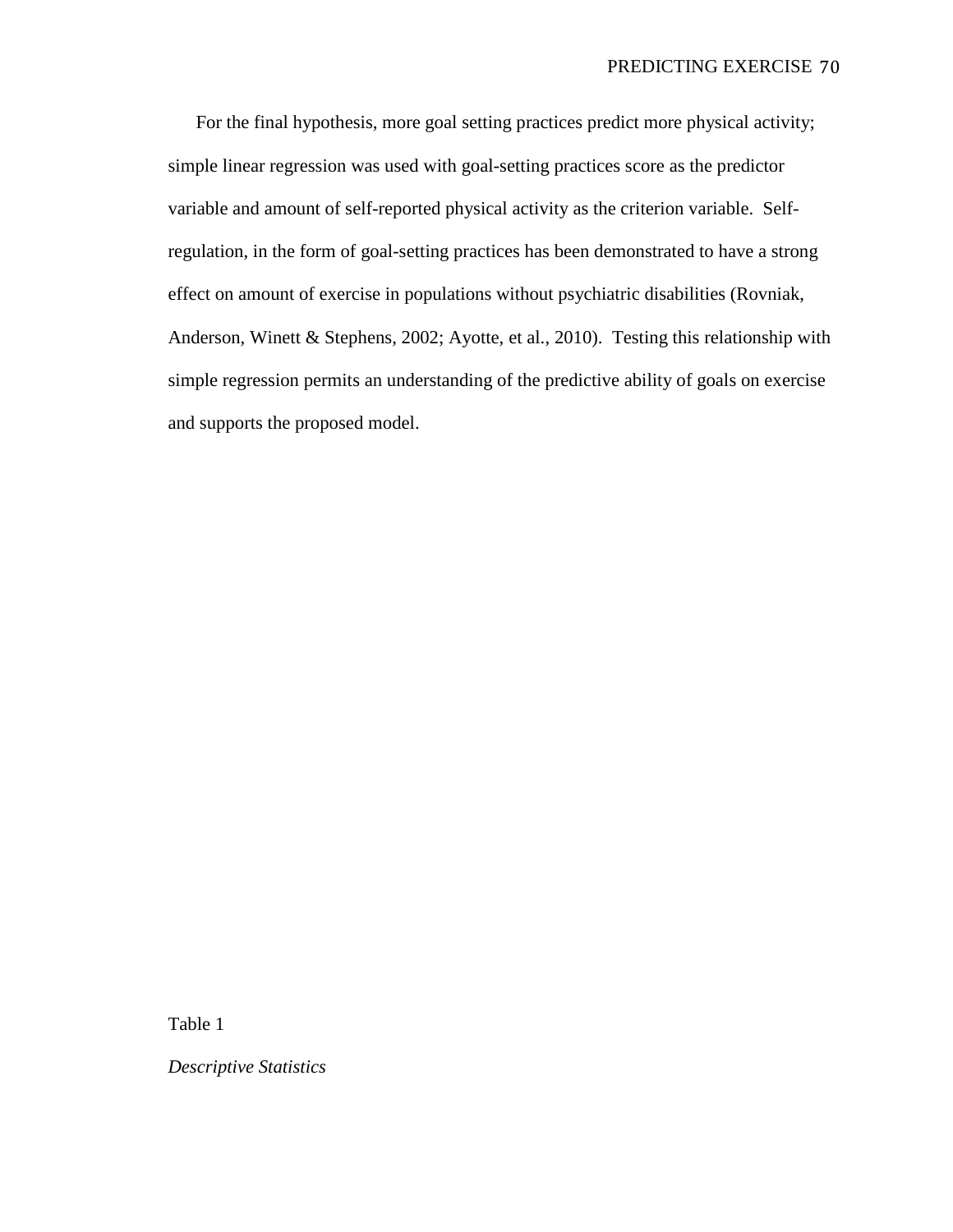| Variable  |                                   | $\mathbf n$    | %    | Mean  | <b>SD</b> | Range |
|-----------|-----------------------------------|----------------|------|-------|-----------|-------|
|           | Type of Service                   |                |      |       |           |       |
|           | <b>CMHC</b>                       | 75             | 62.5 |       |           |       |
|           | Housing                           | 45             | 37.5 |       |           |       |
| Age       |                                   | 120            | 100  | 47.47 | 12.17     |       |
|           | 21-70                             |                |      |       |           |       |
| Gender    |                                   |                |      |       |           |       |
|           | Male                              | 72             | 60   |       |           |       |
|           | Female                            | 41             | 39.2 |       |           |       |
|           | Transgender                       | 1              | .8   |       |           |       |
|           | Reported Psychiatric Disorders*   |                |      |       |           |       |
|           | <b>Bipolar Disorder</b>           | 42             | 35   |       |           |       |
|           | Schizophrenia                     | 35             | 29.2 |       |           |       |
|           | Schizoaffective                   | 10             | 8.3  |       |           |       |
|           | Depression                        | 43             | 35.8 |       |           |       |
|           | Number of Psychiatric Diagnoses   |                |      |       |           |       |
|           | Zero                              | 11             | 9.2  |       |           |       |
|           | <b>One</b>                        | 90             | 75   |       |           |       |
|           | Two                               | 17             | 14.2 |       |           |       |
|           | <b>Three</b>                      | $\overline{2}$ | 1.7  |       |           |       |
|           | Number of Psychiatric Medications |                |      |       |           |       |
|           |                                   | 116            |      | 3.66  | 2.86      |       |
|           | $0 - 15$                          |                |      |       |           |       |
| Education |                                   |                |      |       |           |       |
|           | <b>High School</b>                | 71             | 59.2 |       |           |       |
|           | Some College                      | 30             | 25   |       |           |       |
|           | <b>Bachelors Degree</b>           | 11             | 9.2  |       |           |       |
|           | More than Bachelors               | 6              | 5    |       |           |       |
|           | <b>Missing</b>                    | $\overline{2}$ | 1.7  |       |           |       |
| Race      |                                   |                |      |       |           |       |
|           | American Indian                   | $\overline{2}$ | 1.7  |       |           |       |
|           | Asian                             | $\mathbf{2}$   | 1.7  |       |           |       |
|           | <b>Black</b>                      | 61             | 50.8 |       |           |       |
|           | Hispanic                          | 6              | 5.0  |       |           |       |
|           | White                             | 45             | 37.5 |       |           |       |
|           | Other                             | $\overline{4}$ | 3.3  |       |           |       |
| Housing   |                                   |                |      |       |           |       |
|           | Live Alone Apt/House              | 27             | 22.5 |       |           |       |
|           | Shared Apt/House                  | 63             | 52.5 |       |           |       |
|           | <b>Boarding Home</b>              | 14             | 11.7 |       |           |       |
| Variable  |                                   | $\mathbf n$    | $\%$ | Mean  | <b>SD</b> | Range |
|           | Motel/Shelter                     | $\mathbf{2}$   | 1.7  |       |           |       |
|           | Rooming House                     | $\overline{4}$ | 3.3  |       |           |       |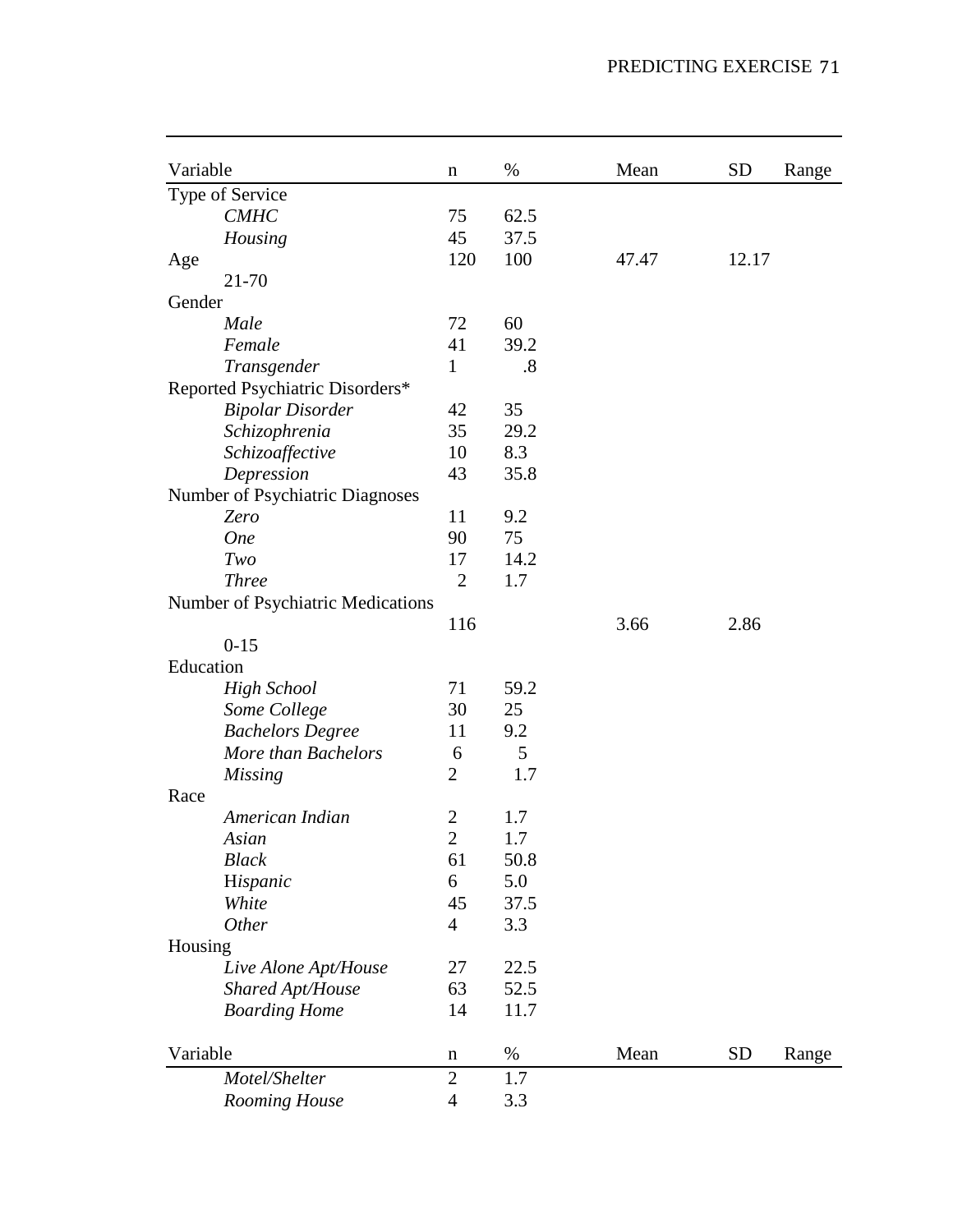| Housing (cont'd)                  |                |                   |         |         |              |
|-----------------------------------|----------------|-------------------|---------|---------|--------------|
| Homeless                          | 6              | 5.0               |         |         |              |
| Group or Foster Home              | $\overline{4}$ | 3.3               |         |         |              |
| <b>Smoking Status</b>             |                |                   |         |         |              |
| Yes                               | 72             | 60.0              | 11.54   | 8.31    |              |
| $2 - 40$                          |                |                   |         |         |              |
| N <sub>o</sub>                    | 48             | 40.0              |         |         |              |
| Type of Exercise Support Received |                |                   |         |         |              |
| <b>Wellness Coach</b>             | $\overline{2}$ | 1.7               |         |         |              |
| <b>Support Group</b>              | 17             | 14.2              |         |         |              |
| Gym Pass                          | $\overline{4}$ | 3.3               |         |         |              |
| <b>Exercise Group</b>             | 52             | 43.3              |         |         |              |
| Other                             | 18             | 15.0              |         |         |              |
| Self-Rated Perception of Health   |                |                   |         |         |              |
| Excellent                         | 11             | 9.2               |         |         |              |
| Very Good                         | 26             | 21.7              |         |         |              |
| Good                              | 43             | 35.8              |         |         |              |
| Fair                              | 35             | 29.2              |         |         |              |
| Poor                              | 3              | 2.5               |         |         |              |
| <b>Missing</b>                    | $\overline{2}$ | 1.7               |         |         |              |
| Number of Health Conditions       |                |                   | 2.23    | 1.70    |              |
| $0 - 8$                           |                |                   |         |         |              |
| Zero                              | 18             | 15                |         |         |              |
| <b>One</b>                        | 29             | 24.2              |         |         |              |
| Two                               | 27             | 22.5              |         |         |              |
| <b>Three</b>                      | 20             | 16.7              |         |         |              |
| Four                              | 14             | 11.7              |         |         |              |
| Five                              | 7              | 5.8               |         |         |              |
| Six                               | 3              | 2.5               |         |         |              |
| Seven                             | $\mathbf{1}$   | $\boldsymbol{.8}$ |         |         |              |
| Eight                             | $\mathbf{1}$   | $.8\,$            |         |         |              |
| Exercise**                        | 120            | 100               | 3205.19 | 4600.81 | $0 - 29,199$ |
| Time Sitting in Minutes***        | 120            | 100               | 523.92  | 266.99  | $60 - 990$   |

*Note*: n=120. \* Participants recorded more than 1 psychiatric diagnosis so the totals for psychiatric disorder do not equal 120.

\*\*Computed value of Metabolic Equivalent Value (MET) minutes per week or the number of active weighted minutes per week. This value is computed by multiplying the MET score of a type of activity by the number of minutes performed (Source: *www.ipaq.ki.se/scoring.pdf, nd)*

\*\*\*Average minutes spent sitting in one day

## Table 2

*Amount of Physical Activity Reported by Participants*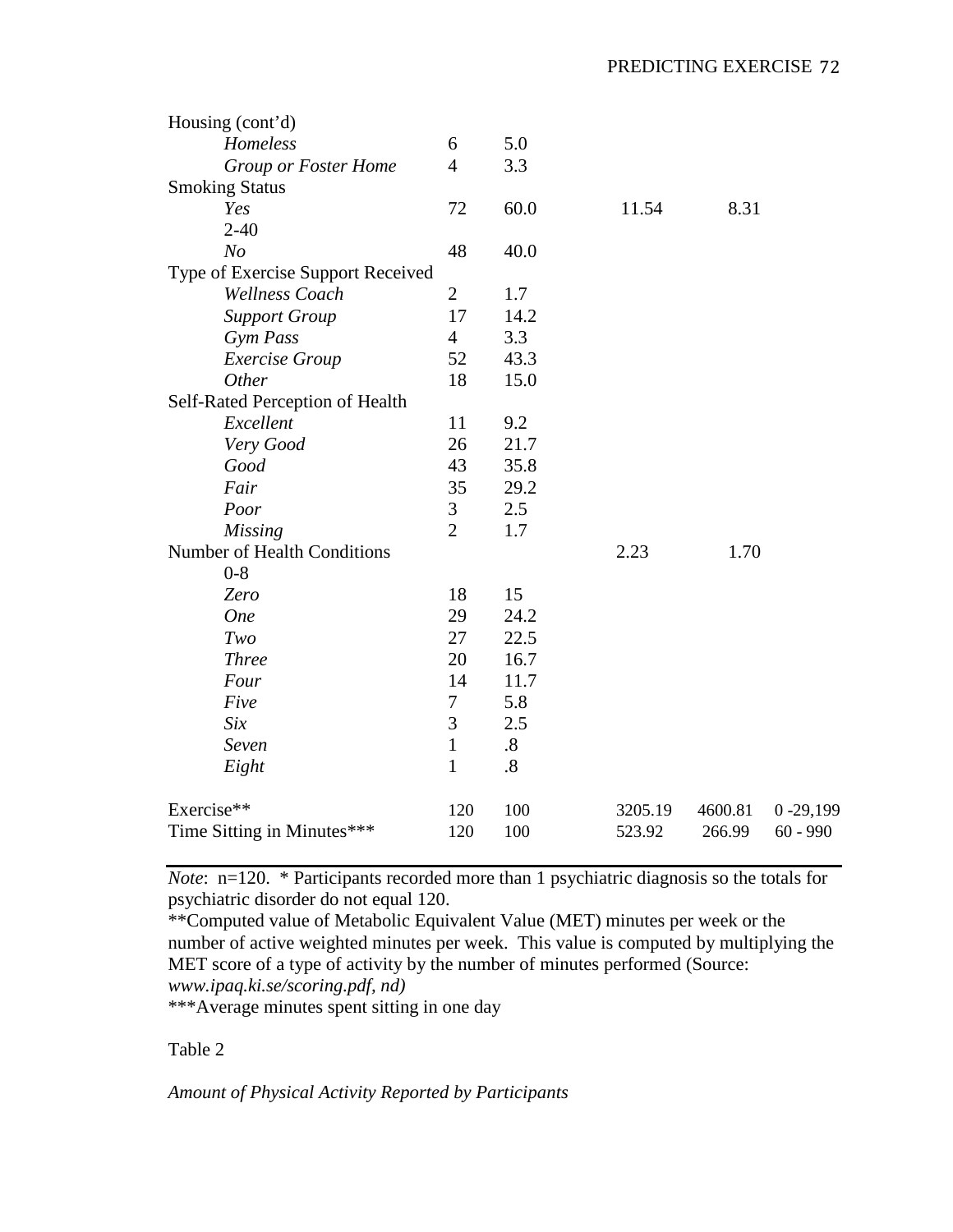|                           |     |         | Percentiles      |                  |                  |  |  |
|---------------------------|-----|---------|------------------|------------------|------------------|--|--|
|                           | M   | Median  | $25^{\text{th}}$ | $50^{\text{th}}$ | $75^{\text{th}}$ |  |  |
| MET minutes/week* 3205.19 |     | 1417.75 | 585              | 1417.75          | 4118.25          |  |  |
| Vigorous minutes** 54     |     | 94      | $\theta$         | $\overline{0}$   | 98               |  |  |
| Moderate minutes**        | 86  | 60      | $\theta$         | 60               | 120              |  |  |
| Walking**                 | 122 | 75      | 60               | 75               | 180              |  |  |

*\_\_\_\_\_\_\_\_\_\_\_\_\_\_\_\_\_\_\_\_\_\_\_\_\_\_\_\_\_\_\_\_\_\_\_\_\_\_\_\_\_\_\_\_\_\_\_\_\_\_\_\_\_\_\_\_\_\_\_\_\_\_\_\_\_\_\_\_\_\_\_\_*

\*Computed value of Metabolic Equivalent Value (MET) minutes per week or the number of active weighted minutes per week. This value is computed by multiplying the MET unit difficulty of a type of activity by the number of total minutes performed in the past week (Source: *www.ipaq.ki.se/scoring.pdf, nd)*

\*\*The raw number of minutes a person reported in this type of physical activity in the past week, rounded to the nearest minute.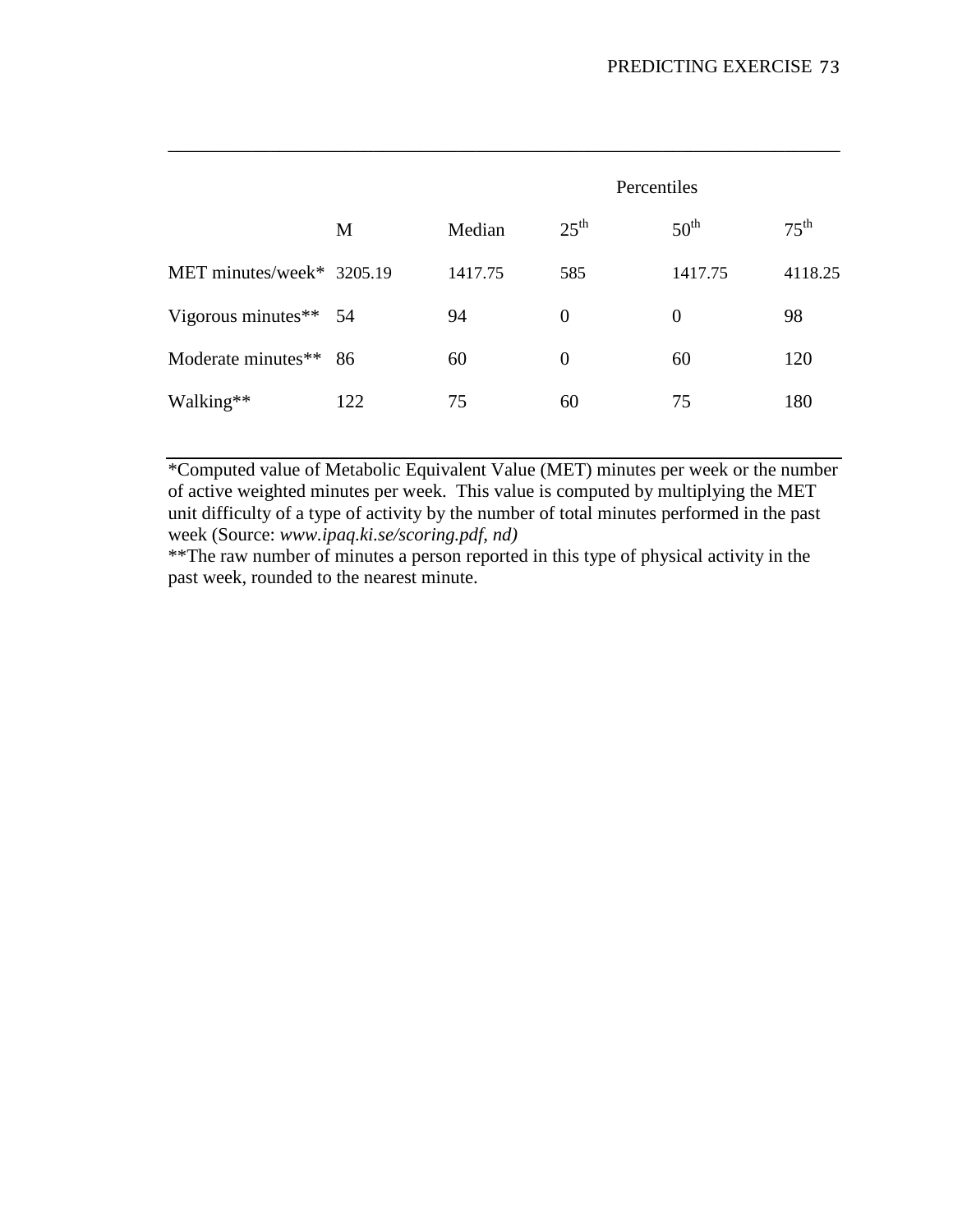## **Chapter IV**

#### **RESULTS**

### **Data Handling**

Data was double-entered into SPSS version 20 (IBM SPSS, 2012) into two separate files, one by the doctoral student and the other by a research assistant. Datasets were then compared for missing or conflicting data and outliers, which was then compared and corrected using original surveys. Multicollinearity among variables was checked by examining tolerance values, and the level of relationships among the predictors was tolerable. An SPSS Missing Value Analysis of the combined corrected dataset revealed a missing rate of 293 values out of 21,456 or 1.44% total. Twenty-two percent of participants did not respond to the question asking which services they received to support their physical activity. Finally, three IPAQ questions related to vigorous exercise had missing data ranges from 10-12%. Cases with blank values or "don't know" for the amount of vigorous or moderate exercise were dropped (n=22) as recommended by IPAQ scoring protocol. The remainder missing data values were spread across all questionnaires with no identifiable pattern.

Missing data values for the Barriers to Physical Activity Survey, EGS, OEES, SEE and Social Support were computed and entered using the group mean value for the item. BSI-18 missing data were estimated by summing the existing responses of the participant, then this sum was divided by the number of completed questions The estimated value was then rounded up or down and substituted for the missing item scores for the individual.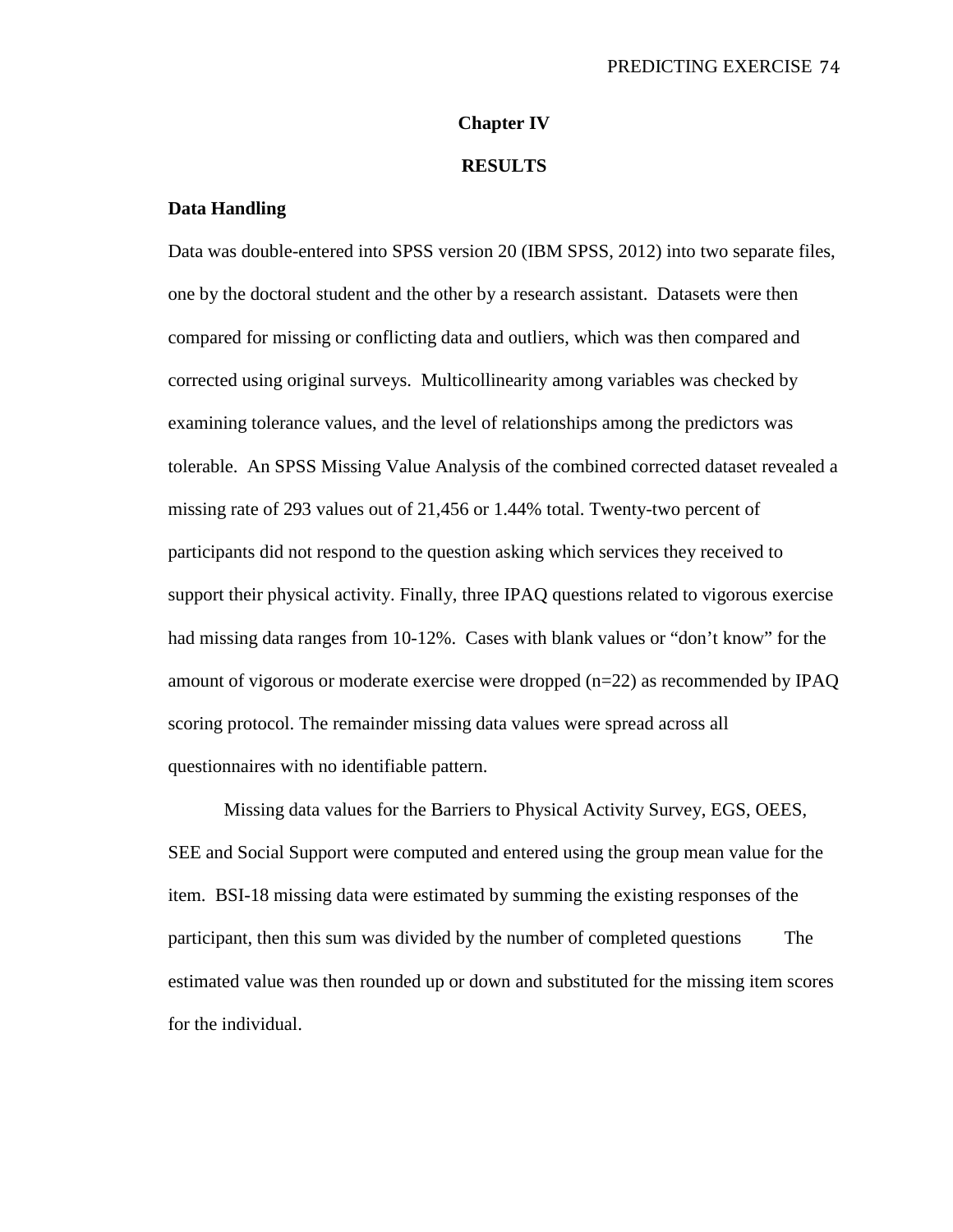Additional data handling for the IPAQ was completed as per the IPAQ scoring protocol; values in the hours, or questions 2a, 4a or 6a, section reading 10, 15, 30, 60 or 90 hours were deleted and those same values were placed into the minutes response for that level of exercise. For example, if a person wrote 10 hours and zero minutes for the amount of time exercised on one day, then the value 10 was deleted from hours and placed into the minutes cell. Additionally, if a person indicated 20 hours of sitting per day that value was changed to 16 hours to assume 8 hours of sleeping.

One deviation to the proposed method was made: the subscales of the BSI (Somatic, Depressive, Anxiety) were used in place of the BSI-Global Severity Index score. By using the subscales there was increased precision in understanding the relationships between type of symptom distress and all of the variables in the model.

### **Statistics and data analysis**

Cronbach's alpha was computed to test for internal consistency for: Barriers to Exercise Survey, BSI-18, Exercise Goal Setting Survey, Outcome Expectations for Exercise Survey, Self-Efficacy for Exercise Survey, and Social Support for Exercise. Ratings of internal consistency ranged from .85 to .94 suggesting strong internal consistency values (See Table 3 ).

Data was analyzed using SPSS FREQUENCIES to evaluate for assumptions. IPAQ scores were significantly positively skewed and violated assumptions of normality. A square root transformation was performed on the IPAQ data to reduce positive skew, reduce the number of outliers, and improve the normality, linearity, and homoscedasticity of residuals. Further analysis on the transformation indicated improved normality of the distribution.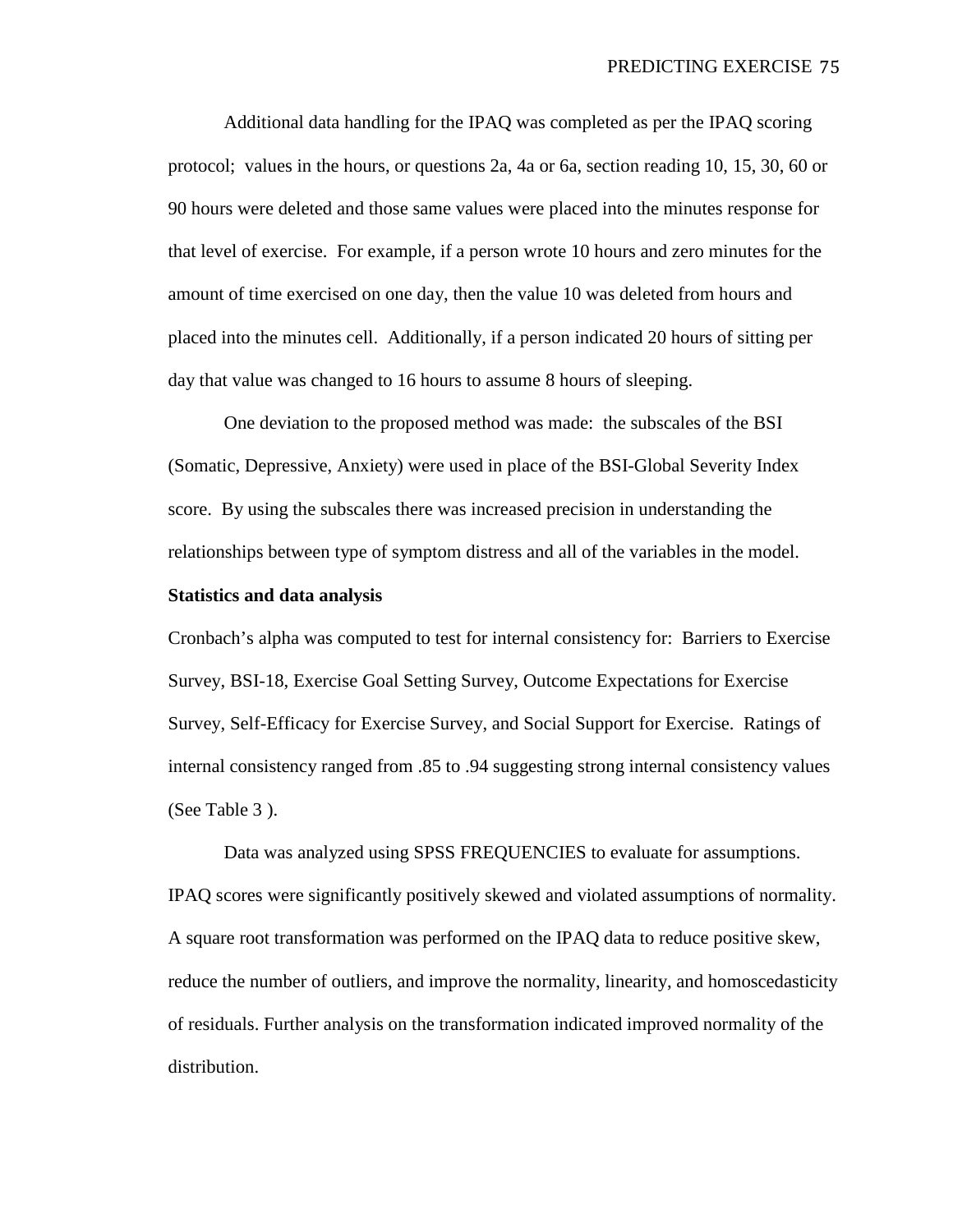Correlations between the criterion variable of exercise and each predictor variable were examined. Significant correlations were identified between exercise and goalsetting (r(120)= .32, p<.000), exercise and gender (r(120)= -.31, p<.000), exercise and self-efficacy  $(r(120)= .29, p< .001)$ , exercise and outcome expectations  $(r(120)= .20,$  $p<.013$ ), and exercise and social support from friends (r(120) = .15, p<.049). Additional significant correlations between variables were noted (see Table 4 and Figure 5).

## **Study Hypotheses**

*1. Social support, self-efficacy for physical activity, positive outcome expectations, barriers to exercise, and goal-setting practices will predict self-reported physical activity.* A hierarchical multiple regression analysis was performed to predict self-report physical activity based on social support, self-efficacy for physical activity, positive outcome expectations, barriers to exercise, and goal-setting practices, after controlling for age gender, distress from somatic psychiatric symptoms, distress from depressive psychiatric symptoms, distress from anxiety psychiatric symptoms and number of selfreport chronic health conditions. Preliminary analyses were performed to ensure no violation of the assumptions of normality, linearity, homoscedasticity and nor presence of multicollinearity. On the first step age, gender, distress from somatic psychiatric symptoms, distress from depressive psychiatric symptoms, distress from anxiety psychiatric symptoms and number of self-report chronic health conditions were entered into the model. Step one explained roughly 18% of the variance in physical activity (F  $(6,113)=4.06$ ,  $p=.001$ ,  $r^2=.178$ ), and was statistically significant. Two variables were statistically significant in the model: gender ( $\beta$  = -.358, p = .000) and BSI-Depression subscale ( $\beta$  = -2.558, p< .012). On the second step, social support, self-efficacy, outcome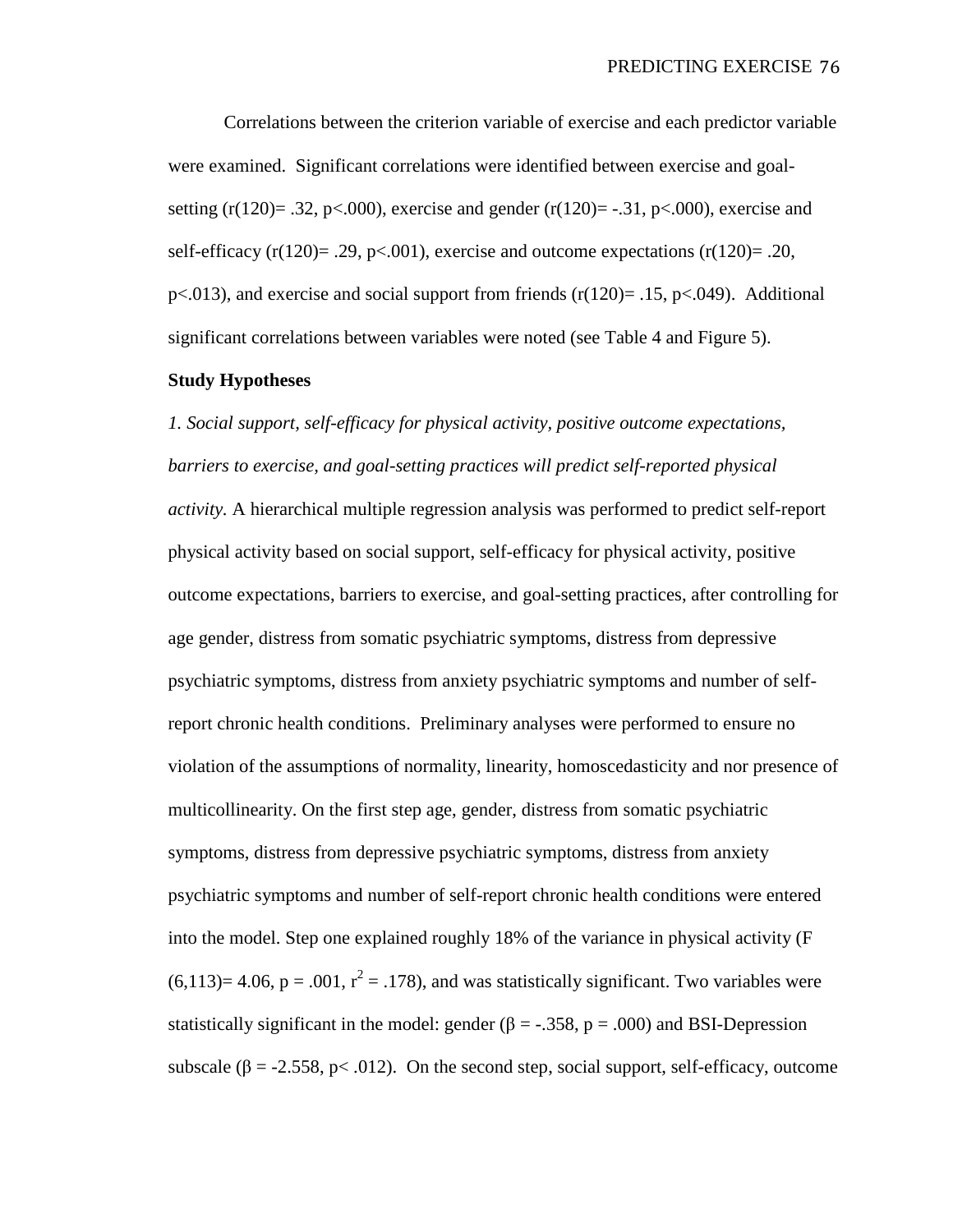expectations, barriers, goal-setting strategies were entered simultaneously, and added an  $r^2$  change value of .068, however the second step was not statistically significant. After entry of the second step of the SCT predictors, the total variance explained by the model as a whole was 24.5% (F  $(12,107) = 2.90$ , p = .002). In the final model, only two predictors gender ( $\beta$  = -.316, p = .001) and BSI-Depression subscale ( $\beta$  = -2.077, p < .040) contributed significantly to the prediction of exercise.

All variables in the model had a zero order correlation with physical activity. Gender, self-efficacy, outcome expectations, social support from friends, and goal setting practices were significantly correlated with exercise. Age, number of health conditions, psychiatric distress subscales, social support from family and number of barriers to exercise were not statistically significantly correlated with exercise. Table 5 displays the standardized regression coefficients ( $\beta$ ),  $r^2$ , and adjusted  $r^2$  after entry of all 12 of the predictor variables are entered into the model. The SCT predictors, as a group, did improve the model from 18% to 25%.

2. *Social support is positively correlated with amount of self-efficacy for exercise and goal setting practices.* Social support from friends was positively correlated with SEE score (r(120)= .20, p< .014) and goal setting practices (r(120)= .31, p< .000). Social support from family was not significantly correlated with SEE score, however it was correlated with goal setting practices  $(r(120) = .25, p < .003)$ .

3. *Self-efficacy is related to outcome expectations, barriers, goal setting practices and physical activity.* Self-efficacy was significantly correlated with outcome expectations  $(r(120)= .46, p< .000)$ , barriers to exercise  $(r(120)= .27, p< .001)$ , goal setting practices  $(r(120)= .64, p< .000)$ , and physical activity  $(r(120)= .29, p< .001)$ . It should be noted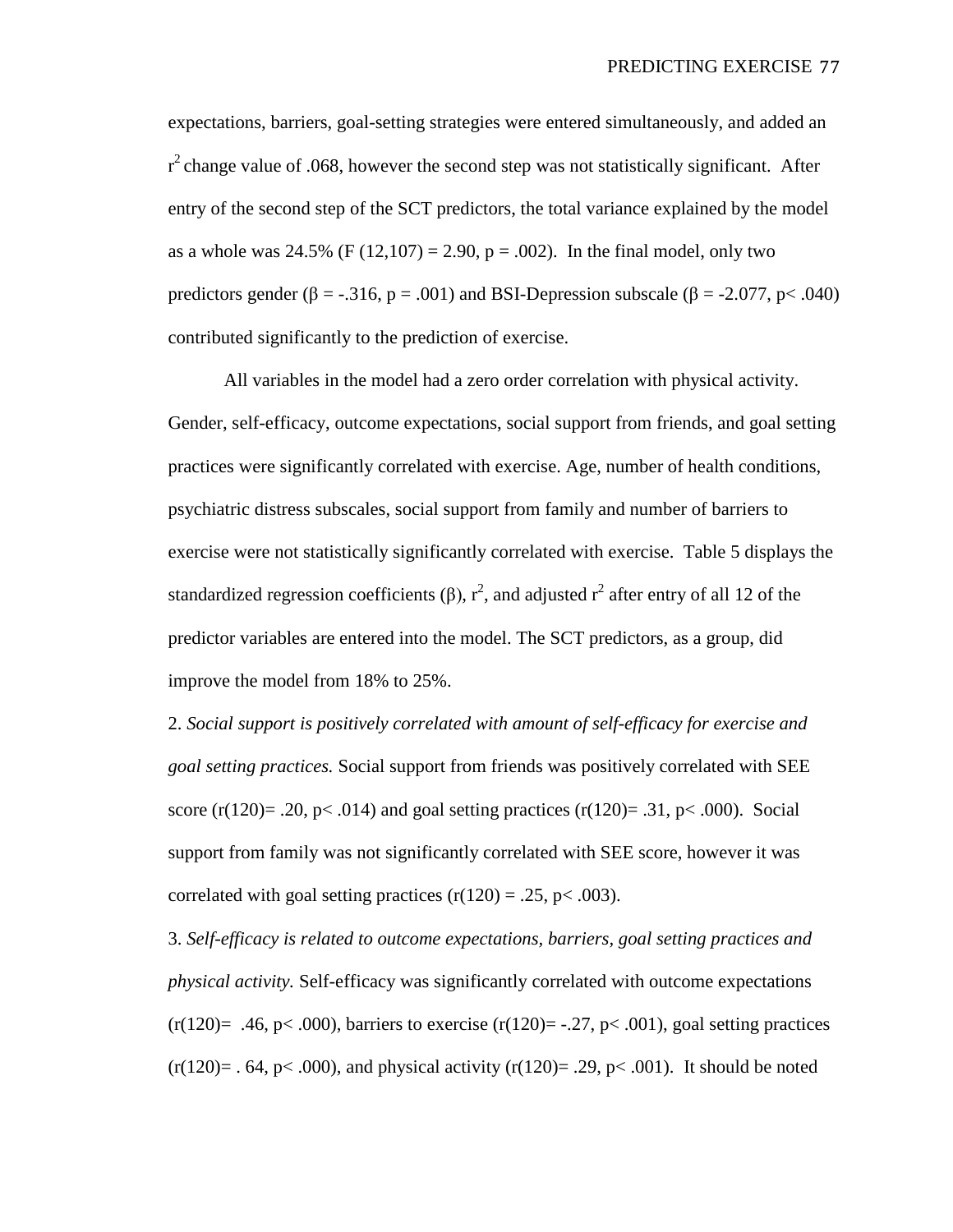that all of the relationships were positive, except for barriers to exercise, which was a negative relationship and in the predicted direction of SCT model.

Self-efficacy does appear to be central to the proposed model as is demonstrated by the number of significant correlations with other SCT variables and exercise. Confirmation of this hypothesis supports the importance of self-efficacy for exercise in this population.

4. *Number of health conditions is inversely correlated to self-efficacy, outcome* 

*expectations and goal setting practices.* Outcome expectations were inversely correlated with number of health conditions  $(r(120) = -.26, p < .002)$ , however self-efficacy and goal-setting practices were not correlated with number of health conditions.

*5. Age, psychiatric symptoms and gender will be associated with self-efficacy for physical activity, with higher age, greater symptoms and female gender associated with lower selfefficacy for physical activity values.* Age was not correlated with SEE scores. Significant inverse relationships between BSI Somatic symptom distress and SEE scores  $(r(120)= -$ .20, p< .015), and BSI Depression symptom distress and SEE scores were identified  $(r(120)=$  -.26, p< .002), however, there was not a significant relationship between BSI Anxiety symptom distress and SEE score. An independent-samples t-test comparing SEE scores for females (M=4.78, SD=2.38) and males (M=  $5.83$ , SD= 2.23) demonstrated a significant difference, with female gender being associated with lower self-efficacy scores (t  $(117) = 2.44$ , p< .008, one-tailed). The magnitude of difference was a small effect size (eta squared=.048).

*6. Goal setting practices will be related to physical activity and predicted by social support with greater social support correlated to more goals.* Goal setting practices are significantly correlated to physical activity  $(r(120)= .321, p< .000)$ . An analysis using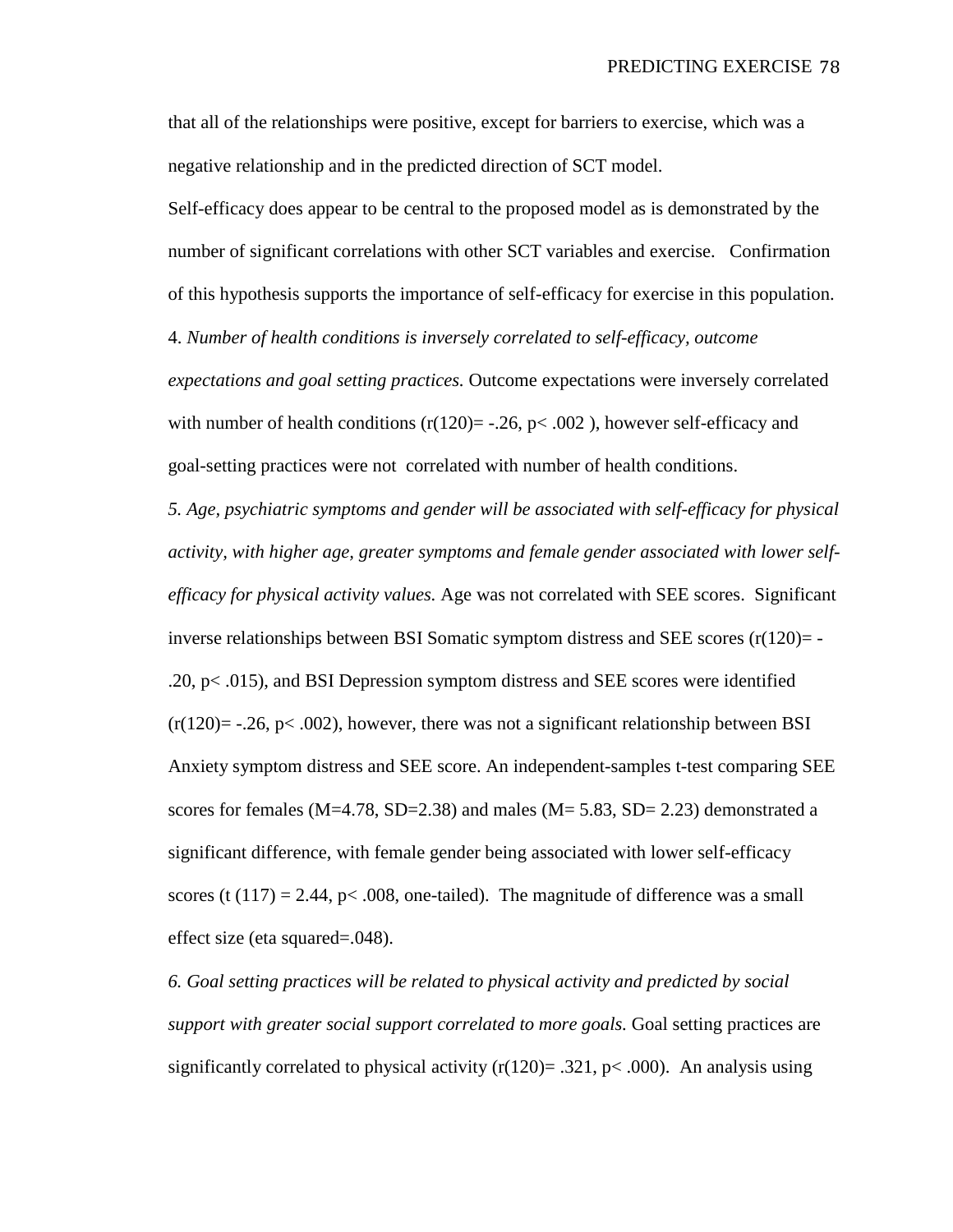linear regression to predict goal-setting practices from social support from family and social support from friends indicated a significant change related to the model (F (2, 117)  $= 7.06$ , p = .001,  $r^2 = .107$ ). While social support from friends provided significant contribution to the model ( $\beta$ = .246, p< .019), social support from family did not significantly contribute to the model.

*7. More goal setting practices predict more physical activity.* Linear regression analysis indicated that goal-setting practices predicted self-report physical activity  $(F(1, 118)) =$ 13.59, p < .000,  $r^2$  = .103).

## **Supplemental Results**

Sobel tests were used to study the possible indirect relationships between SCT variables (Preacher & Hayes, 2004). A Sobel test explored the mediating relationship of goal-setting practices on the relationship between self-efficacy and physical activity. Results of the Sobel test suggest that the relationship between self-efficacy and physical activity is significantly mediated by goal setting practices ( $z=2.01$ ,  $p<.04$ ). This suggests self-efficacy predicts exercise through the use of goal-setting practices. Confidence alone will not predict exercise as the person must also be strategizing and planning for more exercise. Additionally, a Sobel test suggests that the relationship between selfefficacy and goal-setting practices is mediated by outcome expectations ( $z = 2.52$ , p $\lt 0.01$ ), which implies that self-efficacy is related to goal-setting practices through outcome expectations. Outcome expectations help to explain the relationship between self-efficacy and goal-setting practices.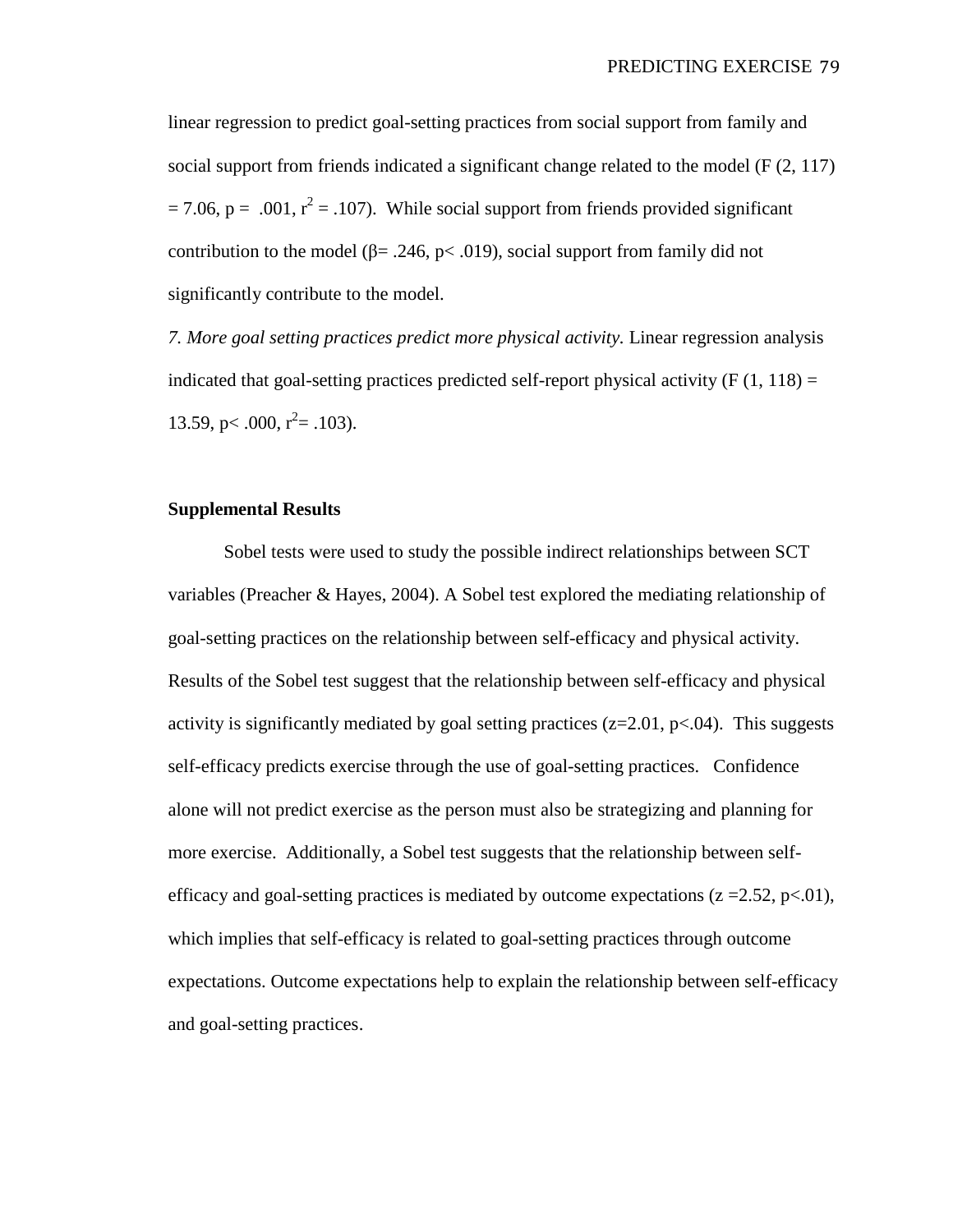## Table 3

| Measure                                            | Mean | <b>SD</b> | Crohnbach's Alpha | Items |
|----------------------------------------------------|------|-----------|-------------------|-------|
| Barriers to Physical Activity                      | 6.03 | 3.69      | .864              | 13    |
| <b>BSI-Somatic Subscale</b>                        | 5.43 | 5.62      | .853              | 6     |
| <b>BSI-Depression Subscale</b>                     | 6.98 | 6.15      | .864              | 6     |
| <b>BSI Anxiety Subscale</b>                        | 6.54 | 5.95      | .848              | 6     |
| <b>Exercise Goal Setting Survey</b>                | 2.79 | 1.15      | .922              | 10    |
| Outcome Expectations for Exercise Scale 3.76       |      | .92       | .919              | 9     |
| Self-Efficacy for Exercise Scale                   | 5.41 | 2.33      | .906              | 9     |
| Social Support for Physical Activity Family 18.62  |      | 8.06      | .880              | 10    |
| Social Support for Physical Activity Friends 19.88 |      | 9.20      | .922              | 10    |

\_\_\_\_\_\_\_\_\_\_\_\_\_\_\_\_\_\_\_\_\_\_\_\_\_\_\_\_\_\_\_\_\_\_\_\_\_\_\_\_\_\_\_\_\_\_\_\_\_\_\_\_\_\_\_\_\_\_\_\_\_\_\_\_\_\_\_\_\_\_\_

# *Internal Consistency of Measures*

*Note:* Internal consistency computed from all surveys (n=142). Social Support for Physical Activity Family and Friend sub-scales of social support were tested for internal consistency. The Rewards/Punishment sub-scale items were not included in the testing.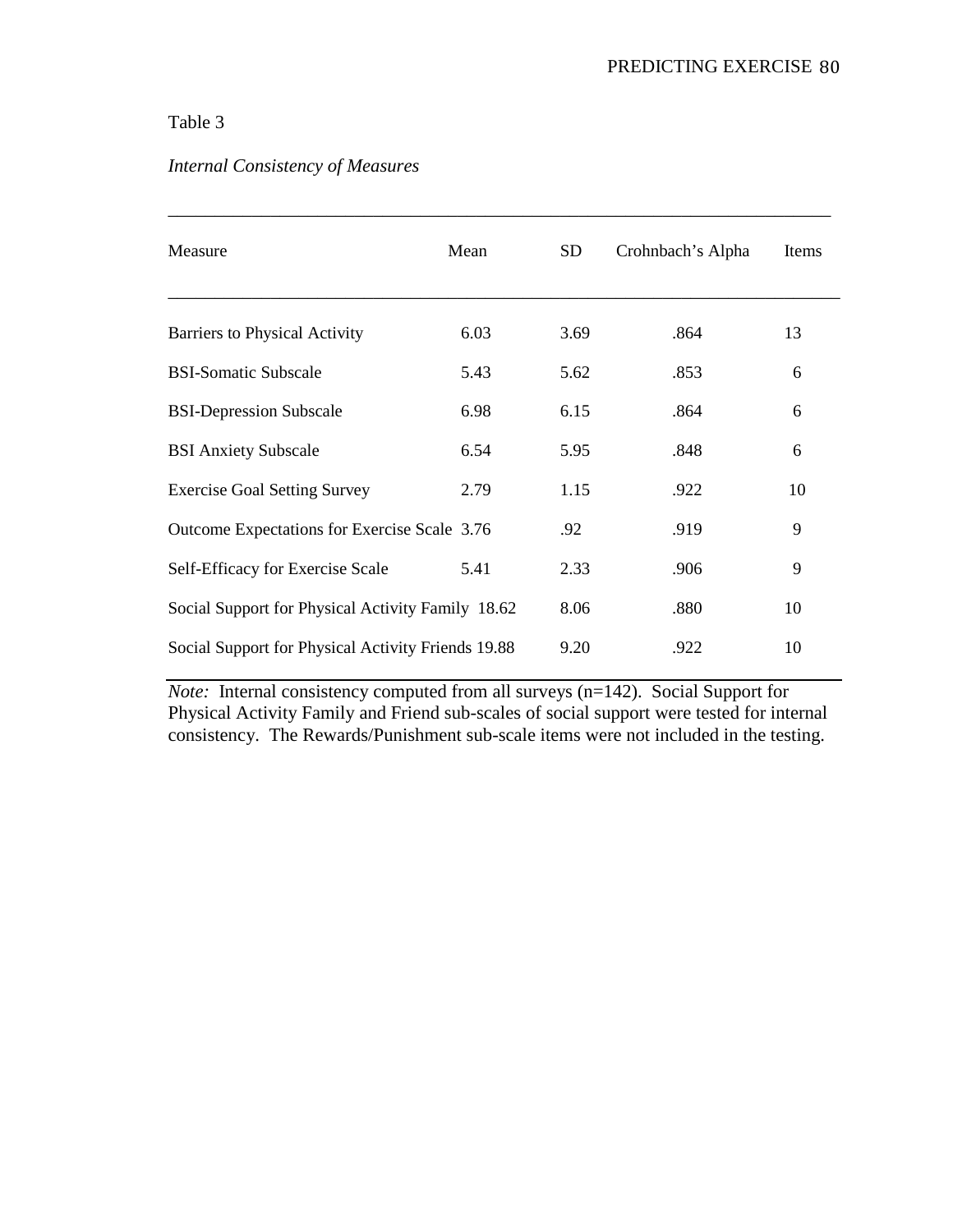## Table 4

## *Significant Correlations between Predictor Variables and Exercise*

| <b>Measure</b>    | 1            | 2            | 3            | $\overline{4}$ | $\overline{5}$ | 6            | $\overline{7}$ | 8            | 9            | 10           | 11           | 12           | 13 |
|-------------------|--------------|--------------|--------------|----------------|----------------|--------------|----------------|--------------|--------------|--------------|--------------|--------------|----|
| 1. Exercise (DV)  | $\mathbf{1}$ |              |              |                |                |              |                |              |              |              |              |              |    |
| 2. Age            |              | $\mathbf{1}$ |              |                |                |              |                |              |              |              |              |              |    |
| 3. Gender         | $-.31+$      |              | $\mathbf{1}$ |                |                |              |                |              |              |              |              |              |    |
| 4. Num.Health     |              | $.31+$       | $.34+$       | $\mathbf{1}$   |                |              |                |              |              |              |              |              |    |
| 5. BSI-Somatic    |              |              |              | $.23+$         | $\mathbf{1}$   |              |                |              |              |              |              |              |    |
| 6. BSI Dep.       |              |              |              | $.16*$         | $.78 +$        | $\mathbf{1}$ |                |              |              |              |              |              |    |
| 7. BSI Anxiety    |              |              |              |                | $.79+$         | $.78 +$      | $\mathbf{1}$   |              |              |              |              |              |    |
| 8. Barriers       |              |              |              |                | $.22+$         | $.29+$       | $.25+$         | $\mathbf{1}$ |              |              |              |              |    |
| 9. Goal Practices | $.32+$       |              | $-.22+$      |                |                | $-.25+$      | $-.21*$        |              | $\mathbf{1}$ |              |              |              |    |
| 10. Outcomes      | $.20*$       |              | $-.34+$      | $-.26+$        |                | $-.232+$     | $-.34+$        |              | $.46+$       | $\mathbf{1}$ |              |              |    |
| 11. Self-Efficacy | $.29*$       |              | $-.21*$      |                | $-.20*$        | $-.26+$      |                | $-.27+$      | $.64+$       | $.46+$       | $\mathbf{1}$ |              |    |
| 12. Soc.Sup.Fam   |              |              |              |                |                |              |                | $.30+$       | $.25+$       | $.27+$       |              | $\mathbf{1}$ |    |
| 13. Soc.Sup.Frnd  | $.15*$       |              |              |                |                | $-.25+$      |                | $.17*$       | $.31+$       | $.22+$       | $.20*$       | $.54+$       |    |

*Note:* <sup>+</sup>Correlation is significant at the 0.01 level (1-tailed). \* Correlation is significant at the 0.05 level (1-tailed). n=120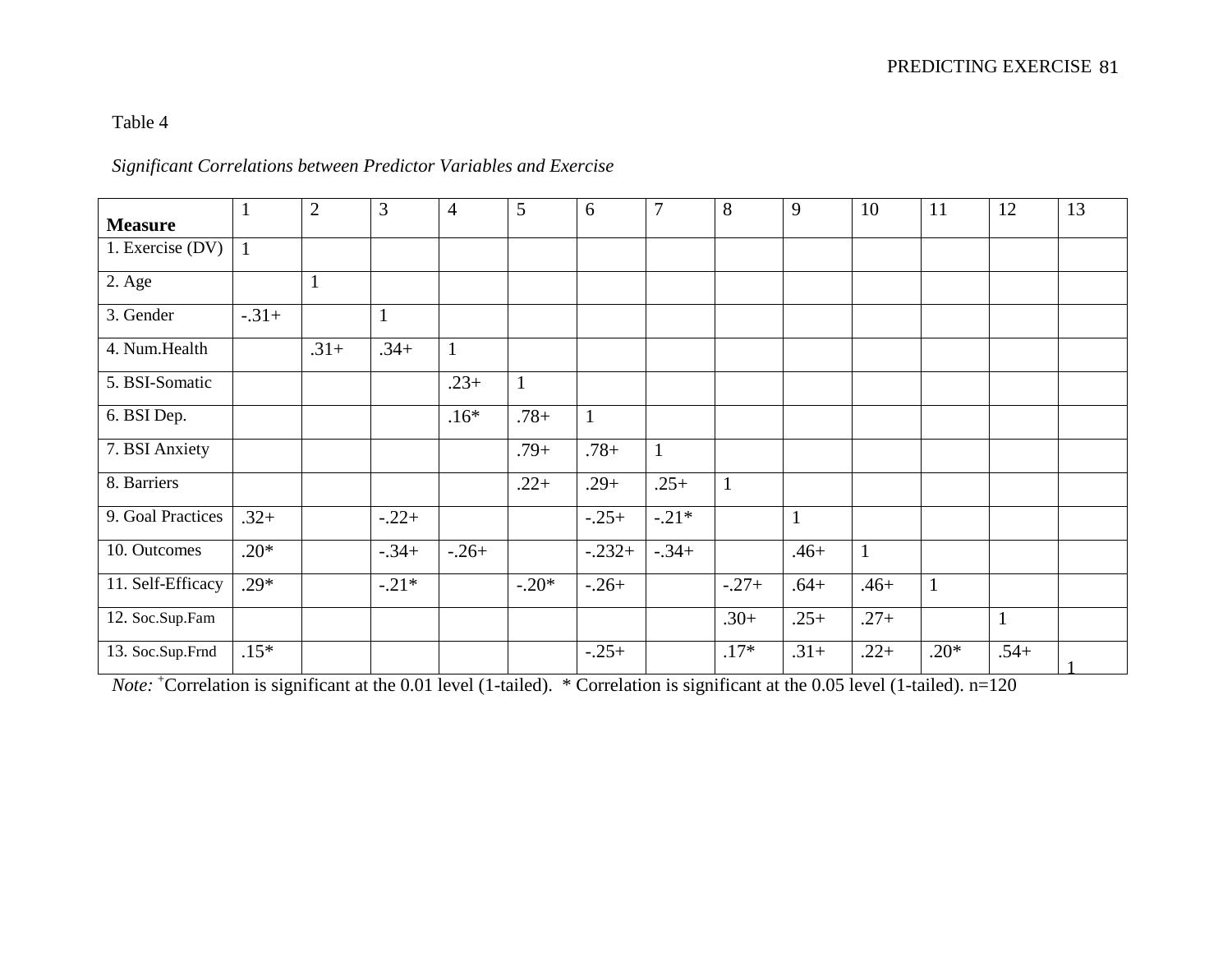## Table 5

*Hierarchical Multiple Regression Analyses Predicting Self-Report Exercise From Social Support from Family, Social Support from Friends, Self-Efficacy, Outcome Expectations, Barriers to Exercise and Goal-Setting Practices While Controlling for Age, Gender, Distress from Somatic Psychiatric Symptoms, Distress from Depressive Psychiatric Symptoms, Distress from Anxiety Symptoms, and Number of Chronic Health Conditions*

\_\_\_\_\_\_\_\_\_\_\_\_\_\_\_\_\_\_\_\_\_\_\_\_\_\_\_\_\_\_\_\_\_\_\_\_\_\_\_\_\_\_\_\_\_\_\_\_\_\_\_\_\_\_\_\_\_\_\_\_\_\_\_\_\_\_\_\_\_\_\_\_\_\_\_\_\_

| Amount of Self-Report Exercise |              |            |  |  |  |  |  |
|--------------------------------|--------------|------------|--|--|--|--|--|
| Predictor                      | $\Delta R^2$ | β          |  |  |  |  |  |
| Step 1                         | $.177*$      |            |  |  |  |  |  |
| Age                            |              | $-.174$    |  |  |  |  |  |
| Gender                         |              | $-.316^*$  |  |  |  |  |  |
| <b>Distress from Somatic</b>   |              | .082       |  |  |  |  |  |
| Distress from Depressive       |              | $-.388$ ** |  |  |  |  |  |
| <b>Distress from Anxiety</b>   |              | .203       |  |  |  |  |  |
| # Chronic Health Conditions    |              | .151       |  |  |  |  |  |
| Step 2                         | .068         |            |  |  |  |  |  |
| Social Support from Family     |              | $-.099$    |  |  |  |  |  |
| Social Support from Friends    |              | .087       |  |  |  |  |  |
| Self-Efficacy                  |              | .170       |  |  |  |  |  |
| <b>Outcome Expectations</b>    |              | $-.035$    |  |  |  |  |  |
| <b>Barriers to Exercise</b>    |              | .169       |  |  |  |  |  |
| <b>Goal-Setting Practices</b>  |              | .105       |  |  |  |  |  |

Total  $R^2$  .245\*

*Note:* Hierarchical multiple regression, criterion variable self-report physical activity. First block: age gender, distress from somatic psychiatric symptoms, distress from depressive psychiatric symptoms, distress from anxiety psychiatric symptoms and number of self-report chronic health conditions. Second step of model added social support, self-efficacy for physical activity, outcome expectations, barriers to exercise, and goal-setting practices. n=120  $*p$  < .002,  $*p$  < .05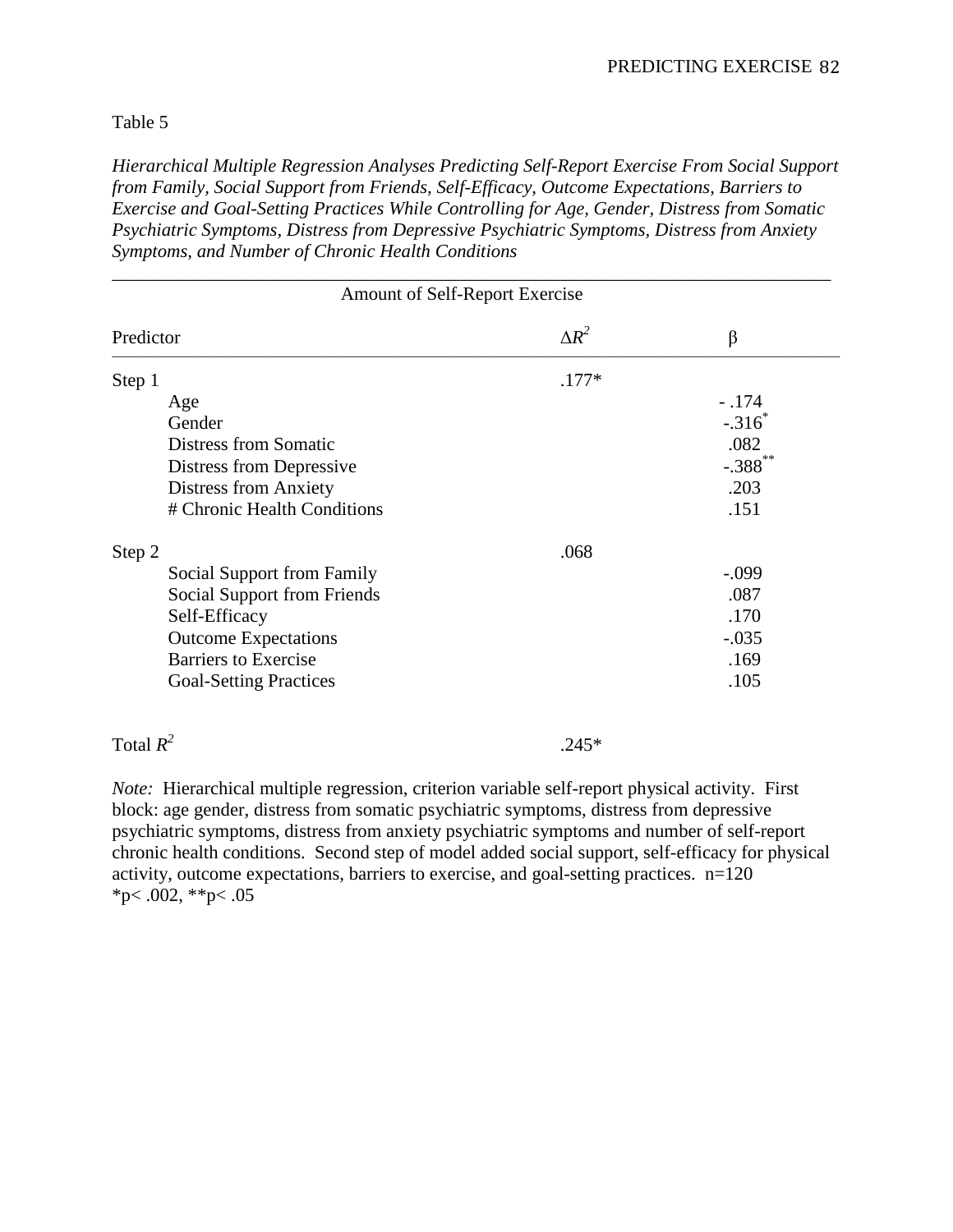

 $r^2$  = .245 (F (12,107) = 2.90, p = .002

A Proposed Social Cognitive Theory Model of Physical Activity in Persons with Psychiatric Disabilities

*Figure 5* A Proposed Social Cognitive Model of Physical Activity in Persons with Psychiatric **Disabilities**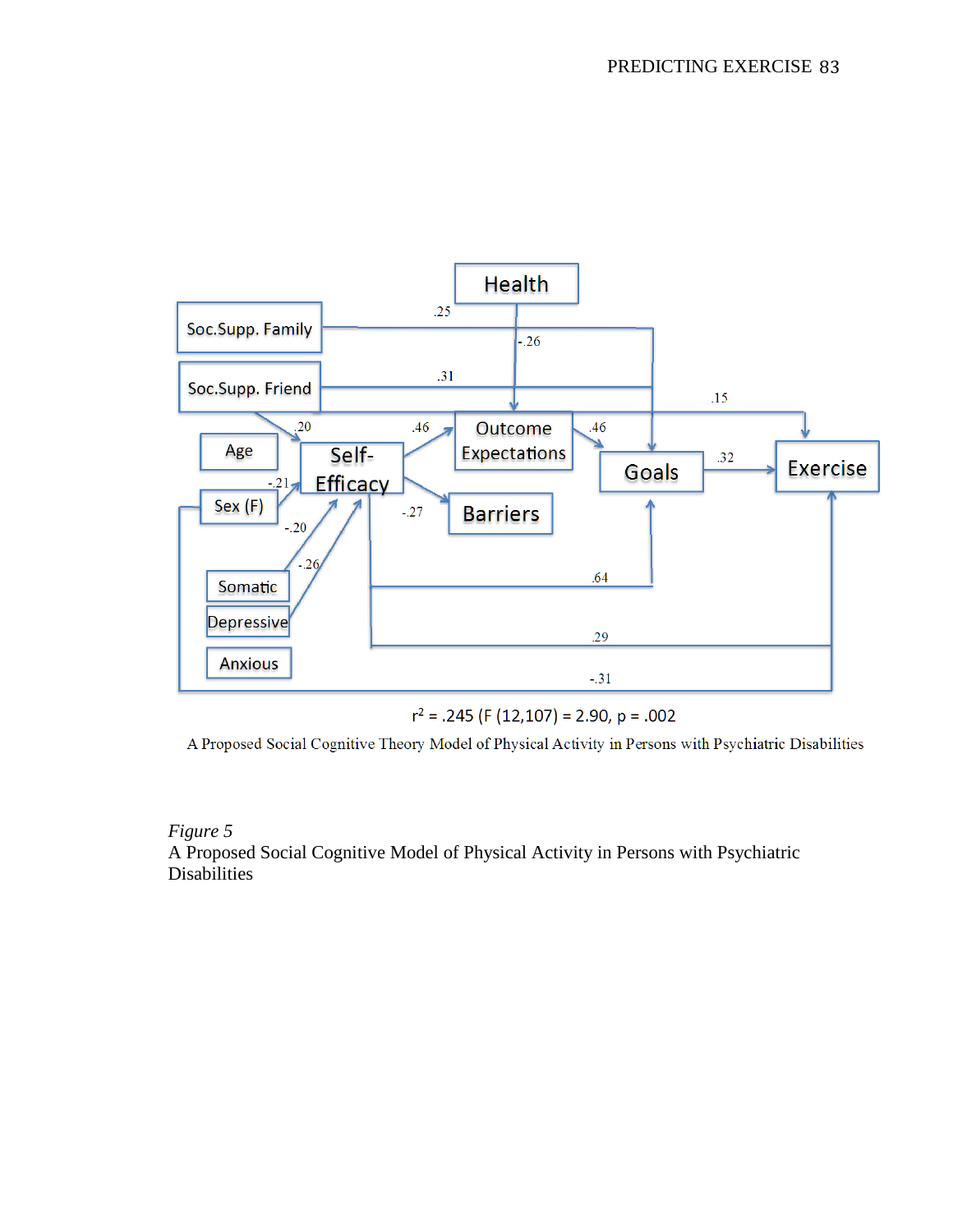## **Chapter V**

### **Discussion**

The proposed model of physical activity based on Bandura's Social Cognitive Theory successfully explains 25% of the variance in self-reported physical activity in persons with psychiatric disabilities, which partially confirmed Hypothesis 1. The analysis used a two-step hierarchical multiple regression to predict physical activity from SCT determinants, and control for contributions of personal characteristics. The first step predictors: gender, distress from somatic psychiatric symptoms, distress from depressive psychiatric symptoms, distress from anxiety psychiatric symptoms and number of selfreport chronic health conditions, were significant and explained 18% of the variance. The second step SCT predictors of social support, self-efficacy, outcome expectations, barriers, goal-setting strategies were entered simultaneously, were not significant and added 7% to the variance. This suggests that SCT shows promise in predicting exercise, but does not explain variance without the inclusion of other correlates.

Hypothesis 2, indicating that social support is related to self-efficacy and goals, is only partially confirmed. Social support from friends is significantly correlated with selfefficacy and goal-setting practices however social support from family did not significantly correlate with self-efficacy.

Hypothesis 3, positing that self-efficacy is related to outcome expectations, barriers, goals and exercise, was confirmed as self-efficacy is significantly positively correlated to outcome expectations, goal setting practices and physical activity, while being negatively correlated to barriers. Self-efficacy does appear to be central to the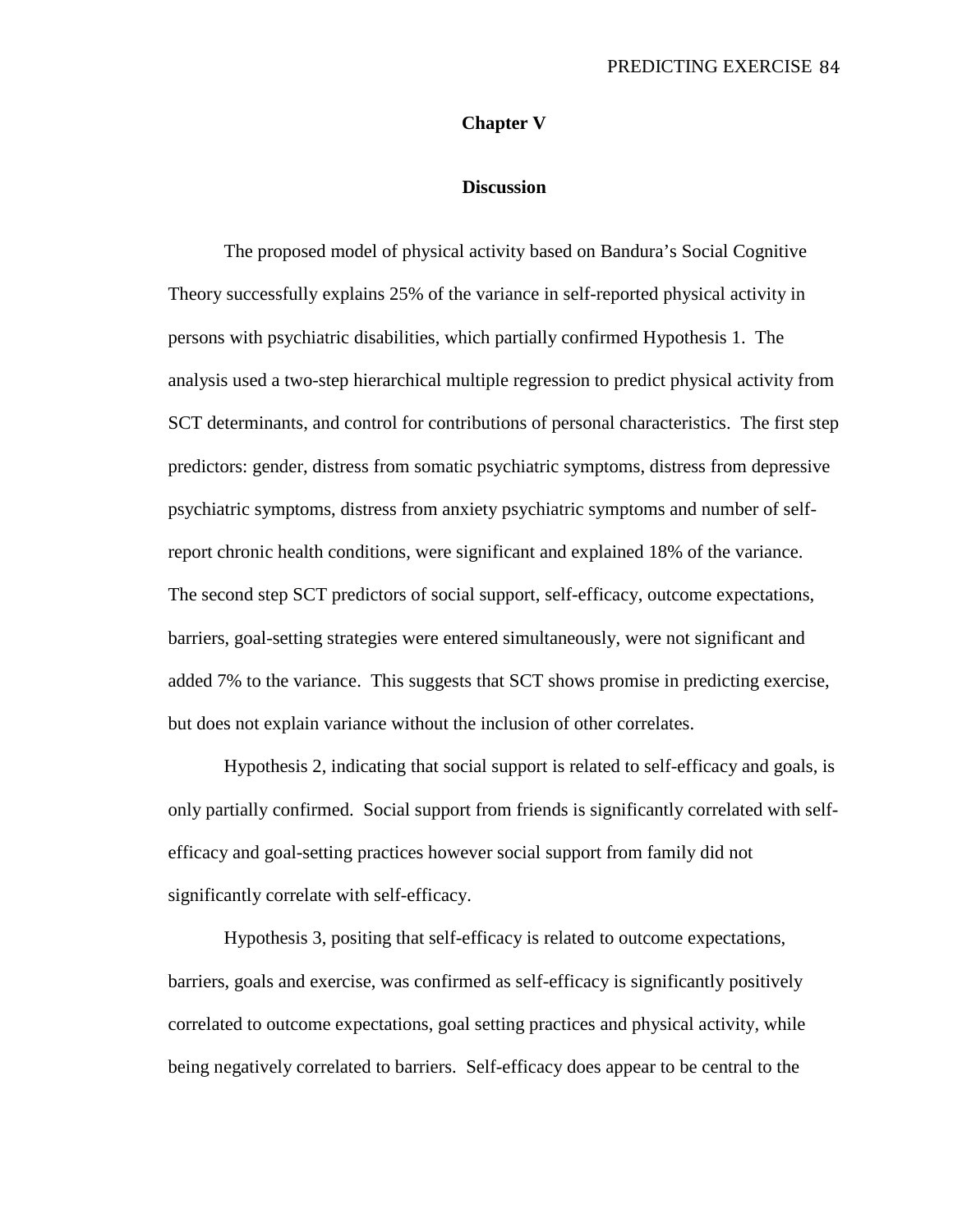proposed model as is demonstrated by the number of significant correlations with other SCT variables and exercise. Confirmation of this hypothesis supports the importance of self-efficacy for exercise in this population.

The relationships in Hypothesis 4, testing health conditions inverse relationships with self-efficacy, outcome expectations and goals, are partially confirmed. While all three correlations are in the proper direction of inverse relationship, only outcome expectations had a significant relationship to number of health conditions.

The relationships between the non-SCT model predictors of age, psychiatric symptoms and gender, with self-efficacy in hypothesis 5, are partially confirmed. Gender was related to self-efficacy. Distress from psychiatric symptoms, specifically depressive and somatic symptoms were inversely related to self-efficacy. Unlike in other studies (Ayotte, et al., 2010; Anderson, et al., 2006), there was not a relationship between age and self-efficacy.

Hypothesis 6 suggesting that goals are related to exercise with goals predicted by social support was confirmed. There was a moderate correlation between goal-setting practices and exercise in the current study. Social support from friends was predictive of exercise goals.

Hypothesis 7 was confirmed as goal-setting practices predicted physical activity, however the strength of the predictive relationship ( $r^2 = .103$ ) was a small effect size.

There is a clear connection between type of psychiatric symptom distress and exercise. Depressive symptoms are associated with decreased exercise, as well as, all of the Social Cognitive Theory determinants with the exception of social support. Exercise in previous research has shown a protective effect against depression and is helpful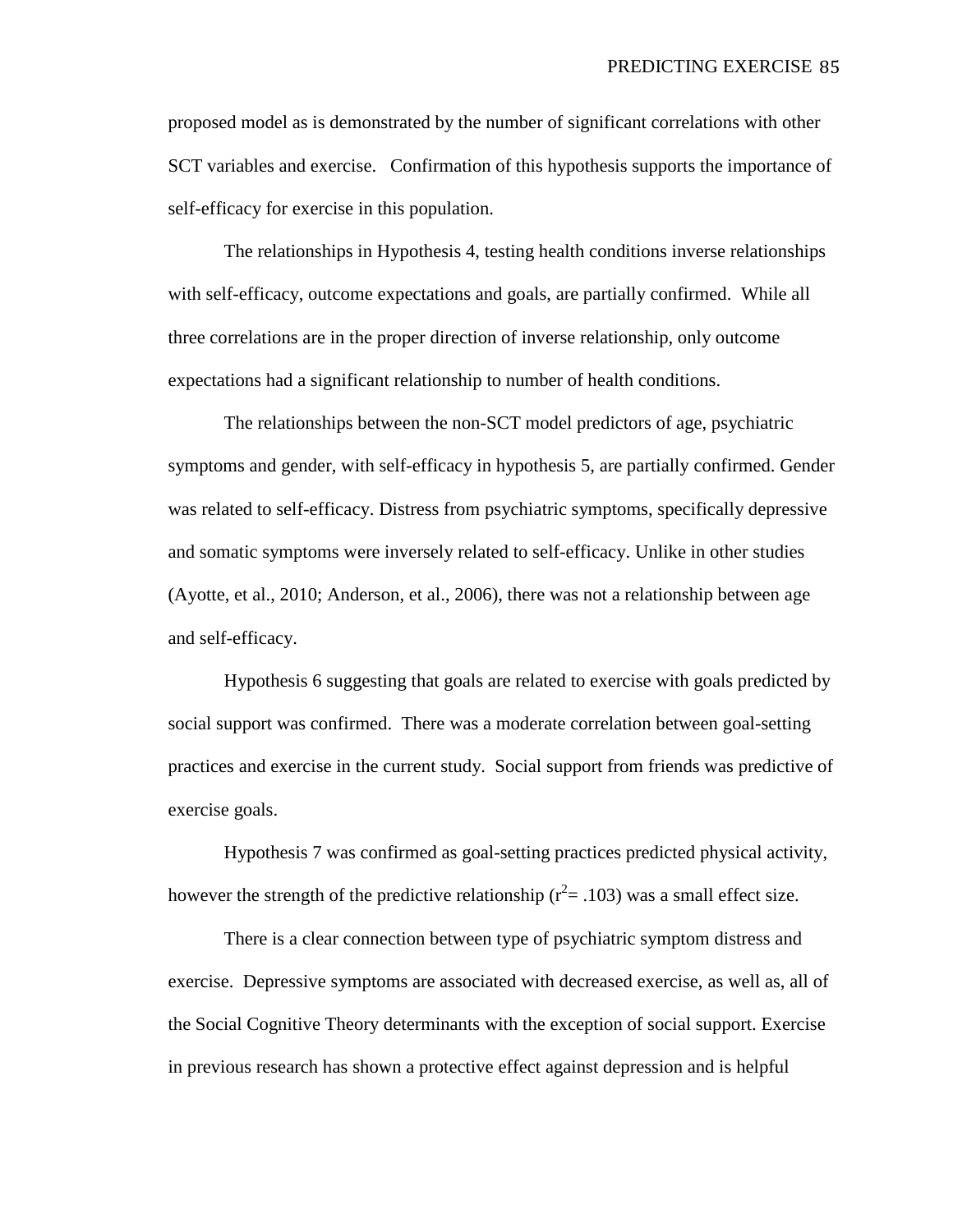addressing existing depressive symptoms. Yet, the more depressed a person is, the less likely they are to exercise, and with less exercise the person may become more depressed creating a downward spiral of mood and functioning. A bi-directional relationship between depression, self-efficacy and health behaviors has been previously suggested (Kavanaugh, 1992). People experiencing anxiety or somatic symptoms are exercising more than people with depression, and appear to have stronger motivation for exercise.

Gender also played a significant role in the current model, with women being much less likely to exercise. While there are fewer women than men served by community mental health services, women require different and specialized interventions to encourage exercise. This study suggests that women receiving services from the public mental health system exercise less, are less confident in their ability to exercise, identify fewer positive outcome expectations of exercise and report a higher number of physical health conditions than men. This significant difference in exercise between men and women has been previously reported in both populations served by the public mental health system (Jerome et al., 2009; Ussher, et al., 2007; Carless & Douglas, 2008), and those persons not in this system (Sylvia-Bobiak, 2006; Ayotte, et al., 2010).

The role of social support in the model appears to be linked to who provides the support: family or friend. If peers provide support or exercise with a person, then he or she is more likely to exercise. The same effect is not evident with family member social support. Bandura (2004) notes that social support for health behaviors may either serve to reinforce change or encourage lack of change. If family members are not physically active, then they may not support the person with psychiatric disabilities to be active. Also, family support for exercise may be perceived as unwanted feedback about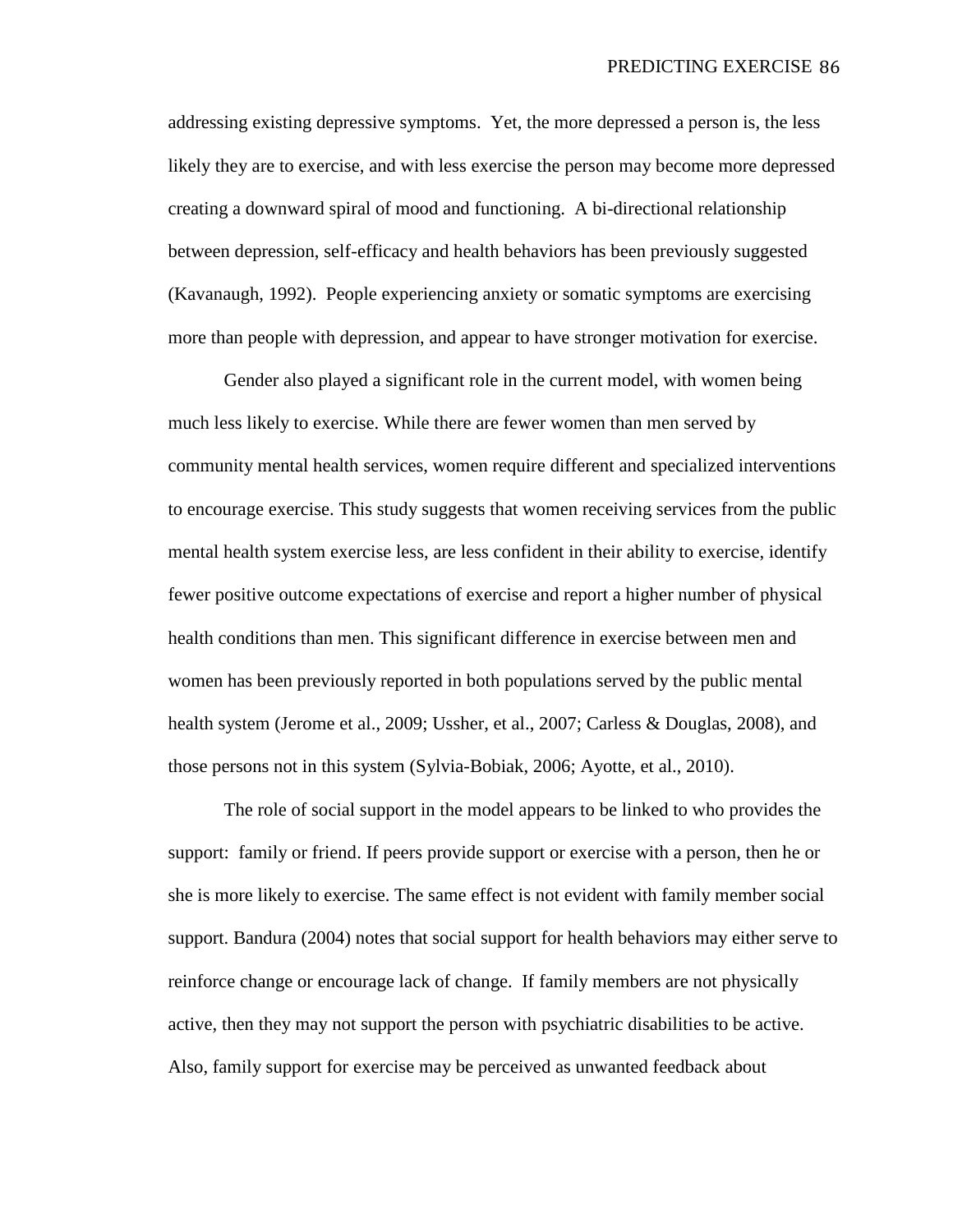behavior, being judgmental or considered nagging. Future study should further examine the complexities of social support for persons receiving service in the public mental health system, and how it may contribute to or present barriers to exercise, including potential supports from mental health providers and housing support providers.

Goal-setting strategies for exercise has promise to improve the amount of exercise and self-efficacy for exercise in persons with psychiatric disabilities. The field of psychiatric rehabilitation aims to support individuals develop motivation through personal goals and teachable skills to pursue recovery. If PsyR practitioners teach the skills of setting exercise goals, tracking progress toward goals and achieving goals this may serve as much-needed support and reinforcement of exercise in daily life.

The overlap of psychiatric disability and health conditions may compound the difficulty of exercise for persons with psychiatric disabilities. Managing psychiatric symptoms requires repeated interaction with mental health providers over time. This may entail doctor appointments, medication check-ups, blood work and hospitalization, in addition to, counseling appointments and therapeutic groups to address emotional regulation and skills teaching. This prolonged emphasis on 'illness' management may impact a person's sense of identity, and lead a person to consider themselves as "sick" or as a "patient". Also, many persons with psychiatric disabilities in the public mental health system experience chronic health conditions, which are influenced by weight gain, limited access to quality healthcare and sedentary lifestyle.

Experiencing multiple health conditions may contribute to the over-identification of the role of "patient" in persons with both types of chronic illness, thereby limiting their sense of personal agency, confidence and desire to engage in physical activity. Further,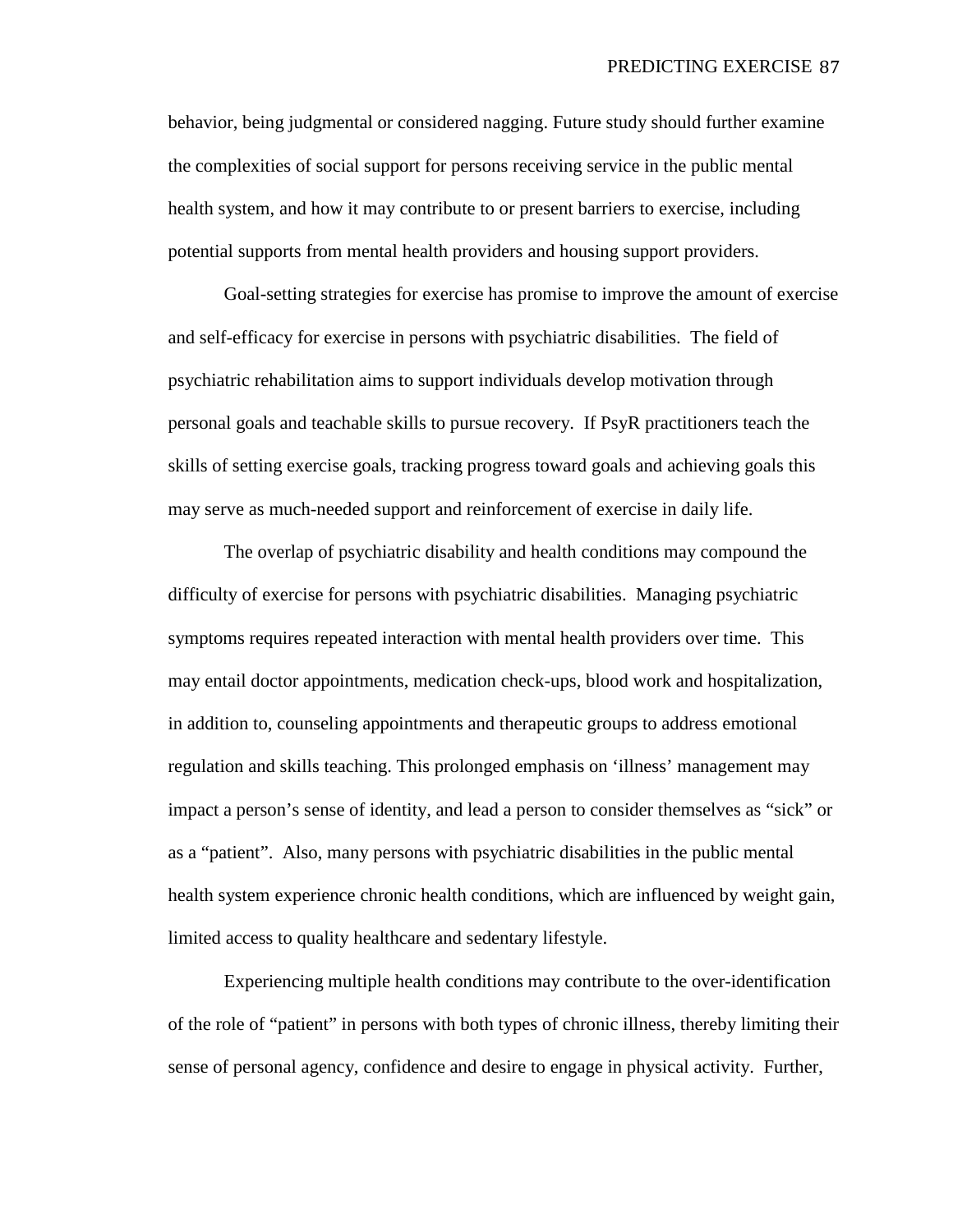this may serve to diminish hope and limit sense of personal agency about recovery from mental illness. Enhancing outcome expectations and minimizing perception of barriers to exercise, along with building self-efficacy could together further encourage greater physical activity, and perhaps increase perceptions of control and personal agency.

#### **Compare and Contrast with Other Findings**

The amount of variance explained in the current model is lower than in studies of populations without chronic health conditions ( $r^2 = 45-64\%$ ) (Ayotte, et al., 2010; Anderson, et al., 2006; Rovniak, Anderson, Winett & Stephens, 2002), however, the findings are similar to those in a population with diabetes  $(r^{2}=9-14\%)$  (Plotnikoff et al., 2008). This suggests that the strength of relationships within SCT determinants of exercise within persons with psychiatric disabilities is similar to other populations with chronic health conditions in their self-efficacy, social support, outcome expectations, barriers and goal–setting practices. It is logical that these two populations would be similar not only due to living with a chronic condition, but also due to the high prevalence of diabetes in persons with psychiatric disabilities, in fact, one-quarter of the current sample indicated a diagnosis of diabetes, which is higher than estimations of 17% diabetes prevalence in persons with psychiatric disabilities (McBain, et al., 2014).

One notable difference between previous studies in persons without psychiatric disabilities and the current study is the relationship between family social support and self-efficacy (Ayotte, et al., 2010; Rovniak, Anderson, Winett & Stephens, 2002). The current study found a small relationship between self-efficacy and social support from friends, while social support from family was not significant. Correlations are indicated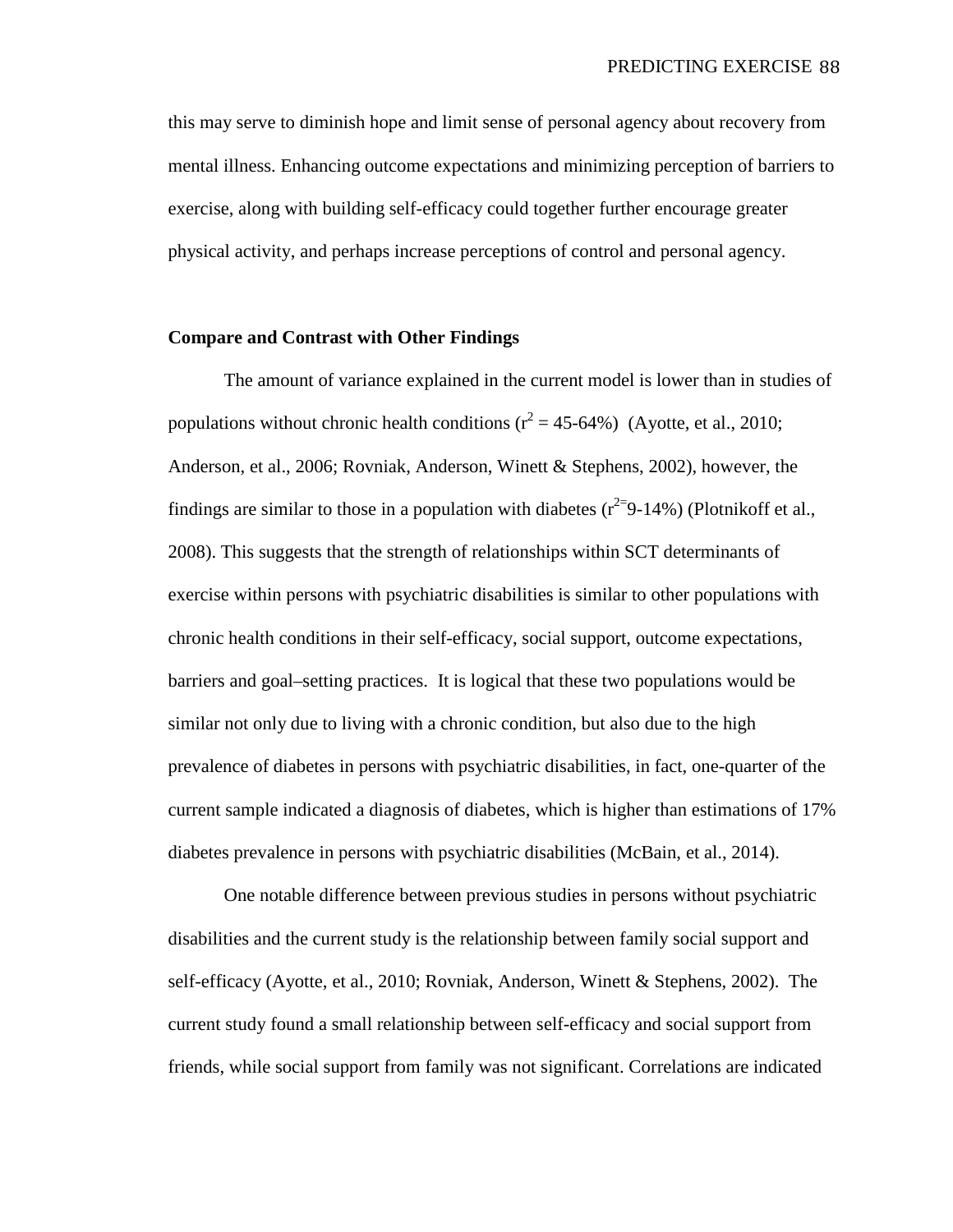as small when the range from .10-.29, medium when the range is .30-.49, and large with .50-1.0 (Cohen, 1988). Previous studies examining the relationship between family social support and self-efficacy found correlations ranging from small relationships in persons with Type 2 Diabetes  $(r=.18)$  (Plontikoff et al., 2008) to medium relationships in college students (r= .29) (Sylvia-Bobiak & Caldwell, 2006). The largest relationships between family social support and self-efficacy is noted in older adults (r= .40) (Ayotte, et al., 2010). These differences as compared to the current sample may be related to several issues. First, college students typically have an age range of 18-22, older than the average age of 47 in this study. Also, the role of student often relies on family for support in many areas, while persons with psychiatric disabilities may or may not rely on family. In the current study the amount of social support from family does not relate to exercise. Additionally, the findings may merely be reflective of the lack of variability in social support from family for persons in the sampled population. In the older adult study, the researchers recruited married couples to test the SCT model so the a-priori assumption was that there was a relationship between family social support and selfefficacy to exercise. A strong link between family social support and exercise may be particularly true for support of spouses. The complex nature of long-term psychiatric symptoms may impact relationships between persons with mental illness and their families, and ultimately lead to less overall family support. Finally, people with diabetes without psychiatric diagnosis may experience more support and less stigma from their families than persons with psychiatric diagnosis.

Similar to previous work, goal-setting practices are the strongest relationships to physical activity of all SCT determinants (Ayotte, et al., 2010; Rovniak, Anderson,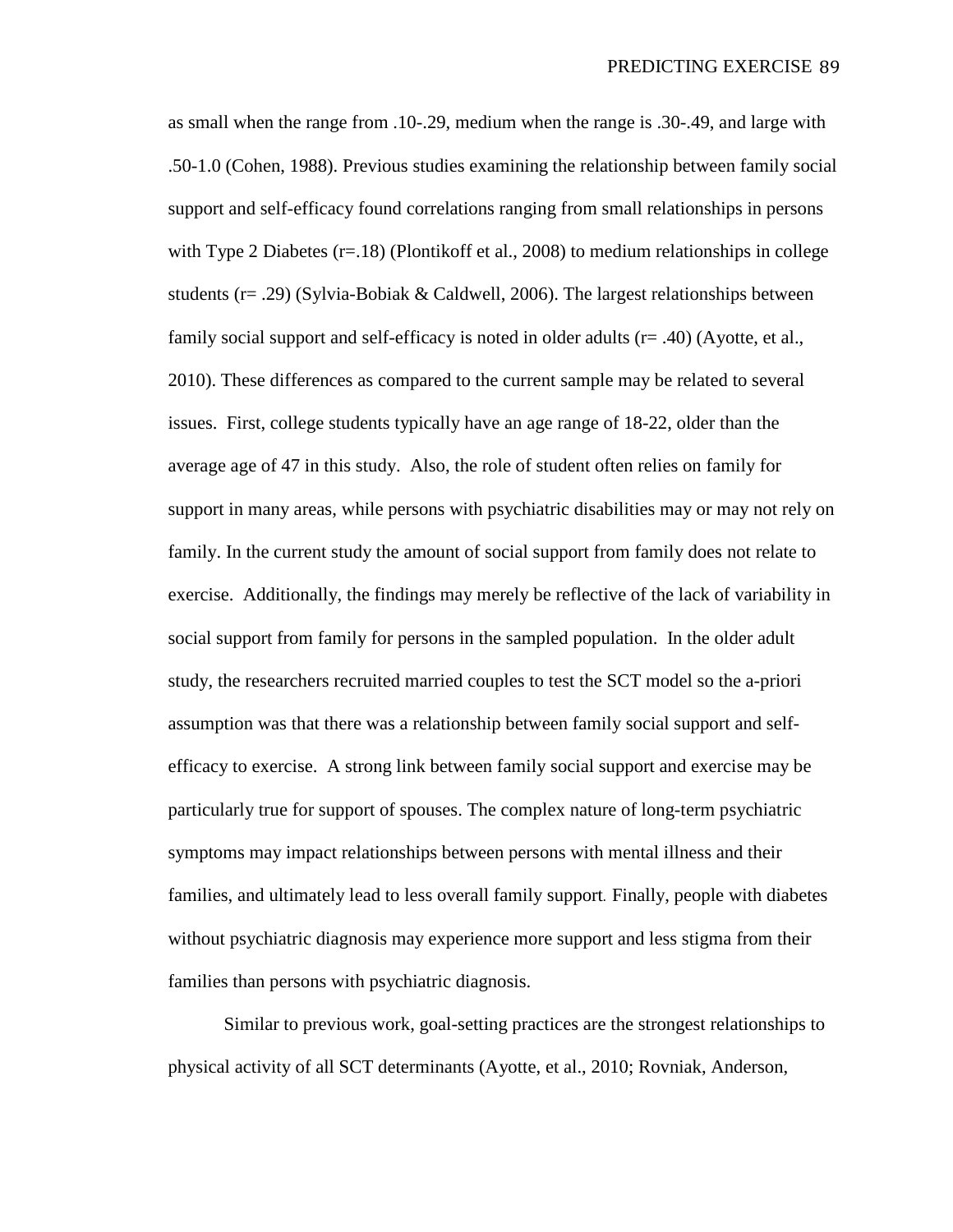Winett & Stephens, 2002). The current study correlation between goal-setting and exercise was modest when compared to older adults (r= .68) (Ayotte, et al., 2010) or to college students ( $r = .48$ ) (Rovniak, et al, 2002), but the relationship was larger than that of persons diagnosed with Type 1 diabetes ( $r = .17$ ) and Type 2 diabetes ( $r = .11$ ) (Plotnikoff et al., 2008). The EGS scores are similar to those reported by Rovniak, et al.  $(2002)$  in college students,  $(M= 2.84, SD= .980)$  and larger than in a population of older adults (M=1.63, SD= .82) (Ayotte, et al., 2010). Persons in public mental health systems may receive interventions to assist with goal-setting in general, and may be more familiar with and utilizing such strategies more commonly than older adults or persons with Type 1 and Type 2 Diabetes.

Self-efficacy for exercise scores are lower in the current than previously reported in a study of a walking intervention for persons with schizophrenia (M=5.8, SD=2.4) (Beebe, et al., 2010) or for older adults reported by Ayotte, et al.  $(2010)$  (M=5.95, SD=2.28). Outcome expectation for exercise scores were lower in the current study as compared to previous reports (M=4.3, SD=.60) (Beebe, et al., 2010). One explanation for this could be persons recruited to participate in a walking intervention had greater self-efficacy, which made them more interested in participating in the trial to begin with, and persons with lower self-efficacy self-selected out of the trial.

Unlike other studies (Ayotte, et al., 2010; Anderson, et al., 2006), there was no meaningful relationship between age and self-efficacy. Furthermore, the relationship between age and exercise was not significant as has been reported in other psychiatric rehabilitation literature (Jerome et al., 2009). This may be due to the negatively skewed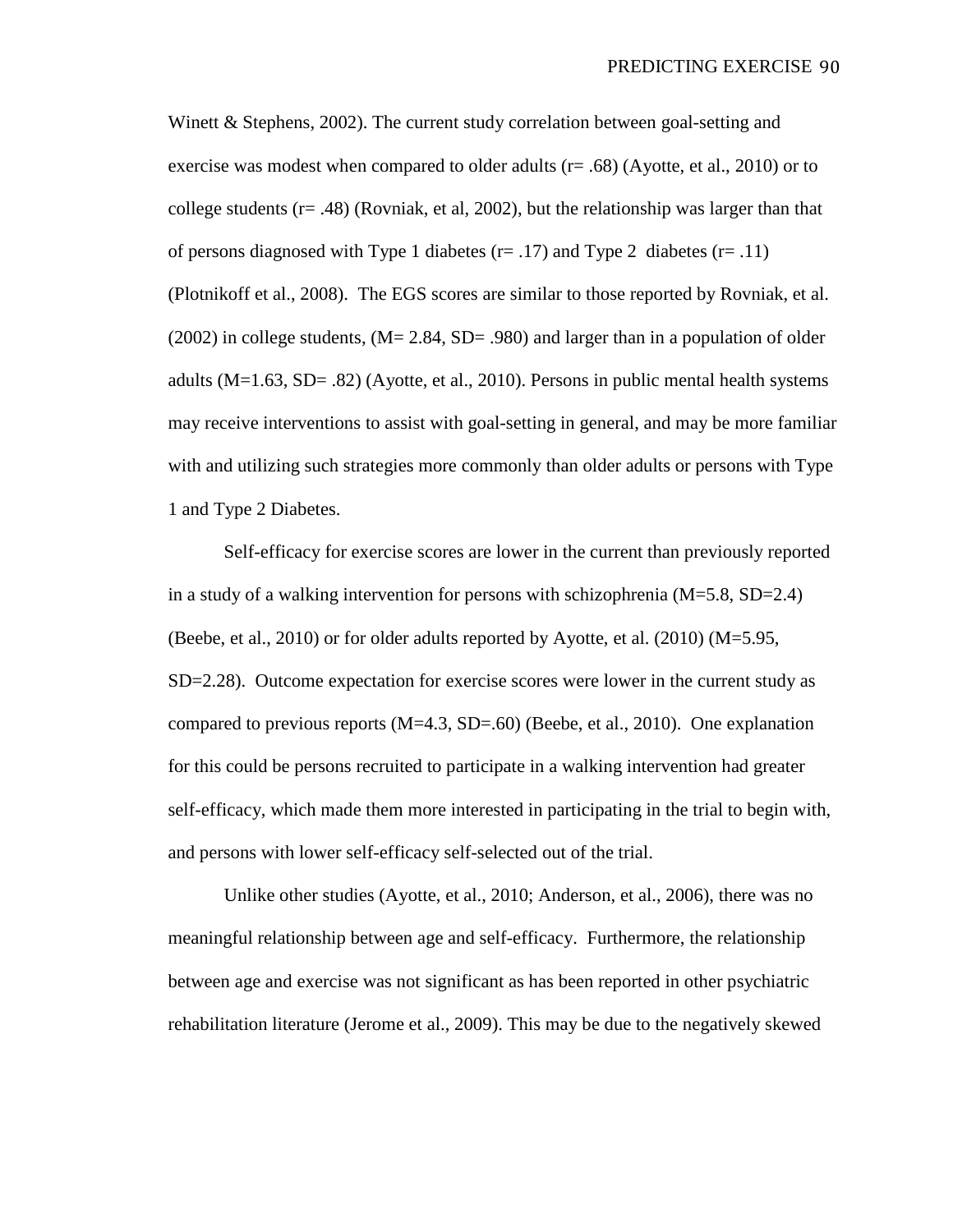distribution of age in the present study, with only twenty percent of participants under the age of 34.

Chronic physical health conditions may have a different impact in persons with psychiatric disabilities than in persons without. Ayotte, et al. (2010) found a modest inverse correlation between health and self-efficacy  $(r=-.29)$  and a positive relationship between number of health conditions and goal-setting practices  $(r=14)$ , while the current study found no significant relationships for either. People with psychiatric disabilities may feel less certain about their abilities to exercise in general, despite the number of chronic health conditions they have, so that additional health conditions do not have the same impact upon them as for persons with only physical conditions. Both groups had similar number of average chronic physical health conditions, with the current participants holding slightly more (2.25) physical health conditions as compared to the older adults (2.14) (Ayotte, et al., 2010).

More participants in this study reported some amount of vigorous activity (41.7%) per week as compared to previous work with persons with schizophrenia (25%)(Faulkner, Cohn & Remington, 2006). Additionally, an increased proportion of participants in the current study reported some moderate activity (66.7%) as compared to a previous report (60%)(Faulkner, Cohn & Remington, 2006).

The significant mediating influences of outcome expectations on the relationship between self-efficacy and goal-setting practices in this study confirms previous findings (Ayotte, et al., 2010), indicating the importance of both outcome expectations and selfefficacy on goal-setting practices. Further, the finding that goal-setting practices mediate relationships between self-efficacy and physical activity has also been previously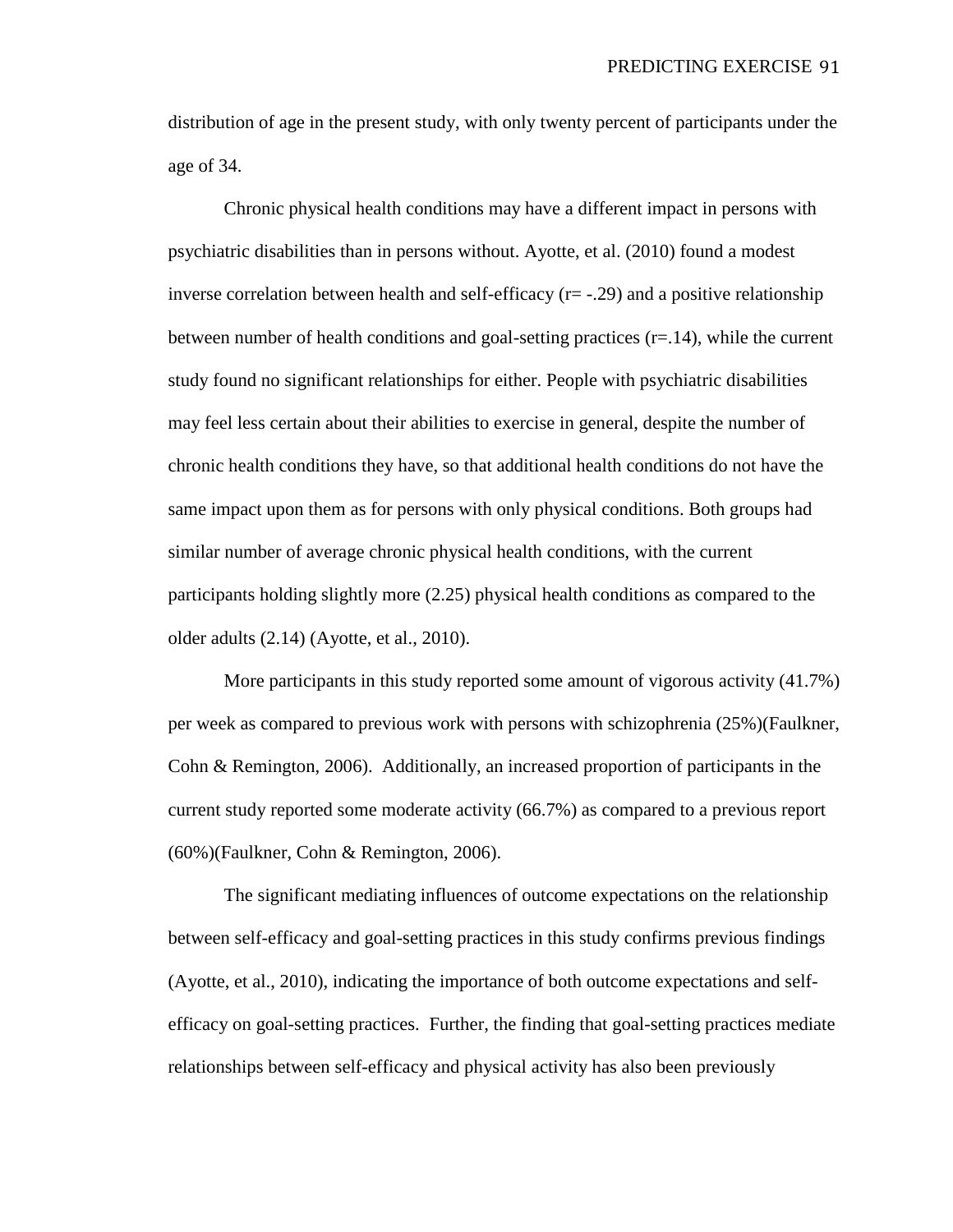reported (Ayotte, et al., 2010). These results are important as they suggest that the central components of the SCT model operate in the study population similarly to previous work.

Comparisons between studies should be interpreted with caution as the measurement of social cognitive constructs has differed across studies.

#### **Limitations**

The current study relied upon the self-selection of participants who were interested in participating in the study, and therefore may not be generalizable to the population as a whole. Participants were recruited from urban areas of New Jersey, which has a unique set of geographical issues that may be less prevalent in more rural, suburban or affluent areas. Self-reported data is also a source of limitation to the current study. Participants may have over or under-inflated response values due to social desirability. The particular sample selected may not be representative of all persons with psychiatric disabilities.

Instrumentation may be a potential limitation. All of the measures utilized were validated and assessed for reliability in adult populations, however, of the 7 measures used only 3 have previously been validated in a population with severe mental illness. It is possible that relationships between variables are either noted in error or not found. While the instruments displayed acceptable internal reliability, the measure of self-report physical activity (IPAQ), the dependent variable in this study, was challenging for participants to complete. This was particularly true of the questions related to vigorous physical activity. Despite reading the questions aloud, providing the IPAQ instructions, giving examples of relevant vigorous exercise and reviewing incomplete answers one-on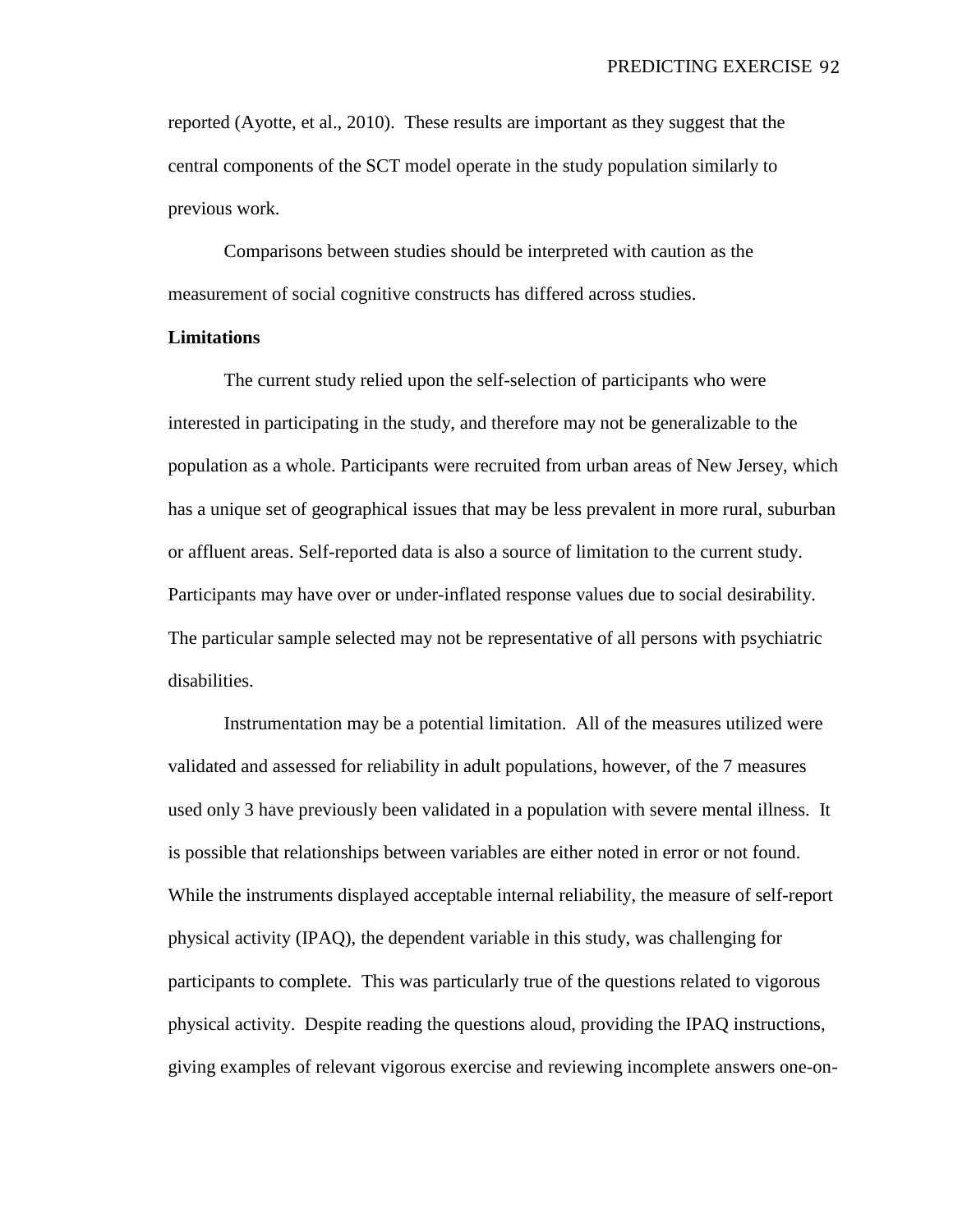one at the end of the session, 12% of participants either left the three questions blank or indicated that they did not know the answer. This may have been related to ability for abstract thinking, difficulty with recall, or education level of participants.

While the total hierarchical model was significant and the first block of predictors in the model are significant, the second block of predictors related to Social Cognitive correlates are not. The SCT correlates explained less of the variance than other correlates related to the person in the regression model. While it is promising that some of the variance is explained by the combination of SCT correlates, and the examination of correlational relationships indicated zero-order relationships between SCT and physical activity in the small to moderate range, SCT correlates alone were not predictive of exercise when accounting for variance from personal variables. More work is needed to understand the applicability of the model to persons with psychiatric disabilities. This finding may be related to modest sample size and little variability in the sample in the dependent variable of exercise among the participants. Most participants in this study exercised very little. Other health explanation models should be studied and explored to best understand the motivational constructs of exercise in persons with psychiatric disabilities.

It should also be noted that there may have been overlap between constructs of self-efficacy and exercise goal-setting practices as the correlation between those scores were very high (.64), and also between self-efficacy and outcome expectations (.46). Questions on the SEE and OEES are fairly similar, which further suggests some overlap. Therefore, the measurement of outcome expectations may in actuality be extensions of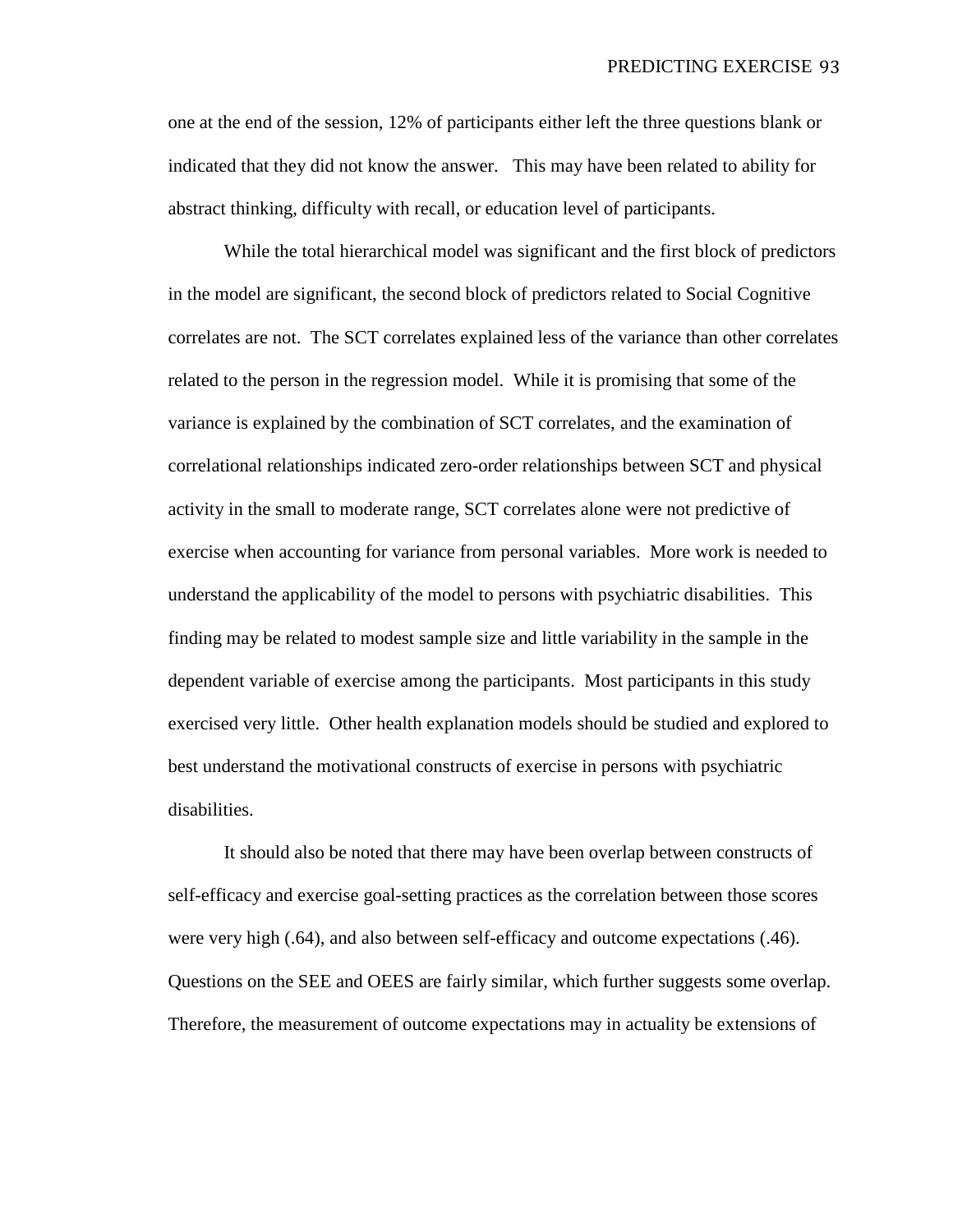self-efficacy. High levels of self-efficacy may be needed to use the goal-setting strategies necessary for increase in exercise.

Another consideration to these results is regarding the number of surveys completed. Participants completed nine surveys in one setting, which may have led to fatigue in the testing process, thereby making scores unreliable.

The cross-sectional approach is a limitation as it collects data at one point in time, which may suggest a relationship but does not establish causality. Additionally, a temporal relationship between self-efficacy and physical activity (McAuley, et al., 2013) has been established, which may further limit the reliability of findings based upon a single observation.

While attempts have been made to assure adequate power and sample size for the current study, the sample size is not large enough to find small effects or use more complex models such as path analysis. An increase in sample size may also improve the distribution of values and normality.

Finally, given the exploratory nature of the question, there are limited examples in the literature to compare findings to, which may make interpretation of the findings more challenging.

## **Implications**

This study is the first to examine a comprehensive SCT model for physical activity in persons with psychiatric disabilities. While, the contribution from the SCT predictors was modest ( $r^2$ =.07), it suggests that the model may have utility for the population. Like other SCT models it also takes into account the influence of demographic and contextual influences. Psychiatric Rehabilitation Practitioners should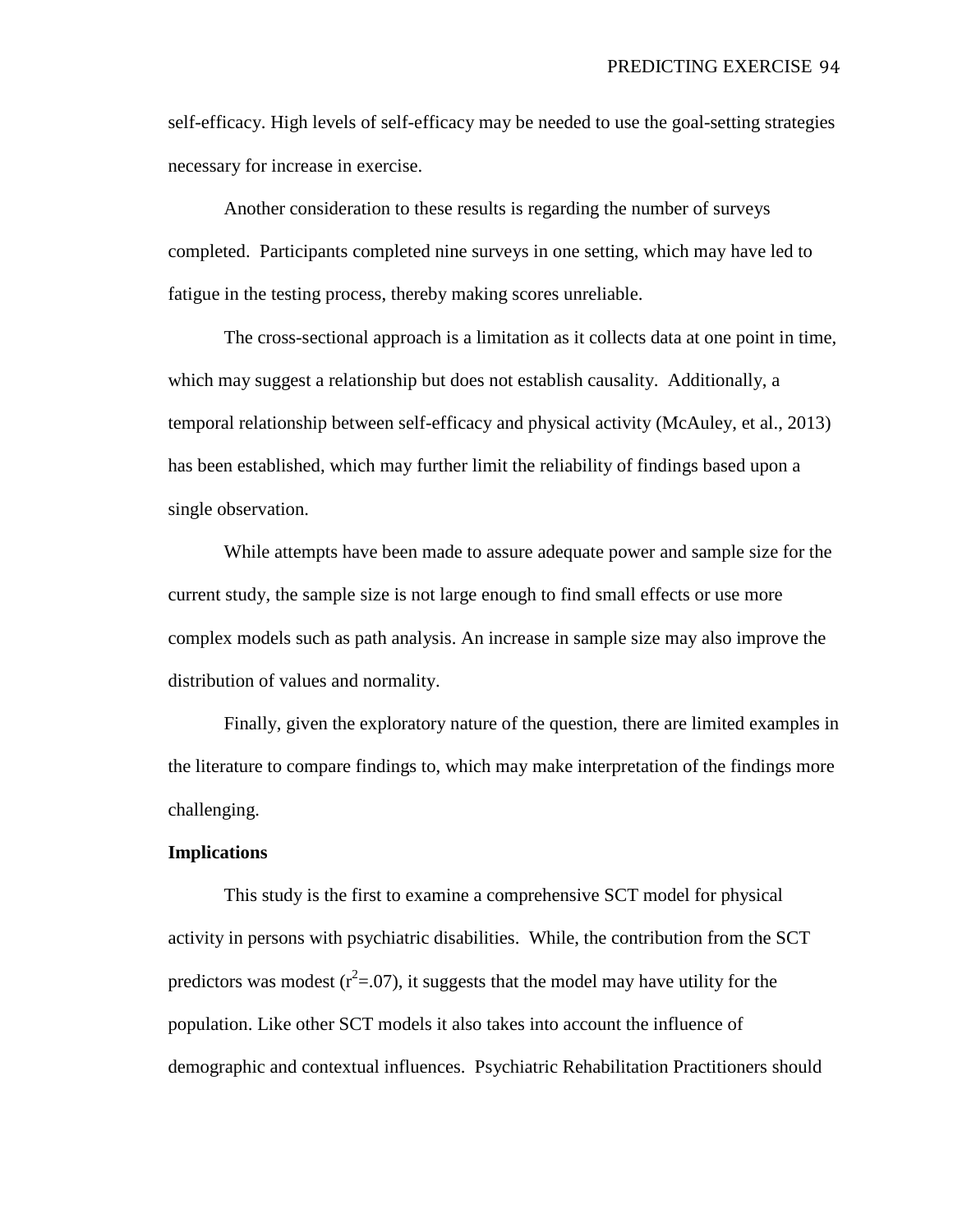pay special attention to exercise goal-setting practices, self-efficacy, outcome expectations, social support from friends and the impact of depressive symptoms as areas that may support or impede a person's efforts to increase exercise. Gender-specific interventions for women may be warranted in order to increase goal-setting strategies, positive outcome expectations, physical activity and ultimately overall physical health.

The strong relationship between self-efficacy and goal-setting strategies suggests that focused interventions providing goal-setting and goal-tracking skills practice may work to improve self-efficacy and potentially increase the amount of exercise a person completes weekly.

Social support for exercise is more complicated in persons with psychiatric disabilities than in populations not in the public mental health settings or at least those persons without a chronic health condition. The public mental health system must take on the role of additional supports, ideally through peer services or peer wellness coaching. At a minimum, dialogues about physical activity should continue while a person is receiving services in the public mental health system.

Physical activity not only improves physical health, but also offers promise as an intervention to improve mental health symptoms and recovery, and should be encouraged. Depressive symptoms may be improved with increased physical activity as previous study has shown. People with psychiatric disabilities experiencing more depressive symptoms, irrespective of psychiatric diagnosis, report more barriers, lower self-efficacy and have fewer goal-setting strategies for exercise. The difference in relationships between types of psychiatric distress, self-efficacy and exercise suggests that more study is necessary to develop targeted strategies for motivating persons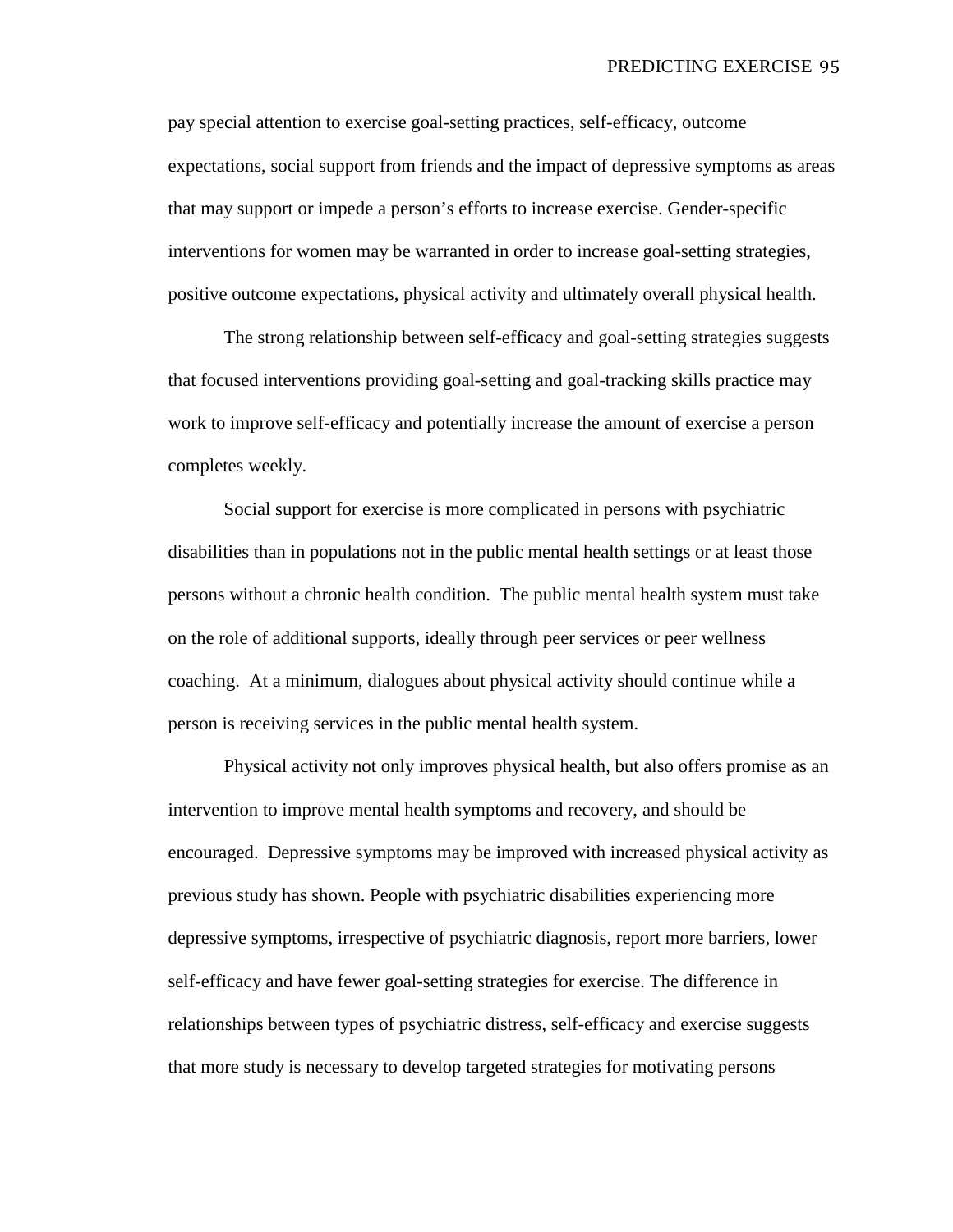experiencing depressive symptoms. Individualized interventions for exercise could take into account both gender and types of psychiatric distress, and could perhaps be more motivating to the person receiving them. An individualized approach to services is defined by the goals, values and principles of PsyR.

#### **Future Work**

Replication of the study is suggested to confirm the findings. The need for additional theoretical exploration of the SCT model to guide physical activity interventions, and to confirm the utility of the model, is urgent due to the poor overall health of persons in the public mental health system. Due to challenges related to selfreport measures, it is recommended that future work utilize objective measures of activity such as pedometers, accelerometers or other technologies. Future work with this population may also benefit from further exploring self-efficacy and goal-setting practices as was done by Rovniak, Anderson, Winett & Stephens (2002) by splitting selfefficacy into task and barrier efficacy, and goal-setting into planning and goals. Additionally, a more comprehensive study of the bi-directional relationship between depressive symptoms and self-efficacy for exercise is recommended.

Further exploration of the mediating and moderating effects of the SCT variables on exercise should be explored to better understand the relationship between SCT correlates and exercise. Future work in this area could benefit from structural equation modeling techniques such as path analysis to further explore the complex correlates of exercise. This technique permits examination of both direct and indirect or mediational relationships, which may further add to the understanding of the influences of the SCT correlates. The technique requires a suggested minimum of 200 participants and at least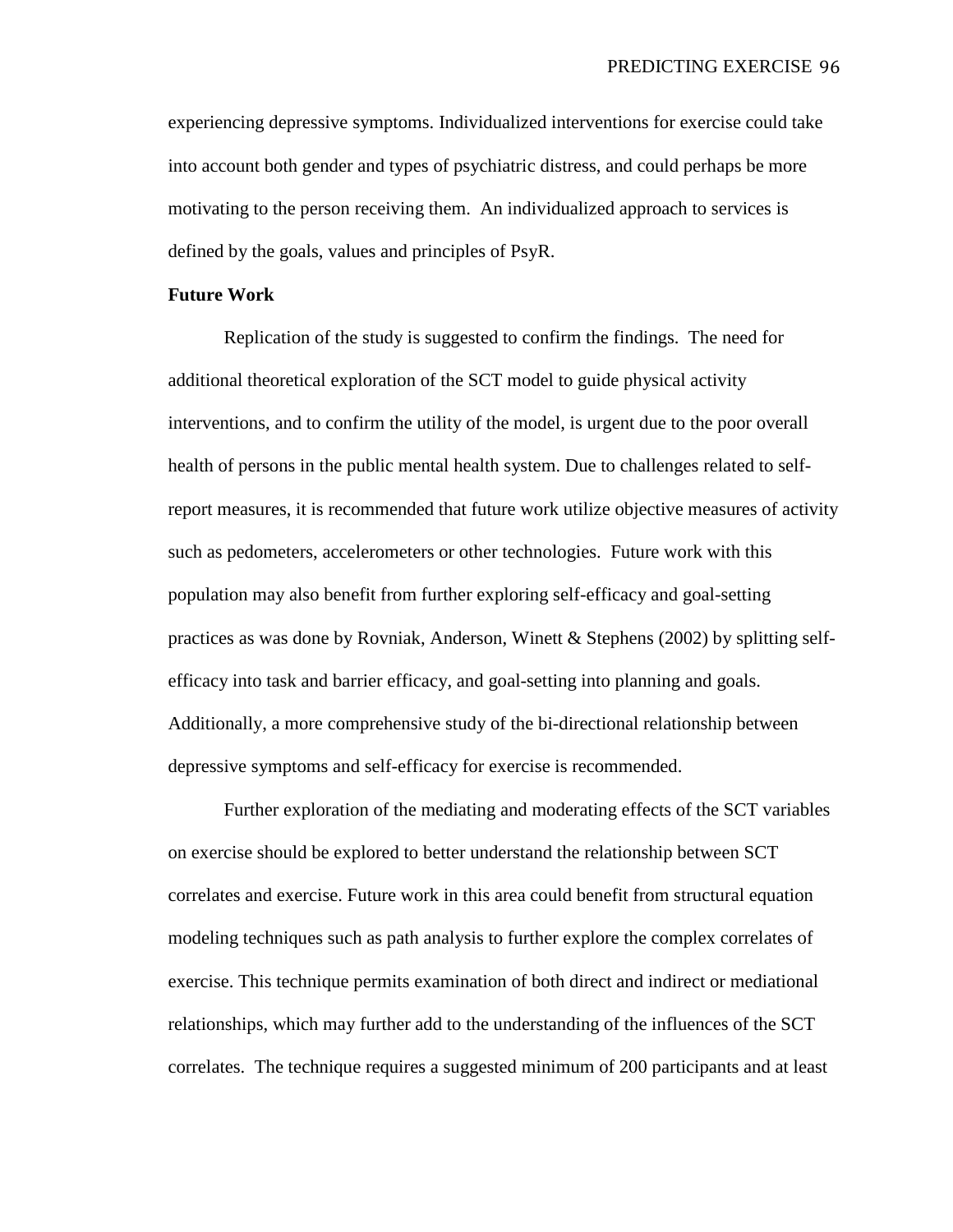ten participants for each pathway studied (Tabachnick & Fidell, 2001). Mediators for exercise may vary across populations and time points, and these relationships should be more closely examined to develop targeted interventions (Lewis, Marcus, Pate, & Dunn, 2002).

Additional consideration should be made for the specific issues present for persons with psychiatric disabilities in terms of barriers, self-efficacy, social support, outcome expectancies, and social support. An example would be to create a social support set of questions that refer to mental health practitioner support for exercise or identify outcome expectancies that relate to improvement in specific types symptoms experienced, e.g. hearing voices, as a result of exercise. These efforts may capture more relevant information and lead to a more meaningful dialogue in promotion of physical activity.

An assessment of instrumental activity of daily living (IADL) and activities of daily living (ADL) would be useful as a covariate in the model of predicting physical activity as many people served by the public mental health system have physical and cognitive challenges that impact daily tasks. Assessing IADL and ADL functioning may capture additional information that could improve the proposed model. Calculation of BMI may offer useful standardized method to compare the impact of obesity on persons with psychiatric disabilities and exercise, and the ability to compare across populations. Finally, due to the fluctuation in distress from psychiatric symptoms, a future model that tracks daily or weekly distress from symptoms and exercise over the course of several months may also improve the understanding of both short-term and long-term implications of symptoms on exercise.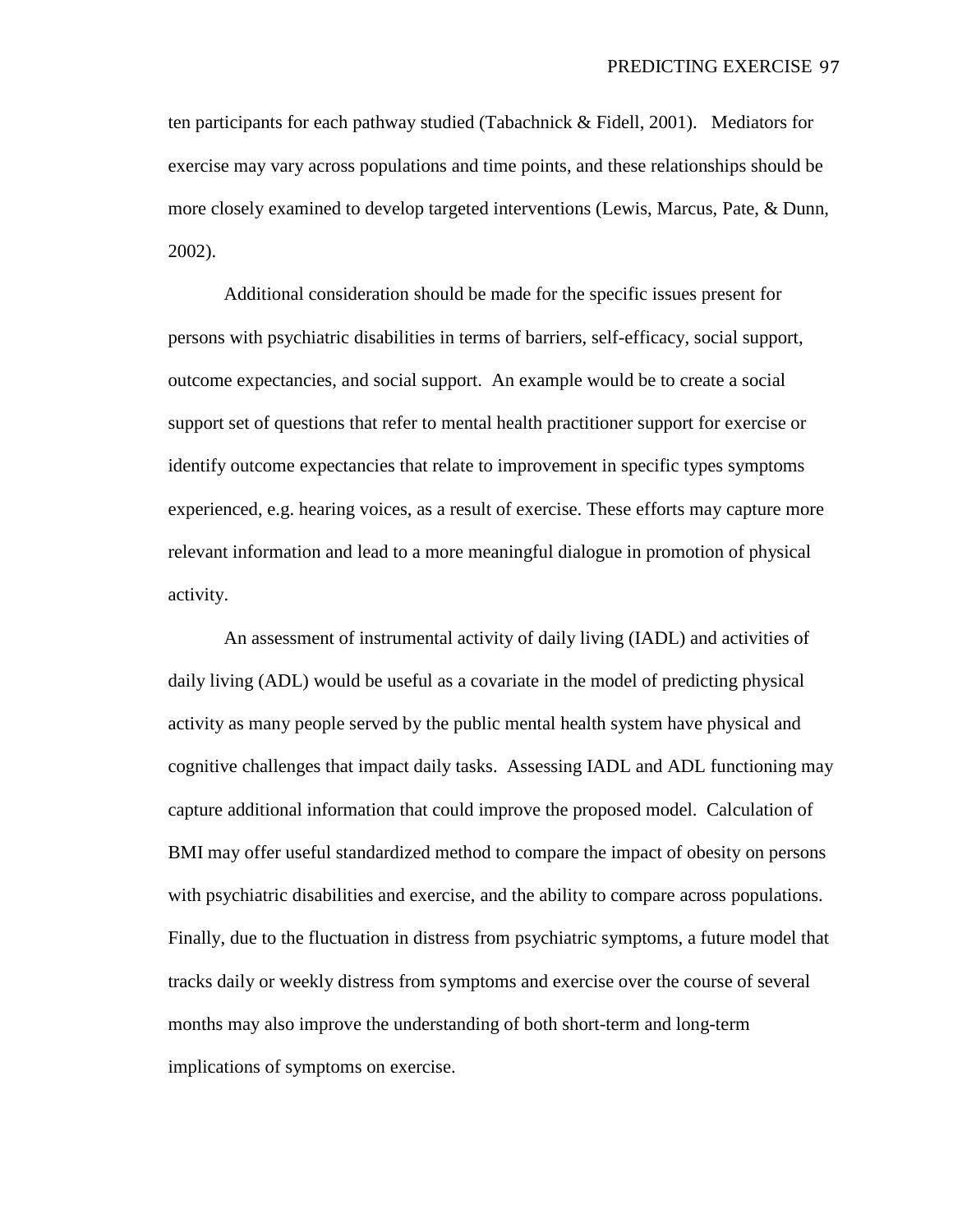The impact of specific symptomology on motivation and amount of exercise should be further explored. The current study was limited to somatic, depressive and anxiety symptom distress. Given the differing impact of each type of symptom on the model, future work should explore more fully the impact of a broader range of psychiatric symptoms on physical activity. Study could also be made to better understand potential dose effect on symptoms and type of exercise, e.g. stretching or aerobic, on distress from symptoms.

Future work should consider removing social support as a contributor to selfefficacy and place the variable alongside barriers in the center of the model to create a richer "socio-cultural" variable as Bandura originally suggested.

#### **Summary**

A proposed model exploring the SCT variables of social support, self-efficacy, outcome expectations, barriers and goal-setting practices, and controlling for age, gender, number of health conditions and psychiatric symptom distress, was partially supported. The hierarchical regression model including SCT variables and personal characteristics explained 25% of the variance in self-report exercise in persons with psychiatric disabilities and was significant.

While the addition of the SCT correlates improved upon the predictive model of exercise, the contributions were not statistically significant.

As predicted, amount of exercise is related to SCT determinants, with the exception of number of barriers. Encouragement of social networking for exercise with friends may be more beneficial to promote exercise than emphasis on exercise with family members. Self-efficacy is confirmed to have strong relationships with goal-setting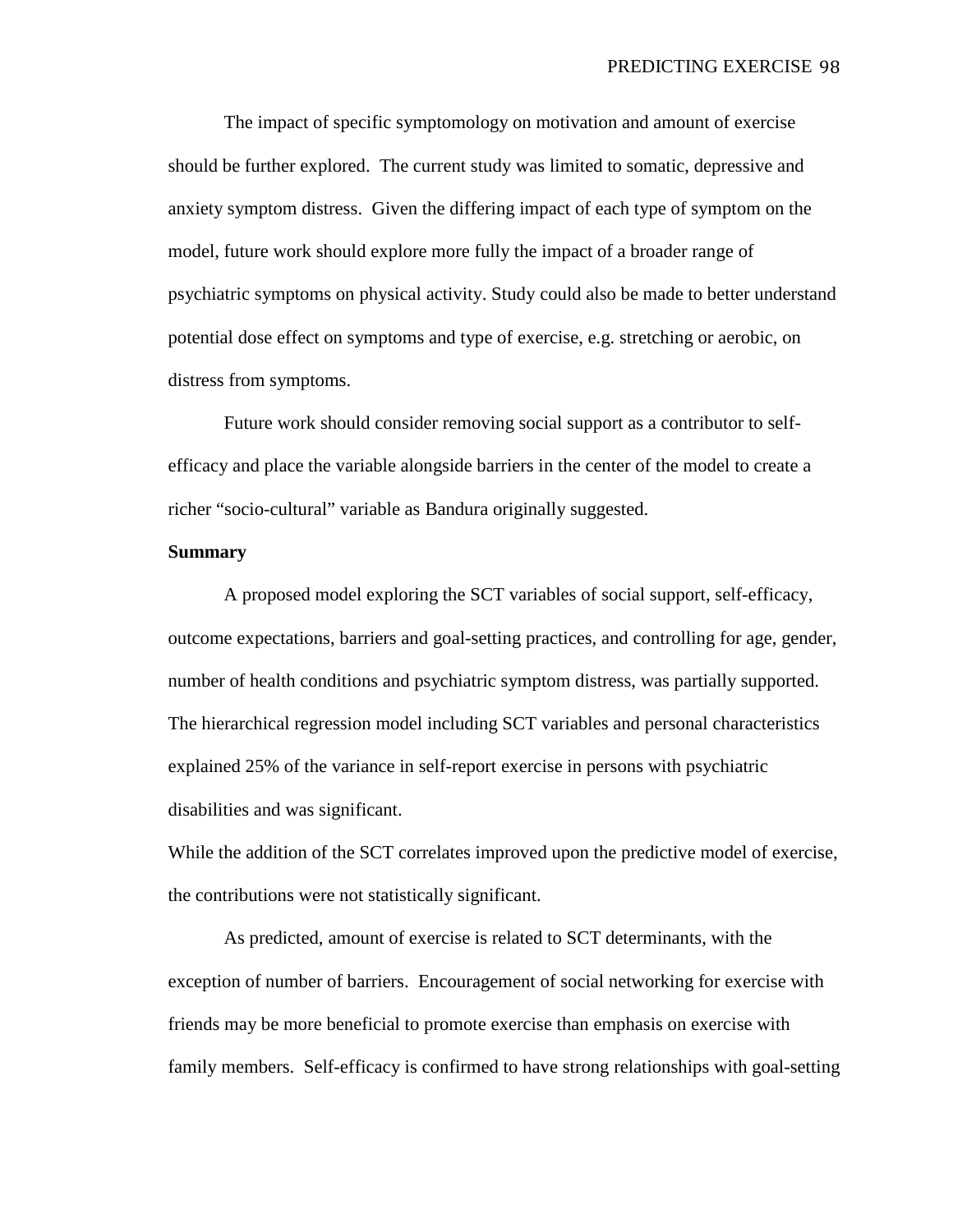#### PREDICTING EXERCISE 99

and outcome expectations. There is an important role in building confidence in the perception of ability to exercise may lead to more goal-setting practices and ultimately more physical activity. Finally, in the hierarchical regression model gender and distress from depressive symptoms offer the significant weight in predicting self-report exercise.

Exercise is a complex lifestyle behavior that offers a number of physical and psychological benefits to persons regardless of health or mental health status and more work must be undertaken to identify theoretical models, which explain the process of behavior change in physical activity for persons with psychiatric disabilities in order to encourage more movement. Living with psychiatric disabilities and chronic health conditions may pose unique challenges as compared to persons with chronic health conditions alone. An individual's motivation and desire can be impacted by symptoms of the illness and from the sedating effects of medications to manage symptoms. These unique issues may have an impact on cognition, problem-solving, goal-setting, perception of barriers, outcome expectancies, self-efficacy and ultimately on the ability to make behavior change such as increased physical activity. Models to predict physical activity must include additional aspects of the experience of living with psychiatric disabilities to better understand and ultimately how to support and motivate exercise.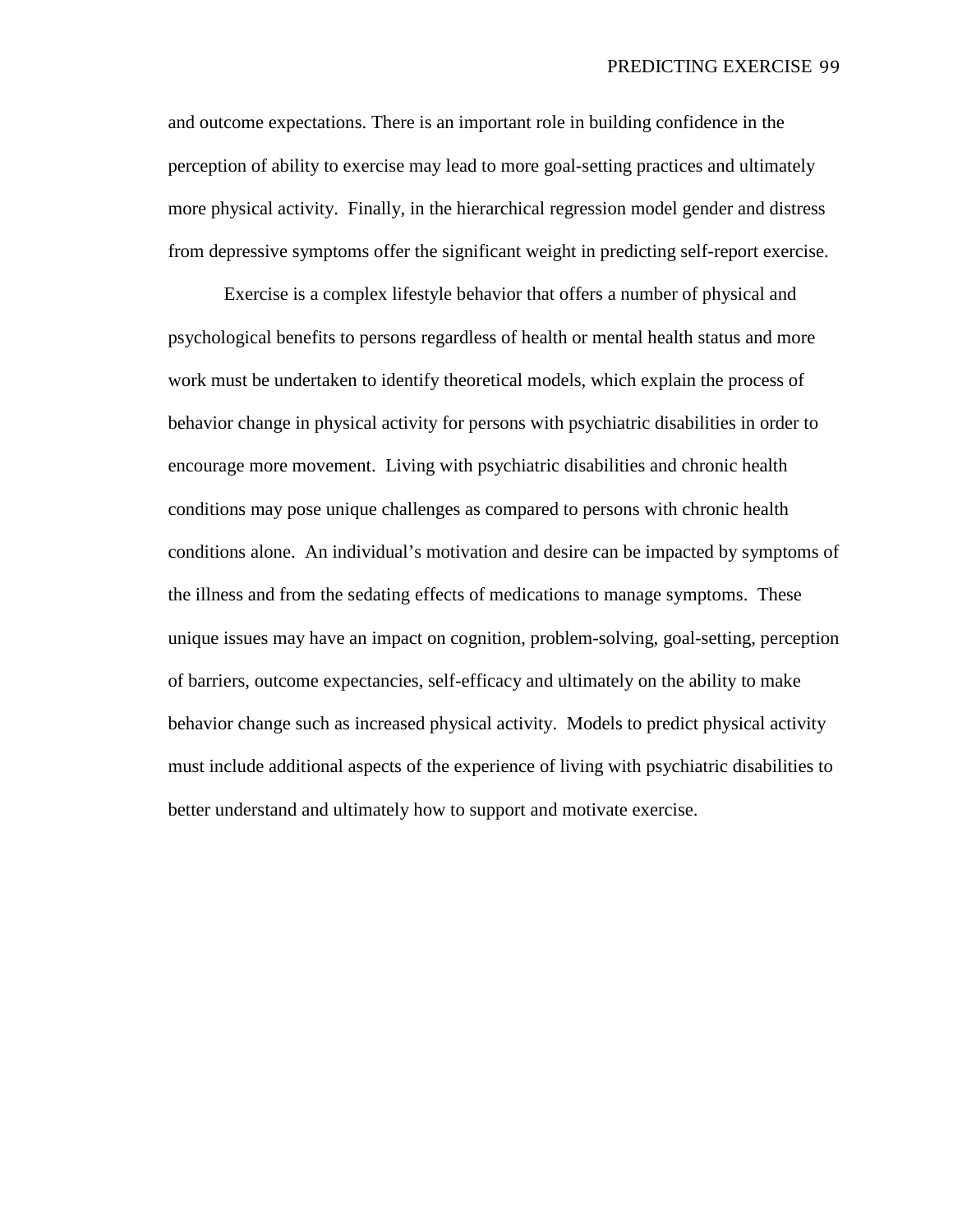## References

- Acil, A., Dogan, S., & Dogan, O. (2008). The effects of physical exercises to mental state and quality of life in patients with schizophrenia. *Journal of Psychiatric and Mental Health Nursing, 15*, 808-815.
- Anderson, E., Winett, R., & Wojcik, J. (2007). Self-Regulation, self-efficacy, outcome expectations, and social support: Social Cognitive Theory and nutrition behavior. *Annals of Behavioral Medicine, 34*(3), 304-312.
- Anderson, E., Wojcik, J., Winett, R., & Williams, D. (2006). Social-cognitive determinants of physical activity: The influence of social support, self-efficacy, outcome expectations, and self-regulation among participants in a church-based health promotion study. *Health Psychology, 25*(4), 510-520.
- Annesi, J., and Whitaker, A. (2008). Weight loss and psychologic gain in obese women-Participants in a supported exercise intervention. *The Permanente Journal, 12*(3), 36-45.
- Ayotte, B., Margrett, J., & Hicks-Patrick, J. (2010). Physical activity in middle-aged and young-old adults: The roles of self-efficacy, barriers, outcome expectancies, selfregulatory behaviors and social support. *Journal of Health Psychology, 15*(2), 173-185. doi: 10.1177/1359105309342283
- Bandura, A. (1977). Self-efficacy: Toward a unifying theory of behavioral change. *Psychological Review, 34*(2), 191-2125.
- Bandura, A. (1986). *Social Foundations of Thought and Action*. Englewood Cliffs, NJ: Prentice Hall.
- Bandura, A. (1989). Social cognitive theory. In R. Vasta (Ed.), *Annals of child development. Vol. 6. Six theories of child development* (pp. 1-60). Greenwich, CT: JAI Press.
- Bandura, A. (1991). Social cognitive theory of self-regulation. *Organizational Behavior and Human Decision Processes, 50*, 248-287.
- Bandura, A. (1992). Exercise of personal agency through the self-efficacy mechanism. In R. Schwarzer (Ed.), *Self-Efficacy: Thought Control of Action* (pp. 3-38). Bristol, PA: Taylor & Francis.
- Bandura, A. (1994). Self-Efficacy. In V. S. Ramachaudran (Ed.), *Encyclopedia of Human Behavior* (Vol. 4, pp. 71-81). New York: Academic Press.
- Bandura, A. (1997). *Self-Efficacy: The Exercise of Control* (6th ed). New York: W.H. Freeman and Company.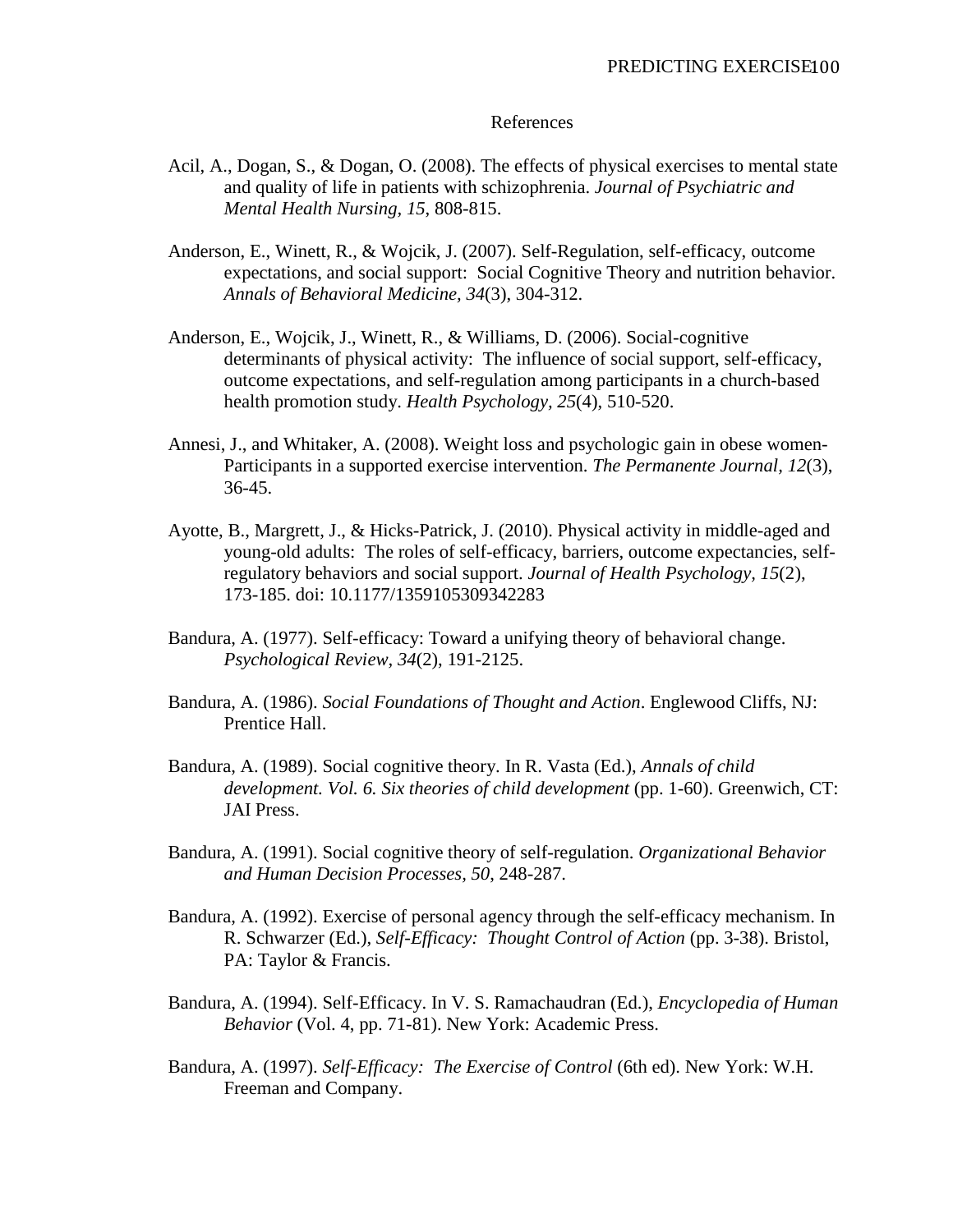- Bandura, A. (1998). Health promotion from the perspective of social cognitive theory. *Psychology and Health, 13*, 623-649.
- Bandura, A. (2000). Self-Efficacy: The foundation of agency. In W. J. Perig & A. Grob (Eds.), *Control of Human Behavior, Mental Processes and Consciousness* (pp. 17-33). Mahwak, NJ: Erlbaum.
- Bandura, A. (2001). Social Cognitive Theory: An agentic perspective. *Annual Review of Psychology, 52*, 1-26.
- Bandura, A. (2004). Health promotion by social cognitive means. *Health Education & Behavior, 31*(2), 143-164. doi: 10.1177/1090198104263660
- Bandura, A. (2005). The primacy of self-regulation in health promotion. *Applied Psychology, 54*, 245-254.
- Barre, L., Ferron, J., Davis, K., & Whitley, R. (2011). Healthy eating in persons with serious mental illnesses: understanding and barriers. *Psychiatric Rehabilitation Journal, 34*(4), 304-310. doi: 10.2975/34.4.2011.304.310
- Bassilios, B. ( 2005). *Physical Activity in Individuals with Schizophrenia*. (Doctoral dissertation). Retrieved from Minerva (http://hdl.handle.net/11343/36791)
- Beebe, L. H., Smith, K., Burk, R., Dessieux, O., Velligan, D., Tavakoli, A., & Tennison, C. (2010). Effect of a motivational group intervention upon exercise self efficacy and outcome expectations for exercise in Schizophrenia Spectrum Disorders (SSDs). *Journal of American Psychiatric Nurses Association, 16*(2), 105-113. doi: 10.117/1078390310364428
- Beebe, L. H., Smith, K., Burk, R., McIntyre, K., Dessieux, O., Tavakoli, A., . . . Velligan, D. (2011). Effect of a motivational intervention on exercise behavior in persons with schizophrenia spectrum disorders. *Community Mental Health Journal, 47*(6), 628-636. doi: 10.1007/s10597-010-9363-8
- Beebe, L. H., Smith, K.D., Roman, M., Burk, R., McIntyre, K., Dessieux, O., . . . Tennison, C. (2013). A pilot study describing physical activity in persons with schizophrenia spectrum disorders (SSDS) after an exercise program. *Issues in Mental Health Nursing, 34*, 214-219. doi: 10.3109/01612840.2012.746411
- Bezyak, J. L., Berven, N. L., & Chan, F. (2011). Stages of change and physical activity among individuals with severe mental illness. *Rehabilitation Psychology, 56*(3), 182-190. doi: 10.1037/a0024207
- Biethman, E. (2011). Self reported health promotion behaviors of individuals with psychiatric disabilities in a weight loss intervention. *The Journal of BSN Honors*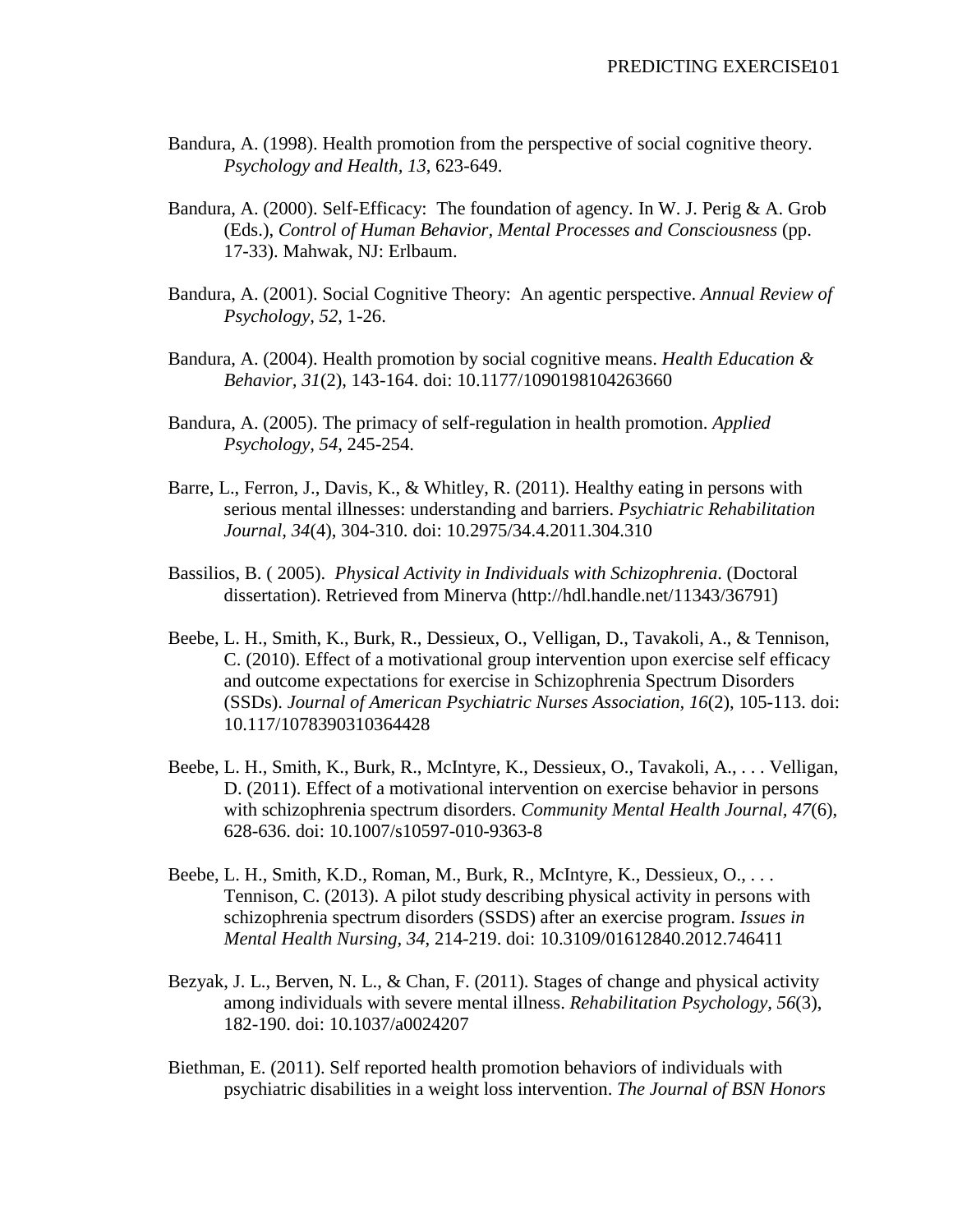*Research, 4*(1), 1-18.

- Bradshaw, T., Lovell, K., Bee, P., & Campbell, M. (2010). The development and evaluation of a complex health education intervention for adults with a diagnosis of schizophrenia. *Journal of Psychiatric Mental Health Nursing, 17*(6), 473-486. doi: 10.1111/j.1365-2850.2009.01543.x
- Buchner, A., Erdfelder, E., Faul, F., & Lang, A. . (2009). G\*Power (Version 3.1.2). Retrieved from http://www.psycho.uni-duesseldorf.de/aap/projects/gpower/
- Byrne, S., Barry, D., & Petry, N. (2012). Predictors of weight loss success. Exercise vs. dietary self-efficacy and treatment attendance. *Appetite, 58*, 695-698. doi: 10.1016/j.appet.2012.01.005
- Cabassa, L., Ezell, J., & Lewis-Fernandez, R. (2010). Lifestyle interventions for adults with serious mental illness: A systematic literature review. *Psychiatric Services, 61*(8), 774-782.
- Chen, H. L., Wei, J., Huang, H. C., & Lin, C. W. (2011). Mediating effect of symptom severity on the relationship between self-efficacy for exercise and depression. *J Clin Nurs, 20*(1-2), 294-296. doi: 10.1111/j.1365-2702.2010.03488.x
- Cohen, J. (1988). *Statistical Power Analysis for the Behavioral Sciences* (2<sup>nd</sup> Ed.). New York: Erlbaum.
- Connor, M., & Norman, P. (2007). Predicting health behaviour. In M. Connor & P. Norman (Eds.), *Predicting Health Behavior* (Second ed., pp. 1-27). Berkshire, England: Open University Press.
- Craig CL, Marshall AL, Sjostrom M, et al.(2003). International Physical Activity Questionnaire: 12-country reliability and validity. *Medicine and Science in Sports & Exercise 35*, 1381– 1395.
- DeHert et al. (2011). Physical Illness in patients with severe mental disorders. Prevalence, impact of medications and disparities in health care. *World Psychiatry, 10*(1), 52-77.
- Druss, B., Zhao, L., von Esenwein, S. Bona, J., Fricks, L., Jenkins-Tucker, S., . . . Lorig, K. (2010). The Health and Recovery Peer (HARP) Program: a peer-led intervention to improve medical self-management for persons with serious mental illness. *Schizophrenia Research, 118*(1-3), 264-270. doi: 10.1016/j.schres.2010.01.026
- Elavsky, S., Doerksen, S., & Conroy, D. (2012). Identifying priorities among goals and plans: A critical psychometric reexamination of the exercise goal-setting and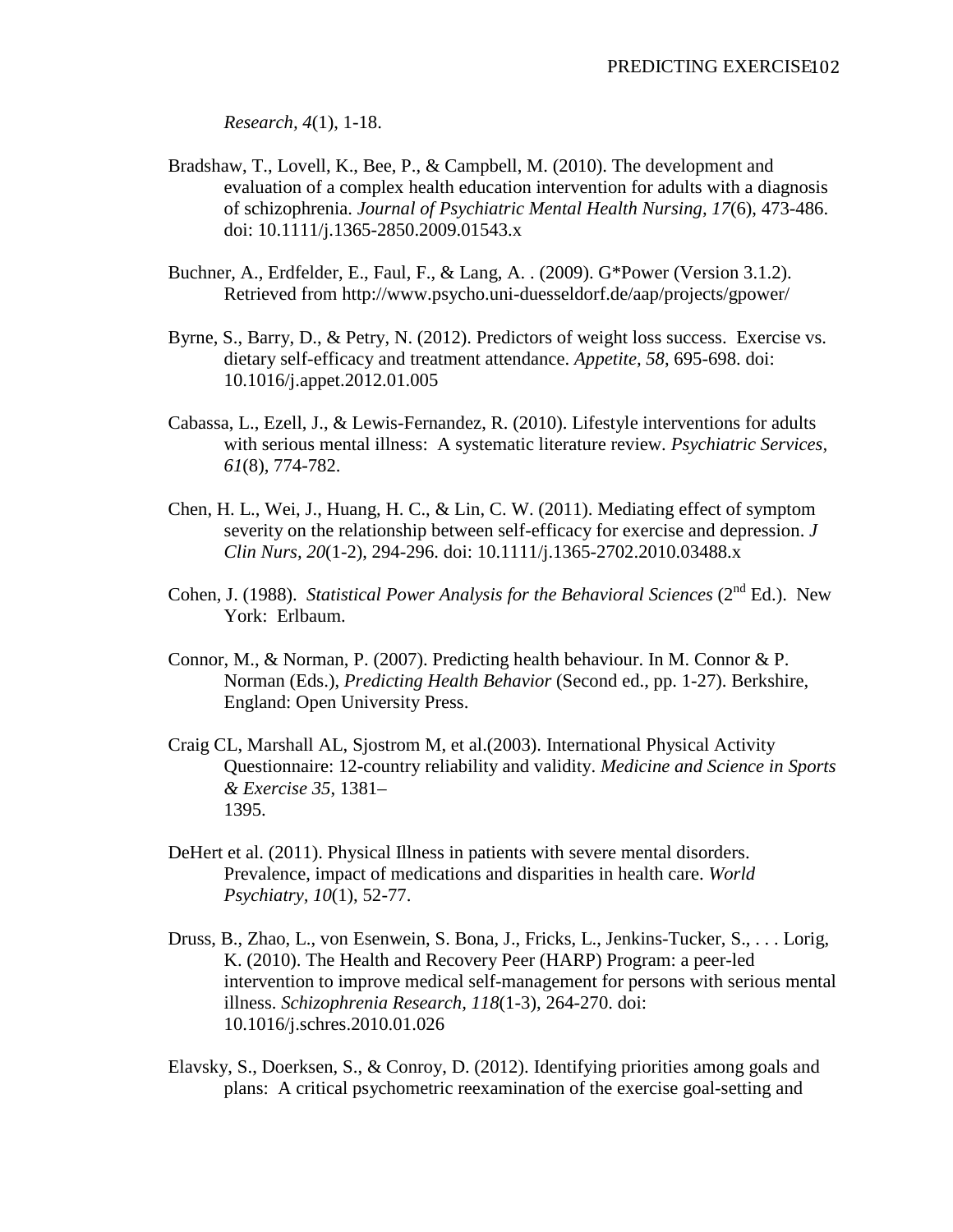planning/scheduling scales. *Sport, Exercise, and Performance Psychology, 1*(3), 158-172. doi: 10.1037/a0028156

- Fogarty, M., Happell, B., & Pinikahana, J. (2004). The benefits of an exrcise program for people with schizophrenia: A pilot study. *Psychiatric Rehabilitation Journal, 28*(2), 173-176.
- Graves, K. (2003). Social Cognitive Theory and cancer patients' quality of life: A metaanalysis of psychosocial intervention components. *Health Psychology, 22*(2), 210- 219.
- Pearson's Clinical Assessment Group (n.d.). Brief Symptom Inventory (BSI®). Retrieved November 23, 2013, from http://www.pearsonclinical.com/psychology/products/100000450/brief-symptominventory-bsi-174.html#details
- Gyurcsik, N., Brawley, L., Spink, K., & Sessford, J. (2013). Meeting Physical Activity Recommendations: Self-Regulatory efficacy characterizes differential adherence during arthritis flares. *Rehabilitation Psychology, 58*(1), 43-50. doi: 10:1037/a0031293
- Holley, J., Crone, D., Tyson, P., & Lovell, G. (2010). The effects of physical activity on psychological well-being for those with schizophrenia: A systemic review. *British Journal of Clinical Psychology, 50*(50), 84-105.
- Hunka, N. (2011). *Pedometer Use as a Motivational Tool for Increased Physical Activity in Bariatric Surgery Patients.* (Doctor of Philosophy), University of Akron. Retrieved from http://etd.ohiolink.edu/sendpdf.cgi/Hunka%20Nicole.pdf?akron1321374425
- Jerome, G., Young, D.R., Dalcin, A., Charleston, J., Anthony, C., Hayes, J., & Daumit, G. (2009). Physical activity levels of persons with mental illness attending psychiatric rehabilitation programs. *Schizophrenia Research, 108*(1-3), 252-257.
- Jerome, G., Dalcin, A., Young, D.R., Stewart, K., Crum, R., Latkin, C., . . . Daumit, G. (2012). Rationale, design and baseline data for the Activating Consumers to Exercise through Peer Support (ACE trial): A randomized controlled trial to increase fitness among adults with mental illness. *Mental Health and Physical Activity, 5*, 166-174. doi: 10.1016/j.mhpa.2012.05.002
- Jette, M., Sidney, K. & Blümchen, G.(1990). Metabolic Equivalents (METS) in exercise testing, exercise prescription, and evaluation of functional capacity. *Clinical Cardiologist*, *13*, 555-565.
- Keller, C., Fleury, J., Gregor-Holt, N., & Thompson, T. (1999). Predictive ability of social cognitive theory in exercise research: An integrated literature review. *The*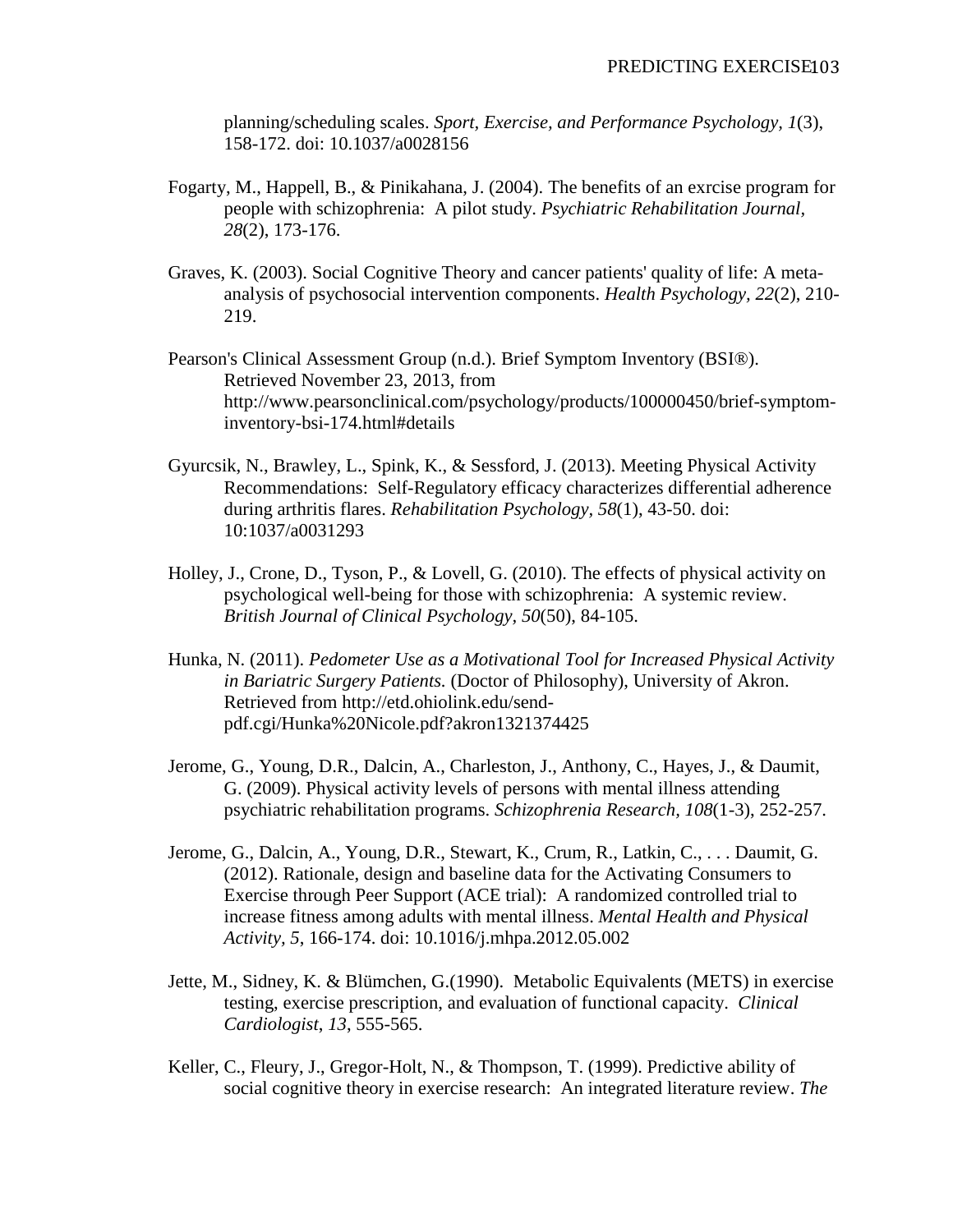*Online Journal of Knowledge Synthesis for Nursing, 6*(2).

- Kolassa, I., Woll, A., Lüchtenberg, D., Elbert, T., Kolassa, S., Liebermann, N. . . . Thurm, F.. (2011). Improvement of cognitive function after physical movement training in institutionalized very frail older adults with dementia. *GeroPsych: The Journal of Gerontopsychology and Geriatric Psychiatry, 24*(4), 197-208. doi: 10.1024/1662-9647/a000048
- Luszczynska, A., Schwarzer, R., Lippke, S., & Mazurkiewicz, M. (2011). Self-efficacy as a moderator of the planning-behaviour relationship in interventions designed to promote physical activity. *Psychology and Health, 26*(2), 151-166. doi: 10.1080/08870446.2011.531571
- Mari' Drake, R. (2011). *Effects of Severe and Persistent Mental Illness on Maximal Aerobic Capacity.* (Master of Education), Wichita State University. Retrieved from http://soar.wichita.edu/xmlui/bitstream/handle/10057/3950/t11012\_Drake.pdf?seq uence=1 Google Scholar database.
- Markland D., Ryan R., Tobin V. and Rollnick, S. (2005). Motivational interviewing and Self-Determination Theory. *Journal of Social and Clinical Psychology, 24*(6), 811-831.
- Mata, J., Silva, M. N., Vieira, P. N., Carraca, E. V., Andrade, A. M., Coutinho, S. R., ... Teixeira, P. J. (2009). Motivational "spill-over" during weight control: increased self-determination and exercise intrinsic motivation predict eating self-regulation. *Health Psychologist, 28*(6), 709-716. doi: 10.1037/a0016764
- McAuley, E., Mailey, E., Szabo, A., & Gothe, N. (2013). Physical activity and personal agency: Self-Efficacy a determinant, consequence, and mediator. In P. Ekkekakis (Ed.), *Routledge Handbook of Physical Activity and Mental Health* (pp. 224-235): Routledge.
- McAuley, E., Mullen, S, Szabo, A., White, S, Wojcicki, T, Mailey, E., . . . Kramer, A. (2011). Self-regulatory processes and exercise adherence in older adults. *American Journal of Preventative Medicine, 41*, 284-290.
- McBain, et al. (2014). Diabetes self-management in people with severe mental illness. *The European Health Psychologist*, 16, 240-248,
- McDevitt, J., Snyder, M., Miller, A., & Wilbur, J. (2006). Perceptions of barriers and benefits to physical activity among outpatients in psychiatric rehabilitation. *Journal of Nursing Scholarship, 38*(1), 50-55.
- Norman, P., & Connor, M. (2005). Predicting and changing behaviour: Future direction. In M. Connor & P. Norman (Eds.), *Predicting Health Behavior* (pp. 324-372).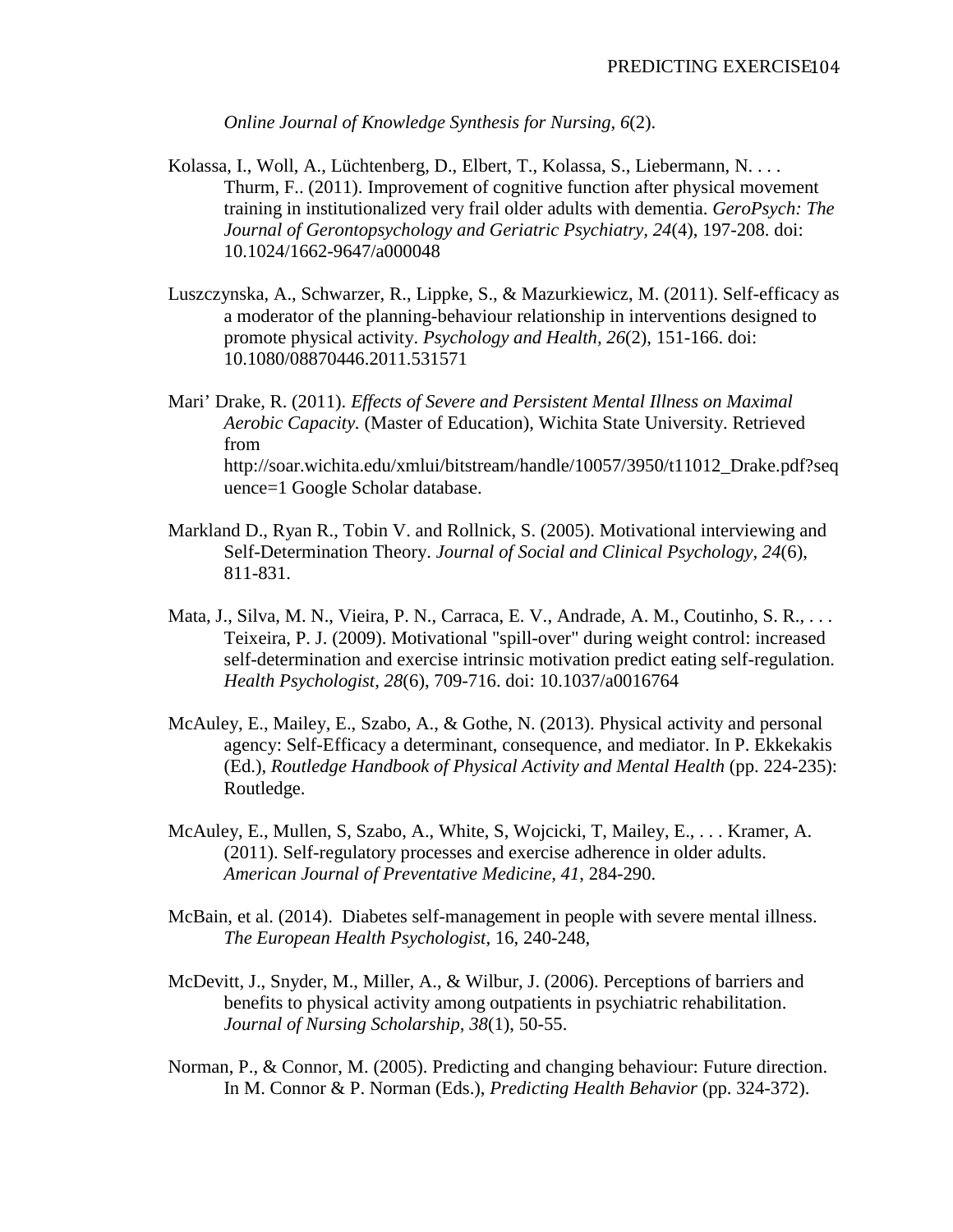New York: Open University Press. (Reprinted from: 2nd).

- Nouwen, A., Balan, A., Ruggiero, L., Ford, T., Twisk, J., & White, D. (2011). Longitudinal motivational predictors of dietary self-care and diabetes control in adults with newly diagnosed Type 2 diabetes mellitus. *Health Psyhology, 30*(6), 771-779. doi: 10.1037/a0024500
- Paxton, R. J., Motl, R. W., Aylward, A., & Nigg, C. R. (2010). Physical activity and quality of life--the complementary influence of self-efficacy for physical activity and mental health difficulties. *International Journal of Behavioral Medicine, 17*(4), 255-263. doi: 10.1007/s12529-010-9086-9
- Plotnikoff, R., Lippke, S., Courneya, K., Birkett, N., & Sighal, R. (2008). Physical activity and Social Cognitive Theory: A test in a population sample of adults with Type 1 or Type 2 Diabetes. *Applied Psychology, 57*(4), 628-643. doi: 10.1111/j.1474-0597.2008.00344.x
- Pratt, C., Gill, K., Barrett, N. & Roberts, M. (2007). *Psychiatric Rehabilitation* (Second ed.). New York: Elsevier.
- Preacher, K. J., & Hayes, A. F. (2004). SPSS and SAS procedures for estimating indirect [effects in simple Mediation models.](http://quantpsy.org/pubs/preacher_hayes_2004.pdf) *Behavior Research Methods, Instruments, & Computers*, *36*, 717-731.
- Raepsaet, J., Knapen, J., Vancampfort, D., & Probst, M. (2010). Motivation to physical activity in non-psychotic psychiatric inpatients. *International Journal of Psychosocial Rehabilitation, 15*(1), 51-59.
- Rejeski, W., Tian, L., Liao, Y., & McDermott, M. (2008). Social cognitive constructs and the promotion of physical activity in patients with peripheral artery disease. *Journal of Cardiopulmonary Rehabilitation and Prevention, 28*, 65-72.
- Richardson, C., Faulkner, G., McDevitt, J., Skrinar, G., Hutchinson, D., & Piette, J. (2005). Integrating physical activity into mental health services for persons with serious mental illness. *Psychiatric Services, 56*(3), 324-331.
- Rovniak, L., Anderson, E., Winett, R., & Stephens, R. (2002). Social cognitive determinants of physical activity in young adults: A prospective structural equation analysis. *Annals of Behavioral Medicine, 24*(2), 149-156.
- Ryan, R., & Deci, E. (2000). Self-Determination Theory and the facilitation of intrinsic motivation, social development, and well-being. *American Psychologist, 55*(1), 68-78. doi: 10.1037110003-066X.55.1.68
- Schawarzer, R., Luszczynska, A. , & Wiedemann, A. (n.d.). *Perceived Self-Efficacy in Health Behaviour Change*. Retrieved from